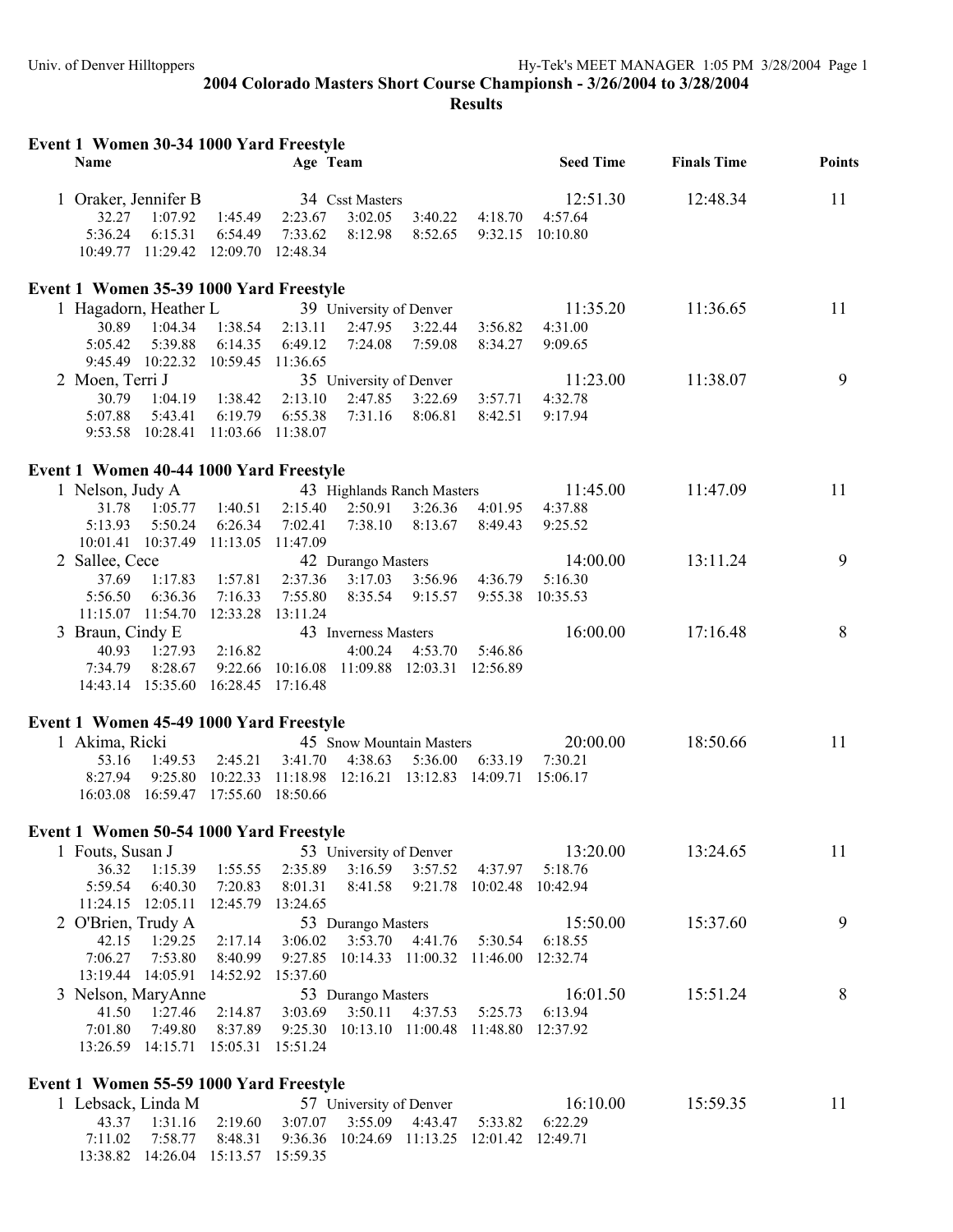| Univ. of Denver Hilltoppers                                            |                                     |                    |                           |                                                      |          |                                        |                  | Hy-Tek's MEET MANAGER 1:05 PM 3/28/2004 Page 1 |    |  |  |
|------------------------------------------------------------------------|-------------------------------------|--------------------|---------------------------|------------------------------------------------------|----------|----------------------------------------|------------------|------------------------------------------------|----|--|--|
| 2004 Colorado Masters Short Course Championsh - 3/26/2004 to 3/28/2004 |                                     |                    |                           |                                                      |          |                                        |                  |                                                |    |  |  |
|                                                                        |                                     |                    |                           |                                                      |          | <b>Results</b>                         |                  |                                                |    |  |  |
| --- Nelson, Kristen M                                                  |                                     |                    | 55 Rocky Mountain Masters |                                                      | 17:51.29 | <b>SCR</b>                             |                  |                                                |    |  |  |
|                                                                        |                                     |                    |                           |                                                      |          |                                        |                  |                                                |    |  |  |
| Event 1 Women 65-69 1000 Yard Freestyle                                |                                     |                    |                           |                                                      |          |                                        |                  |                                                |    |  |  |
| 1 Oberg, Jane G                                                        |                                     |                    |                           | 66 Dawgs                                             |          |                                        | 17:00.00         | 17:28.23                                       | 11 |  |  |
| 44.64                                                                  | 1:33.84                             | 2:24.79            | 3:15.43                   | 4:06.37                                              | 4:57.76  | 5:49.57                                | 6:41.78          |                                                |    |  |  |
| 7:34.89                                                                | 8:27.60                             |                    |                           | 9:23.02 10:15.23 11:08.58 12:01.62 12:57.87 13:53.16 |          |                                        |                  |                                                |    |  |  |
|                                                                        | 14:48.28 15:42.78 16:35.21 17:28.23 |                    |                           |                                                      |          |                                        |                  |                                                |    |  |  |
| Event 1 Women 70-74 1000 Yard Freestyle                                |                                     |                    |                           |                                                      |          |                                        |                  |                                                |    |  |  |
| 1 Buchannan, Peggy                                                     |                                     |                    |                           | 71 Vail Swimming                                     |          |                                        | 21:20.13         | 20:52.00                                       | 11 |  |  |
| 57.87                                                                  | 1:59.18                             | 3:02.19            | 4:05.57                   | 5:08.74                                              | 6:11.87  | 7:15.49                                | 8:19.12          |                                                |    |  |  |
|                                                                        | 9:22.71 10:27.09 11:29.90 12:32.98  |                    |                           |                                                      |          | 13:35.89  14:38.89  15:41.33  16:44.28 |                  |                                                |    |  |  |
|                                                                        | 17:47.34 18:50.44 19:52.03 20:52.00 |                    |                           |                                                      |          |                                        |                  |                                                |    |  |  |
|                                                                        |                                     |                    |                           |                                                      |          |                                        |                  |                                                |    |  |  |
| Event 1 Women 75-79 1000 Yard Freestyle                                |                                     |                    |                           |                                                      |          |                                        |                  |                                                |    |  |  |
| --- Holmes, Frances                                                    |                                     |                    |                           | 76 Jeffco Aquatic Masters                            |          |                                        | 25:25.00         | <b>NS</b>                                      |    |  |  |
|                                                                        | 1:07.55   5:30.34                   |                    |                           |                                                      |          |                                        |                  |                                                |    |  |  |
|                                                                        |                                     |                    |                           |                                                      |          |                                        |                  |                                                |    |  |  |
| Event 1 Men 25-29 1000 Yard Freestyle                                  |                                     |                    |                           |                                                      |          |                                        |                  |                                                |    |  |  |
| 1 Jones, Ryan K                                                        |                                     |                    |                           | 27 Aurora Masters                                    |          |                                        | 11:38.02         | 11:19.24                                       | 11 |  |  |
|                                                                        | 30.20 1:02.69                       | 1:36.36            | 2:10.49                   | 2:45.41                                              | 3:20.58  | 3:55.37                                | 4:30.28          |                                                |    |  |  |
| 5:04.91                                                                | 5:39.61                             | 6:13.81            | 6:48.23                   | 7:22.54                                              | 7:56.78  | 8:31.27                                | 9:05.50          |                                                |    |  |  |
|                                                                        | 9:39.60 10:13.78 10:47.48 11:19.24  |                    |                           |                                                      |          |                                        |                  |                                                |    |  |  |
|                                                                        |                                     |                    |                           |                                                      |          |                                        |                  |                                                |    |  |  |
| Event 1 Men 30-34 1000 Yard Freestyle                                  |                                     |                    |                           |                                                      |          |                                        |                  |                                                |    |  |  |
| 1 Ross, Dave                                                           |                                     |                    |                           | 33 University of Denver                              |          |                                        | 11:15.30         | 11:17.76                                       | 11 |  |  |
| 29.90<br>5:01.15                                                       | 1:02.28<br>5:35.72                  | 1:35.43<br>6:10.15 | 2:08.92<br>6:44.89        | 2:42.88<br>7:19.59                                   | 3:17.31  | 3:51.74                                | 4:26.27          |                                                |    |  |  |
|                                                                        | 9:37.14 10:11.22 10:45.60 11:17.76  |                    |                           |                                                      | 7:54.36  | 8:28.38                                | 9:03.09          |                                                |    |  |  |
|                                                                        |                                     |                    |                           |                                                      |          |                                        |                  |                                                |    |  |  |
| Event 1 Men 35-39 1000 Yard Freestyle                                  |                                     |                    |                           |                                                      |          |                                        |                  |                                                |    |  |  |
| 1 Allison, Mark A                                                      |                                     |                    |                           | 36 Aurora Masters                                    |          |                                        | 11:40.00         | 11:29.04                                       | 11 |  |  |
| 28.95                                                                  | 1:00.71                             | 1:33.40            | 2:06.70                   | 2:40.34                                              | 3:14.46  | 3:48.59                                | 4:22.88          |                                                |    |  |  |
| 4:57.55                                                                | 5:32.48                             | 6:07.85            | 6:42.94                   | 7:18.91                                              | 7:54.53  | 8:30.50                                | 9:06.75          |                                                |    |  |  |
|                                                                        | 9:42.83 10:18.57 10:54.01           |                    | 11:29.04                  |                                                      |          |                                        |                  |                                                |    |  |  |
| 2 Wolf, Joe                                                            |                                     |                    |                           | 36 Inverness Masters                                 |          |                                        | 13:45.00         | 12:57.33                                       | 9  |  |  |
| 32.34                                                                  | 1:07.37                             | 1:44.51            | 2:21.84                   | 2:59.78                                              | 3:38.13  | 4:16.36                                | 4:55.20          |                                                |    |  |  |
| 5:34.12                                                                | 6:14.20                             | 6:53.04            | 7:34.12                   | 8:15.06                                              | 8:55.64  |                                        | 9:36.17 10:16.49 |                                                |    |  |  |
|                                                                        | 10:57.39 11:36.63                   | 12:17.52 12:57.33  |                           |                                                      |          |                                        |                  |                                                |    |  |  |
| 3 Amos, Will                                                           |                                     |                    |                           | 36 Rocky Mountain Masters                            |          |                                        | 14:01.00         | 14:04.24                                       | 8  |  |  |
| 38.32                                                                  | 1:20.06                             | 2:02.28            | 2:44.86                   | 3:27.56                                              |          | 4:09.55 4:51.56                        | 5:33.73          |                                                |    |  |  |
| 6:16.22                                                                | 6:58.69                             | 7:41.44            | 8:24.52                   | 9:08.34                                              |          | 9:51.93 10:35.02 11:18.22              |                  |                                                |    |  |  |
| --- Wendt, Sean G                                                      | 12:01.23 12:43.90 13:25.82          |                    | 14:04.24                  |                                                      |          |                                        | 11:30.00         | <b>SCR</b>                                     |    |  |  |
|                                                                        |                                     |                    |                           | 37 Duncan Y Riptides<br>39 University of Denver      |          |                                        | 10:45.00         | <b>SCR</b>                                     |    |  |  |
| --- Wise, James M                                                      |                                     |                    |                           |                                                      |          |                                        |                  |                                                |    |  |  |
| Event 1 Men 40-44 1000 Yard Freestyle                                  |                                     |                    |                           |                                                      |          |                                        |                  |                                                |    |  |  |
| 1 Moe, Stephen A                                                       |                                     |                    |                           | 43 Boulder Aquatic Masters                           |          |                                        | 11:30.00         | 11:22.95                                       | 11 |  |  |
| 32.47                                                                  | 1:07.17                             | 1:42.71            | 2:17.62                   | 2:52.68                                              | 3:28.35  | 4:02.71                                | 4:37.10          |                                                |    |  |  |
| 5:11.91                                                                | 5:46.33                             | 6:20.59            | 6:54.38                   | 7:27.96                                              | 8:01.63  | 8:35.24                                | 9:08.95          |                                                |    |  |  |
| 9:25.84                                                                | 9:42.74                             |                    | 10:16.12 11:22.95         |                                                      |          |                                        |                  |                                                |    |  |  |
| 2 Hanson, Jim S                                                        |                                     |                    |                           | 41 Csst Masters                                      |          |                                        | 13:45.00         | 13:36.02                                       | 9  |  |  |
| 1:13.46                                                                | 4:36.91                             | 5:18.70            | 6:00.22                   |                                                      | 7:24.34  |                                        |                  |                                                |    |  |  |
|                                                                        |                                     |                    |                           |                                                      |          |                                        | 10:55.50         |                                                |    |  |  |
|                                                                        | 11:36.86 12:18.47 12:59.69 13:36.02 |                    |                           |                                                      |          |                                        |                  |                                                |    |  |  |
| 3 Hedlund, Roger E                                                     |                                     |                    |                           | 44 Snow Mountain Masters                             |          |                                        | 14:00.00         | 15:11.07                                       | 8  |  |  |
| 38.24                                                                  | 1:20.45                             | 2:04.34            | 2:49.91                   | 3:35.23                                              |          | 4:21.19    5:07.42                     | 5:52.74          |                                                |    |  |  |
| 6:38.82                                                                | 7:25.38                             | 8:11.62            | 8:59.04                   |                                                      |          | 9:45.78 10:33.23 11:20.41 12:07.38     |                  |                                                |    |  |  |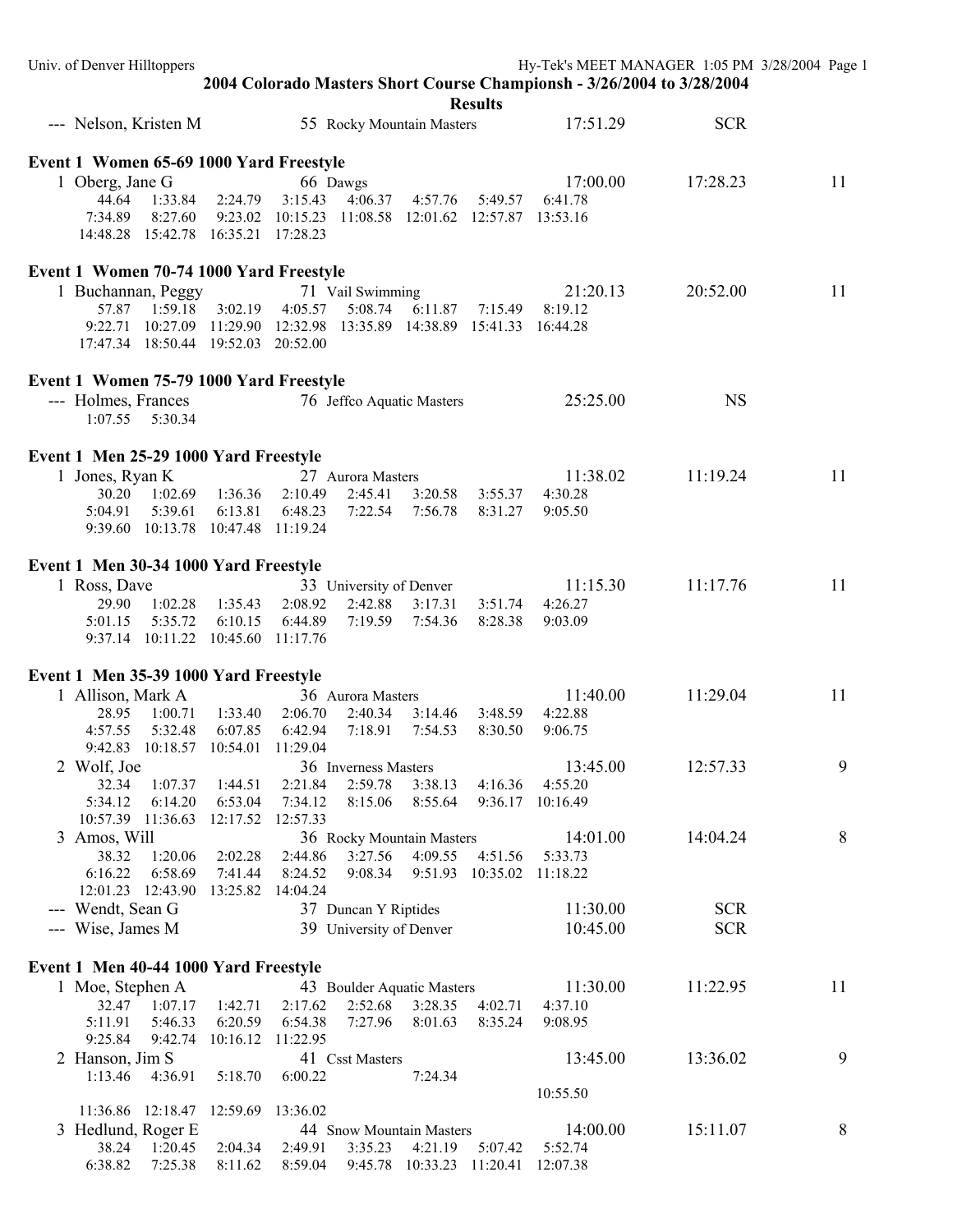| Univ. of Denver Hilltoppers                                                              |                                               |                               |                     |                                                                             |                                |                         |                                     | Hy-Tek's MEET MANAGER 1:05 PM 3/28/2004 Page 1 |    |  |  |
|------------------------------------------------------------------------------------------|-----------------------------------------------|-------------------------------|---------------------|-----------------------------------------------------------------------------|--------------------------------|-------------------------|-------------------------------------|------------------------------------------------|----|--|--|
| 2004 Colorado Masters Short Course Championsh - 3/26/2004 to 3/28/2004<br><b>Results</b> |                                               |                               |                     |                                                                             |                                |                         |                                     |                                                |    |  |  |
|                                                                                          | 12:54.64  13:41.28  14:27.29  15:11.07        |                               |                     |                                                                             |                                |                         |                                     |                                                |    |  |  |
| (Event 1 Men 40-44 1000 Yard Freestyle)                                                  |                                               |                               |                     |                                                                             |                                |                         |                                     |                                                |    |  |  |
| --- Anderson, Kirk H                                                                     |                                               |                               |                     | 44 Greenwood Athletic Club                                                  |                                |                         | 11:20.00                            | <b>SCR</b>                                     |    |  |  |
|                                                                                          |                                               |                               |                     |                                                                             |                                |                         |                                     |                                                |    |  |  |
| Event 1 Men 45-49 1000 Yard Freestyle                                                    |                                               |                               |                     |                                                                             |                                |                         |                                     |                                                |    |  |  |
| 1 Brackett, Bill A                                                                       |                                               |                               |                     | 46 University of Denver                                                     |                                |                         | 11:00.00                            | 10:48.00                                       | 11 |  |  |
| 28.67                                                                                    | 59.96                                         | 1:32.06                       | 2:04.54             | 2:36.94                                                                     | 3:09.34                        | 3:42.24                 | 4:15.15                             |                                                |    |  |  |
| 4:47.98                                                                                  | 5:20.84                                       | 5:54.14                       | 6:26.75             | 6:59.19                                                                     | 7:32.16                        | 8:04.93                 | 8:37.99                             |                                                |    |  |  |
| 9:10.56                                                                                  | 9:43.42 10:16.51                              |                               | 10:48.00            |                                                                             |                                |                         |                                     |                                                |    |  |  |
| 2 Heggy, Terry A                                                                         |                                               |                               |                     | 49 Foothills Masters                                                        |                                |                         | 12:30.00                            | 11:58.34                                       | 9  |  |  |
| 33.83                                                                                    | 1:10.98                                       | 1:46.83                       | 2:22.84             | 2:58.79                                                                     | 3:34.84                        | 4:11.24                 | 4:47.55                             |                                                |    |  |  |
| 5:24.00                                                                                  | 6:00.26                                       | 6:36.40                       | 7:12.72             | 7:48.96                                                                     | 8:25.68                        | 9:01.73                 | 9:37.58                             |                                                |    |  |  |
|                                                                                          | 10:13.81  10:49.23  11:23.98  11:58.34        |                               |                     |                                                                             |                                |                         |                                     |                                                |    |  |  |
|                                                                                          |                                               |                               |                     |                                                                             |                                |                         |                                     |                                                |    |  |  |
| Event 1 Men 50-54 1000 Yard Freestyle                                                    |                                               |                               |                     |                                                                             |                                |                         |                                     |                                                |    |  |  |
| 1 Bryan, Todd A                                                                          |                                               |                               |                     | 53 Boulder Aquatic Masters                                                  |                                |                         | 10:40.00                            | 10:52.11                                       | 11 |  |  |
| 28.95<br>4:48.97                                                                         | 1:00.30<br>5:21.94                            | 1:32.55<br>5:55.03            | 2:05.09<br>6:28.28  | 2:37.85<br>7:01.37                                                          | $3:10.42$ $3:43.12$<br>7:34.75 | 8:07.98                 | 4:15.86<br>8:41.06                  |                                                |    |  |  |
| 9:14.02                                                                                  |                                               | 9:47.26 10:20.14 10:52.11     |                     |                                                                             |                                |                         |                                     |                                                |    |  |  |
| 2 Reeves, Will W                                                                         |                                               |                               |                     | 50 University of Denver                                                     |                                |                         | 11:35.00                            | 11:44.71                                       | 9  |  |  |
| 31.83                                                                                    | 1:06.29                                       | 1:41.10                       | 2:16.14             | 2:51.09                                                                     | 3:26.18                        | 4:01.43                 | 4:37.23                             |                                                |    |  |  |
| 5:12.40                                                                                  | 5:47.73                                       | 6:23.37                       | 6:58.89             | 7:34.75                                                                     | 8:10.86                        | 8:46.56                 | 9:22.62                             |                                                |    |  |  |
|                                                                                          | 9:58.42 10:34.20 11:09.78 11:44.71            |                               |                     |                                                                             |                                |                         |                                     |                                                |    |  |  |
| 3 Strack, Edward R                                                                       |                                               |                               |                     | 51 Rocky Mountain Masters                                                   |                                |                         | 13:20.00                            | 12:28.61                                       | 8  |  |  |
| 34.40                                                                                    | 1:10.72                                       | 1:48.85                       | 2:26.62             | 3:04.05                                                                     | 3:41.98                        | 4:19.64                 | 4:57.91                             |                                                |    |  |  |
| 5:35.50                                                                                  | 6:12.91                                       | 6:50.88                       | 7:28.66             | 8:06.06                                                                     | 8:44.12                        |                         | 9:22.20 10:00.06                    |                                                |    |  |  |
|                                                                                          | 10:38.16 11:15.80 11:53.35 12:28.61           |                               |                     |                                                                             |                                |                         |                                     |                                                |    |  |  |
| 4 Hoffman, J.Russell                                                                     |                                               |                               |                     | 50 Pikes Peak YMCA                                                          |                                |                         | 15:55.00                            | 15:26.52                                       | 7  |  |  |
| 40.56                                                                                    | 1:26.43                                       | 2:13.62                       | 3:00.87             | 3:47.74                                                                     | 4:34.96                        | 5:21.67                 | 6:09.10                             |                                                |    |  |  |
| 6:56.17                                                                                  | 7:43.43                                       | 8:31.69                       | 9:17.28             | 10:03.67 10:49.31 11:35.95 12:22.40                                         |                                |                         |                                     |                                                |    |  |  |
|                                                                                          | 13:10.03 13:56.18 14:41.59 15:26.52           |                               |                     |                                                                             |                                |                         |                                     |                                                |    |  |  |
| Event 1 Men 55-59 1000 Yard Freestyle                                                    |                                               |                               |                     |                                                                             |                                |                         |                                     |                                                |    |  |  |
| 1 McCormick, Paul                                                                        |                                               |                               |                     | 57 Boulder Aquatic Masters                                                  |                                |                         | 11:35.00                            | 11:32.57                                       | 11 |  |  |
|                                                                                          |                                               |                               |                     | 31.80 1:05.48 1:40.04 2:14.85 2:49.69 3:24.55 3:59.20                       |                                |                         | 4:33.99                             |                                                |    |  |  |
| 5:09.08                                                                                  | 5:43.79                                       | 6:18.65                       | 6:53.53             |                                                                             | 7:28.50 8:03.05                | 8:37.97                 | 9:13.35                             |                                                |    |  |  |
|                                                                                          | 9:48.21 10:23.20 10:58.61 11:32.57            |                               |                     |                                                                             |                                |                         |                                     |                                                |    |  |  |
| 2 Ellis, Quincy C                                                                        |                                               |                               |                     | 55 Durango Masters                                                          |                                |                         | 13:00.00                            | 12:27.40                                       | 9  |  |  |
| 33.72                                                                                    | $1:11.69$ 1:49.16                             |                               | 2:27.01             | 3:05.16                                                                     | 3:43.00 4:20.77                |                         | 4:58.12                             |                                                |    |  |  |
| 5:36.17                                                                                  | 6:14.40                                       | 6:52.07                       | 7:29.77             |                                                                             | 8:07.22  8:44.45               | 9:21.91                 | 9:59.38                             |                                                |    |  |  |
|                                                                                          | 10:36.94 11:14.21 11:51.24 12:27.40           |                               |                     |                                                                             |                                |                         |                                     |                                                |    |  |  |
| 3 Carney, Kent                                                                           |                                               |                               |                     | 56 Evergreen Masters                                                        |                                |                         | 13:30.00                            | 13:05.94                                       | 8  |  |  |
| 32.81                                                                                    |                                               | $1:10.70$ $1:50.26$           |                     | 2:29.86 3:09.66 3:49.92 4:30.01                                             |                                |                         | 5:10.12                             |                                                |    |  |  |
|                                                                                          | 5:50.39 6:30.06<br>11:11.13 11:51.18 12:29.33 | 7:11.25                       | 7:52.18<br>13:05.94 |                                                                             | 8:32.04 9:12.39                |                         | 9:51.94 10:32.11                    |                                                |    |  |  |
| 4 Goodman, Larry R                                                                       |                                               |                               |                     |                                                                             |                                |                         | 56 Boulder Aquatic Masters 19:00.00 | 15:37.32                                       | 7  |  |  |
| 40.87                                                                                    |                                               | $1:27.77$ $2:15.66$ $3:03.42$ |                     |                                                                             | $3:51.63$ $4:40.08$ $5:29.31$  |                         | 6:16.54                             |                                                |    |  |  |
| 7:03.20                                                                                  | 7:49.96                                       |                               |                     | 8:36.82  9:24.03  10:11.16  10:57.50  11:44.39  12:31.12                    |                                |                         |                                     |                                                |    |  |  |
|                                                                                          | 13:17.88 14:04.92 14:50.59 15:37.32           |                               |                     |                                                                             |                                |                         |                                     |                                                |    |  |  |
| 5 Edwards, Morgan                                                                        |                                               |                               |                     | 59 Inverness Masters                                                        |                                |                         | 16:33.10                            | 15:58.22                                       | 6  |  |  |
| 41.55                                                                                    | 1:26.98 2:13.70 3:01.24                       |                               |                     |                                                                             |                                | 4:38.61 5:27.57 6:15.74 |                                     |                                                |    |  |  |
| 7:04.16                                                                                  | 7:52.76                                       |                               |                     | 8:41.45  9:30.01  10:18.80  11:07.48  11:56.88  12:45.29                    |                                |                         |                                     |                                                |    |  |  |
|                                                                                          | 13:34.88 14:23.68 15:12.00 15:58.22           |                               |                     |                                                                             |                                |                         |                                     |                                                |    |  |  |
| (Event 1 Men 55-59 1000 Yard Freestyle)                                                  |                                               |                               |                     |                                                                             |                                |                         |                                     |                                                |    |  |  |
| 6 Creese, Dennis C                                                                       |                                               |                               |                     | 55 Boulder Aquatic Masters                                                  |                                |                         | 18:00.00                            | 17:30.91                                       | 5  |  |  |
|                                                                                          |                                               |                               |                     | 49.16 1:40.43 2:32.29 3:25.27 4:17.79 5:11.26 6:04.30                       |                                |                         | 6:57.22                             |                                                |    |  |  |
|                                                                                          |                                               |                               |                     | 7:50.90  8:44.32  9:36.68  10:29.99  11:21.67  12:14.52  13:08.01  14:01.69 |                                |                         |                                     |                                                |    |  |  |
|                                                                                          | 14:53.20 15:45.94 16:38.67 17:30.91           |                               |                     |                                                                             |                                |                         |                                     |                                                |    |  |  |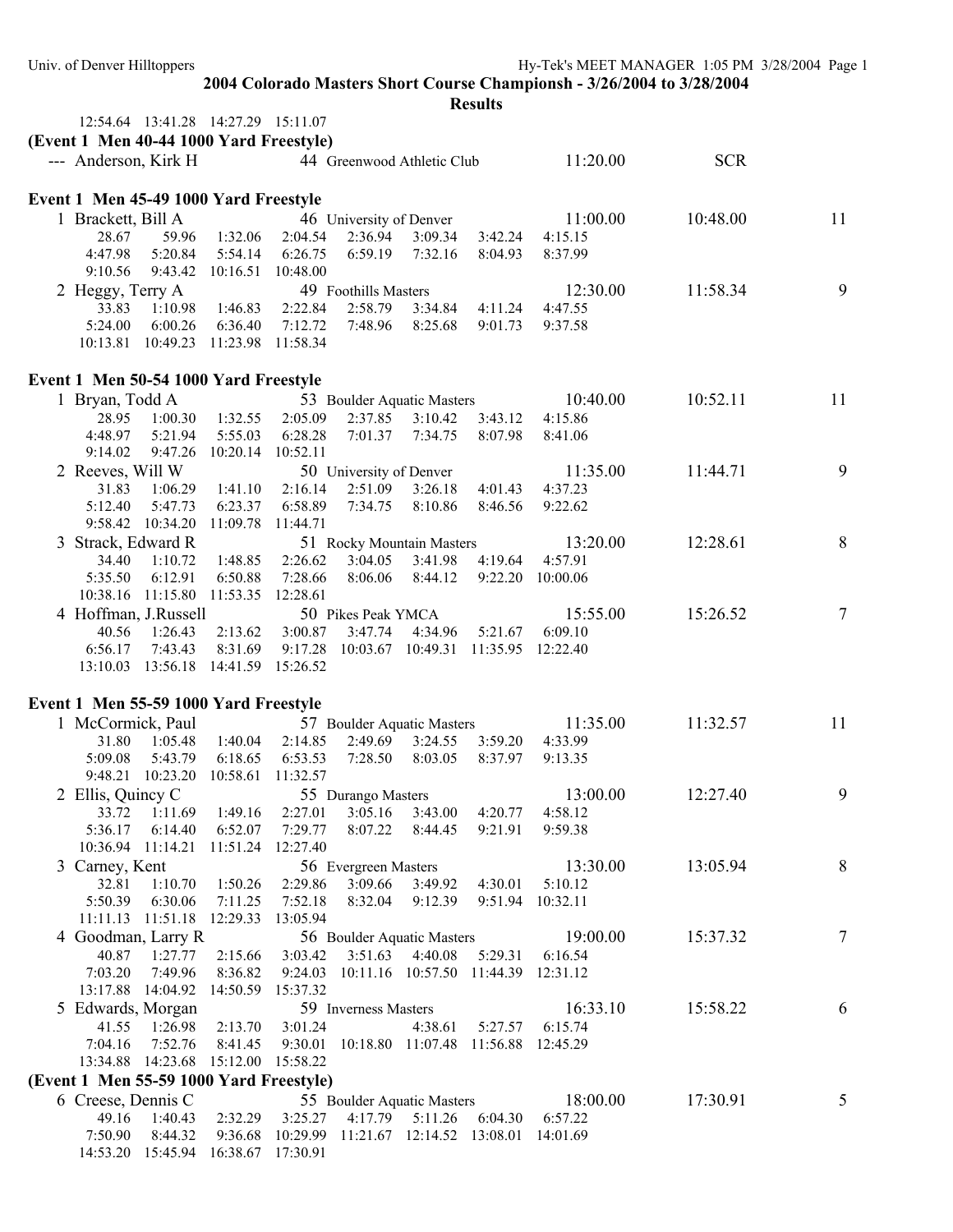| Event 1 Men 60-64 1000 Yard Freestyle   |                                        |         |         |                                                                |                   |                                                               |                                                                                  |            |    |
|-----------------------------------------|----------------------------------------|---------|---------|----------------------------------------------------------------|-------------------|---------------------------------------------------------------|----------------------------------------------------------------------------------|------------|----|
| 1 Graham, James D                       |                                        |         |         | 62 Durango Masters                                             |                   |                                                               | 15:00.00                                                                         | 15:04.83   | 11 |
| 39.66                                   | 1:23.01                                | 2:08.75 | 2:54.48 | 3:40.22                                                        | 4:25.50           | 5:11.25                                                       | 5:56.72                                                                          |            |    |
| 6:42.09                                 | 7:28.06                                | 8:14.39 | 9:00.23 |                                                                |                   | 9:46.18 10:31.58 11:17.31 12:03.86                            |                                                                                  |            |    |
|                                         | 12:50.82  13:37.34  14:22.49  15:04.83 |         |         |                                                                |                   |                                                               |                                                                                  |            |    |
| 2 Dyck, Mel                             |                                        |         |         | 62 Snow Mountain Masters                                       |                   |                                                               | 16:00.00                                                                         | 15:07.92   | 9  |
| 40.57                                   | 1:25.40                                | 2:11.25 | 2:57.47 | 3:42.91                                                        | 4:29.23           | 5:15.15                                                       | 6:01.12                                                                          |            |    |
| 6:47.45                                 | 7:32.89                                | 8:18.55 | 9:03.91 |                                                                |                   | 9:51.20 10:38.00 11:23.50 12:09.70                            |                                                                                  |            |    |
|                                         | 12:53.52  13:41.54  14:25.74  15:07.92 |         |         |                                                                |                   |                                                               |                                                                                  |            |    |
| 3 Reynolds, Bing                        |                                        |         |         | 63 Boulder Aquatic Masters                                     |                   |                                                               | 20:00.00                                                                         | 18:56.50   | 8  |
|                                         | 47.14 1:44.85                          | 2:43.27 | 3:42.00 |                                                                | 4:40.35   5:38.08 | 6:36.57                                                       | 7:33.69                                                                          |            |    |
| 8:31.57                                 |                                        |         |         |                                                                |                   | 9:29.54 10:27.62 11:24.50 12:22.39 13:20.31 14:17.73 15:15.52 |                                                                                  |            |    |
|                                         | 16:13.21 17:09.90 18:08.30 18:56.50    |         |         |                                                                |                   |                                                               |                                                                                  |            |    |
| Event 1 Men 65-69 1000 Yard Freestyle   |                                        |         |         |                                                                |                   |                                                               |                                                                                  |            |    |
| 1 Plummer, Mark A                       |                                        |         |         | 67 Inverness Masters                                           |                   |                                                               | 17:58.50                                                                         | 17:30.08   | 11 |
|                                         | 43.76 1:32.98                          | 2:25.25 | 3:18.26 | 4:11.95                                                        | 5:05.06           | 5:58.74                                                       | 6:51.66                                                                          |            |    |
| 7:45.40                                 | 8:39.03                                |         |         |                                                                |                   | 9:32.29 10:26.29 11:19.52 12:13.34 13:06.81 14:00.51          |                                                                                  |            |    |
|                                         | 14:53.99  15:47.96  16:39.74  17:30.08 |         |         |                                                                |                   |                                                               |                                                                                  |            |    |
| --- Malone, Mark                        |                                        |         |         | 65 Dawgs                                                       |                   |                                                               | 18:00.00                                                                         | <b>SCR</b> |    |
| Event 1 Men 70-74 1000 Yard Freestyle   |                                        |         |         |                                                                |                   |                                                               |                                                                                  |            |    |
| --- King, Bill                          |                                        |         |         | 70 Jeffco Aquatic Masters                                      |                   |                                                               | 14:55.00                                                                         | <b>SCR</b> |    |
|                                         |                                        |         |         |                                                                |                   |                                                               |                                                                                  |            |    |
| Event 1 Men 80-84 1000 Yard Freestyle   |                                        |         |         |                                                                |                   |                                                               |                                                                                  |            |    |
| 1 Wrenn, John A                         |                                        |         |         | 83 Boulder Aquatic Masters                                     |                   |                                                               | 28:30.00                                                                         | 21:48.49   | 11 |
|                                         | 55.78 1:59.28                          | 3:02.83 | 4:07.81 |                                                                | 5:12.05 6:18.98   | 7:24.91                                                       | 8:31.43                                                                          |            |    |
|                                         | 9:38.61  10:45.15  11:51.74            |         |         |                                                                |                   | 14:05.82 15:12.47 16:19.02 17:25.02                           |                                                                                  |            |    |
|                                         | 18:32.14 19:38.26 20:44.40 21:48.49    |         |         |                                                                |                   |                                                               |                                                                                  |            |    |
| Event 2 Women 19-24 1650 Yard Freestyle |                                        |         |         |                                                                |                   |                                                               |                                                                                  |            |    |
| 1 Jennings, Jenn L                      |                                        |         |         | 23 Loveland Masters                                            |                   |                                                               | 20:00.00                                                                         | 22:13.41   | 11 |
| 31.51                                   | 1:07.86                                | 1:43.90 | 2:20.07 | 2:56.50                                                        | 3:32.63           | 4:08.41                                                       | 4:44.05                                                                          |            |    |
| 5:19.39                                 | 5:55.10                                | 6:30.13 | 7:05.15 | 7:40.39                                                        | 8:15.52           | 8:50.45                                                       | 9:25.30                                                                          |            |    |
|                                         | 9:59.93 10:34.77 11:09.43 11:44.03     |         |         | 12:18.54 12:53.31                                              |                   | 13:27.68                                                      | 14:02.28                                                                         |            |    |
|                                         |                                        |         |         |                                                                |                   |                                                               | 14:36.70 15:11.34 15:46.01 16:21.15 16:55.86 17:30.75 18:05.76 18:40.50 22:13.41 |            |    |
| Event 2 Women 25-29 1650 Yard Freestyle |                                        |         |         |                                                                |                   |                                                               |                                                                                  |            |    |
| 1 Yoder, Anna R                         |                                        |         |         | 28 University of Denver                                        |                   |                                                               | 25:00.00                                                                         | 22:57.40   | 11 |
| 37.40                                   | 1:18.50                                | 2:00.69 | 2:43.34 | 3:25.91                                                        | 4:08.44           | 4:50.43                                                       | 5:32.68                                                                          |            |    |
| 6:14.94                                 | 6:57.33                                | 7:39.42 | 8:21.59 | 9:03.70                                                        |                   | 9:45.87 10:27.63                                              | 11:09.30                                                                         |            |    |
| 11:50.62 12:31.83                       |                                        |         |         |                                                                |                   | 13:13.70 13:54.77 14:36.43 15:17.89 15:59.38 16:41.41         |                                                                                  |            |    |
|                                         | 17:23.50 18:05.59 18:48.09             |         |         |                                                                |                   |                                                               | 19:30.61 20:13.16 20:55.78 21:38.47 22:20.66 22:57.40                            |            |    |
| 2 Greenleaf, Kristen A                  |                                        |         |         | 25 Aurora Masters                                              |                   |                                                               | 23:45.00                                                                         | 23:41.33   | 9  |
| 37.76                                   | 1:17.95                                | 1:59.06 | 2:39.94 | 3:21.59                                                        | 4:04.65           | 4:47.12                                                       | 5:30.83                                                                          |            |    |
| 6:13.82                                 | 6:56.85                                | 7:40.27 | 8:23.69 | 9:06.93                                                        |                   | 9:50.55 10:34.15                                              | 11:18.04                                                                         |            |    |
|                                         |                                        |         |         | 12:01.47 12:44.92 13:28.89 14:13.00 14:56.77 15:40.50 16:23.94 |                   |                                                               | 17:07.59                                                                         |            |    |
|                                         |                                        |         |         |                                                                |                   |                                                               | 17:51.41 18:35.61 19:19.34 20:02.98 20:46.91 21:30.86 22:14.55 22:58.15 23:41.33 |            |    |
| Event 2 Women 30-34 1650 Yard Freestyle |                                        |         |         |                                                                |                   |                                                               |                                                                                  |            |    |
| 1 Czarnecki, Jen                        |                                        |         |         | 32 Dawgs                                                       |                   |                                                               | 23:15.00                                                                         | 22:39.33   | 11 |
| 38.39                                   | 1:17.17                                | 1:57.30 | 2:38.35 | 3:19.25                                                        | 4:00.32           | 4:42.17                                                       | 5:24.27                                                                          |            |    |
| 6:06.31                                 | 6:47.81                                | 7:29.26 | 8:10.95 | 8:53.11                                                        |                   | 9:35.48 10:17.69                                              | 10:59.59                                                                         |            |    |
|                                         | 11:41.34 12:23.03 13:04.78             |         |         | 13:47.01  14:28.62  15:10.40  15:51.73                         |                   |                                                               | 16:32.98                                                                         |            |    |
|                                         |                                        |         |         |                                                                |                   |                                                               | 17:13.84 17:54.95 18:35.91 19:17.26 19:58.79 20:38.99 21:19.90 22:00.61 22:39.33 |            |    |
| 2 Keaten, Heather L                     |                                        |         |         | 34 Fort Collins Club                                           |                   |                                                               | 22:30.00                                                                         | 22:52.67   | 9  |

33.78 1:11.12 1:50.84 2:31.90 3:13.12 3:54.78 4:36.65 5:18.97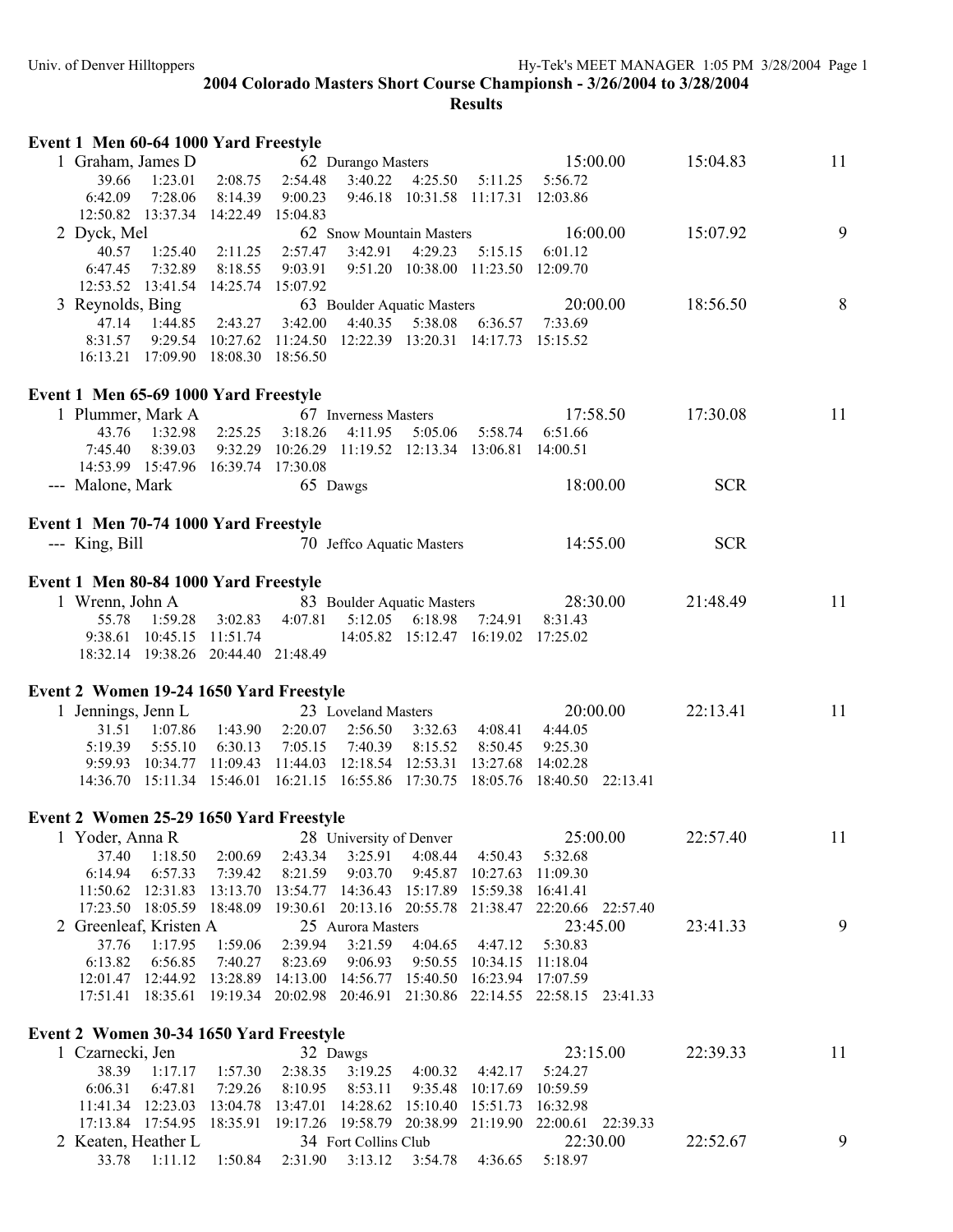**Results** 

|  | 6.01.48 6.43.53 7.25.85 8.08.20 8.50.32 9.32.58 10.14.73 10.56.88       |  |  |                                                                                  |  |
|--|-------------------------------------------------------------------------|--|--|----------------------------------------------------------------------------------|--|
|  | 11:39.10 12:21.44 13:03.42 13:45.47 14:27.85 15:09.94 15:52.95 16:35.29 |  |  |                                                                                  |  |
|  |                                                                         |  |  | 17:17.68 18:00.33 18:42.98 19:25.40 20:07.01 20:49.20 21:31.15 22:12.98 22:52.67 |  |

### **Event 2 Women 35-39 1650 Yard Freestyle**

| 1 Hagadorn, Heather L                   |         |                         | 39 University of Denver                                              |                         |                            |                                                                                  | 19:44.10          |                   | 20:11.80   | 11     |
|-----------------------------------------|---------|-------------------------|----------------------------------------------------------------------|-------------------------|----------------------------|----------------------------------------------------------------------------------|-------------------|-------------------|------------|--------|
| 33.44                                   | 1:09.35 |                         | 1:46.24 2:22.96                                                      |                         | 2:59.92 3:37.13            | 4:14.42                                                                          | 4:51.86           |                   |            |        |
| 5:29.50                                 | 6:06.64 | 6:43.62                 | 7:21.04                                                              | 7:58.41                 | 8:35.28                    | 9:12.14                                                                          | 9:49.04           |                   |            |        |
|                                         |         |                         | 10:25.95 11:02.88 11:39.59 12:16.07 12:53.22 13:29.55                |                         |                            | 14:06.13 14:42.71                                                                |                   |                   |            |        |
|                                         |         |                         |                                                                      |                         |                            | 15:19.70 15:56.50 16:33.51 17:10.50 17:47.19 18:23.46 18:59.81 19:36.05 20:11.80 |                   |                   |            |        |
| 2 Plummer, Charlotte C                  |         |                         |                                                                      |                         | 38 Jeffco Aquatic Masters  |                                                                                  |                   | 23:45.21          | 22:51.07   | 9      |
| 34.86                                   | 1:13.44 | 1:53.51                 | 2:34.49                                                              | 3:15.28                 | 3:56.70                    | 4:38.34                                                                          | 5:20.37           |                   |            |        |
| 6:02.44                                 | 6:44.75 | 7:27.02                 | 8:08.81                                                              | 8:50.96                 |                            | 9:33.85 10:16.79                                                                 | 11:00.15          |                   |            |        |
|                                         |         |                         | 11:42.81  12:25.58  13:08.24  13:50.90  14:33.76  15:16.79  15:59.03 |                         |                            |                                                                                  | 16:40.57          |                   |            |        |
|                                         |         |                         |                                                                      |                         |                            | 17:22.68 18:03.77 18:44.32 19:25.32 20:07.27 20:49.42 21:30.98 22:11.89 22:51.07 |                   |                   |            |        |
| --- Vanderpoel, Nicole L                |         |                         |                                                                      | 39 Inverness Masters    |                            |                                                                                  |                   | 20:54.08          | DQ         |        |
| 33.23                                   | 1:08.75 | 1:44.86                 | 2:21.34                                                              | 2:58.28                 |                            | 3:35.09 4:12.04                                                                  | 4:49.11           |                   |            |        |
| 5:26.12                                 | 6:02.99 |                         | 6:39.99 7:16.59                                                      | 7:53.37                 | 8:30.18                    | 9:07.74                                                                          | 9:44.75           |                   |            |        |
|                                         |         |                         |                                                                      |                         |                            | 10:22.03 10:59.30 11:36.51 12:13.18 12:50.47 13:27.84 14:04.88 14:41.78          |                   |                   |            |        |
|                                         |         |                         |                                                                      |                         |                            | 15:18.87  15:55.64  16:32.47  17:09.15  17:45.77  18:22.42  18:58.90  19:34.99   |                   | DQ                |            |        |
| --- Moen, Terri J                       |         |                         |                                                                      | 35 University of Denver |                            |                                                                                  |                   | 19:50.35          | <b>SCR</b> |        |
|                                         |         |                         |                                                                      |                         |                            |                                                                                  |                   |                   |            |        |
| Event 2 Women 40-44 1650 Yard Freestyle |         |                         |                                                                      |                         |                            |                                                                                  |                   |                   |            |        |
| 1 Dullea, Melanie J 42 South Suburban   |         |                         |                                                                      |                         |                            |                                                                                  |                   | 21:00.00          | 20:29.56   | 11     |
| 32.32                                   |         | 1:07.82 1:44.29 2:21.27 |                                                                      |                         | 2:57.85 3:34.56 4:11.75    |                                                                                  | 4:48.90           |                   |            |        |
| 5:26.38                                 | 6:03.54 | 6:41.12                 | 7:18.84                                                              | 7:56.58                 | 8:34.22                    | 9:11.86                                                                          | 9:49.15           |                   |            |        |
|                                         |         |                         | 10:26.88 11:04.69 11:42.62 12:20.64 12:58.11 13:35.61                |                         |                            | 14:14.00                                                                         | 14:51.46          |                   |            |        |
|                                         |         |                         | 15:29.12 16:06.98 16:45.05 17:22.66 18:00.43 18:38.32 19:15.71       |                         |                            |                                                                                  | 19:53.25 20:29.56 |                   |            |        |
| 2 Hawkinson, Cindy S                    |         |                         |                                                                      |                         | 43 Highlands Ranch Masters |                                                                                  |                   | 26:52.00          | 26:08.72   | 9      |
| 42.18                                   | 1:29.55 |                         | 2:18.09 3:06.54                                                      | 3:54.96                 | 4:43.10                    | 5:31.48                                                                          | 6:18.98           |                   |            |        |
| 7:08.02                                 | 7:56.41 | 8:44.92                 | 9:33.00 10:20.83                                                     |                         | 11:08.93 11:56.67          |                                                                                  | 12:44.12          |                   |            |        |
|                                         |         |                         | 13:31.62  14:20.06  15:07.84  15:55.59  16:44.21  17:32.18  18:20.05 |                         |                            |                                                                                  | 19:08.50          |                   |            |        |
|                                         |         |                         |                                                                      |                         |                            | 19:56.34 20:43.81 21:31.33 22:18.63 23:06.22 23:54.15 24:41.35 25:28.17 26:08.72 |                   |                   |            |        |
|                                         |         |                         |                                                                      |                         |                            |                                                                                  |                   | 27:58.03          |            | 8      |
| 3 Mayer, Olivia J                       |         |                         |                                                                      | 40 Inverness Masters    |                            |                                                                                  |                   |                   | 28:01.58   |        |
| 42.59                                   |         | 1:30.37 2:19.72 3:10.78 |                                                                      | 4:01.50                 |                            | 4:52.28   5:43.01                                                                | 6:33.26           |                   |            |        |
| 7:24.39                                 | 8:15.32 | 9:06.41                 |                                                                      |                         |                            | 9:57.31 10:48.40 11:39.97 12:32.05 13:23.23                                      |                   |                   |            |        |
|                                         |         |                         |                                                                      |                         |                            | 14:15.63 15:06.74 15:57.86 16:49.57 17:41.76 18:33.57 19:24.31 20:16.46          |                   |                   |            |        |
|                                         |         |                         |                                                                      |                         |                            | 21:08.39 22:00.37 22:51.90 23:44.03 24:36.89 25:28.54 26:21.77 27:13.20 28:01.58 |                   |                   |            |        |
| 4 Ritter, Tracy L                       |         |                         |                                                                      | 40 Inverness Masters    |                            |                                                                                  |                   | 31:00.00          | 29:32.35   | $\tau$ |
| 46.55                                   | 1:35.86 | 2:27.53                 | 3:21.00                                                              | 4:15.60                 | 5:11.06                    | 7:00.77                                                                          |                   |                   |            |        |
| 8:52.73                                 | 9:47.67 |                         | 11:36.93                                                             |                         | 13:25.08                   | 14:20.25 15:14.36                                                                |                   |                   |            |        |
| 16:08.37                                |         |                         | 17:02.14 20:37.53 21:30.74 24:13.10                                  |                         |                            |                                                                                  |                   |                   |            |        |
|                                         |         |                         |                                                                      | 25:06.56 26:00.05       |                            |                                                                                  |                   | 29:31.21 29:32.35 |            |        |
| --- Lantz, Ann $F$                      |         |                         |                                                                      |                         | 40 Rocky Mountain Masters  |                                                                                  |                   | 23:30.00          | <b>SCR</b> |        |
|                                         |         |                         |                                                                      |                         |                            |                                                                                  |                   |                   |            |        |
| Event 2 Women 45-49 1650 Yard Freestyle |         |                         |                                                                      |                         |                            |                                                                                  |                   |                   |            |        |
| 1 Hull, Kathy M                         |         |                         |                                                                      |                         | 47 Jeffco Aquatic Masters  |                                                                                  |                   | 23:15.00          | 22:43.20   | 11     |
| 38.26                                   | 1:18.10 | 1:58.53                 | 2:39.48                                                              | 3:20.49                 | 4:01.41                    | 4:42.85                                                                          | 5:23.98           |                   |            |        |
| 6:05.41                                 | 6:46.64 | 7:27.95                 | 8:09.06                                                              | 8:50.14                 | 9:31.54                    | 10:12.76                                                                         | 10:54.03          |                   |            |        |
|                                         |         |                         | 11:35.40 12:17.02 12:58.30 13:39.93 14:21.67 15:03.29 15:45.25       |                         |                            |                                                                                  | 16:26.82          |                   |            |        |
|                                         |         |                         | 17:08.56 17:50.27 18:32.24 19:14.33 19:56.17 20:38.54 21:20.61       |                         |                            |                                                                                  |                   | 22:02.73 22:43.20 |            |        |
| 2 Reseigh, Constance R                  |         |                         |                                                                      | 45 Inverness Masters    |                            |                                                                                  |                   | 37:00.00          | 35:19.08   | 9      |
| 50.24                                   | 3:51.57 |                         |                                                                      | 4:55.06                 | 6:01.52                    | 7:07.18                                                                          | 8:13.01           |                   |            |        |
|                                         |         |                         | 9:18.32 10:24.32 11:30.39 12:35.96 13:41.46                          |                         | 14:47.63                   | 15:53.41                                                                         | 16:58.32          |                   |            |        |
|                                         |         |                         | 18:03.12 19:08.33 20:14.20 21:19.07 22:24.24 23:29.19                |                         |                            | 24:34.59                                                                         | 25:40.57          |                   |            |        |
|                                         |         |                         |                                                                      |                         |                            | 26:45.30 27:49.03 28:54.38 29:59.71 31:04.55 32:08.09 33:13.23 34:18.15          |                   | 35:19.08          |            |        |
|                                         |         |                         |                                                                      |                         |                            |                                                                                  |                   |                   |            |        |
| Event 2 Women 50-54 1650 Yard Freestyle |         |                         |                                                                      |                         |                            |                                                                                  |                   |                   |            |        |
| 1 Laney, Judy B                         |         |                         |                                                                      | 51 University of Denver |                            |                                                                                  |                   | 23:30.00          | 23:14.70   | 11     |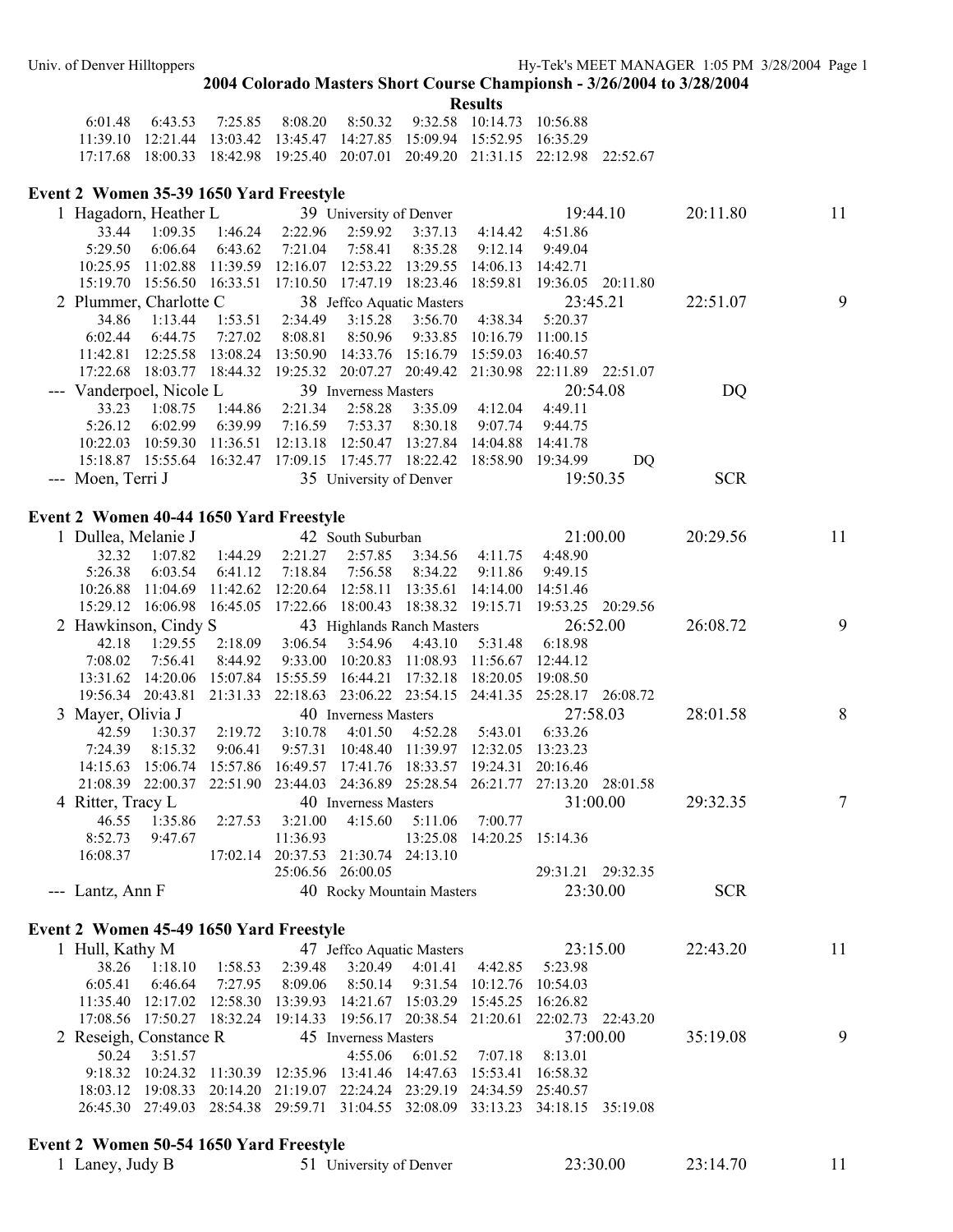|                                         |                              |                     |                              |                                                                                  |                     | <b>Results</b>                         |                     |          |            |    |
|-----------------------------------------|------------------------------|---------------------|------------------------------|----------------------------------------------------------------------------------|---------------------|----------------------------------------|---------------------|----------|------------|----|
| 34.94                                   | 1:14.97                      | 1:56.46             | 2:38.87                      | 3:21.04                                                                          | 4:03.61             | 4:46.34                                | 5:29.43             |          |            |    |
| 6:12.42                                 | 6:55.35                      | 7:38.52             | 8:21.67                      | 9:05.23                                                                          | 9:48.25             | 10:30.53                               | 11:13.72            |          |            |    |
|                                         |                              |                     |                              | 11:56.71  12:39.13  13:22.03  14:04.92  14:47.88                                 | 15:31.03            | 16:14.06                               | 16:56.90            |          |            |    |
|                                         |                              |                     |                              | 17:40.18 18:22.73 19:05.73 19:48.10 20:30.13 21:12.44 21:54.12 22:35.35 23:14.70 |                     |                                        |                     | 37:00.00 |            | 9  |
| 2 McGrane, Karen S                      |                              |                     |                              | 52 Inverness Masters                                                             |                     |                                        |                     |          | 34:58.81   |    |
| 48.66                                   | 1:46.64<br>9:04.14 10:09.58  | 2:47.29<br>11:12.88 | 3:48.15<br>12:18.07 13:22.34 | 4:49.81                                                                          | 5:51.94<br>14:30.76 | 6:56.06<br>15:34.36                    | 7:59.16<br>16:37.07 |          |            |    |
|                                         |                              |                     |                              | 17:41.86 18:45.59 19:48.49 20:52.79 21:56.31 23:00.69 24:06.83 25:12.15          |                     |                                        |                     |          |            |    |
|                                         |                              |                     |                              | 26:17.06 27:22.29 28:28.65 29:32.50 30:37.20 31:43.58 32:47.91 33:53.40          |                     |                                        |                     | 34:58.81 |            |    |
| --- Troeger, Susan E                    |                              |                     |                              | 50 Inverness Masters                                                             |                     |                                        |                     | NT       | <b>SCR</b> |    |
|                                         |                              |                     |                              |                                                                                  |                     |                                        |                     |          |            |    |
| Event 2 Women 55-59 1650 Yard Freestyle |                              |                     |                              |                                                                                  |                     |                                        |                     |          |            |    |
| 1 Anziano, Marcia                       |                              |                     |                              | 59 University of Denver                                                          |                     |                                        |                     | 26:29.00 | 26:02.50   | 11 |
| 42.63                                   | 1:28.75                      | 2:14.96             | 3:01.95                      | 3:48.28                                                                          | 4:34.66             | 5:21.22                                | 6:07.88             |          |            |    |
| 6:55.06                                 | 7:42.40                      | 8:29.55             | 9:16.91                      | 10:04.56 10:53.18                                                                |                     | 11:41.82                               | 12:29.80            |          |            |    |
| 13:17.45 14:05.00                       |                              | 14:54.10 15:42.41   |                              | 16:29.70 17:18.08<br>19:41.68 20:30.66 21:18.94 22:06.97 22:54.37 23:42.09       |                     | 18:05.71<br>24:30.76 25:18.17 26:02.50 | 18:54.02            |          |            |    |
| 2 Lebsack, Linda M                      |                              |                     |                              | 57 University of Denver                                                          |                     |                                        |                     | 26:30.00 | 26:09.28   | 9  |
| 43.15                                   | 1:29.71                      | 2:18.54             | 3:06.29                      | 3:53.52                                                                          | 4:42.62             | 5:30.35                                | 6:18.35             |          |            |    |
| 7:07.65                                 | 7:55.77                      | 8:43.77             | 9:31.48                      | 10:19.60                                                                         | 11:06.97            | 11:54.89                               | 12:42.70            |          |            |    |
|                                         | 13:30.31 14:18.19            | 15:06.13            | 15:53.96 16:41.09            |                                                                                  | 17:29.78            | 18:17.49                               | 19:05.29            |          |            |    |
|                                         |                              |                     |                              | 19:52.50 20:40.87 21:28.67 22:15.32 23:03.11 23:49.88                            |                     | 24:38.42 25:25.94 26:09.28             |                     |          |            |    |
| 3 Young, Lydia L                        |                              |                     |                              | 55 Dawgs                                                                         |                     |                                        |                     | 26:33.10 | 28:06.10   | 8  |
| 43.55                                   | 1:30.82                      | 2:18.81             | 3:07.81                      | 3:57.81                                                                          | 4:47.86             | 5:38.52                                | 6:29.05             |          |            |    |
| 7:19.01                                 | 8:10.00                      | 9:00.49             | 9:51.01                      | 10:41.28                                                                         | 11:30.74            | 12:20.19                               | 13:10.59            |          |            |    |
|                                         |                              |                     |                              | 14:01.33 14:53.34 15:45.55 16:38.45 17:32.14                                     | 18:26.52            | 19:19.44                               | 20:13.33            |          |            |    |
|                                         |                              |                     |                              | 21:07.28 22:00.88 22:53.45 23:46.30 24:38.15 25:31.27 26:23.58 27:15.79 28:06.10 |                     |                                        |                     |          |            |    |
|                                         |                              |                     |                              |                                                                                  |                     |                                        |                     |          |            |    |
| Event 2 Women 60-64 1650 Yard Freestyle |                              |                     |                              |                                                                                  |                     |                                        |                     |          |            |    |
| 1 Dyck, Grace C                         |                              |                     |                              | 62 Snow Mountain Masters                                                         |                     |                                        |                     | 32:00.00 | 30:25.44   | 11 |
| 54.00                                   | 1:49.72                      | 2:46.09             | 3:43.13                      | 4:39.46                                                                          | 5:35.38             | 6:32.17                                | 7:28.63             |          |            |    |
| 8:25.25                                 |                              | 9:20.67 10:16.88    | 11:13.01                     | 12:09.24                                                                         | 13:05.19            | 14:00.29                               | 14:56.16            |          |            |    |
|                                         |                              |                     |                              | 15:52.44 16:47.75 17:42.97 18:38.54 19:33.59 20:29.49                            |                     | 21:24.71                               | 22:20.28            |          |            |    |
|                                         |                              |                     |                              | 23:15.85 24:10.45 25:05.37 25:59.39 26:52.44 28:39.58                            |                     |                                        | 29:33.54            | 30:25.44 |            |    |
| Event 2 Women 65-69 1650 Yard Freestyle |                              |                     |                              |                                                                                  |                     |                                        |                     |          |            |    |
| 1 Rudie, Margery                        |                              |                     |                              | 65 Jeffco Aquatic Masters                                                        |                     |                                        |                     | 58:00.00 | 58:36.35   | 11 |
|                                         |                              |                     |                              |                                                                                  |                     |                                        |                     |          |            |    |
| Event 2 Women 70-74 1650 Yard Freestyle |                              |                     |                              |                                                                                  |                     |                                        |                     |          |            |    |
| 1 Hurtzberg, Ruth S                     |                              |                     |                              | 71 SummitCounty Swim Club                                                        |                     |                                        | 33:30.00            |          | 36:04.69   | 11 |
|                                         |                              |                     |                              |                                                                                  |                     |                                        |                     |          |            |    |
| Event 2 Men 25-29 1650 Yard Freestyle   |                              |                     |                              |                                                                                  |                     |                                        |                     |          |            |    |
| 1 Jones, Ryan K                         |                              |                     |                              | 27 Aurora Masters                                                                |                     |                                        |                     | 19:35.05 | 19:54.72   | 11 |
| 31.72                                   | 1:06.74                      | 1:42.85             | 2:19.88                      | 2:55.59                                                                          | 3:31.47             | 4:07.56                                | 4:43.26             |          |            |    |
| 5:19.14                                 | 5:55.42                      | 6:31.22             | 7:06.69                      | 7:42.21                                                                          | 8:17.87             | 8:53.11                                | 9:29.71             |          |            |    |
| 10:05.70  10:42.25                      |                              | 11:19.14            | 11:55.59                     | 12:32.08                                                                         | 13:08.13            | 13:44.29                               | 14:20.41            |          |            |    |
|                                         | 14:57.60 15:34.38 16:10.81   |                     | 16:47.53                     | 17:24.82                                                                         | 18:02.05            | 18:39.13                               | 19:14.70            | 19:54.72 |            |    |
|                                         |                              |                     |                              |                                                                                  |                     |                                        |                     |          |            |    |
| Event 2 Men 30-34 1650 Yard Freestyle   |                              |                     |                              |                                                                                  |                     |                                        |                     |          |            |    |
| 1 Putnam, Rob                           |                              |                     |                              | 30 Rally Rays                                                                    |                     |                                        |                     | 19:30.00 | 18:56.81   | 11 |
| 30.51                                   | 1:04.13                      | 1:38.36             | 2:12.67                      | 2:46.98                                                                          | 3:20.80             | 3:55.24                                | 4:29.34             |          |            |    |
| 5:03.94                                 | 5:38.06                      | 6:11.74             | 6:45.58                      | 7:19.77                                                                          | 7:54.07             | 8:28.31                                | 9:02.70             |          |            |    |
|                                         | 9:37.53 10:12.26             | 10:46.98            | 11:22.39                     | 11:57.59                                                                         | 12:32.10            | 13:07.09                               | 13:41.50            |          |            |    |
|                                         | 14:16.48  14:51.57  15:26.20 |                     | 16:01.16 16:36.93            |                                                                                  | 17:12.07            | 17:47.57                               | 18:22.70            | 18:56.81 |            |    |
| 2 Ross, Dave                            |                              |                     |                              | 33 University of Denver                                                          |                     |                                        |                     | 18:53.20 | 19:00.86   | 9  |
| 31.83                                   | 1:05.90                      | 1:40.16             | 2:14.77                      | 2:49.38                                                                          | 3:23.89             | 3:58.34                                | 4:33.33             |          |            |    |
| 5:08.33                                 | 5:42.92                      | 6:17.82             | 6:52.48                      | 7:27.23                                                                          | 8:02.24             | 8:36.62                                | 9:11.58             |          |            |    |
| 9:46.83                                 | 10:22.11                     | 10:56.98            | 11:32.06                     | 12:07.32                                                                         | 12:42.44            | 13:17.38                               | 13:51.90            |          |            |    |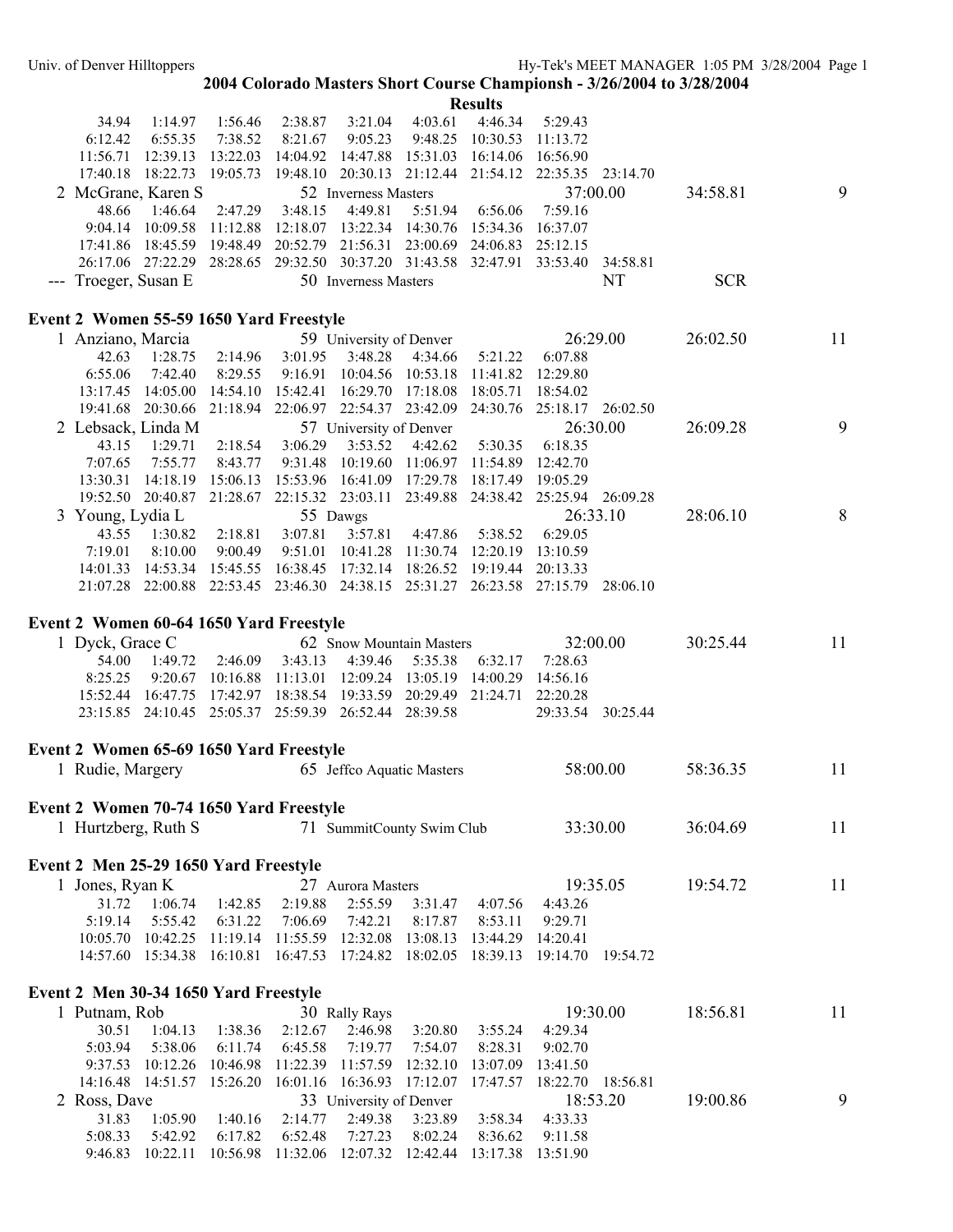**Results** 

14:26.72 15:01.39 15:36.04 16:10.31 16:44.10 17:18.29 17:52.52 18:26.37 19:00.86

# **Event 2 Men 35-39 1650 Yard Freestyle**

| 1 Moseley, Matthew L                                                    |               |                         | 36 Rally Rays                       |                         |                            |                                                                        | 22:13.45                                                                         | 21:33.71 | 11             |
|-------------------------------------------------------------------------|---------------|-------------------------|-------------------------------------|-------------------------|----------------------------|------------------------------------------------------------------------|----------------------------------------------------------------------------------|----------|----------------|
|                                                                         | 33.62 1:10.76 | 1:48.61                 | 2:27.29                             | 3:06.36                 | 3:45.16                    | 4:24.22                                                                | 5:02.79                                                                          |          |                |
| 5:40.93                                                                 | 6:19.60       | 6:58.31                 | 7:37.39                             | 8:16.36                 | 8:56.04                    | 9:35.73                                                                | 10:15.64                                                                         |          |                |
| 10:55.73 11:35.78                                                       |               |                         | 12:16.53 12:56.50 13:36.67 14:16.88 |                         |                            | 14:57.58 15:37.31                                                      |                                                                                  |          |                |
|                                                                         |               |                         |                                     |                         |                            |                                                                        | 16:17.30 16:57.68 17:37.42 18:18.00 18:58.40 19:38.46 20:18.80 20:58.35 21:33.71 |          |                |
| 2 Wolf, Joe                                                             |               |                         |                                     | 36 Inverness Masters    |                            |                                                                        | 22:58.00                                                                         | 21:41.90 | 9              |
| 33.87                                                                   | 1:09.95       | 1:47.60                 | 2:25.46                             | 3:03.42                 | 3:42.47                    | 4:21.67                                                                | 5:02.01                                                                          |          |                |
| 5:40.20                                                                 | 6:19.57       | 6:59.08                 | 7:38.43                             | 8:18.14                 | 8:57.82                    | 9:37.14                                                                | 10:17.05                                                                         |          |                |
| 10:57.60                                                                |               |                         |                                     |                         |                            | 11:37.65 12:18.05 12:57.89 13:37.64 14:17.52 14:58.15 15:38.09         |                                                                                  |          |                |
|                                                                         |               |                         |                                     |                         |                            |                                                                        | 16:19.42 16:58.82 17:39.36 18:20.72 19:01.52 19:41.34 20:22.63 21:01.59 21:41.90 |          |                |
| 3 Reifel, Ric R                                                         |               |                         |                                     | 38 Inverness Masters    |                            |                                                                        | 25:11.00                                                                         | 23:22.22 | $8\phantom{.}$ |
| 32.40                                                                   |               | 1:09.46 1:48.76 2:29.83 |                                     | 3:11.33                 |                            | 3:53.99 4:36.90                                                        | 5:20.10                                                                          |          |                |
| 6:03.10                                                                 | 6:46.22       | 7:28.36                 | 8:11.19                             | 8:54.03                 | 9:37.47 10:21.51           |                                                                        | 11:05.54                                                                         |          |                |
| 11:48.85 12:32.43 13:15.87 13:59.31 14:42.74 15:26.11                   |               |                         |                                     |                         |                            | 16:09.89 16:53.82                                                      |                                                                                  |          |                |
|                                                                         |               |                         |                                     |                         |                            |                                                                        | 17:37.95 18:21.71 19:06.18 19:50.62 20:34.38 21:17.84 22:00.44 22:42.68 23:22.22 |          |                |
|                                                                         |               |                         |                                     |                         |                            |                                                                        |                                                                                  |          |                |
| Event 2 Men 40-44 1650 Yard Freestyle<br>1 Melanson, Edward L           |               |                         |                                     |                         |                            |                                                                        | 17:57.00                                                                         | 17:53.05 | 11             |
|                                                                         |               |                         |                                     | 41 University of Denver |                            |                                                                        |                                                                                  |          |                |
| 29.45                                                                   | 1:01.21       |                         | 1:33.45 2:05.43                     | 2:37.79                 | 3:10.17                    | 3:42.63                                                                | 4:15.04                                                                          |          |                |
| 4:47.46                                                                 | 5:19.97       | 5:52.32                 | 6:24.97                             | 6:57.69                 | 7:30.48                    | 8:02.95                                                                | 8:35.32                                                                          |          |                |
| 9:07.99                                                                 |               |                         | 9:40.52 10:13.04 10:45.36 11:17.83  |                         | 11:50.52                   | 12:23.35                                                               | 12:56.04                                                                         |          |                |
| 13:28.95 14:01.79 14:34.88 15:07.95 15:41.08 16:14.46 16:47.68          |               |                         |                                     |                         |                            |                                                                        | 17:20.73 17:53.05                                                                |          |                |
| 2 Moe, Stephen A                                                        |               |                         |                                     |                         | 43 Boulder Aquatic Masters |                                                                        | 19:30.00                                                                         | 19:05.66 | 9              |
| 32.52                                                                   |               | $1:07.95$ $1:43.58$     | 2:19.83                             | 2:55.91                 | 3:31.82                    | 4:07.58                                                                | 4:43.19                                                                          |          |                |
| 5:19.23                                                                 | 5:54.77       | 6:30.37                 | 7:05.48                             | 7:40.59                 | 8:15.70                    | 8:50.04                                                                | 9:24.82                                                                          |          |                |
|                                                                         |               |                         |                                     |                         |                            | 9:59.59 10:34.29 11:08.71 11:43.20 12:17.65 12:52.19 13:26.45 14:00.01 |                                                                                  |          |                |
|                                                                         |               |                         |                                     |                         |                            |                                                                        | 14:33.50 15:07.36 15:41.17 16:14.86 16:48.68 17:22.96 17:57.18 18:31.49 19:05.66 |          |                |
| 3 Belin, Tom                                                            |               |                         |                                     | 42 Inverness Masters    |                            |                                                                        | 20:25.00                                                                         | 19:13.58 | 8              |
| 31.42                                                                   |               | 1:07.49 1:44.95         | 2:23.21                             | 3:02.77                 |                            | 3:43.15 4:23.96                                                        | 5:05.26                                                                          |          |                |
| 5:46.36                                                                 | 6:27.85       | 7:09.47                 | 7:50.94                             | 8:32.51                 | 9:13.92                    | 9:55.02                                                                | 10:36.51                                                                         |          |                |
| 11:18.01                                                                |               |                         | 11:59.37 12:40.04 13:20.90 14:02.61 |                         | 14:42.82 15:23.48          |                                                                        | 16:04.59                                                                         |          |                |
|                                                                         |               |                         |                                     |                         |                            |                                                                        | 16:45.35 17:26.44 18:07.69 18:49.20 19:30.54 20:11.64 20:52.46 21:33.54 19:13.58 |          |                |
| (Event 2 Men 40-44 1650 Yard Freestyle)                                 |               |                         |                                     |                         |                            |                                                                        |                                                                                  |          |                |
| 4 Johnston, Mark                                                        |               |                         |                                     | 43 Inverness Masters    |                            |                                                                        | 22:00.00                                                                         | 21:22.02 | $\tau$         |
| 33.13                                                                   | 1:10.58       | 1:49.73                 | 2:28.71                             | 3:07.37                 |                            | 3:46.24 4:24.97                                                        | 5:04.03                                                                          |          |                |
| 5:42.19                                                                 | 6:20.11       | 6:58.17                 | 7:36.31                             | 8:14.51                 | 8:52.81                    | 9:30.79                                                                | 10:09.34                                                                         |          |                |
| 10:47.67 11:26.44 12:04.93                                              |               |                         | 12:44.10 13:23.26                   |                         | 14:03.14                   | 14:42.78                                                               | 15:22.64                                                                         |          |                |
| 16:02.37 16:42.64 17:22.56 18:02.66 18:42.65 19:22.66 20:02.27          |               |                         |                                     |                         |                            |                                                                        | 20:42.25 21:22.02                                                                |          |                |
| 5 Arnold, Dan                                                           |               |                         |                                     | 40 Csst Masters         |                            |                                                                        | 23:30.00                                                                         | 22:38.96 | 6              |
| 36.23                                                                   | 1:15.12       | 1:56.25                 | 2:38.24                             | 3:19.93                 | 3:59.91                    | 4:40.74                                                                | 5:22.43                                                                          |          |                |
| 6:03.45                                                                 | 6:44.19       | 7:25.24                 | 8:05.92                             | 8:46.60                 | 9:28.48                    | 10:10.01                                                               | 10:51.31                                                                         |          |                |
| 11:32.93 12:14.58 12:56.43 13:39.07 14:20.99 15:02.63                   |               |                         |                                     |                         |                            | 15:44.06                                                               | 16:26.05                                                                         |          |                |
| 17:08.82 17:50.13 18:32.67 19:14.23 19:57.09                            |               |                         |                                     |                         |                            |                                                                        | 20:38.64 21:20.02 22:01.47 22:38.96                                              |          |                |
| 6 Murphy, Jim                                                           |               |                         |                                     | 43 Dawgs                |                            |                                                                        | 23:00.00                                                                         | 22:39.21 | 5              |
| 37.31                                                                   | 1:16.58       | 1:56.59                 | 2:36.94                             | 3:19.02                 | 3:58.67                    | 4:40.65                                                                | 5:20.39                                                                          |          |                |
| 6:00.53                                                                 | 6:40.33       | 7:22.51                 | 8:03.48                             | 8:45.33                 |                            | 9:25.27 10:07.42 10:48.01                                              |                                                                                  |          |                |
| 11:31.19  12:11.90  12:54.89  13:35.87  14:18.91  14:59.51  15:43.64    |               |                         |                                     |                         |                            |                                                                        | 16:25.55                                                                         |          |                |
|                                                                         |               |                         |                                     |                         |                            |                                                                        | 17:08.43 17:48.70 18:31.96 19:14.74 19:57.40 20:38.24 21:21.69 22:00.73 22:39.21 |          |                |
| 7 McLaughlin, Neal J                                                    |               |                         |                                     | 44 Inverness Masters    |                            |                                                                        | 23:30.00                                                                         | 23:58.25 | $\overline{4}$ |
| 37.60                                                                   | 1:17.77       | 1:58.47                 | 2:39.63                             | 3:20.98                 | 4:06.87                    | 4:49.27                                                                | 5:32.12                                                                          |          |                |
| 6:15.36                                                                 | 6:58.74       | 7:45.24                 | 8:28.31                             | 9:12.89                 |                            | 9:56.85 10:40.81                                                       | 11:24.74                                                                         |          |                |
| 12:09.51  12:53.47  13:37.45  14:21.98  15:05.96  15:50.31              |               |                         |                                     |                         |                            | 16:34.82                                                               | 17:19.76                                                                         |          |                |
| 18:03.97 18:48.62 19:34.29 20:18.92 21:03.68 21:48.35 22:32.28          |               |                         |                                     |                         |                            |                                                                        | 23:16.42 23:58.25                                                                |          |                |
| 8 Cattles, Steve                                                        |               |                         |                                     |                         | 44 Greely Guppies Masters  |                                                                        | 30:00.00                                                                         | 39:48.61 | 3              |
| 55.86                                                                   | 1:57.32       | 3:00.60                 | 4:03.46                             | 5:05.86                 | 6:09.84                    | 7:13.56                                                                | 8:54.88                                                                          |          |                |
| 10:36.46 12:18.11 13:21.46 14:26.17 15:31.73 16:37.11 17:57.23 19:18.38 |               |                         |                                     |                         |                            |                                                                        |                                                                                  |          |                |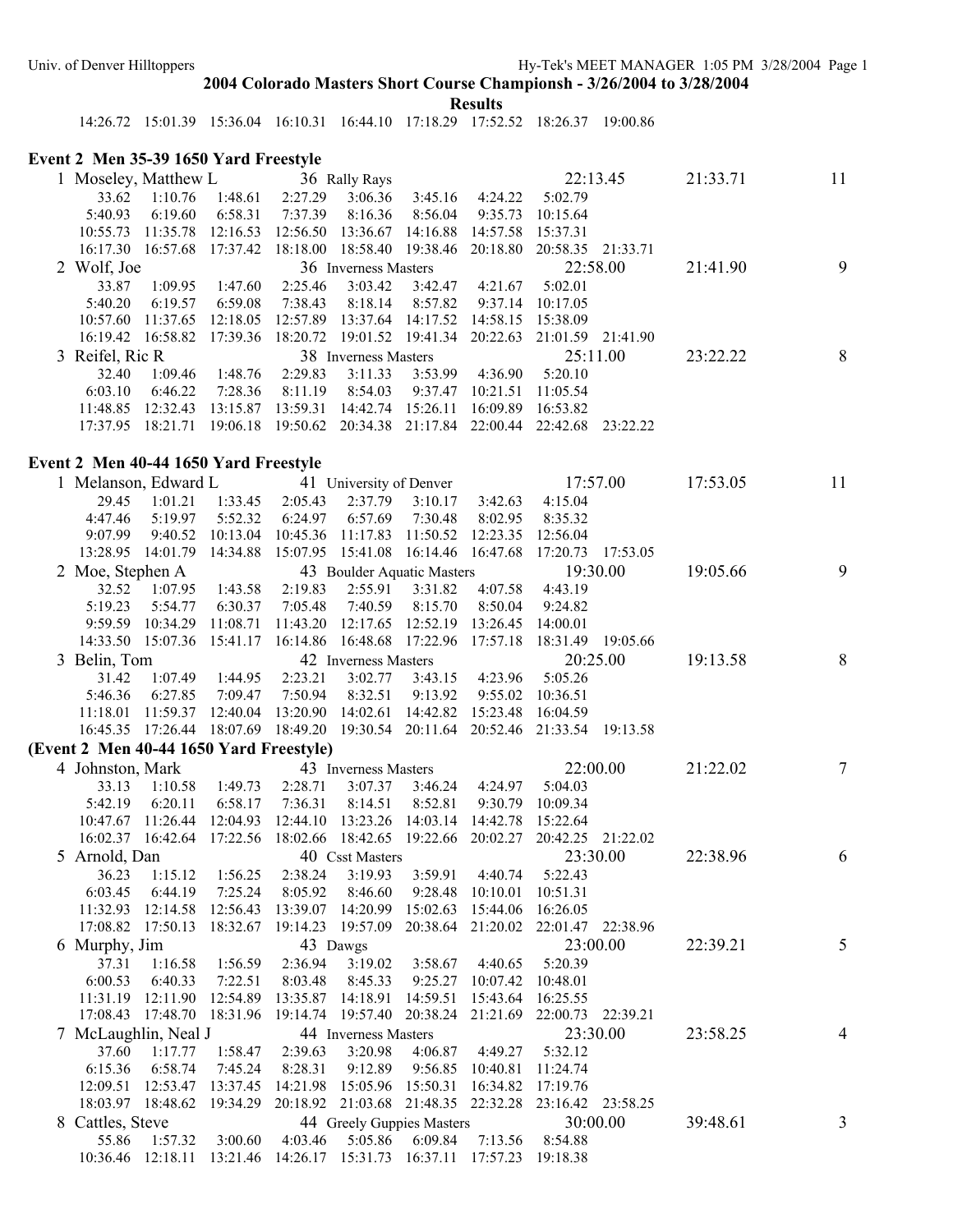|                                               |                  |                            |                                                                                          |                         |                                    | <b>IZCSUILS</b>     |                                                                                  |            |                |
|-----------------------------------------------|------------------|----------------------------|------------------------------------------------------------------------------------------|-------------------------|------------------------------------|---------------------|----------------------------------------------------------------------------------|------------|----------------|
|                                               |                  |                            | 20:20.74 21:23.56 23:05.97 24:08.89 25:31.86 26:33.45 27:58.79 28:59.86                  |                         |                                    |                     |                                                                                  |            |                |
|                                               |                  |                            |                                                                                          |                         |                                    |                     | 30:03.55 31:35.13 32:35.99 33:38.83 35:03.68 36:26.39 37:49.93 38:47.66 39:48.61 |            |                |
| --- Boettcher, Anthony J 41 Evergreen Masters |                  |                            |                                                                                          |                         |                                    |                     | 19:30.61                                                                         | <b>SCR</b> |                |
|                                               |                  |                            |                                                                                          |                         |                                    |                     |                                                                                  |            |                |
| Event 2 Men 45-49 1650 Yard Freestyle         |                  |                            |                                                                                          |                         |                                    |                     |                                                                                  |            |                |
| 1 Brackett, Bill A                            |                  |                            |                                                                                          | 46 University of Denver |                                    |                     | 18:30.00                                                                         | 18:06.31   | 11             |
| 29.28                                         |                  | 1:00.96 1:33.30 2:06.06    |                                                                                          |                         | 2:38.35 3:11.15                    | 3:44.07             | 4:16.62                                                                          |            |                |
| 4:49.77                                       | 5:22.30          |                            | 5:55.09 6:28.09                                                                          | 7:00.99                 | 7:34.11                            | 8:07.33             | 8:40.40                                                                          |            |                |
| 9:13.80                                       |                  |                            | 9:46.96 10:19.72 10:52.92 11:26.59 11:59.94                                              |                         |                                    | 12:33.38            | 13:06.64                                                                         |            |                |
|                                               |                  |                            | 13:40.14 14:13.73 14:46.94 15:20.12 15:53.49 16:26.08                                    |                         |                                    | 16:59.60            | 17:33.63 18:06.31                                                                |            |                |
| 2 Heggy, Terry A                              |                  |                            |                                                                                          | 49 Foothills Masters    |                                    |                     | 20:59.90                                                                         | 20:04.86   | 9              |
| 33.15                                         | 1:10.29          | 1:47.61                    | 2:24.74                                                                                  | 3:01.56                 | 3:38.64                            | 4:15.43             | 4:52.76                                                                          |            |                |
| 5:29.92<br>10:25.58 11:02.18                  | 6:07.15          | 6:44.17                    | 7:21.26<br>11:38.97 12:15.80 12:52.37 13:28.80                                           | 7:58.00                 | 8:35.20                            | 9:12.27<br>14:05.29 | 9:49.06<br>14:41.91                                                              |            |                |
|                                               |                  |                            | 15:18.59  15:55.03  16:31.25  17:07.44  17:43.52  18:19.30  18:55.25                     |                         |                                    |                     | 19:30.90 20:04.86                                                                |            |                |
| 3 Culp, Michael E                             |                  |                            |                                                                                          | 48 South Suburban       |                                    |                     | 21:55.06                                                                         | 21:02.10   | 8              |
| 32.99                                         | 1:08.43          | 1:45.02                    | 2:22.28                                                                                  | 2:59.79                 | 3:37.46                            | 4:15.28             | 4:53.22                                                                          |            |                |
| 5:31.17                                       | 6:09.75          | 6:48.07                    | 7:26.90                                                                                  | 8:05.91                 | 8:45.32                            | 9:24.89             | 10:04.32                                                                         |            |                |
|                                               |                  |                            | 10:44.12 11:23.85 12:03.81 12:43.88 13:23.96                                             |                         | 14:04.02  14:44.09                 |                     | 15:25.04                                                                         |            |                |
|                                               |                  |                            | 16:05.36 16:45.63 17:25.47 18:05.93 18:45.98 19:26.10 20:04.11                           |                         |                                    |                     | 20:43.68 21:02.10                                                                |            |                |
| 4 Ghaffari, Manu                              |                  |                            |                                                                                          |                         | 47 Boulder Aquatic Masters         |                     | 22:00.00                                                                         | 21:12.50   | $\overline{7}$ |
| 34.42                                         | 1:11.81          | 1:49.61                    | 2:28.45                                                                                  | 3:06.77                 | 3:45.51                            | 4:24.36             | 5:03.14                                                                          |            |                |
| 5:42.00                                       | 6:20.88          | 6:59.31                    | 7:38.22                                                                                  | 8:17.62                 | 8:56.65                            |                     | 9:35.62 10:14.52                                                                 |            |                |
|                                               |                  |                            | 10:52.83 11:31.89 12:10.68 12:49.45 13:27.94 14:06.56 14:45.58                           |                         |                                    |                     | 15:24.64                                                                         |            |                |
|                                               |                  |                            |                                                                                          |                         |                                    |                     | 16:03.51 16:42.22 17:21.32 18:00.30 18:39.62 19:18.17 19:56.79 20:34.63 21:12.50 |            |                |
| 5 Johnston, Jim F                             |                  |                            |                                                                                          | 45 Aurora Masters       |                                    |                     | 32:00.00                                                                         | 26:18.43   | 6              |
| 50.79                                         |                  | 1:38.55 2:27.95 3:17.63    |                                                                                          | 4:09.36                 | 5:01.36 5:50.98                    |                     |                                                                                  |            |                |
| 6:40.64                                       | 7:31.91          | 8:20.60                    |                                                                                          |                         | 9:10.07 10:00.23 10:51.03 11:42.56 |                     | 12:33.34                                                                         |            |                |
| 14:16.37 15:05.51                             |                  |                            | 15:53.52 16:42.27 17:31.81                                                               |                         |                                    | 18:22.23            | 19:09.86                                                                         |            |                |
|                                               |                  |                            |                                                                                          |                         |                                    |                     | 19:58.29 20:45.98 21:33.74 22:20.99 23:09.33 23:56.44 24:44.51 25:31.97 26:18.43 |            |                |
|                                               |                  |                            |                                                                                          |                         |                                    |                     |                                                                                  |            |                |
| Event 2 Men 50-54 1650 Yard Freestyle         |                  |                            |                                                                                          |                         |                                    |                     |                                                                                  |            |                |
| 1 Hughes, John S                              |                  |                            |                                                                                          |                         | 50 Highlands Ranch Masters         |                     | 19:15.00                                                                         | 19:13.46   | 11             |
| 29.80                                         | 1:02.64          | 1:36.62                    | 2:10.48                                                                                  | 2:44.55                 | 3:19.00                            | 3:53.76             | 4:28.75                                                                          |            |                |
| 5:03.92                                       | 5:39.02          | 6:13.87                    | 6:48.82                                                                                  | 7:23.91                 | 8:07.60                            | 8:42.21             | 9:24.01                                                                          |            |                |
|                                               | 9:58.50 10:33.30 | 11:08.63                   | 11:43.86 12:18.37 12:53.52                                                               |                         |                                    | 13:27.51            | 14:01.78                                                                         |            |                |
|                                               |                  |                            |                                                                                          |                         |                                    |                     | 14:36.28 15:11.23 15:46.21 16:21.02 16:55.98 17:30.82 18:05.44 18:39.93 19:13.46 |            | 9              |
| 2 Reeves, Will W                              |                  |                            |                                                                                          | 50 University of Denver |                                    |                     | 20:45.00                                                                         | 19:45.43   |                |
| 5:24.41                                       | 6:00.82          |                            | 32.80 1:08.78 1:44.74 2:21.30 2:57.84 3:34.66 4:11.18 4:47.72<br>6:36.74 7:12.89 7:48.93 |                         | 8:25.27                            | 9:01.40             | 9:37.59                                                                          |            |                |
|                                               |                  |                            | 10:13.85 10:49.98 11:25.91 12:02.02 12:37.94 13:13.87 13:49.67 14:25.66                  |                         |                                    |                     |                                                                                  |            |                |
|                                               |                  |                            |                                                                                          |                         |                                    |                     | 15:01.45 15:37.38 16:13.05 16:49.22 17:25.16 18:00.84 18:36.34 19:11.58 19:45.43 |            |                |
| Strack, Edward R                              |                  |                            |                                                                                          |                         | 51 Rocky Mountain Masters          |                     | 22:00.00                                                                         | 20:59.36   | 8              |
| 34.91                                         | 1:12.99          | 1:51.81                    | 2:30.26                                                                                  | 3:08.50                 | 3:47.17                            | 4:25.64             | 5:04.12                                                                          |            |                |
| 5:42.68                                       | 6:21.45          | 6:59.70                    | 7:38.36                                                                                  | 8:16.91                 | 8:55.41                            |                     | 9:33.92 10:12.14                                                                 |            |                |
|                                               |                  |                            | 10:50.55 11:28.58 12:06.75 12:45.16 13:23.70 14:02.38                                    |                         |                                    | 14:40.19            | 15:18.52                                                                         |            |                |
|                                               |                  | 15:56.44 16:35.13 17:13.44 | 17:52.27 18:30.24 19:09.16 19:47.09                                                      |                         |                                    |                     | 20:24.56 20:59.36                                                                |            |                |
| 4 Hoffman, J.Russell                          |                  |                            |                                                                                          | 50 Pikes Peak YMCA      |                                    |                     | 25:06.30                                                                         | 25:30.13   | $\tau$         |
| 40.13                                         | 1:24.27          | 2:10.59                    | 2:56.34                                                                                  | 3:42.59                 | 4:28.52                            | 5:15.10             | 6:02.18                                                                          |            |                |
| 6:49.17                                       | 7:36.59          | 8:24.46                    | 9:10.40                                                                                  | 9:57.41                 | 10:45.42 11:32.56                  |                     | 12:19.78                                                                         |            |                |
| 13:07.17 13:54.03                             |                  |                            | 14:39.93 15:26.99 16:15.74 17:01.21                                                      |                         |                                    | 17:47.81            | 18:34.89                                                                         |            |                |
|                                               |                  |                            | 19:22.42 20:09.49 20:56.22 21:43.70 22:30.18 23:16.60 24:04.68                           |                         |                                    |                     | 24:47.75 25:30.13                                                                |            |                |
| 5 Baugh, Thomas                               |                  |                            |                                                                                          | 51 Squid Swim Team      |                                    |                     | 35:00.00                                                                         | 29:24.89   | 6              |
| 44.80                                         | 1:35.03          |                            | 2:28.27 3:19.95                                                                          | 4:14.24                 | 5:08.19                            | 6:02.93             | 6:58.37                                                                          |            |                |
| 7:51.75                                       | 8:45.68          |                            | 9:39.86 10:33.71 11:27.79 12:22.09 13:16.60                                              |                         |                                    |                     | 14:10.41                                                                         |            |                |
|                                               |                  |                            | 15:04.14 15:58.01 16:52.88 17:47.76 18:42.64 19:37.69 20:32.16 21:26.23                  |                         |                                    |                     |                                                                                  |            |                |
|                                               |                  |                            |                                                                                          |                         |                                    |                     | 22:21.15 23:15.19 24:09.02 25:04.61 25:58.55 26:50.96 27:43.15 28:35.80 29:24.89 |            |                |
| --- Bryan, Todd A                             |                  |                            |                                                                                          |                         | 53 Boulder Aquatic Masters         |                     | 17:52.00                                                                         | <b>SCR</b> |                |
|                                               |                  |                            | 50.79  1:38.55  2:27.95  3:17.63  4:09.36  5:01.36  5:50.98                              |                         |                                    |                     |                                                                                  |            |                |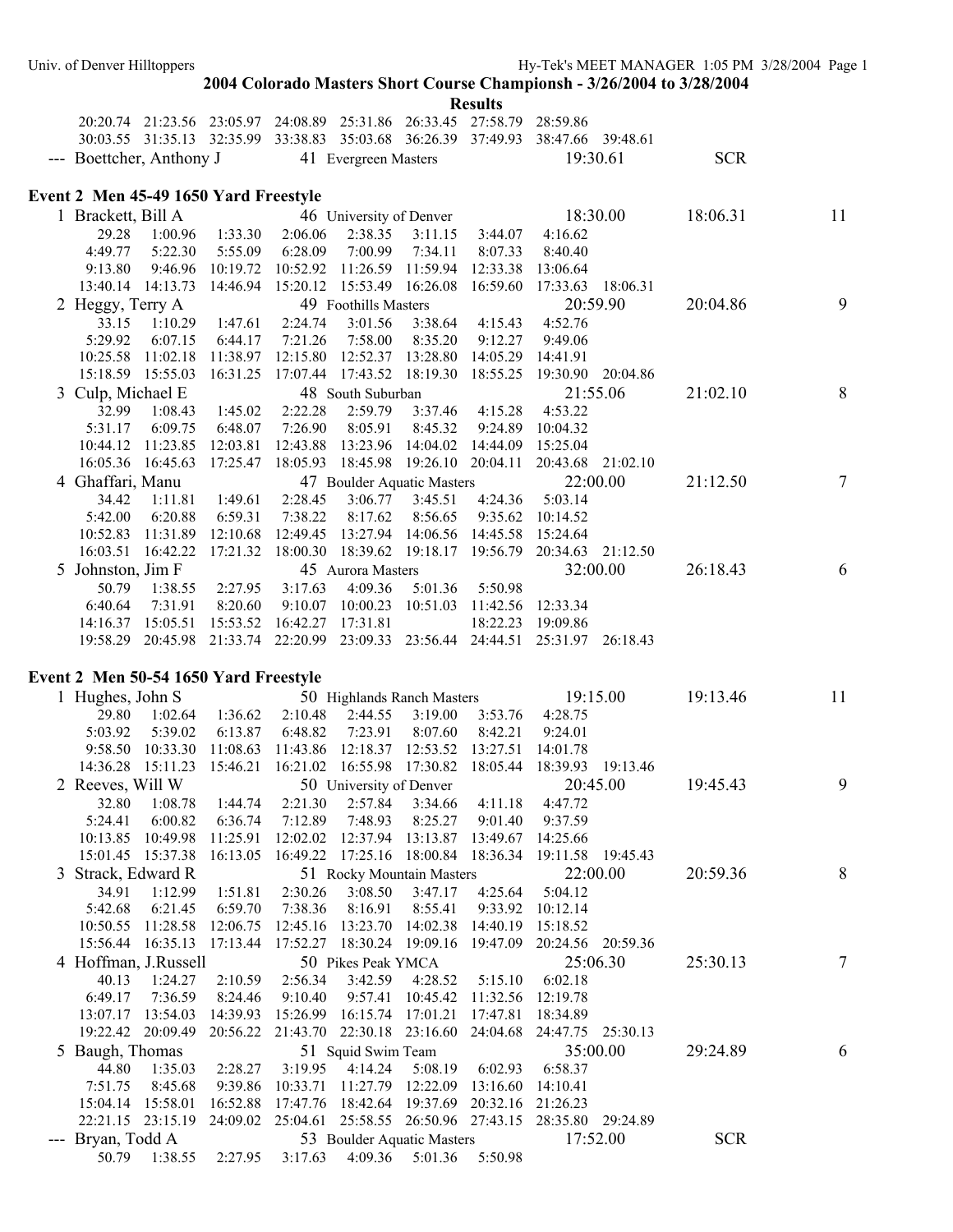**Results** 

|                                              |  |  | 6.40.64 7.31.91 8.20.60 9.10.07 10.00.23 10.51.03 11.42.56 12.33.34     |                     |
|----------------------------------------------|--|--|-------------------------------------------------------------------------|---------------------|
| 14 16 37 15 05 51 15 53 52 16 42 27 17 31 81 |  |  |                                                                         | $18.22.23$ 19.09.86 |
|                                              |  |  | 19:58.29 20:45.98 21:33.74 22:20.99 23:09.33 23:56.44 24:44.51 25:31.97 |                     |

### **Event 2 Men 55-59 1650 Yard Freestyle**

| Burson, Bill       |                            |                            |          | 59 South Suburban                   |          |          |                   | 21:30.00 | 21:44.42 | 11 |
|--------------------|----------------------------|----------------------------|----------|-------------------------------------|----------|----------|-------------------|----------|----------|----|
| 33.67              | 1:09.83                    | 1:46.75                    | 2:24.33  | 3:02.39                             | 3:40.20  | 4:18.14  | 4:56.06           |          |          |    |
| 5:33.99            | 6:12.39                    | 6:51.52                    | 7:30.66  | 8:10.20                             | 8:49.55  | 9:28.96  | 10:08.69          |          |          |    |
| 10:48.22           | 11:27.65                   | 12:07.42                   | 12:47.45 | 13:28.27                            | 14:08.76 | 14:49.44 | 15:30.04          |          |          |    |
|                    | 16:11.14 16:52.34 17:33.70 |                            |          | 18:15.63 18:57.19 19:39.22 20:21.66 |          |          | 21:03.54 21:44.42 |          |          |    |
| 2 Goodman, Larry R |                            |                            |          | 56 Boulder Aquatic Masters          |          |          | 28:00.00          |          | 25:48.46 | 9  |
| 41.27              | 1:29.67                    | 2:16.52                    | 3:04.72  | 3:52.24                             | 4:39.27  | 5:26.96  | 6:15.00           |          |          |    |
| 7:02.97            | 7:50.01                    | 8:38.16                    |          | $9:25.25$ 10:13.00                  | 11:00.51 | 11:47.14 | 12:34.62          |          |          |    |
| 13:22.16           | 14:11.45                   | 14:59.33                   | 15:46.74 | 16:33.80                            | 17:21.27 | 18:11.03 | 18:57.87          |          |          |    |
|                    | 19:44.39 20:31.24          | 21:17.36                   |          | 22:03.57 22:50.27 23:36.76 24:22.11 |          |          | 25:07.77          | 25:48.46 |          |    |
| 3 Creese, Dennis C |                            |                            |          | 55 Boulder Aquatic Masters          |          |          | 30:00.00          |          | 29:42.85 | 8  |
| 50.25              | 1:44.23                    | 2:37.86                    | 3:31.40  | 4:25.67                             | 5:19.98  | 6:13.59  | 7:07.90           |          |          |    |
| 8:01.91            | 8:56.47                    | 9:50.67                    | 10:46.40 | 11:39.81                            | 12:33.75 | 13:27.63 | 14:22.77          |          |          |    |
| 15:17.16           | 16:11.29                   | 17:06.33                   | 18:02.03 | 18:55.01                            | 19:49.26 | 20:43.66 | 21:38.52          |          |          |    |
|                    |                            | 22:32.15 23:26.38 24:20.85 | 25:15.22 | 26:09.07                            | 27:02.68 | 27:55.88 | 28:49.57          | 29:42.85 |          |    |
|                    |                            |                            |          |                                     |          |          |                   |          |          |    |

## **Event 2 Men 60-64 1650 Yard Freestyle**

| 1 Chessnoe, Michael S 62 University of Denver 24:59.00 |  |                                                                                  |  |  | 25:37.00 | 11 |
|--------------------------------------------------------|--|----------------------------------------------------------------------------------|--|--|----------|----|
|                                                        |  | 44.10 1:31.60 2:19.67 3:08.42 3:55.87 4:43.75 5:31.30 6:18.08                    |  |  |          |    |
|                                                        |  | 7:04.34 7:51.45 8:37.86 9:24.70 10:11.85 10:58.68 11:45.50 12:32.39              |  |  |          |    |
|                                                        |  | 13:19.05 14:05.72 14:52.17 15:38.41 16:24.53 17:10.08 17:56.37 18:42.38          |  |  |          |    |
|                                                        |  | 19:28.89 20:15.54 21:02.45 21:49.13 22:35.72 23:21.84 24:07.49 24:53.23 25:37.00 |  |  |          |    |
|                                                        |  |                                                                                  |  |  |          |    |

### **Event 2 Men 65-69 1650 Yard Freestyle**

| 1 Heller, Ken J |        | 65 Monnaco Masters           |  |  | 34.2000                                                               |                                                                                  | 30.2947 | 11. |  |
|-----------------|--------|------------------------------|--|--|-----------------------------------------------------------------------|----------------------------------------------------------------------------------|---------|-----|--|
| 46.74           |        |                              |  |  | $1:36.66$ $3:21.93$ $4:15.18$ $5:10.47$ $6:05.29$ $7:02.18$ $7:59.99$ |                                                                                  |         |     |  |
|                 | 9.5696 | $12:52:59$ 13:50.90 14:49.45 |  |  |                                                                       | 15:45.54                                                                         |         |     |  |
|                 |        |                              |  |  | 16:42.17 17:39.58 18:35.76 19:32.90 20:29.55 21:24.63 22:20.58        |                                                                                  |         |     |  |
|                 |        |                              |  |  |                                                                       | 23:16.86 24:11.94 25:07.35 26:01.89 26:55.91 27:50.31 28:44.23 29:37.13 30:29.47 |         |     |  |
|                 |        |                              |  |  |                                                                       |                                                                                  |         |     |  |

### **Event 2 Men 80-84 1650 Yard Freestyle**

| 1 Wrenn, John A |  |  |                                                                         | 83 Boulder Aquatic Masters 37:10.00                                              | 37.1705 | 11 |
|-----------------|--|--|-------------------------------------------------------------------------|----------------------------------------------------------------------------------|---------|----|
|                 |  |  | 57.67 2:00.99 3:07.70 4:14.48 5:22.44 6:30.00 7:36.82 8:43.80           |                                                                                  |         |    |
|                 |  |  | 9:50.70 10:58.89 12:07.37 13:15.62 14:26.33 15:34.09 16:42.23 17:50.32  |                                                                                  |         |    |
|                 |  |  | 18:59.24 20:07.37 21:17.59 22:26.18 23:33.39 24:42.48 25:52.64 27:01.30 |                                                                                  |         |    |
|                 |  |  |                                                                         | 28:10.75 29:19.26 30:28.58 31:37.51 32:46.03 33:54.28 35:02.04 36:10.46 37:17.05 |         |    |

### **Event 3 Mixed 19+ 200 Yard Medley Relay**

| 1 University of Denver     |                            | 2:00.40                    | 1.5997              |    |
|----------------------------|----------------------------|----------------------------|---------------------|----|
| 1) Silleck, Hayden H 25    | 2) Burgers, Sonya L 26     | 3) Johnson, Brett J 24     | 4) Zarou, Kate B 35 |    |
| 1:30.96<br>1.0194<br>26.77 | 1:59 97                    |                            |                     |    |
| 2 Aurora Masters           |                            | 2.0500                     | 2.0663              | 18 |
| 1) Pazmino, Jorge E 34     | 2) Greenleaf, Kristen A 25 | 3) Cliff-Tuttle, Josh E 24 | 4) Kuhn, Kristi 26  |    |
| --- Air Force Masters      |                            | 2.2000                     | <b>SCR</b>          |    |
|                            |                            |                            |                     |    |

## **Event 3 Mixed 25+ 200 Yard Medley Relay**  1 Rally Rays **A** 1:55.00 1:48.13 22

| 1) Myers, Jill $26$       | 2) Holicky, Grant 30  | 3) Crouch, Kim H 42     | 4) Putnam, Rob 30             |    |
|---------------------------|-----------------------|-------------------------|-------------------------------|----|
| 1:26.22<br>58.26<br>30.02 | 1:48.13               |                         |                               |    |
| 2 Boulder Aquatic Masters |                       | 1:50,00                 | 1.4941                        | 18 |
| 1) Gonzales, Mike 37      | 2) Marsh, Philip S 27 | 3) Forbes, Tiffany A 37 | 4) VanSlingerlandt, Mica M 28 |    |
| 54.82 1:22.71<br>26.22    | 1:49.41               |                         |                               |    |
| 3 University of Denver    |                       | 1:55.00                 | 1.5139                        | 16 |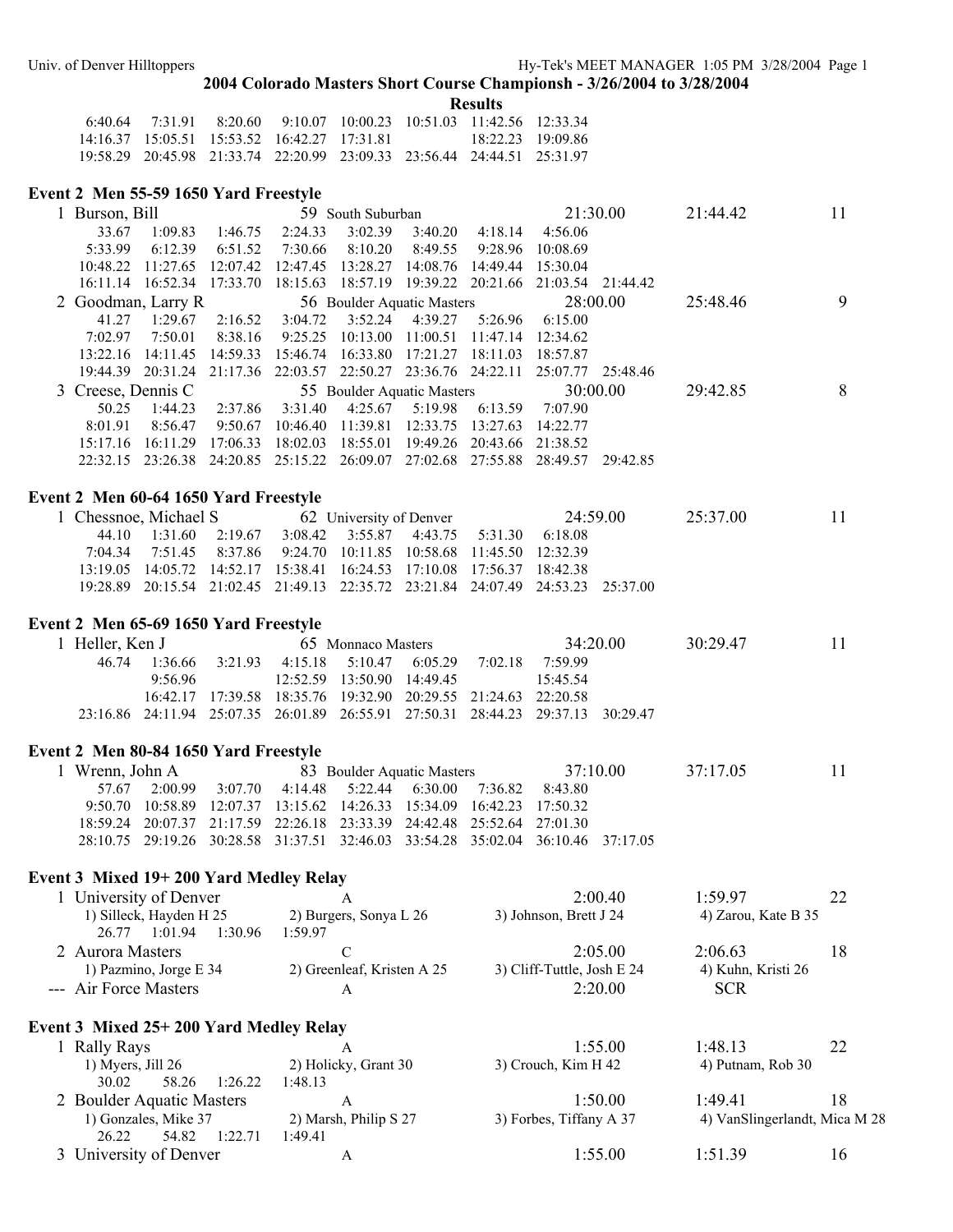|                                                     | Results                                 |                            |                           |
|-----------------------------------------------------|-----------------------------------------|----------------------------|---------------------------|
| 1) Deacon, Lori B 33<br>29.70 1:03.30 1:29.43       | 2) Gadd-Siegel, Cecilia E 32<br>1:51.39 | 3) Fuller, David S 39      | 4) Siegel, Joel F 32      |
| 4 Aurora Masters                                    | B                                       | 2:00.00                    | 1:54.32<br>14             |
| 1) Jones, Ryan K 27<br>28.40 1:02.12<br>1:28.34     | 2) Niemann, Catherine A 33<br>1:54.32   | 3) Phelps, Brian R 39      | 4) Herrick, Laura M 28    |
| 5 Thornton Masters Fitness                          | $\mathbf{A}$                            | 1:55.00                    | 1:58.27<br>12             |
| 1) Hoyt, Brian K 37<br>31.98<br>1:01.68<br>1:30.34  | 2) Gray, David S 45<br>1:58.27          | 3) Drozda, Cathy M 45      | 4) Sunie, Marie A 25      |
| 6 Inverness Masters                                 | A                                       | 2:04.00                    | 2:06.07<br>10             |
| 1) Cooley, Austin 25<br>28.15 1:09.40<br>1:36.15    | 2) Crino, Heide P 37<br>2:06.07         | 3) Johnston, Mark 43       | 4) Sheiman, Dana L 42     |
| 7 Dawgs                                             | A                                       | NT                         | 8<br>2:07.47              |
| 1) Czarnecki, Jen 32                                | 2) Kruse, David L 43                    | 3) Stein, Jenny L 40       | 4) Dowd, Arnie 58         |
| 8 Thornton Masters Fitness                          | B                                       | 2:06.00                    | 2:13.15<br>6              |
| 1) Penington, Pam 33                                | 2) Sauls, Catherine C 39                | 3) Martin, Troy L 35       | 4) Champlin, Stacie M 26  |
| 9 Inverness Masters                                 | B                                       | 2:16.90                    | 2:14.60<br>4              |
| 1) Percira, Ann P 27                                | 2) Blodgett, Bob H 53                   | 3) Shultz, Lisa J 41       | 4) Reifel, Ric R 38       |
| 10 South Suburban                                   | $\mathbf{A}$                            | 2:07.00                    | $\overline{2}$<br>2:15.72 |
| 1) Blum, Juri 37                                    | 2) Tall Bull, Brooke K 33               | 3) Dullea, Melanie J 42    | 4) Burson, Bill 59        |
| 11 Greely Guppies Masters                           | $\mathsf{A}$                            | 2:34.00                    | 2:29.06                   |
| 1) Baumann, Kari K 32                               | 2) Hess, Richard W 49                   | 3) McElhinney, Tom B 50    | 4) Croissant, Eilleen 64  |
| Event 3 Mixed 35+200 Yard Medley Relay              |                                         |                            |                           |
| 1 Inverness Masters                                 |                                         | 1:57.00                    | 1:56.69<br>22             |
| 1) Belin, Tom 42                                    | 2) Miller, George F 38                  | 3) Vanderpoel, Nicole L 39 | 4) Garnier, Kathy L 43    |
| 1:31.37 1:56.69<br>28.06<br>58.33                   |                                         |                            |                           |
| (Event 3 Mixed 35+200 Yard Medley Relay)            |                                         |                            |                           |
| 2 University of Denver                              | $\mathsf{A}$                            | 1:58.50                    | 1:56.76<br>18             |
| 1) Brackett, Bill A 46<br>27.58 1:03.13<br>1:31.33  | 2) Moen, Terri J 35<br>1:56.76          | 3) Melanson, Edward L 41   | 4) Hagadorn, Heather L 39 |
| 3 Durango Masters                                   | $\mathbf{A}$                            | 2:02.00                    | 1:58.12<br>16             |
| 1) Metz, Catherine L 48<br>32.75 1:04.89<br>1:35.34 | 2) O'Brien, Michael 42<br>1:58.12       | 3) Sallee, Cece 42         | 4) Anderson, Dean W 50    |
| 4 Inverness Masters                                 | B                                       | 2:05.00                    | 2:03.21<br>14             |
| 1) Nolte, Christopher C 47                          | 2) Nolte, Susan D 43                    | 3) Riner, Betsy 37         | 4) Wells, Reed R 42       |
| 5 Snow Mountain Masters                             | $\mathbf{A}$                            | NT                         | 2:37.50<br>12             |
| 1) Dyck, Grace C 62                                 | 2) Murphy-Sherman, Jane 59              | 3) Dyck, Mel 62            | 4) Kacik, John S 36       |
| 6 Inverness Masters                                 | $\Box$ $\Box$                           | 2:47.70                    | 2:58.63<br>10             |
| 1) Plummer, Mark A 67                               | 2) Ritter, Tracy L 40                   | 3) Mayer, Olivia J 40      | 4) Dykes, James A 70      |
| --- Inverness Masters                               | C                                       | 2:27.00                    | DQ                        |
| 1) Hashimoto, Christine 56                          | 2) Edwards, Morgan 59                   | 3) Braun, Cindy E 43       | 4) Wolf, Joe 36           |
| Event 3 Mixed 45+200 Yard Medley Relay              |                                         |                            |                           |
| 1 Durango Masters                                   | A                                       | 2:13.00                    | 2:14.75<br>22             |
| 1) Dodge, David R 57                                | 2) Nelson, MaryAnne 53                  | 3) Ellis, Quincy C 55      | 4) O'Brien, Trudy A 53    |
| 2 Aurora Masters                                    | A                                       | 2:20.00                    | 2:22.44<br>18             |
| 1) Rowe, Chritine T 52                              | 2) Beaver, Jackie S 50                  | 3) Magnuson, Tom O 51      | 4) Abbott, William A 57   |
| 3 University of Denver                              | $\mathbf{A}$                            | 2:38.10                    | 2:37.90<br>16             |
| 1) Anziano, Marcia 59                               | 2) Laney, Judy B 51                     | 3) Reeves, Will W 50       | 4) Chessnoe, Michael S 62 |
| Event 5 Women 25-29 200 Yard IM                     |                                         |                            |                           |
| 1 VanSlingerlandt, Mica M                           | 28 Boulder Aquatic Masters              | 2:18.34                    | 2:19.22<br>11             |
| 30.11 1:05.23<br>1:46.49                            | 2:19.22                                 |                            |                           |
| 2 Myers, Jill<br>32.15<br>1:09.54<br>1:53.51        | 26 Rally Rays<br>2:29.00                | 2:26.00                    | 2:29.00<br>9              |
| 3 Sunie, Marie A<br>33.04 1:11.18<br>1:56.74        | 25 Thornton Masters Fitness<br>2:34.01  | 2:30.42                    | 2:34.01<br>8              |
|                                                     |                                         |                            |                           |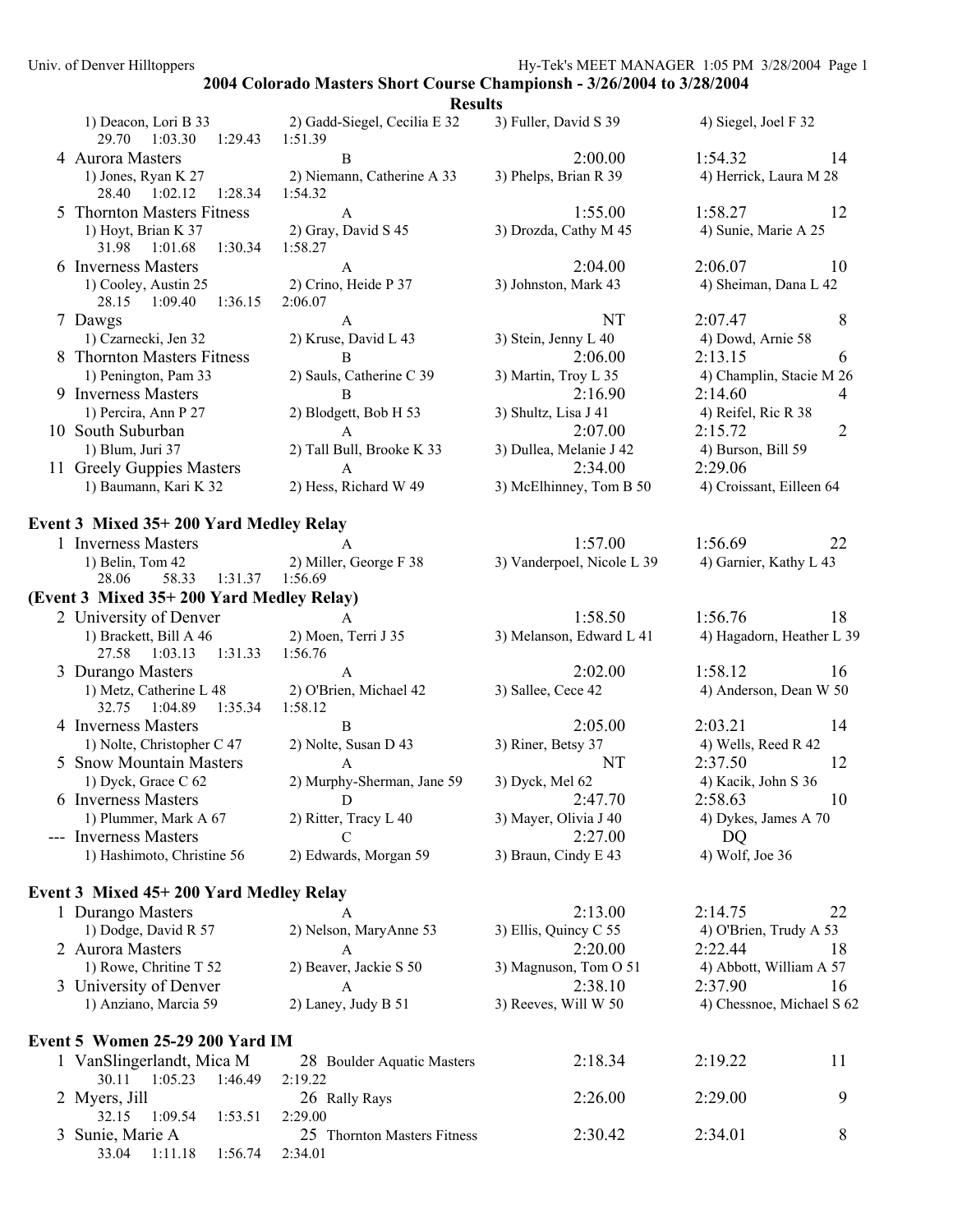| Univ. of Denver Hilltoppers                         |                                                                        | Hy-Tek's MEET MANAGER 1:05 PM 3/28/2004 Page 1 |         |        |
|-----------------------------------------------------|------------------------------------------------------------------------|------------------------------------------------|---------|--------|
|                                                     | 2004 Colorado Masters Short Course Championsh - 3/26/2004 to 3/28/2004 |                                                |         |        |
|                                                     | <b>Results</b>                                                         |                                                |         |        |
| 4 Alistad, Sara<br>34.40 1:16.11<br>2:00.39         | 27 Foothills Masters<br>2:37.54                                        | 2:40.00                                        | 2:37.54 | 7      |
| 5 Greenleaf, Kristen A<br>36.70  1:24.50<br>2:09.52 | 25 Aurora Masters<br>2:50.06                                           | 2:50.00                                        | 2:50.06 | 6      |
| 6 Yoder, Anna R<br>41.36 1:28.12 2:15.98            | 28 University of Denver<br>2:57.03                                     | 3:10.00                                        | 2:57.03 | 5      |
|                                                     |                                                                        |                                                |         |        |
| Event 5 Women 30-34 200 Yard IM                     |                                                                        |                                                |         |        |
| 1 Deacon, Lori B<br>30.89  1:06.44  1:48.84         | 33 University of Denver<br>2:23.78                                     | 2:25.50                                        | 2:23.78 | 11     |
| 2 Oraker, Jennifer B<br>33.97 1:14.13<br>1:58.63    | 34 Csst Masters<br>2:35.90                                             | 2:40.00                                        | 2:35.90 | 9      |
| 3 Fonesca, Karrie J<br>31.90 1:11.42<br>1:59.56     | 31 Loveland Masters<br>2:40.57                                         | 2:45.36                                        | 2:40.57 | 8      |
| 4 Penington, Pam                                    | 33 Thornton Masters Fitness                                            | 2:50.00                                        | 2:45.64 | 7      |
| 36.04 1:19.61<br>2:08.37<br>5 Eidem,, Kimberly J    | 2:45.64<br>34 Loveland Masters                                         | 2:45.69                                        | 2:46.25 | 6      |
| 33.04 1:14.26<br>2:04.33                            | 2:46.25                                                                |                                                |         |        |
| Event 5 Women 35-39 200 Yard IM                     |                                                                        |                                                |         |        |
| 1 Von der Lippe, Susan G<br>28.03 1:02.07 1:40.07   | 38 Loveland Masters<br>2:11.67                                         | 2:10.50                                        | 2:11.67 | 11     |
| 2 Freidlander, Rebecca L<br>32.73  1:15.14  2:02.41 | 37 Unattached<br>2:35.83                                               | 2:44.50                                        | 2:35.83 | 9      |
| (Event 5 Women 35-39 200 Yard IM)                   |                                                                        |                                                |         |        |
| 3 Plummer, Charlotte C                              | 38 Jeffco Aquatic Masters                                              | 2:51.00                                        | 2:39.73 | 8      |
| 2:03.25<br>32.65 1:15.75                            | 2:39.73                                                                |                                                |         |        |
| 4 Sauls, Catherine C<br>36.47 1:22.70<br>2:12.01    | 39 Thornton Masters Fitness<br>2:53.08                                 | 2:55.50                                        | 2:53.08 | $\tau$ |
| Event 5 Women 40-44 200 Yard IM                     |                                                                        |                                                |         |        |
| 1 Crouch, Kim H                                     | 42 Rally Rays                                                          | 2:28.80                                        | 2:27.55 | 11     |
| 30.75 1:10.42<br>1:52.28                            | 2:27.55                                                                |                                                |         |        |
| 2 Sallee, Cece<br>32.40 1:14.62<br>2:04.42          | 42 Durango Masters                                                     | 2:38.00                                        | 2:42.25 | 9      |
| 3 Curci, Pam J                                      | 2:42.25<br>43 Highlands Ranch Masters                                  | 2:42.00                                        | 2:42.43 | 8      |
| 34.95<br>1:15.17<br>2:03.61                         | 2:42.43                                                                |                                                |         |        |
| 4 Nolte, Susan D<br>38.20<br>1:23.22<br>2:11.99     | 43 Inverness Masters<br>2:51.41                                        | 2:54.00                                        | 2:51.41 | 7      |
| Event 5 Women 45-49 200 Yard IM                     |                                                                        |                                                |         |        |
| 1 Drozda, Cathy M                                   | 45 Thornton Masters Fitness                                            | 2:35.00                                        | 2:28.57 | 11     |
| 30.96 1:10.18<br>1:54.51<br>2 Metz, Catherine L     | 2:28.57<br>48 Durango Masters                                          | 2:32.50                                        | 2:34.81 | 9      |
| 1:10.68<br>1:57.29<br>32.03                         | 2:34.81                                                                |                                                |         |        |
| Event 5 Women 50-54 200 Yard IM                     |                                                                        |                                                |         |        |
| 1 Nelson, MaryAnne<br>41.80 1:38.50<br>2:28.34      | 53 Durango Masters<br>3:14.50                                          | 3:13.60                                        | 3:14.50 | 11     |
| 2 Beaver, Jackie S<br>45.49 1:42.16<br>2:38.75      | 50 Aurora Masters<br>3:29.13                                           | NT                                             | 3:29.13 | 9      |
| 3 Yoder, Margie E                                   | 51 University of Denver                                                | 3:35.00                                        | 3:33.06 | 8      |
| 2:46.11<br>48.82<br>1:46.62                         | 3:33.06                                                                |                                                |         |        |
| Event 5 Women 55-59 200 Yard IM                     |                                                                        |                                                |         |        |
| 1 Murphy-Sherman, Jane                              | 59 Snow Mountain Masters                                               | 3:21.20                                        | 3:10.56 | 11     |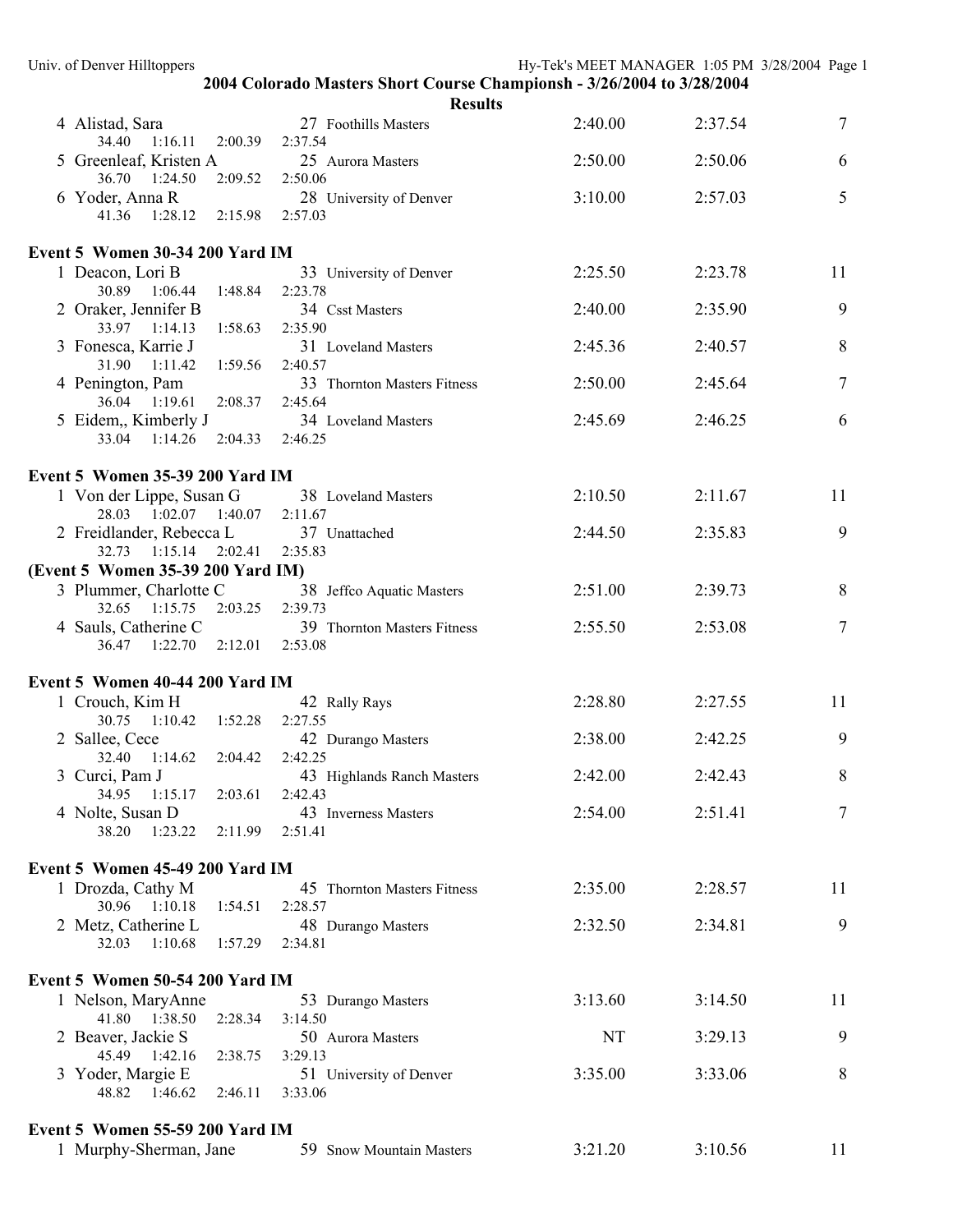| Univ. of Denver Hilltoppers                                            |                 |                                                                        | Hy-Tek's MEET MANAGER 1:05 PM 3/28/2004 Page 1 |           |    |
|------------------------------------------------------------------------|-----------------|------------------------------------------------------------------------|------------------------------------------------|-----------|----|
|                                                                        |                 | 2004 Colorado Masters Short Course Championsh - 3/26/2004 to 3/28/2004 |                                                |           |    |
| 44.22 1:35.86                                                          | 2:27.44         | <b>Results</b><br>3:10.56                                              |                                                |           |    |
| 2 Young, Lydia L<br>45.61 1:35.16 2:29.52                              |                 | 55 Dawgs<br>3:14.51                                                    | 3:10.74                                        | 3:14.51   | 9  |
| 3 Hashimoto, Christine<br>46.27 1:36.87                                | 2:41.33 3:30.95 | 56 Inverness Masters                                                   | 3:30.00                                        | 3:30.95   | 8  |
| 4 Lebsack, Linda M<br>49.36 1:45.93                                    | 2:46.05 3:31.35 | 57 University of Denver                                                | 3:32.00                                        | 3:31.35   | 7  |
| 5 Anziano, Marcia<br>53.25 1:49.58                                     | 2:52.43 3:39.62 | 59 University of Denver                                                | 3:43.20                                        | 3:39.62   | 6  |
| 6 Turtle, Nancy A<br>$1:05.44$ $2:17.62$                               | 3:35.79 4:46.19 | 56 Foothills Masters                                                   | 5:30.00                                        | 4:46.19   | 5  |
|                                                                        |                 |                                                                        |                                                |           |    |
| Event 5 Women 65-69 200 Yard IM                                        |                 |                                                                        |                                                |           |    |
| 1 Oberg, Jane G<br>46.14 1:43.29 2:41.70 3:30.53                       |                 | 66 Dawgs                                                               | 3:45.00                                        | 3:30.53   | 11 |
| Event 5 Women 70-74 200 Yard IM                                        |                 |                                                                        |                                                |           |    |
| 1 Hurtzberg, Ruth S<br>1:23.26 2:38.74 4:07.48 5:06.54                 |                 | 71 SummitCounty Swim Club                                              | 5:10.00                                        | 5:06.54   | 11 |
| --- Buchannan, Peggy                                                   |                 | 71 Vail Swimming                                                       | 4:12.42                                        | <b>NS</b> |    |
| Event 6 Men 19-24 200 Yard IM                                          |                 |                                                                        |                                                |           |    |
| 1 Cliff-Tuttle, Josh E<br>29.78 1:06.82 1:49.82 2:23.84                |                 | 24 Aurora Masters                                                      | 2:22.00                                        | 2:23.84   | 11 |
| Event 6 Men 25-29 200 Yard IM                                          |                 |                                                                        |                                                |           |    |
| 1 Godsman, Eric B                                                      |                 | 26 Evergreen Masters                                                   | 2:10.99                                        | 2:00.40   | 11 |
| 25.16<br>56.01<br>2 Schwartzkopf, Jess J                               | 1:32.37         | 2:00.40<br>25 Aurora Masters                                           | 2:10.00                                        | 2:13.06   | 9  |
| 59.44<br>26.59<br>3 Turtle, Paul                                       | 1:39.66         | 2:13.06<br>27 University of Denver                                     | 2:16.00                                        | 2:21.58   | 8  |
| 29.50<br>1:07.59 1:47.74<br>4 Valks, Victor P                          |                 | 2:21.58<br>29 Aurora Masters                                           | 2:26.98                                        | 2:26.20   | 7  |
| 29.36 1:05.43<br>--- Gray, James L                                     | 1:53.08         | 2:26.20<br>29 Boulder Aquatic Masters                                  | 2:27.50                                        | <b>NS</b> |    |
| Event 6 Men 30-34 200 Yard IM                                          |                 |                                                                        |                                                |           |    |
| 1 Siegel, Joel F<br>26.70<br>58.42                                     | 1:35.82         | 32 University of Denver<br>2:04.84                                     | 2:05.00                                        | 2:04.84   | 11 |
| 2 Putnam, Rob<br>57.01<br>25.55                                        | 1:37.80         | 30 Rally Rays<br>2:05.65                                               | 2:08.00                                        | 2:05.65   | 9  |
| 3 Ross, Dave<br>29.31<br>1:02.18                                       | 1:43.92         | 33 University of Denver<br>2:16.84                                     | 2:19.80                                        | 2:16.84   | 8  |
| 4 Glass, Tom A<br>29.37<br>1:07.36                                     | 1:49.49         | 32 Team Vortex<br>2:18.15                                              | 2:25.00                                        | 2:18.15   | 7  |
| 5 Seibold, Wolfgang<br>30.78 1:11.59                                   | 1:56.71         | 31 Boulder Aquatic Masters<br>2:32.95                                  | 2:34.29                                        | 2:32.95   | 6  |
| 6 Hayden, John W<br>38.12<br>1:26.87                                   | 2:16.32         | 31 Squid Swim Team<br>2:54.72                                          | 2:38.90                                        | 2:54.72   | 5  |
|                                                                        |                 |                                                                        |                                                |           |    |
| Event 6 Men 35-39 200 Yard IM<br>1 Allison, Mark A<br>28.50<br>1:04.94 | 1:41.24         | 36 Aurora Masters<br>2:13.41                                           | 2:15.00                                        | 2:13.41   | 11 |
| 2 Champlin, Pete<br>28.49 1:05.34                                      | 1:45.92         | 35 University of Denver<br>2:20.04                                     | 2:20.00                                        | 2:20.04   | 9  |
| 3 Blum, Juri<br>30.48<br>1:09.06                                       | 1:51.63         | 37 South Suburban<br>2:26.61                                           | 2:30.00                                        | 2:26.61   | 8  |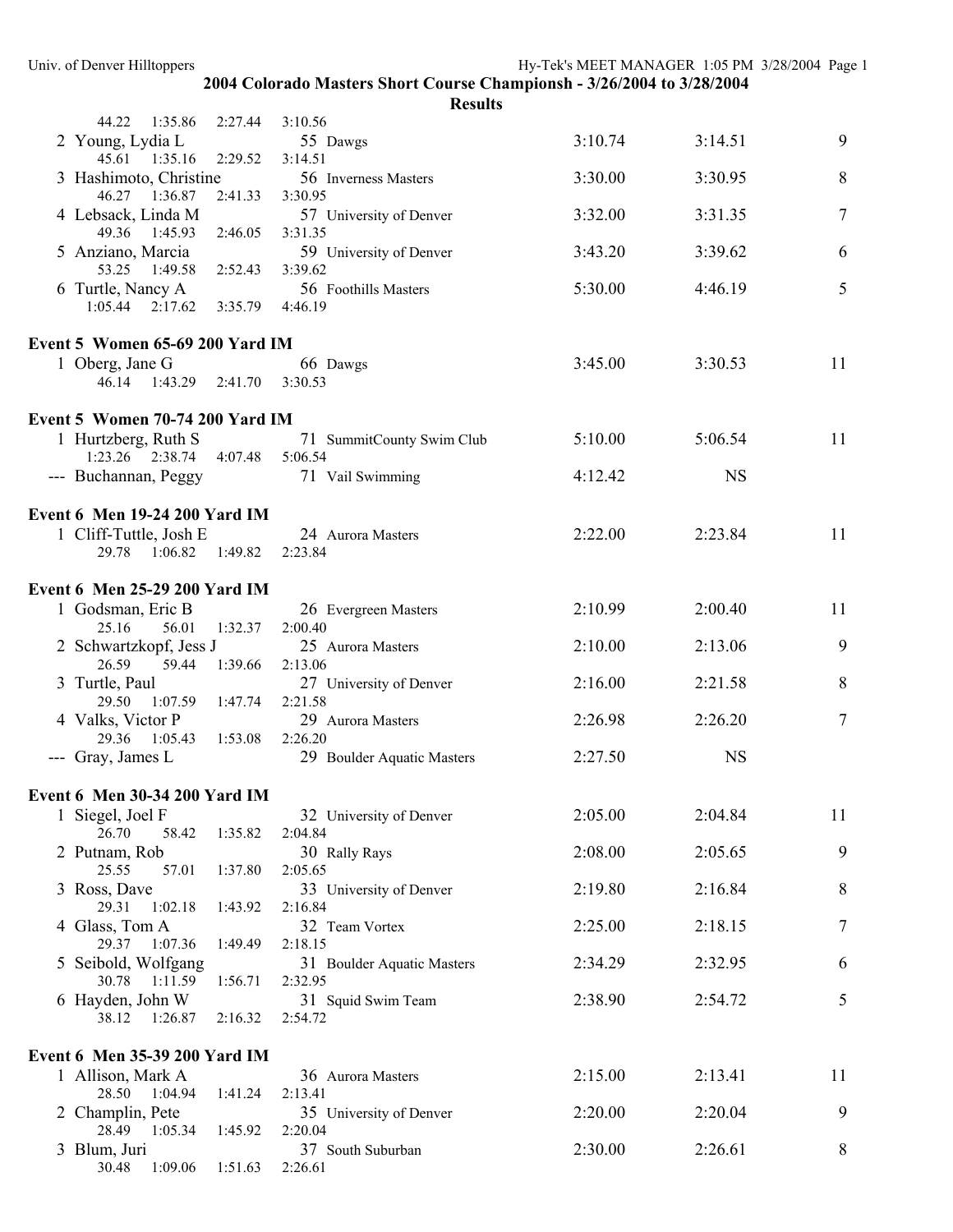| Univ. of Denver Hilltoppers               |         | 2004 Colorado Masters Short Course Championsh - 3/26/2004 to 3/28/2004 | Hy-Tek's MEET MANAGER 1:05 PM 3/28/2004 Page 1 |           |                  |
|-------------------------------------------|---------|------------------------------------------------------------------------|------------------------------------------------|-----------|------------------|
|                                           |         | <b>Results</b>                                                         |                                                |           |                  |
| 4 Kacik, John S<br>34.83<br>1:17.91       | 2:08.52 | 36 Snow Mountain Masters<br>2:44.01                                    | 3:15.00                                        | 2:44.01   | 7                |
| Event 6 Men 40-44 200 Yard IM             |         |                                                                        |                                                |           |                  |
| 1 Smith, Paul L                           |         | 44 Rocky Mountain Masters                                              | 2:06.00                                        | 2:04.51   | 11               |
| 26.88<br>59.49                            | 1:36.59 | 2:04.51                                                                |                                                |           |                  |
| 2 Lenneman, Tim P                         |         | 40 Foothills Masters                                                   | 2:08.00                                        | 2:05.91   | 9                |
| 27.20<br>59.46<br>3 Anderson, Kirk H      | 1:36.46 | 2:05.91<br>44 Greenwood Athletic Club                                  | 2:18.50                                        | 2:12.97   | 8                |
| 27.88<br>1:01.88                          | 1:44.05 | 2:12.97                                                                |                                                |           |                  |
| 4 Chaiyaroj, Patt                         |         | 40 Squid Swim Team                                                     | 2:15.00                                        | 2:14.42   | $\boldsymbol{7}$ |
| 27.93 1:00.22                             | 1:42.55 | 2:14.42                                                                |                                                |           |                  |
| 5 Johnston, Mark<br>28.39 1:02.96         | 1:45.50 | 43 Inverness Masters<br>2:19.41                                        | 2:23.00                                        | 2:19.41   | 6                |
| 6 Wells, Reed R                           |         | 42 Inverness Masters                                                   | 2:20.00                                        | 2:20.17   | 5                |
| 29.86 1:04.26                             | 1:48.25 | 2:20.17                                                                |                                                |           |                  |
| 7 Kruse, David L                          |         | 43 Dawgs                                                               | 2:40.00                                        | 2:36.15   | 4                |
| 30.59 1:13.87 1:57.18                     |         | 2:36.15                                                                | 2:45.00                                        | 2:37.68   | 3                |
| 8 Newcomb, Scott C<br>32.30 1:14.94       | 2:01.04 | 43 Evergreen Masters<br>2:37.68                                        |                                                |           |                  |
|                                           |         |                                                                        |                                                |           |                  |
| Event 6 Men 45-49 200 Yard IM             |         |                                                                        |                                                |           |                  |
| 1 Nolte, Christopher C<br>29.70 1:05.64   | 1:46.74 | 47 Inverness Masters<br>2:17.71                                        | 2:20.00                                        | 2:17.71   | 11               |
| 2 Louie, Jamie                            |         | 47 Csst Masters                                                        | 2:19.50                                        | 2:19.32   | 9                |
| 29.05 1:05.17                             | 1:44.85 | 2:19.32                                                                |                                                |           |                  |
| 3 Stehlin, Ed                             |         | 48 Jeffco Aquatic Masters                                              | 2:30.00                                        | 2:21.43   | 8                |
| 28.07 1:05.67                             | 1:48.09 | 2:21.43                                                                |                                                |           |                  |
| 4 Brackett, Bill A<br>29.75 1:04.58       | 1:49.95 | 46 University of Denver<br>2:21.79                                     | 2:18.00                                        | 2:21.79   | $\boldsymbol{7}$ |
| 5 Tolle, David L                          |         | 48 Pikes Peak YMCA                                                     | 2:34.00                                        | 2:32.80   | 6                |
| 31.43 1:08.66                             | 1:55.02 | 2:32.80                                                                |                                                |           |                  |
| 6 Henderson, Jamie<br>34.94 1:19.25       |         | 46 Squid Swim Team<br>2:48.74                                          | 2:55.00                                        | 2:48.74   | 5                |
| --- Holsten, JB                           | 2:06.66 | 45 Evergreen Masters                                                   | 2:28.50                                        | <b>NS</b> |                  |
| --- Lee, Marshall M                       |         | 45 Rally Rays                                                          | 2:20.00                                        | <b>NS</b> |                  |
|                                           |         |                                                                        |                                                |           |                  |
| Event 6 Men 50-54 200 Yard IM             |         |                                                                        |                                                |           |                  |
| 1 Reeves, Will W<br>29.54 1:05.74         | 1:45.82 | 50 University of Denver<br>2:17.98                                     | 2:19.00                                        | 2:17.98   | 11               |
| 2 Stanback, John H                        |         | 50 Team Vortex                                                         | 2:20.00                                        | 2:20.29   | 9                |
| 30.64 1:05.45                             | 1:47.83 | 2:20.29                                                                |                                                |           |                  |
| 3 Rheem, Allen                            |         | 54 Squid Swim Team                                                     | 2:40.00                                        | 2:39.47   | 8                |
| 31.39 1:14.09<br>4 Strack, Edward R       | 2:03.60 | 2:39.47                                                                | 2:45.00                                        | 2:43.33   | 7                |
| 32.78 1:20.46                             | 2:07.21 | 51 Rocky Mountain Masters<br>2:43.33                                   |                                                |           |                  |
| 5 McElhinney, Tom B                       |         | 50 Greely Guppies Masters                                              | 3:00.00                                        | 2:58.65   | 6                |
| 36.04 1:21.21                             | 2:15.07 | 2:58.65                                                                |                                                |           |                  |
| 6 Caldwell, Roy E<br>37.06 1:27.33        | 2:18.32 | 50 Jeffco Aquatic Masters<br>3:01.26                                   | 3:08.00                                        | 3:01.26   | 5                |
| --- Strong, James L                       |         | 50 Jeffco Aquatic Masters                                              | 2:37.00                                        | <b>NS</b> |                  |
|                                           |         |                                                                        |                                                |           |                  |
| Event 6 Men 55-59 200 Yard IM             |         |                                                                        |                                                |           |                  |
| 1 Dodge, David R<br>$31.27 \quad 1:11.11$ | 1:57.80 | 57 Durango Masters<br>2:33.92                                          | 2:35.00                                        | 2:33.92   | 11               |
| 2 Ellis, Quincy C                         |         | 55 Durango Masters                                                     | 2:45.00                                        | 2:35.03   | 9                |
| 32.00<br>1:11.96                          | 2:00.70 | 2:35.03                                                                |                                                |           |                  |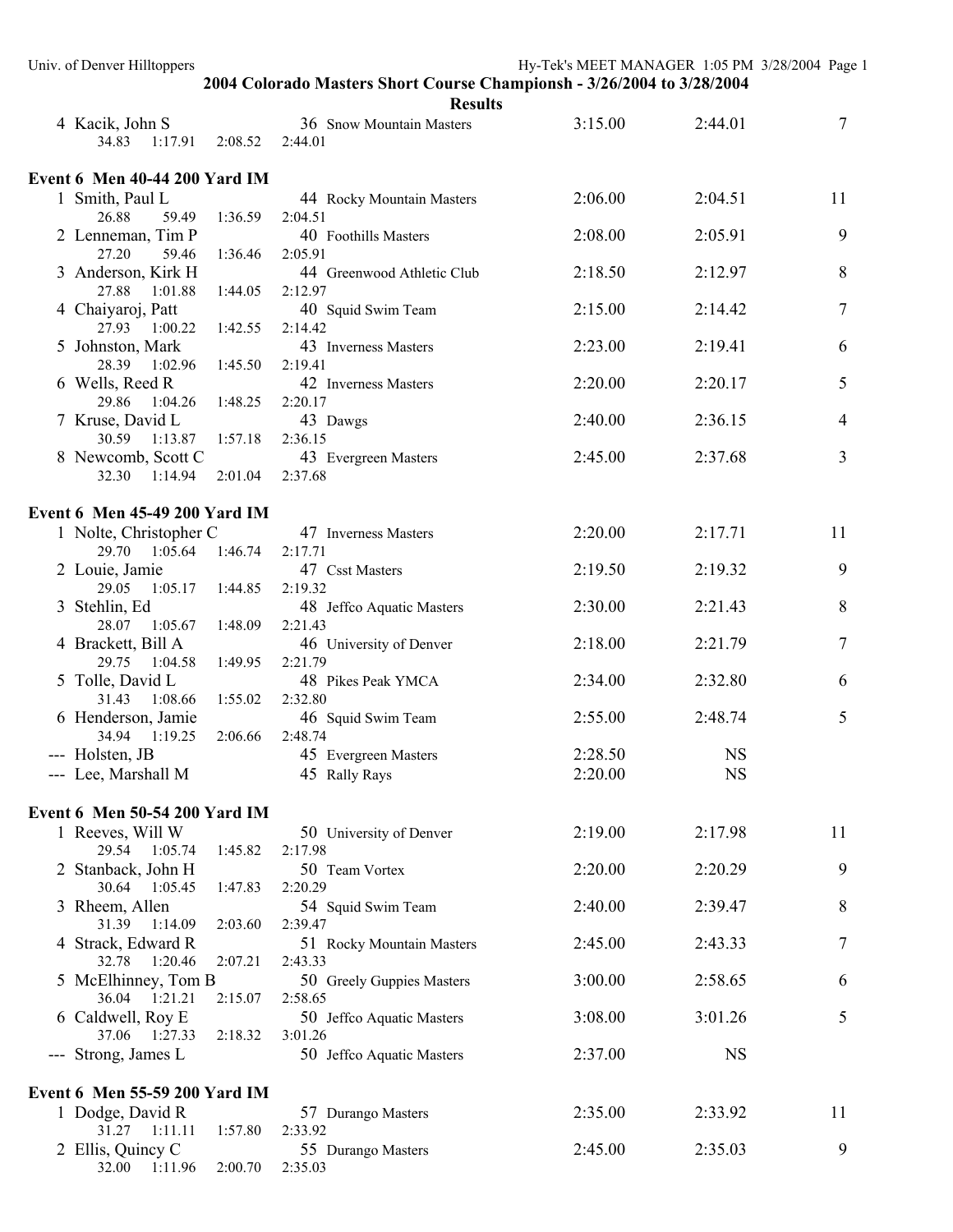| Univ. of Denver Hilltoppers                                                               | Hy-Tek's MEET MANAGER 1:05 PM 3/28/2004 Page 1 |    |
|-------------------------------------------------------------------------------------------|------------------------------------------------|----|
| 2004 Colorado Masters Short Course Championsh - 3/26/2004 to 3/28/2004                    |                                                |    |
| <b>Results</b>                                                                            |                                                |    |
| 59 South Suburban<br>3 Burson, Bill<br>34.85 1:16.89<br>2:02.76<br>2:37.02                | 2:37.00<br>2:37.02                             | 8  |
| 4 Goodman, Larry R<br>56 Boulder Aquatic Masters<br>42.13 1:33.20<br>3:14.82<br>2:33.24   | 4:30.00<br>3:14.82                             | 7  |
| 5 Edwards, Morgan<br>59 Inverness Masters                                                 | 3:50.80<br>3:21.84                             | 6  |
| 41.30 1:38.89<br>3:21.84<br>2:35.76<br>--- Carney, Kent<br>56 Evergreen Masters           | <b>NS</b><br>2:39.00                           |    |
| Event 6 Men 60-64 200 Yard IM                                                             |                                                |    |
| 1 Dyck, Mel<br>62 Snow Mountain Masters<br>41.65 1:35.45 2:23.20<br>3:02.42               | 3:15.00<br>3:02.42                             | 11 |
| 2 Chessnoe, Michael S<br>62 University of Denver                                          | 3:35.00<br>3:33.03                             | 9  |
| 54.13 1:52.06 2:51.72 3:33.03                                                             |                                                |    |
| Event 6 Men 65-69 200 Yard IM                                                             |                                                |    |
| 1 O'Brien, Dennis A<br>68 Durango Masters<br>32.54 1:17.15<br>2:43.59<br>2:05.63          | 2:48.00<br>2:43.59                             | 11 |
| 2 Plummer, Mark A<br>67 Inverness Masters                                                 | 3:33.69<br>3:21.62                             | 9  |
| 46.68 1:44.37<br>2:46.71<br>3:33.69<br>(Event 6 Men 65-69 200 Yard IM)                    |                                                |    |
| 3 Heller, Ken J<br>65 Monnaco Masters                                                     | 4:00.00<br>3:58.02                             | 8  |
| 56.18  1:53.02  3:04.20<br>3:58.02                                                        |                                                |    |
| Event 6 Men 70-74 200 Yard IM                                                             |                                                |    |
| 1 Bishop, David R<br>71 Durango Masters                                                   | 3:25.00<br>3:17.88                             | 11 |
| 44.19 1:35.68<br>3:17.88<br>2:31.48                                                       |                                                |    |
| 2 Myers, John D<br>73 Boulder Aquatic Masters<br>$1:03.83$ $2:18.23$ $3:23.53$<br>4:17.67 | 3:58.00<br>4:17.67                             | 9  |
| Event 6 Men 80-84 200 Yard IM                                                             |                                                |    |
| 1 Wrenn, John A<br>83 Boulder Aquatic Masters                                             | 4:31.00<br>5:19.14                             | 11 |
| $1:35.23$ $2:49.21$ $4:18.13$<br>5:19.14                                                  |                                                |    |
| Event 7 Women 19-24 50 Yard Backstroke                                                    |                                                |    |
| 1 Klein, Rebecca L<br>21 Team Vortex                                                      | 35.51<br>35.50                                 | 11 |
| Event 7 Women 25-29 50 Yard Backstroke                                                    |                                                |    |
| 1 Myers, Jill<br>26 Rally Rays                                                            | 31.00<br>30.45                                 | 11 |
| 2 Alistad, Sara<br>27 Foothills Masters                                                   | 35.00<br>37.44                                 | 9  |
| 3 Stukas, Roisin G<br>29<br><b>Thornton Masters Fitness</b>                               | 42.11<br>46.00                                 | 8  |
| Event 7 Women 30-34 50 Yard Backstroke                                                    |                                                |    |
| 1 Barnes, Anne F<br>33 Evergreen Masters                                                  | 29.80<br>28.55                                 | 11 |
| 2 Deacon, Lori B<br>33 University of Denver                                               | 29.30<br>29.55                                 | 9  |
| 3 Baumann, Kari K<br>32 Greely Guppies Masters                                            | 43.20<br>41.93                                 | 8  |
| Event 7 Women 35-39 50 Yard Backstroke                                                    |                                                |    |
| 1 Smith, Tori T<br>38 Rocky Mountain Masters                                              | 30.00<br>31.05                                 | 11 |
| 2 Lee, Sarah B<br>37 Rally Rays                                                           | 35.00<br>31.29                                 | 9  |
| 3 Hagadorn, Heather L<br>39 University of Denver                                          | 32.00<br>32.42                                 | 8  |
| Event 7 Women 40-44 50 Yard Backstroke                                                    |                                                |    |
| 1 Stein, Jenny L<br>40 Dawgs                                                              | 30.66<br>30.20                                 | 11 |
| 2 Garnier, Kathy L<br>43 Inverness Masters                                                | 34.50<br>33.81                                 | 9  |
| 3 Curci, Pam J<br>43 Highlands Ranch Masters                                              | 34.00<br>35.01                                 | 8  |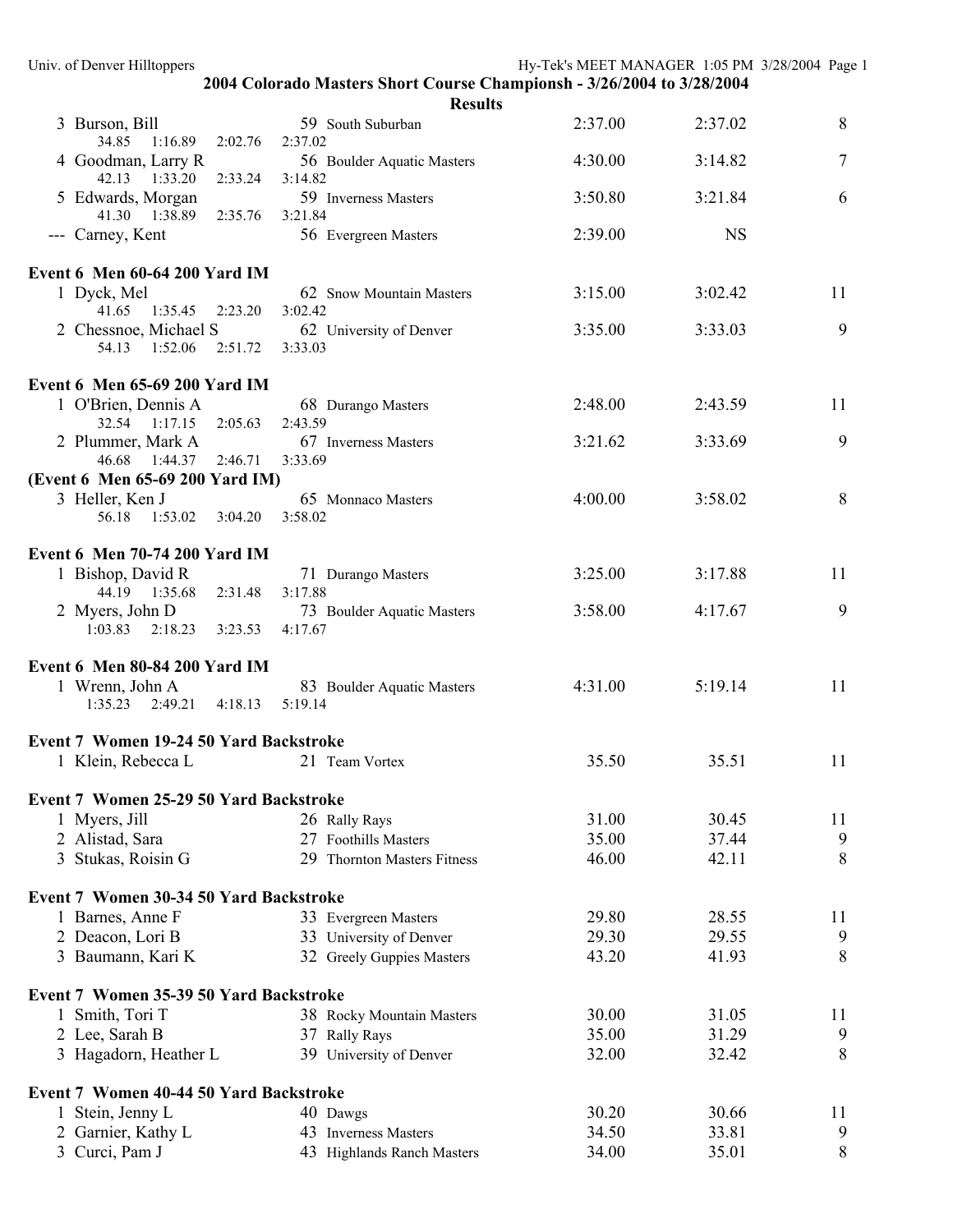| Univ. of Denver Hilltoppers              |                                                                        | Hy-Tek's MEET MANAGER 1:05 PM 3/28/2004 Page 1 |                |                |
|------------------------------------------|------------------------------------------------------------------------|------------------------------------------------|----------------|----------------|
|                                          | 2004 Colorado Masters Short Course Championsh - 3/26/2004 to 3/28/2004 |                                                |                |                |
|                                          |                                                                        | <b>Results</b>                                 |                |                |
| 4 Sheiman, Dana L                        | 42 Inverness Masters                                                   | 40.48                                          | 39.77          | 7              |
| 5 Ritter, Tracy L                        | 40 Inverness Masters                                                   | 1:05.00                                        | 53.25          | 6              |
| Event 7 Women 45-49 50 Yard Backstroke   |                                                                        |                                                |                |                |
| 1 Metz, Catherine L                      | 48 Durango Masters                                                     | 31.60                                          | 32.32          | 11             |
| 2 Bailey, Nancy R                        | 48 Highlands Ranch Masters                                             | 37.60                                          | 37.01          | 9              |
| 3 True, Ann M                            | 48 Thornton Masters Fitness                                            | 52.00                                          | 51.31          | 8              |
|                                          |                                                                        |                                                |                |                |
| Event 7 Women 50-54 50 Yard Backstroke   |                                                                        |                                                |                |                |
| 1 Laney, Judy B                          | 51 University of Denver                                                | 43.71                                          | 41.66          | 11             |
| 2 Slavec, Deborah A                      | 50 South Suburban                                                      | 42.78                                          | 42.74          | 9              |
| 3 Rowe, Chritine T                       | 52 Aurora Masters                                                      | 42.00                                          | 42.83          | $8\,$          |
| 4 England, Nancy J                       | 54 Thornton Masters Fitness                                            | 50.00                                          | 53.00          | $\overline{7}$ |
| Event 7 Women 55-59 50 Yard Backstroke   |                                                                        |                                                |                |                |
| 1 Hashimoto, Christine                   | 56 Inverness Masters                                                   | 44.00                                          | 42.28          | 11             |
| 2 McKim, Penny A                         | 58 Total Fitness Swim                                                  | 1:04.06                                        | 59.73          | 9              |
| 3 Turtle, Nancy A                        | 56 Foothills Masters                                                   | 1:10.00                                        | 1:02.82        | 8              |
| --- Nelson, Kristen M                    | 55 Rocky Mountain Masters                                              | 47.47                                          | <b>NS</b>      |                |
|                                          |                                                                        |                                                |                |                |
| Event 7 Women 60-64 50 Yard Backstroke   |                                                                        |                                                |                |                |
| 1 Croissant, Eilleen                     | 64 Greely Guppies Masters                                              | 1:02.76                                        | 1:04.62        | 11             |
| Event 7 Women 65-69 50 Yard Backstroke   |                                                                        |                                                |                |                |
| 1 Stock, Liz                             | 67 Jeffco Aquatic Masters                                              | 2:00.00                                        | 1:59.31        | 11             |
|                                          |                                                                        |                                                |                |                |
| Event 7 Women 70-74 50 Yard Backstroke   |                                                                        |                                                |                |                |
| 1 Hurtzberg, Ruth S                      | 71 SummitCounty Swim Club                                              | 56.00                                          | 56.76          | 11             |
| Event 7 Women 75-79 50 Yard Backstroke   |                                                                        |                                                |                |                |
| 1 Holmes, Frances                        | 76 Jeffco Aquatic Masters                                              | 1:09.00                                        | 1:09.68        | 11             |
| Event 8 Men 19-24 50 Yard Backstroke     |                                                                        |                                                |                |                |
| 1 Cliff-Tuttle, Josh E                   | 24 Aurora Masters                                                      | 27.50                                          | 29.66          | 11             |
|                                          |                                                                        |                                                |                |                |
| Event 8 Men 25-29 50 Yard Backstroke     |                                                                        |                                                |                |                |
| 1 Eisenhuth, Matt S                      | 29 University of Denver                                                | 24.90                                          | 27.26          | 11             |
| 2 Marsh, Philip S                        | <b>Boulder Aquatic Masters</b><br>27                                   | 29.00                                          | 27.74          | 9              |
| 3 Cooley, Austin                         | <b>Inverness Masters</b><br>25                                         | 26.25                                          | 27.80          | 8              |
| Schwartzkopf, Jess J<br>4                | 25<br>Aurora Masters                                                   | 34.00                                          | 27.83          | $\overline{7}$ |
| 5 Jones, Ryan K                          | 27<br><b>Aurora Masters</b>                                            | 29.00                                          | 27.99          | 6              |
| 6 DeSanti, Daniel J                      | 26 University of Denver                                                | 30.00                                          | 29.60          | 5              |
| Event 8 Men 30-34 50 Yard Backstroke     |                                                                        |                                                |                |                |
| 1 Putnam, Rob                            | 30 Rally Rays                                                          | 27.20                                          | 25.42          | 11             |
| 2 Young, John R                          | 33 Rally Rays                                                          | 27.07                                          | 26.27          | 9              |
| 3 Hoffman, Aaron L                       | Team Vortex<br>30                                                      | 26.45                                          | 26.32          | 8              |
| 4 Ross, Dave                             | 33 University of Denver                                                | 29.10                                          | 29.05          | $\overline{7}$ |
|                                          |                                                                        |                                                |                |                |
| Event 8 Men 35-39 50 Yard Backstroke     |                                                                        |                                                |                |                |
| 1 Gonzales, Mike                         | 37 Boulder Aquatic Masters                                             | 26.00                                          | 26.10          | 11             |
| 2 Phelps, Brian R                        | Aurora Masters<br>39                                                   | 29.00<br>31.00                                 | 28.95<br>30.55 | 9<br>8         |
| 3 Martin, Troy L<br>4 Weisfeldt, David S | 35 Thornton Masters Fitness<br>35 Durango Masters                      | 31.00                                          | 30.93          | $\tau$         |
|                                          |                                                                        |                                                |                |                |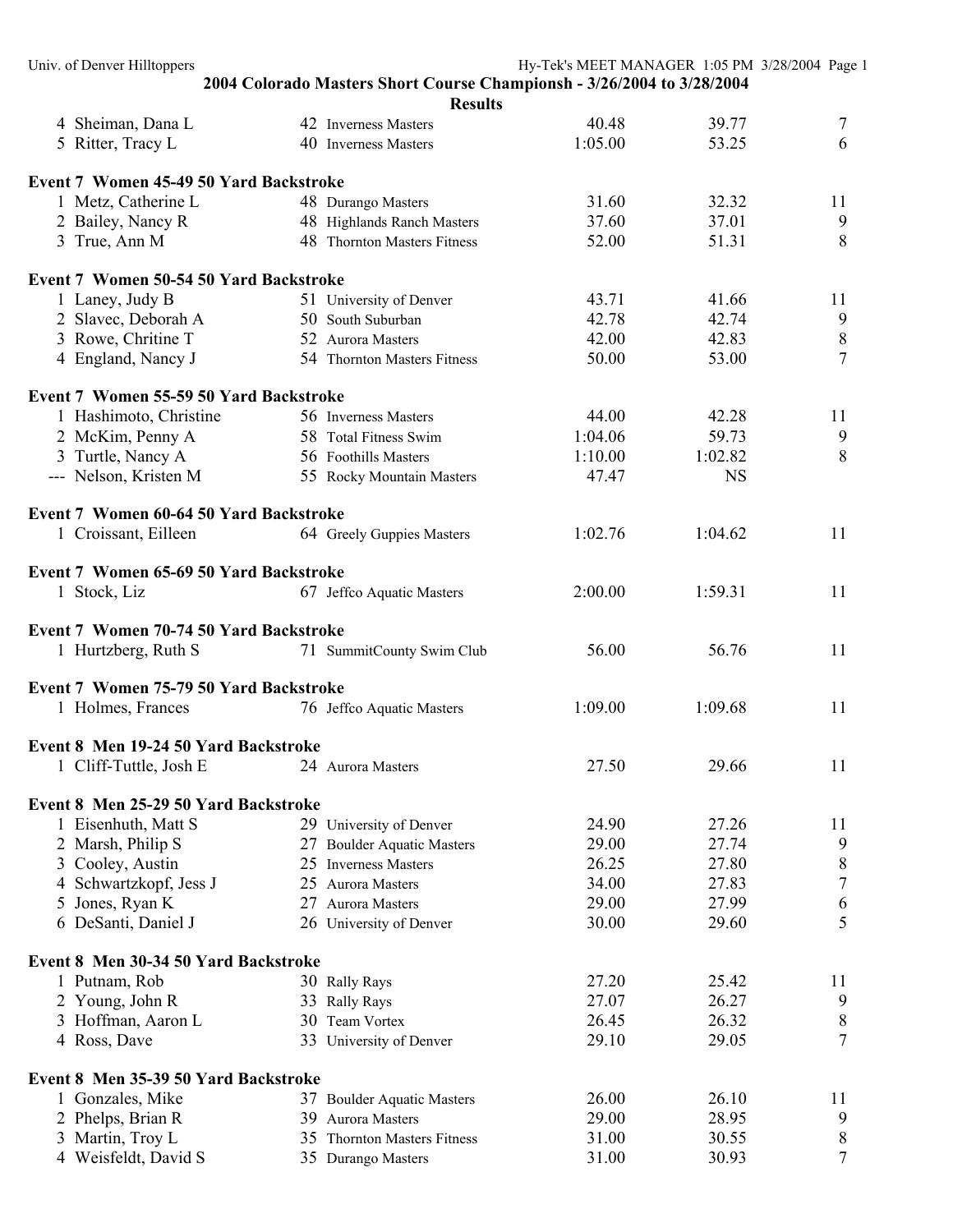|                                        | <b>Results</b>              |         |           |         |
|----------------------------------------|-----------------------------|---------|-----------|---------|
| 5 Hoyt, Brian K                        | 37 Thornton Masters Fitness | 34.00   | 32.40     | 6       |
| 6 Harper, Charles B                    | 37 Squid Swim Team          | 48.00   | 43.58     | 5       |
| --- Moseley, Matthew L                 | 36 Rally Rays               | 32.17   | <b>NS</b> |         |
| --- Wise, James M                      | 39 University of Denver     | 29.00   | <b>NS</b> |         |
| Event 8 Men 40-44 50 Yard Backstroke   |                             |         |           |         |
| 1 Smith, John C                        | 42 Rocky Mountain Masters   | 26.00   | 25.55     | 11      |
| 2 Nash, Kevin                          | 40 Broomfield Breakers      | 26.50   | 27.03     | 9       |
| 3 Belin, Tom                           | 42 Inverness Masters        | 31.00   | 28.11     | $\,8\,$ |
| 4 O'Brien, Michael                     | 42 Durango Masters          | 30.00   | 31.65     | $\tau$  |
| 5 Ramirez, Alfonso                     | 42 Broomfield Breakers      | 38.33   | 39.42     | 6       |
| --- Wesson, Jack D                     | 43 Unattached               | 30.10   | <b>NS</b> |         |
| Event 8 Men 45-49 50 Yard Backstroke   |                             |         |           |         |
| 1 Brackett, Bill A                     | 46 University of Denver     | 28.00   | 27.17     | 11      |
| Event 8 Men 50-54 50 Yard Backstroke   |                             |         |           |         |
| 1 Reeves, Will W                       | 50 University of Denver     | 31.40   | 30.98     | 11      |
| 2 Magnuson, Tom O                      | 51 Aurora Masters           | 32.50   | 33.44     | 9       |
| 3 Pflum, Glenn D                       | 54 Squid Swim Team          | 41.10   | 43.33     | 8       |
| --- Lehman, Melvin J                   | 50 Broomfield Breakers      | 30.80   | <b>NS</b> |         |
| Event 8 Men 55-59 50 Yard Backstroke   |                             |         |           |         |
| 1 Dodge, David R                       | 57 Durango Masters          | 33.00   | 33.48     | 11      |
| 2 Putnam, William H                    | 55 Highlands Ranch Masters  | 45.50   | 39.76     | 9       |
|                                        |                             |         |           |         |
| Event 8 Men 60-64 50 Yard Backstroke   |                             |         |           |         |
| 1 Reynolds, Bing                       | 63 Boulder Aquatic Masters  | 47.00   | 48.29     | 11      |
| Event 8 Men 65-69 50 Yard Backstroke   |                             |         |           |         |
| 1 Heller, Ken J                        | 65 Monnaco Masters          | 55.00   | 45.76     | 11      |
| Event 8 Men 70-74 50 Yard Backstroke   |                             |         |           |         |
| 1 Hadley, Stephen G                    | 72 Unattached               | 45.00   | 36.51     | 11      |
| --- Anderson, Lee B                    | 73 Rocky Mountain Masters   | 32.50   | <b>NS</b> |         |
| Event 8 Men 75-79 50 Yard Backstroke   |                             |         |           |         |
| 1 Truby, Jack O                        | 79 University of Denver     | 45.00   | 43.48     | 11      |
| 2 Hart, James W                        | 75 Unattached               | 46.00   | 48.26     | 9       |
|                                        |                             |         |           |         |
| Event 8 Men 80-84 50 Yard Backstroke   |                             |         |           |         |
| 1 Wood, Richard                        | 82 Aurora Masters           | 55.00   | 52.40     | 11      |
| Event 9 Women 19-24 100 Yard Freestyle |                             |         |           |         |
| 1 Klein, Rebecca L                     | 21 Team Vortex              | 1:07.00 | 1:05.91   | 11      |
| Event 9 Women 25-29 100 Yard Freestyle |                             |         |           |         |
| 1 Herrick, Laura M                     | 28 Aurora Masters           | 58.00   | 57.67     | 11      |
| 27.94<br>57.67<br>2 Kuhn, Kristi       | 26 Aurora Masters           | 1:05.26 | 1:00.26   | 9       |
| 29.01<br>1:00.26                       |                             |         |           |         |
| 3 Sunie, Marie A<br>30.92<br>1:03.21   | 25 Thornton Masters Fitness | 1:02.91 | 1:03.21   | 8       |
| 4 Fleming, Sara J                      | 25 Wheat Ridge Stingrays    | 1:10.00 | 1:03.26   | 7       |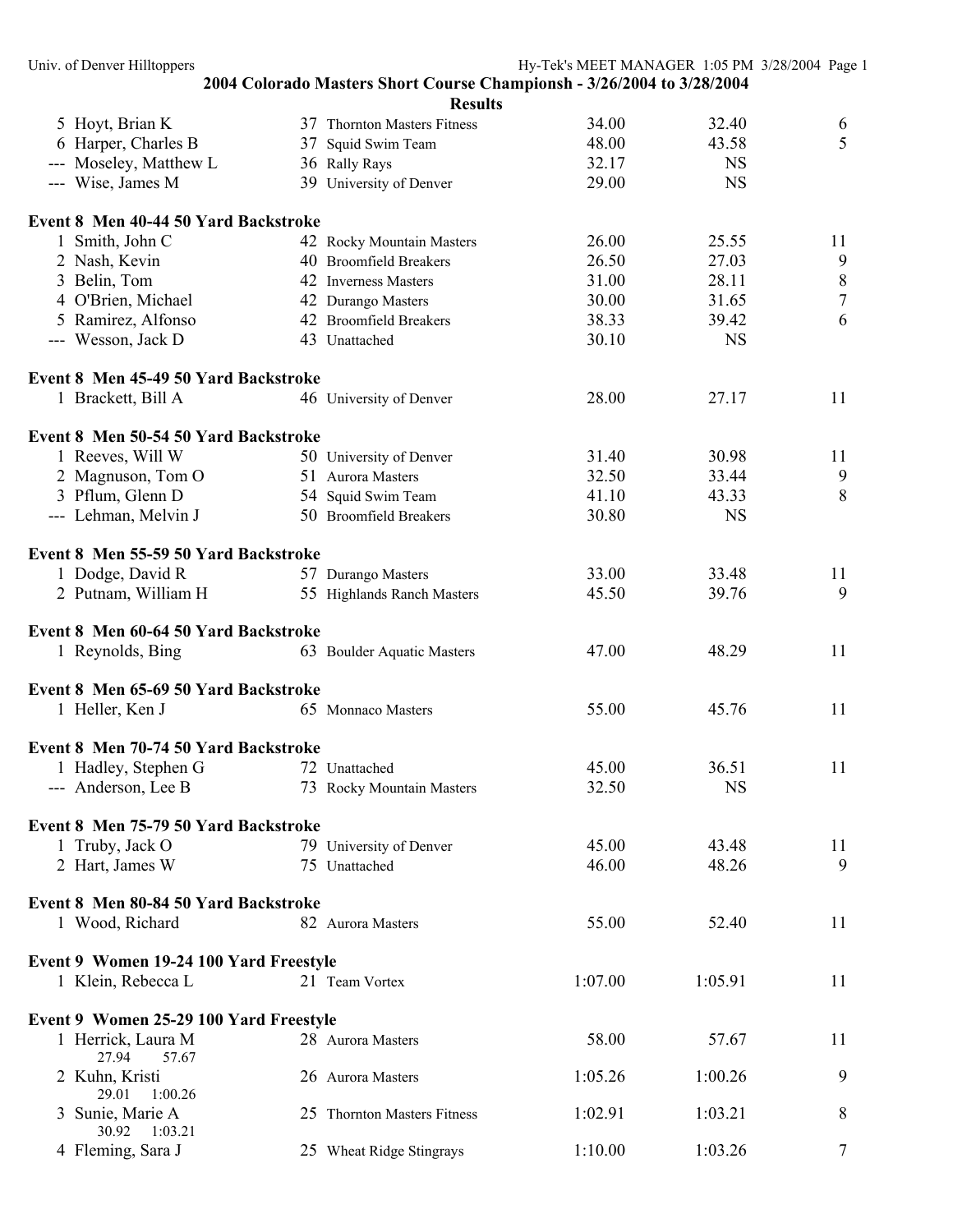| 31.39<br>1:03.26                           |                             |         |           |                |
|--------------------------------------------|-----------------------------|---------|-----------|----------------|
| 5 Champlin, Stacie M<br>31.74<br>1:07.34   | 26 Thornton Masters Fitness | 1:04.00 | 1:07.34   | 6              |
| 6 Percira, Ann P<br>33.32<br>1:10.12       | 27 Inverness Masters        | 1:17.00 | 1:10.12   | 5              |
| 7 Stukas, Roisin G<br>35.74<br>1:16.08     | 29 Thornton Masters Fitness | 1:18.00 | 1:16.08   | $\overline{4}$ |
| --- Myers, Jill                            | 26 Rally Rays               | 1:02.00 | <b>NS</b> |                |
| Event 9 Women 30-34 100 Yard Freestyle     |                             |         |           |                |
| 1 Gadd-Siegel, Cecilia E<br>26.34<br>53.74 | 32 University of Denver     | 56.80   | 53.74     | 11             |
| 2 Batizy-Morley, Julianna<br>28.53 1:00.63 | 33 Greenwood Athletic Club  | 58.10   | 1:00.63   | 9              |
| 3 Keaten, Heather L<br>29.30 1:01.72       | 34 Fort Collins Club        | 1:04.50 | 1:01.72   | $\,8\,$        |
| 4 Czarnecki, Jen<br>30.32 1:03.50          | 32 Dawgs                    | 1:09.00 | 1:03.50   | $\tau$         |
| 5 Eidem,, Kimberly J<br>30.32 1:03.55      | 34 Loveland Masters         | 1:01.53 | 1:03.55   | 6              |
| 6 Becker, Natalie A<br>32.96<br>1:06.85    | 33 Pikes Peak YMCA          | 1:06.00 | 1:06.85   | 5              |
| 7 Penington, Pam<br>32.84 1:07.73          | 33 Thornton Masters Fitness | 1:07.00 | 1:07.73   | $\overline{4}$ |
| (Event 9 Women 30-34 100 Yard Freestyle)   |                             |         |           |                |
| 8 Tall Bull, Brooke K<br>32.69 1:09.08     | 33 South Suburban           | 1:10.00 | 1:09.08   | $\mathfrak{Z}$ |
| 9 Baumann, Kari K<br>35.16 1:12.87         | 32 Greely Guppies Masters   | 1:16.58 | 1:12.87   | $\overline{2}$ |
| --- Atkins, Julia K                        | 33 Rocky Mountain Masters   | 1:10.00 | <b>NS</b> |                |
| Event 9 Women 35-39 100 Yard Freestyle     |                             |         |           |                |
| 1 Moen, Terri J<br>56.66<br>27.31          | 35 University of Denver     | 58.50   | 56.66     | 11             |
| 2 Hagadorn, Heather L<br>28.34<br>57.46    | 39 University of Denver     | 57.50   | 57.46     | 9              |
| 3 Riner, Betsy<br>30.58 1:03.75            | 37 Inverness Masters        | 1:09.00 | 1:03.75   | 8              |
| 4 Zarou, Kate B<br>31.06<br>1:04.61        | 35 University of Denver     | 1:05.00 | 1:04.61   | $\tau$         |
| 5 Plummer, Charlotte C<br>31.88<br>1:06.11 | 38 Jeffco Aquatic Masters   | 1:09.00 | 1:06.11   | 6              |
| 6 Forbes, Tiffany A<br>31.39<br>1:07.00    | 37 Boulder Aquatic Masters  | 1:00.80 | 1:07.00   | 5              |
| 7 Sauls, Catherine C<br>32.86<br>1:08.98   | 39 Thornton Masters Fitness | 1:09.00 | 1:08.98   | $\overline{4}$ |
| 8 Crino, Heide P<br>32.41<br>1:11.61       | 37 Inverness Masters        | 1:13.00 | 1:11.61   | 3              |
|                                            |                             |         |           |                |
| Event 9 Women 40-44 100 Yard Freestyle     |                             |         |           |                |
| 1 Garnier, Kathy L<br>26.53<br>55.17       | 43 Inverness Masters        | 55.90   | 55.17     | 11             |
| 2 Crouch, Kim H<br>27.84<br>57.87          | 42 Rally Rays               | 58.90   | 57.87     | 9              |
| 3 Dullea, Melanie J<br>29.21<br>1:00.92    | 42 South Suburban           | 1:00.89 | 1:00.92   | $8\,$          |
| 4 Sallee, Cece                             | 42 Durango Masters          | 1:10.00 | 1:04.19   | 7              |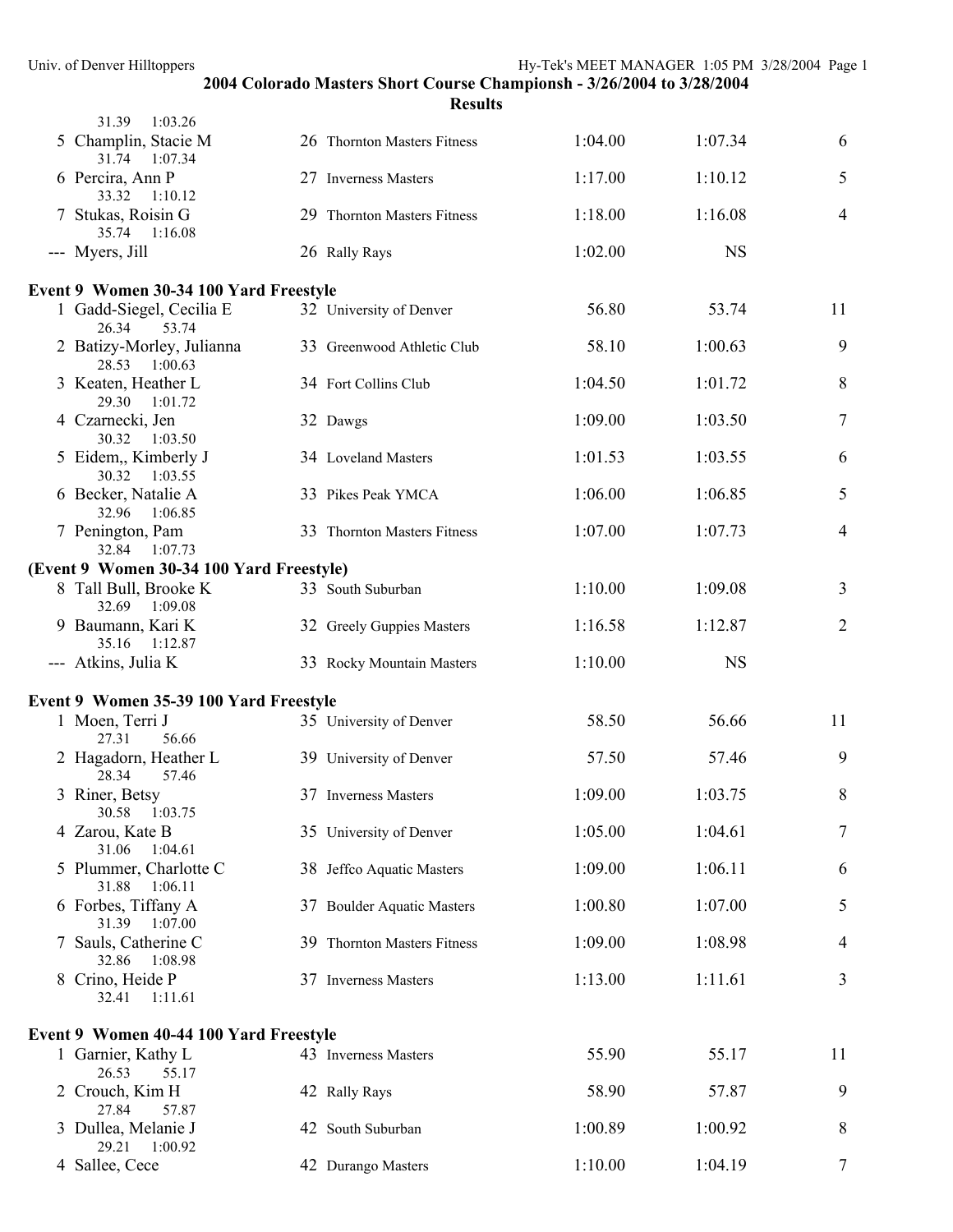| 31.39<br>1:04.19                                            |                             |         |           |                |
|-------------------------------------------------------------|-----------------------------|---------|-----------|----------------|
| 5 Lahnert, Laurie J<br>31.96<br>1:06.57                     | 41 Rocky Mountain Masters   | 1:10.00 | 1:06.57   | 6              |
| 6 Shultz, Lisa J<br>31.71<br>1:08.18                        | 41 Inverness Masters        | 1:06.69 | 1:08.18   | 5              |
| 7 Mayer, Olivia J<br>36.55 1:18.34                          | 40 Inverness Masters        | 1:19.50 | 1:18.34   | $\overline{4}$ |
| 8 Ritter, Tracy L<br>40.76 1:26.99                          | 40 Inverness Masters        | 1:40.00 | 1:26.99   | $\overline{3}$ |
| 9 O'Malley-Schott, Leeann<br>46.39 1:50.43                  | 43 University of Denver     | 1:40.00 | 1:50.43   | $\overline{2}$ |
| --- Dion, Genevieve M                                       | 41 Total Fitness Swim       | 1:15.00 | <b>NS</b> |                |
| Event 9 Women 45-49 100 Yard Freestyle                      |                             |         |           |                |
| 1 McGarity, Maureen F<br>35.39 1:15.47                      | 48 Total Fitness Swim       | 1:11.20 | 1:15.47   | 11             |
| --- Bailey, Nancy R<br>33.74<br>DQ                          | 48 Highlands Ranch Masters  | 1:10.00 | DQ        |                |
| Event 9 Women 50-54 100 Yard Freestyle                      |                             |         |           |                |
| 1 Rosener, Karen K<br>29.49 1:01.82                         | 50 Fort Collins Club        | 1:02.80 | 1:01.82   | 11             |
| (Event 9 Women 50-54 100 Yard Freestyle)                    |                             |         |           |                |
| 2 Fouts, Susan J<br>33.06 1:07.43                           | 53 University of Denver     | 1:09.00 | 1:07.43   | 9              |
| 3 Laney, Judy B<br>33.42 1:09.06                            | 51 University of Denver     | 1:12.00 | 1:09.06   | 8              |
| 4 O'Brien, Trudy A<br>36.16 1:14.24                         | 53 Durango Masters          | 1:17.00 | 1:14.24   | $\overline{7}$ |
| 5 Rowe, Chritine T<br>37.03<br>1:18.94                      | 52 Aurora Masters           | 1:25.00 | 1:18.94   | 6              |
| 6 Myers, Joan M<br>42.43 1:31.28                            | 52 Thornton Masters Fitness | 1:33.00 | 1:31.28   | 5              |
| 7 England, Nancy J<br>45.10 1:35.81                         | 54 Thornton Masters Fitness | 1:33.00 | 1:35.81   | $\overline{4}$ |
| Event 9 Women 55-59 100 Yard Freestyle                      |                             |         |           |                |
| 1 Lebsack, Linda M 57 University of Denver<br>37.57 1:19.58 |                             | 1:22.00 | 1:19.58   | 11             |
| 2 Anziano, Marcia<br>39.49<br>1:21.41                       | 59 University of Denver     | 1:22.20 | 1:21.41   | 9              |
| 3 Hashimoto, Christine<br>38.94 1:21.83                     | 56 Inverness Masters        | 1:24.00 | 1:21.83   | 8              |
| --- Nelson, Kristen M                                       | 55 Rocky Mountain Masters   | NT      | <b>NS</b> |                |
| Event 9 Women 60-64 100 Yard Freestyle                      |                             |         |           |                |
| 1 Croissant, Eilleen<br>45.21<br>1:37.75                    | 64 Greely Guppies Masters   | 1:39.29 | 1:37.75   | 11             |
| Event 9 Women 70-74 100 Yard Freestyle                      |                             |         |           |                |
| 1 Buchannan, Peggy<br>48.48<br>1:41.46                      | 71 Vail Swimming            | 1:45.20 | 1:41.46   | 11             |
| 2 Hurtzberg, Ruth S<br>52.60<br>1:48.84                     | 71 SummitCounty Swim Club   | 1:48.00 | 1:48.84   | 9              |

# **Event 9 Women 75-79 100 Yard Freestyle**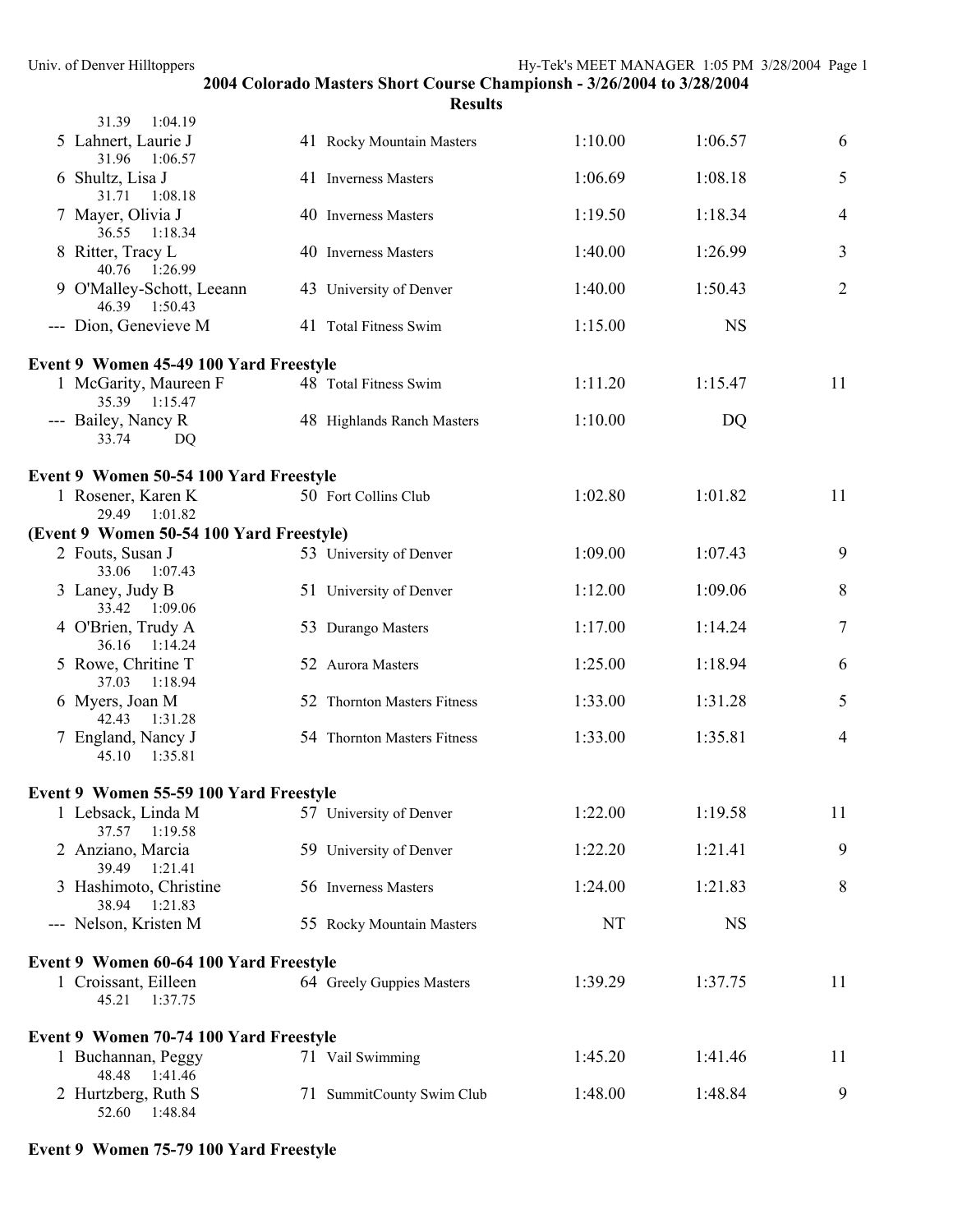| Univ. of Denver Hilltoppers               | 2004 Colorado Masters Short Course Championsh - 3/26/2004 to 3/28/2004 | Hy-Tek's MEET MANAGER 1:05 PM 3/28/2004 Page 1 |           |                |
|-------------------------------------------|------------------------------------------------------------------------|------------------------------------------------|-----------|----------------|
|                                           | <b>Results</b>                                                         |                                                |           |                |
| 1 Holmes, Frances<br>1:09.42  2:26.19     | 76 Jeffco Aquatic Masters                                              | 2:23.00                                        | 2:26.19   | 11             |
| Event 10 Men 19-24 100 Yard Freestyle     |                                                                        |                                                |           |                |
| 1 Cliff-Tuttle, Josh E<br>26.46<br>56.06  | 24 Aurora Masters                                                      | 54.00                                          | 56.06     | 11             |
| 2 Johnson, Brett J<br>27.08<br>56.65      | 24 University of Denver                                                | 55.00                                          | 56.65     | 9              |
| 3 Stratton, Ryan J<br>42.74 1:33.51       | 20 Total Fitness Swim                                                  | 1:18.50                                        | 1:33.51   | 8              |
| Event 10 Men 25-29 100 Yard Freestyle     |                                                                        |                                                |           |                |
| 1 Godsman, Eric B<br>22.89<br>47.64       | 26 Evergreen Masters                                                   | 49.00                                          | 47.64     | 11             |
| 2 Silleck, Hayden H<br>22.71<br>48.10     | 25 University of Denver                                                | 47.89                                          | 48.10     | 9              |
| 3 Eisenhuth, Matt S<br>23.53<br>48.80     | 29 University of Denver                                                | 49.90                                          | 48.80     | 8              |
| 4 Ross, Dan C<br>23.64<br>49.72           | 29 University of Denver                                                | 49.14                                          | 49.72     | 7              |
| (Event 10 Men 25-29 100 Yard Freestyle)   |                                                                        |                                                |           |                |
| 5 Marsh, Philip S<br>24.07<br>50.96       | 27 Boulder Aquatic Masters                                             | 51.00                                          | 50.96     | 6              |
| 6 Cooley, Austin<br>24.86<br>51.82        | 25 Inverness Masters                                                   | 54.50                                          | 51.82     | 5              |
| 7 Budd, Adam M<br>24.50<br>51.85          | 26 University of Denver                                                | 53.00                                          | 51.85     | 4              |
| 8 Phillips, Tom D<br>24.63<br>52.21       | 29 Fort Collins Club                                                   | 52.33                                          | 52.21     | 3              |
| 9 McCormick, Aaron R<br>25.14<br>53.77    | 29 Boulder Aquatic Masters                                             | 52.00                                          | 53.77     | $\overline{2}$ |
| 10 DeSanti, Daniel J<br>26.70<br>56.46    | 26 University of Denver                                                | 56.50                                          | 56.46     | $\mathbf{1}$   |
| --- Gray, James L                         | 29 Boulder Aquatic Masters                                             | 57.50                                          | <b>NS</b> |                |
| Event 10 Men 30-34 100 Yard Freestyle     |                                                                        |                                                |           |                |
| 1 Smit, Robbert-Paul A<br>23.36<br>48.32  | 34 Boulder Aquatic Masters                                             | 48.50                                          | 48.32     | 11             |
| 2 Commings, Jeff P<br>23.89<br>48.99      | 30 Squid Swim Team                                                     | 50.99                                          | 48.99     | 9              |
| 3 Putnam, Rob<br>24.64<br>50.62           | 30 Rally Rays                                                          | 53.30                                          | 50.62     | 8              |
| 4 Rosinski, Thomas J<br>24.24<br>50.73    | 34 University of Denver                                                | 50.50                                          | 50.73     | 7              |
| 5 Smit, Karel-Gustaaf M<br>24.22<br>51.85 | 30 Boulder Aquatic Masters                                             | 50.00                                          | 51.85     | 6              |
| 6 Holicky, Grant<br>26.24<br>53.85        | 30 Rally Rays                                                          | 53.60                                          | 53.85     | 5              |
| 7 Pazmino, Jorge E<br>26.67<br>55.11      | 34 Aurora Masters                                                      | 57.00                                          | 55.11     | 4              |
| 8 Ivankovich, Zoran<br>26.36<br>56.15     | 30 Air Force Masters                                                   | 57.00                                          | 56.15     | 3              |
| 9 Seibold, Wolfgang<br>27.76<br>57.28     | 31 Boulder Aquatic Masters                                             | 59.99                                          | 57.28     | 2              |

# **Event 10 Men 35-39 100 Yard Freestyle**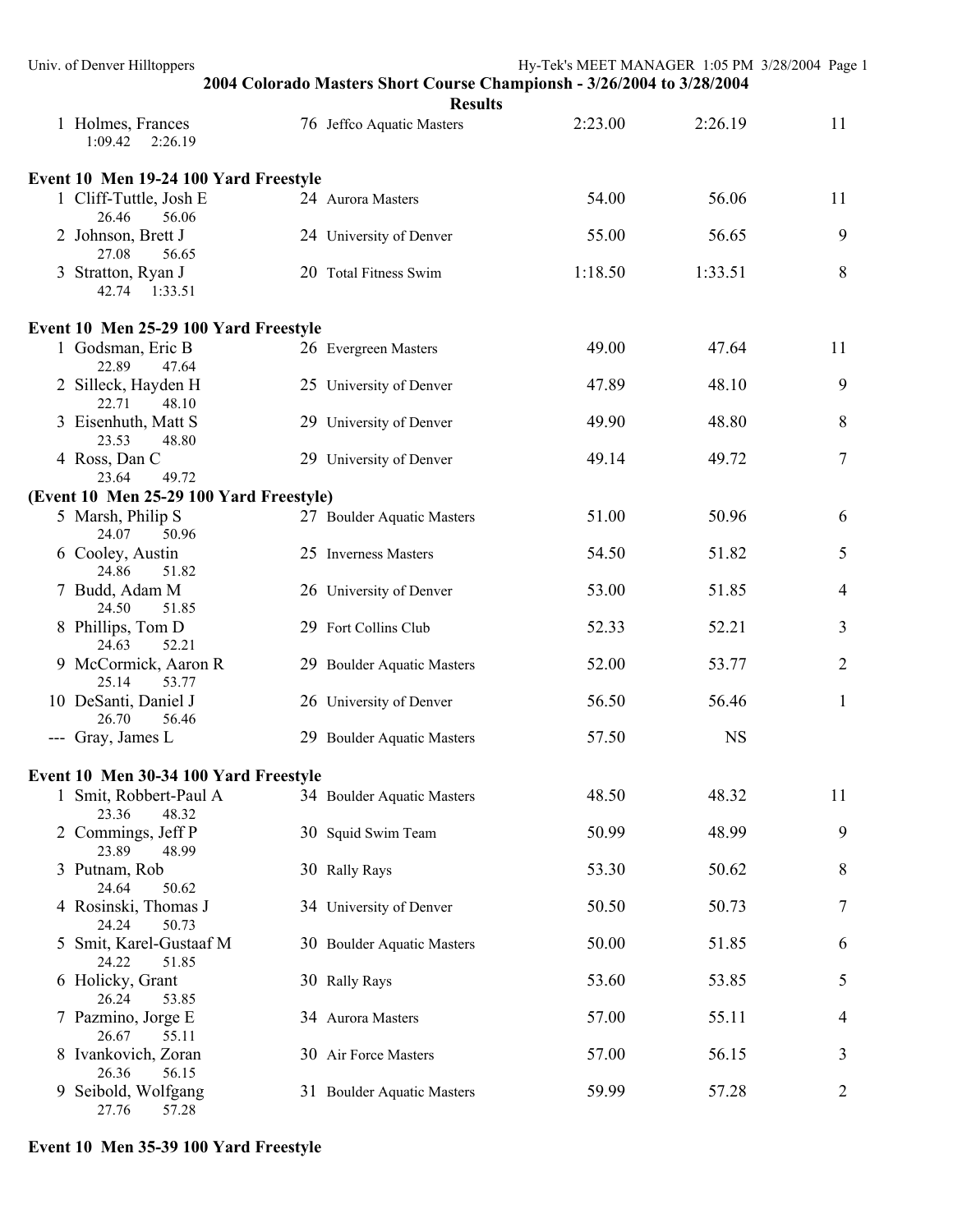| Univ. of Denver Hilltoppers                              |                                                                                          | Hy-Tek's MEET MANAGER 1:05 PM 3/28/2004 Page 1 |         |                |
|----------------------------------------------------------|------------------------------------------------------------------------------------------|------------------------------------------------|---------|----------------|
|                                                          | 2004 Colorado Masters Short Course Championsh - 3/26/2004 to 3/28/2004<br><b>Results</b> |                                                |         |                |
| 1 Dahl, Matt<br>25.13<br>51.59                           | 35 Rally Rays                                                                            | 53.50                                          | 51.59   | 11             |
| 2 Fuller, David S<br>25.08<br>52.95                      | 39 University of Denver                                                                  | 55.00                                          | 52.95   | 9              |
| 3 Martin, Troy L<br>25.95<br>53.07                       | 35 Thornton Masters Fitness                                                              | 55.50                                          | 53.07   | 8              |
| 4 Niemann, Andy<br>25.81<br>53.87                        | 38 Aurora Masters                                                                        | 55.00                                          | 53.87   | 7              |
| 5 Phelps, Brian R<br>25.56<br>55.06                      | 39 Aurora Masters                                                                        | 57.00                                          | 55.06   | 6              |
| 6 Chapman, Michael S<br>26.01<br>55.08                   | 35 Durango Masters                                                                       | 59.12                                          | 55.08   | 5              |
| 7 Miller, George F<br>28.19<br>57.89                     | 38 Inverness Masters                                                                     | 58.00                                          | 57.89   | 4              |
| 8 Hoyt, Brian K<br>28.12<br>59.19                        | 37 Thornton Masters Fitness                                                              | 1:01.00                                        | 59.19   | 3              |
| 9 Moseley, Matthew L<br>28.46<br>59.24                   | 36 Rally Rays                                                                            | 59.88                                          | 59.24   | $\overline{2}$ |
| (Event 10 Men 35-39 100 Yard Freestyle)                  |                                                                                          |                                                |         |                |
| 10 Wolf, Joe<br>27.90<br>1:00.26                         | 36 Inverness Masters                                                                     | 1:22.03                                        | 1:00.26 | 1              |
| 11 Kacik, John S<br>30.62<br>1:00.35                     | 36 Snow Mountain Masters                                                                 | 1:10.00                                        | 1:00.35 |                |
| 12 Reifel, Ric R<br>28.62<br>1:00.37                     | 38 Inverness Masters                                                                     | 1:00.50                                        | 1:00.37 |                |
| 13 Amos, Will<br>30.19<br>1:02.94                        | 36 Rocky Mountain Masters                                                                | 1:00.00                                        | 1:02.94 |                |
|                                                          |                                                                                          |                                                |         |                |
| Event 10 Men 40-44 100 Yard Freestyle<br>1 Smith, John C | 42 Rocky Mountain Masters                                                                | 48.00                                          | 48.13   | 11             |
| 23.18<br>48.13<br>2 Smith, Paul L<br>24.08<br>49.07      | 44 Rocky Mountain Masters                                                                | 50.00                                          | 49.07   | 9              |
| 3 Anderson, Kirk H<br>24.29 50.05                        | 44 Greenwood Athletic Club                                                               | 53.00                                          | 50.05   | 8              |
| 4 Lenneman, Tim P<br>24.98<br>50.75                      | 40 Foothills Masters                                                                     | 50.00                                          | 50.75   | 7              |
| 5 Nash, Kevin<br>52.27<br>24.76                          | 40 Broomfield Breakers                                                                   | 52.50                                          | 52.27   | 6              |
| 6 Chaiyaroj, Patt<br>25.40<br>52.59                      | 40 Squid Swim Team                                                                       | 51.50                                          | 52.59   | 5              |
| 7 Chapman, Kevin C<br>25.39<br>52.93                     | 43 Wheat Ridge Stingrays                                                                 | 55.40                                          | 52.93   | 4              |
| 8 Johnston, Mark<br>25.26<br>53.72                       | 43 Inverness Masters                                                                     | 53.70                                          | 53.72   | 3              |
| 9 O'Brien, Michael<br>26.97<br>56.37                     | 42 Durango Masters                                                                       | 58.50                                          | 56.37   | $\overline{2}$ |
| 10 Reed, Brian<br>26.74<br>56.85                         | 40 Aurora Masters                                                                        | 58.00                                          | 56.85   | $\mathbf{1}$   |
| 11 Usman, Nassim<br>27.69<br>57.52                       | 44 Boulder Aquatic Masters                                                               | 57.50                                          | 57.52   |                |
| 12 Gratz, John F<br>28.76<br>59.69                       | 43 Boulder Aquatic Masters                                                               | 1:02.00                                        | 59.69   |                |
| 13 Belin, Tom<br>1:01.60<br>29.77                        | 42 Inverness Masters                                                                     | 1:03.25                                        | 1:01.60 |                |
| 14 Newcomb, Scott C                                      | 43 Evergreen Masters                                                                     | 1:02.00                                        | 1:02.94 |                |

30.39 1:02.94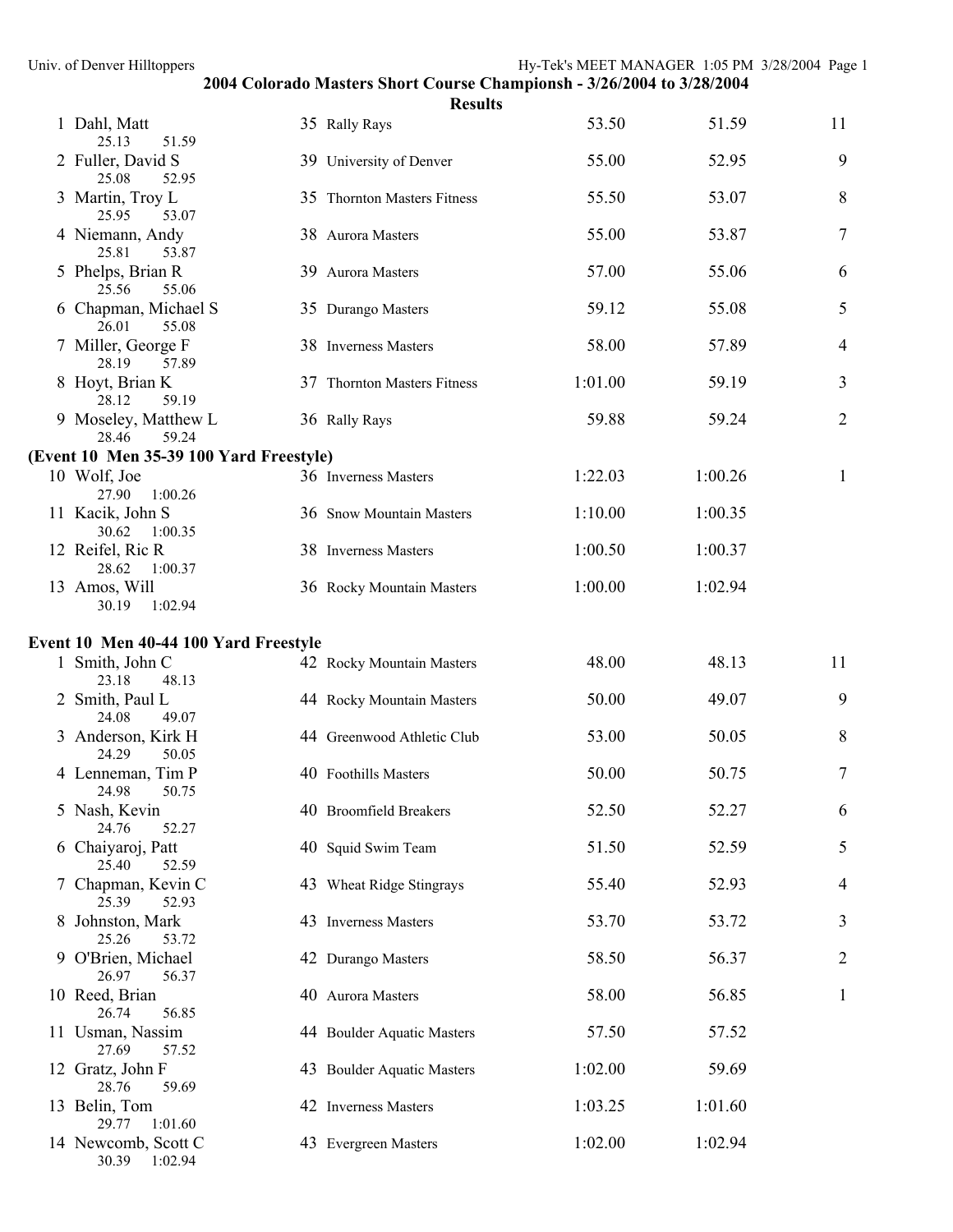| Univ. of Denver Hilltoppers                   |                                                                                          | Hy-Tek's MEET MANAGER 1:05 PM 3/28/2004 Page 1 |                        |    |
|-----------------------------------------------|------------------------------------------------------------------------------------------|------------------------------------------------|------------------------|----|
|                                               | 2004 Colorado Masters Short Course Championsh - 3/26/2004 to 3/28/2004<br><b>Results</b> |                                                |                        |    |
| 15 Laverty, David F<br>35.24 1:14.36          | 41 Wheat Ridge Stingrays                                                                 | 1:13.30                                        | 1:14.36                |    |
| 16 Cattles, Steve<br>45.66 1:39.49            | 44 Greely Guppies Masters                                                                | 1:39.00                                        | 1:39.49                |    |
| --- Wesson, Jack D                            | 43 Unattached                                                                            | 53.50                                          | <b>NS</b>              |    |
| --- Bank, Holden J                            | 44 Boulder Aquatic Masters                                                               | 1:07.00                                        | <b>NS</b>              |    |
| --- Palmer, Brad M                            | 43 Squid Swim Team                                                                       | 1:18.00                                        | <b>NS</b>              |    |
| Event 10 Men 45-49 100 Yard Freestyle         |                                                                                          |                                                |                        |    |
| 1 Hess, Richard W<br>51.09<br>24.50           | 49 Greely Guppies Masters                                                                | 51.20                                          | 51.09                  | 11 |
| 2 Brackett, Bill A<br>53.00<br>25.56          | 46 University of Denver                                                                  | 53.50                                          | 53.00                  | 9  |
| 3 Nolte, Christopher C<br>54.16<br>26.37      | 47 Inverness Masters                                                                     | 55.30                                          | 54.16                  | 8  |
| (Event 10 Men 45-49 100 Yard Freestyle)       |                                                                                          |                                                |                        |    |
| 4 Stehlin, Ed<br>26.04<br>54.35               | 48 Jeffco Aquatic Masters                                                                | 57.00                                          | 54.35                  | 7  |
| 5 Tolle, David L<br>28.22<br>59.00            | 48 Pikes Peak YMCA                                                                       | 1:00.00                                        | 59.00                  | 6  |
| 6 Lenhart, Edison S<br>1:13.91<br>34.76       | 46 Grand Valley Wave                                                                     | 1:18.00                                        | 1:13.91                | 5  |
| Event 10 Men 50-54 100 Yard Freestyle         |                                                                                          |                                                |                        |    |
| 1 Anderson, Dean W<br>24.68<br>51.96          | 50 Durango Masters                                                                       | 50.50                                          | 51.96                  | 11 |
| 2 Wells, Lester K<br>26.32<br>54.29           | 52 Highlands Ranch Masters                                                               | 56.20                                          | 54.29                  | 9  |
| 3 Waterbury, Stuart S<br>26.29<br>54.51       | 50 Boulder Y Masters                                                                     | 54.70                                          | 54.51                  | 8  |
| 4 Holum, Charles F<br>27.91<br>58.04          | 52 Denver Athletic Club                                                                  | 58.80                                          | 58.04                  | 7  |
| 5 Curry, Kevin M<br>28.64<br>1:01.05          | 51 Durango Masters                                                                       | 1:07.00                                        | 1:01.05                | 6  |
| 6 Maxted, George<br>30.06<br>1:01.19          | 52 Durango Masters                                                                       | 1:04.00                                        | 1:01.19                | 5  |
| 7 McElhinney, Tom B<br>30.77<br>1:05.39       | 50 Greely Guppies Masters                                                                | 1:02.00                                        | 1:05.39                | 4  |
| 8 Caldwell, Roy E<br>32.41<br>1:07.08         | 50 Jeffco Aquatic Masters                                                                | 1:07.00                                        | 1:07.08                | 3  |
| --- Blodgett, Bob H                           | 53 Inverness Masters                                                                     | 1:03.50                                        | <b>NS</b>              |    |
| Strong, James L                               | 50 Jeffco Aquatic Masters                                                                | 59.00                                          | <b>NS</b>              |    |
| Lehman, Melvin J<br>--- Vanderpoel, William A | 50 Broomfield Breakers<br>51 Inverness Masters                                           | 59.80<br>1:25.00                               | <b>NS</b><br><b>NS</b> |    |
| Event 10 Men 55-59 100 Yard Freestyle         |                                                                                          |                                                |                        |    |
| 1 Abrahms, Rich T<br>24.15<br>51.73           | 59 Aurora Masters                                                                        | 52.00                                          | 51.73                  | 11 |
| 2 Paxton, Norman J<br>25.73<br>53.52          | 55 Boulder Aquatic Masters                                                               | 54.00                                          | 53.52                  | 9  |
| 3 McCormick, Paul<br>27.05<br>56.28           | 57 Boulder Aquatic Masters                                                               | 57.20                                          | 56.28                  | 8  |
| 4 Ellis, Quincy C<br>27.02<br>56.52           | 55 Durango Masters                                                                       | 56.00                                          | 56.52                  | 7  |
| 5 Abbott, William A<br>27.58<br>58.06         | 57 Aurora Masters                                                                        | 56.20                                          | 58.06                  | 6  |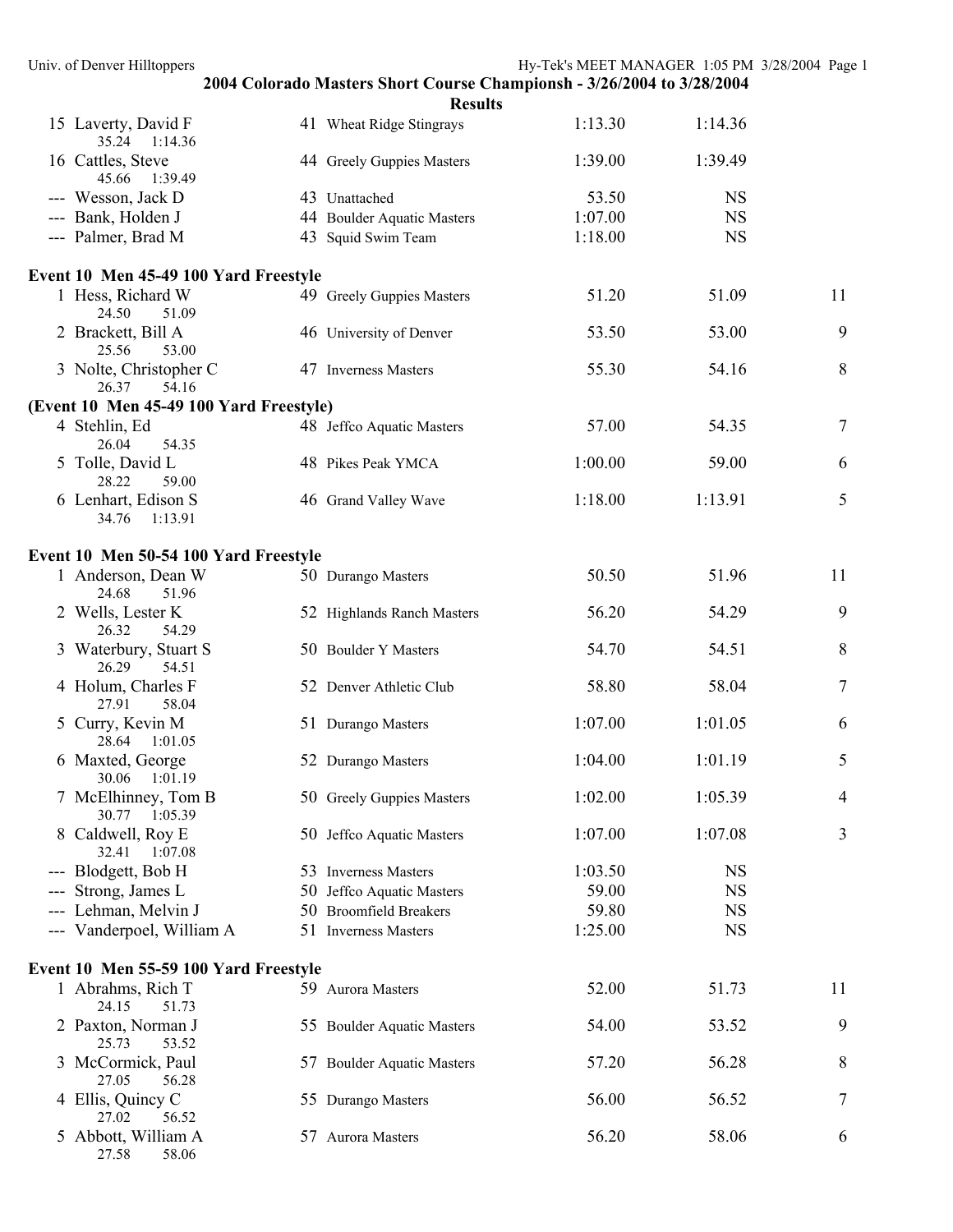|                                                                             |         | <b>Results</b>             |         |           |                |
|-----------------------------------------------------------------------------|---------|----------------------------|---------|-----------|----------------|
| 6 Dowd, Arnie<br>27.26<br>58.08                                             |         | 58 Dawgs                   | 59.00   | 58.08     | 5              |
| 7 Burson, Bill<br>29.21<br>1:00.41                                          |         | 59 South Suburban          | 59.60   | 1:00.41   | $\overline{4}$ |
| 8 Bookens, Bruce R<br>30.87<br>1:05.66                                      |         | 58 South Suburban          | NT      | 1:05.66   | 3              |
| 9 Edwards, Morgan<br>31.98<br>1:06.47                                       |         | 59 Inverness Masters       | 1:07.80 | 1:06.47   | $\overline{2}$ |
| 10 Goodman, Larry R<br>31.81<br>1:07.53                                     |         | 56 Boulder Aquatic Masters | 2:00.00 | 1:07.53   | $\mathbf{1}$   |
| 11 Warfield, John P<br>35.39 1:12.54                                        |         | 57 Durango Masters         | 1:14.00 | 1:12.54   |                |
| --- Ruley, Davis W                                                          |         | 56 Total Fitness Swim      | 1:02.00 | <b>NS</b> |                |
| Event 10 Men 60-64 100 Yard Freestyle                                       |         |                            |         |           |                |
| 1 Graham, James D<br>30.97 1:04.63                                          |         | 62 Durango Masters         | 1:04.00 | 1:04.63   | 11             |
| 2 Chessnoe, Michael S<br>39.39 1:19.54                                      |         | 62 University of Denver    | 1:18.00 | 1:19.54   | 9              |
| 3 Reynolds, Bing<br>42.60<br>1:31.35                                        |         | 63 Boulder Aquatic Masters | 1:31.00 | 1:31.35   | 8              |
|                                                                             |         |                            |         |           |                |
| Event 10 Men 65-69 100 Yard Freestyle<br>1 Plummer, Mark A<br>36.65 1:16.59 |         | 67 Inverness Masters       | 1:16.00 | 1:16.59   | 11             |
| 2 Heller, Ken J<br>39.44 1:24.17                                            |         | 65 Monnaco Masters         | 1:38.00 | 1:24.17   | 9              |
| --- Malone, Mark                                                            |         | 65 Dawgs                   | 1:22.00 | <b>NS</b> |                |
| Event 10 Men 70-74 100 Yard Freestyle                                       |         |                            |         |           |                |
| 1 Dykes, James A<br>33.10 1:09.91                                           |         | 70 Inverness Masters       | 1:15.00 | 1:09.91   | 11             |
| 2 Hadley, Stephen G<br>36.16 1:16.38                                        |         | 72 Unattached              | 1:28.00 | 1:16.38   | 9              |
| 3 Bishop, David R<br>37.66 1:18.91                                          |         | 71 Durango Masters         | 1:25.00 | 1:18.91   | 8              |
| - Clergen, Wayne M                                                          |         | 74 Team Vortex             | 1:21.00 | <b>NS</b> |                |
| --- King, Bill<br>31.25                                                     |         | 70 Jeffco Aquatic Masters  | 1:13.00 | <b>NS</b> |                |
| Event 10 Men 75-79 100 Yard Freestyle                                       |         |                            |         |           |                |
| 1 Hart, James W<br>39.31<br>1:23.56                                         |         | 75 Unattached              | 1:19.40 | 1:23.56   | 11             |
| Event 10 Men 80-84 100 Yard Freestyle                                       |         |                            |         |           |                |
| 1 Wood, Richard<br>53.03<br>1:58.55                                         |         | 82 Aurora Masters          | 1:50.00 | 1:58.55   | 11             |
| <b>Event 11 Women 25-29 200 Yard Butterfly</b>                              |         |                            |         |           |                |
| 1 VanSlingerlandt, Mica M<br>30.65 1:04.92<br>1:41.21                       | 2:19.82 | 28 Boulder Aquatic Masters | 2:21.16 | 2:19.82   | 11             |
| 2 Greenleaf, Kristen A<br>41.52<br>1:28.67<br>2:16.25                       | 3:04.52 | 25 Aurora Masters          | 3:00.00 | 3:04.52   | 9              |
| Event 11 Women 35-39 200 Yard Butterfly                                     |         |                            |         |           |                |
| 1 Vanderpoel, Nicole L                                                      |         | 39 Inverness Masters       | 2:38.54 | 2:30.38   | 11             |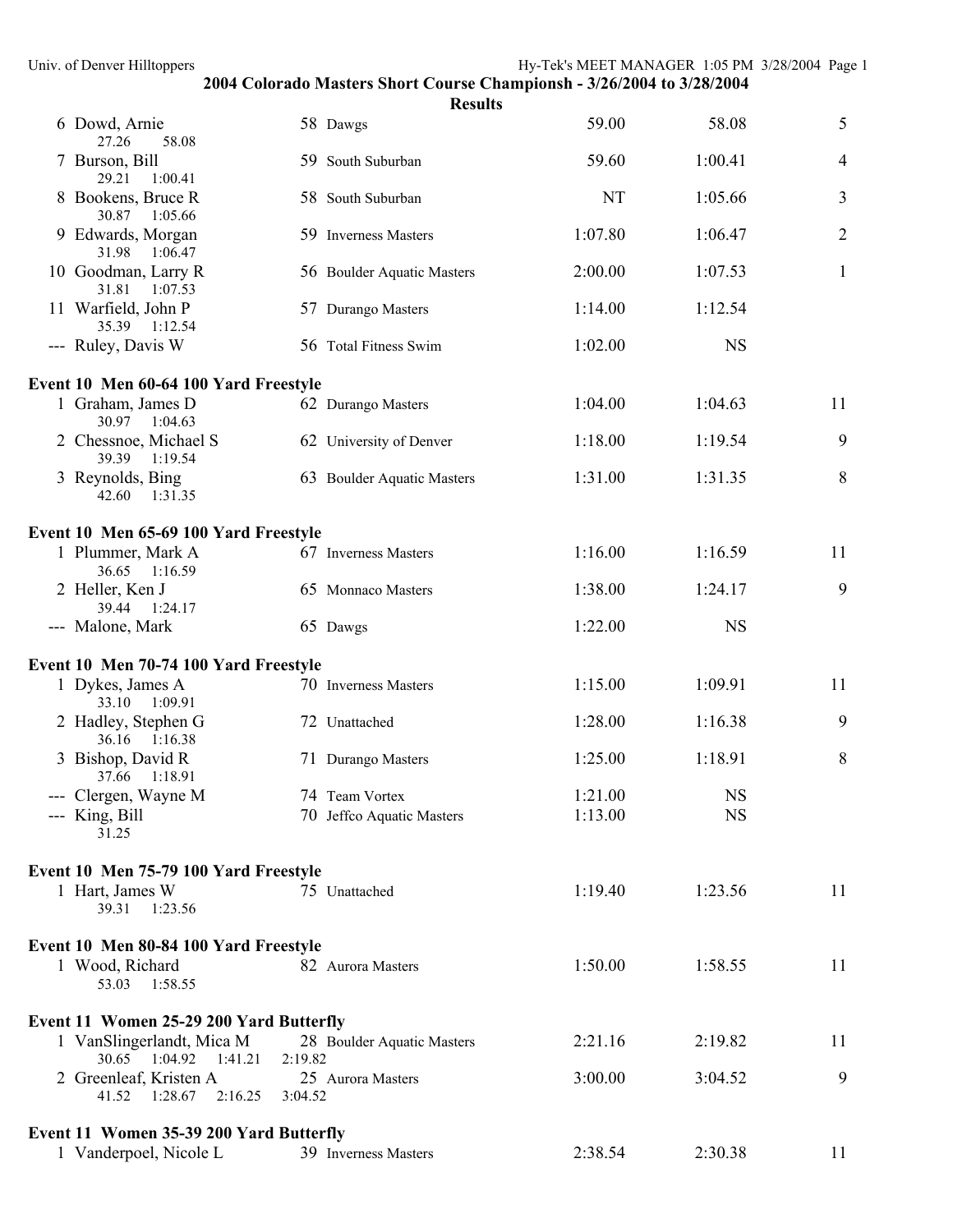| Univ. of Denver Hilltoppers                       |                                                                                          | Hy-Tek's MEET MANAGER 1:05 PM 3/28/2004 Page 1 |                   |  |
|---------------------------------------------------|------------------------------------------------------------------------------------------|------------------------------------------------|-------------------|--|
|                                                   | 2004 Colorado Masters Short Course Championsh - 3/26/2004 to 3/28/2004<br><b>Results</b> |                                                |                   |  |
| 32.89<br>1:10.81<br>1:51.09                       | 2:30.38                                                                                  |                                                |                   |  |
| --- Hagadorn, Heather L                           | 39 University of Denver                                                                  | 2:40.50                                        | <b>NS</b>         |  |
| Event 11 Women 40-44 200 Yard Butterfly           |                                                                                          |                                                |                   |  |
| 1 Sallee, Cece<br>36.51 1:17.78 2:01.51           | 42 Durango Masters<br>2:43.77                                                            | 2:40.00                                        | 11<br>2:43.77     |  |
| 2 Hawkinson, Cindy S                              | 43 Highlands Ranch Masters                                                               | 3:45.00                                        | 9<br>3:50.84      |  |
| 48.28<br>$1:48.05$ $2:49.13$                      | 3:50.84                                                                                  |                                                |                   |  |
| Event 11 Women 45-49 200 Yard Butterfly           |                                                                                          |                                                |                   |  |
| 1 Pyle, Rebecca M                                 | 48 South Suburban                                                                        | 2:58.00                                        | 11<br>2:54.20     |  |
| 39.16 1:23.88 2:09.06 2:54.20                     |                                                                                          |                                                |                   |  |
| Event 11 Women 55-59 200 Yard Butterfly           |                                                                                          |                                                |                   |  |
| 1 Young, Lydia L                                  | 55 Dawgs                                                                                 | 3:30.30                                        | 11<br>3:40.04     |  |
| 47.66 1:43.44 2:40.20                             | 3:40.04                                                                                  |                                                |                   |  |
| Event 11 Women 65-69 200 Yard Butterfly           |                                                                                          |                                                |                   |  |
| 1 Oberg, Jane G<br>49.25  1:45.94  2:49.52        | 66 Dawgs<br>4:01.27                                                                      | 3:50.00                                        | 11<br>4:01.27     |  |
| 2 Rudie, Margery                                  | 65 Jeffco Aquatic Masters                                                                | 7:30.00                                        | 9<br>7:39.67      |  |
| $1:42.72$ $3:43.37$ $5:44.14$                     | 7:39.67                                                                                  |                                                |                   |  |
| Event 12 Men 25-29 200 Yard Butterfly             |                                                                                          |                                                |                   |  |
| 1 Schwartzkopf, Jess J                            | 25 Aurora Masters                                                                        | 2:10.00                                        | 11<br>2:05.03     |  |
| $1:00.82$ $1:32.81$<br>28.46                      | 2:05.03                                                                                  |                                                |                   |  |
| Event 12 Men 30-34 200 Yard Butterfly             |                                                                                          |                                                |                   |  |
| 1 Smit, Robbert-Paul A                            | 34 Boulder Aquatic Masters                                                               | 2:10.50                                        | 11<br>2:09.25     |  |
| 29.99<br>1:03.39<br>1:37.33<br>2 Ross, Dave       | 2:09.25<br>33 University of Denver                                                       | 2:24.20                                        | 9<br>2:21.28      |  |
| 31.00<br>1:06.48<br>1:42.94                       | 2:21.28                                                                                  |                                                |                   |  |
| 3 Pryor, Keith T<br>1:10.97<br>1:50.14<br>32.86   | 33 Squid Swim Team<br>2:31.84                                                            | 2:35.47                                        | 8<br>2:31.84      |  |
| 4 Hayden, John W                                  | 31 Squid Swim Team                                                                       | 3:00.00                                        | $\tau$<br>3:15.67 |  |
| 42.86 1:30.41<br>2:22.28                          | 3:15.67                                                                                  |                                                |                   |  |
| Event 12 Men 40-44 200 Yard Butterfly             |                                                                                          |                                                |                   |  |
| 1 Melanson, Edward L<br>28.49<br>1:31.36<br>59.55 | 41 University of Denver<br>2:04.10                                                       | 2:06.50                                        | 2:04.10<br>11     |  |
| 2 Murphy, Jim                                     | 43 Dawgs                                                                                 | 2:45.00                                        | 9<br>2:52.14      |  |
| 34.59 1:17.72<br>2:06.06                          | 2:52.14                                                                                  |                                                | 8                 |  |
| 3 Arnold, Dan<br>41.26 1:31.61 2:25.92            | 40 Csst Masters<br>3:20.36                                                               | 3:17.00                                        | 3:20.36           |  |
| Event 12 Men 45-49 200 Yard Butterfly             |                                                                                          |                                                |                   |  |
| 1 Heggy, Terry A                                  | 49 Foothills Masters                                                                     | 2:45.90                                        | 2:36.63<br>11     |  |
| 33.40 1:15.74<br>1:57.69                          | 2:36.63                                                                                  |                                                |                   |  |
| 2 Johnston, Jim F<br>50.33 1:54.29<br>3:03.82     | 45 Aurora Masters<br>4:14.12                                                             | 2:40.00                                        | 9<br>4:14.12      |  |
| --- Lee, Marshall M                               | 45 Rally Rays                                                                            | 2:22.20                                        | <b>NS</b>         |  |
| Event 12 Men 50-54 200 Yard Butterfly             |                                                                                          |                                                |                   |  |
| 1 Reeves, Will W                                  | 50 University of Denver                                                                  | 2:17.50                                        | 2:18.42<br>11     |  |
| 30.91 1:05.78<br>1:41.77                          | 2:18.42                                                                                  |                                                |                   |  |
| 2 Hughes, John S                                  | 50 Highlands Ranch Masters                                                               | 2:20.00                                        | 9<br>2:23.20      |  |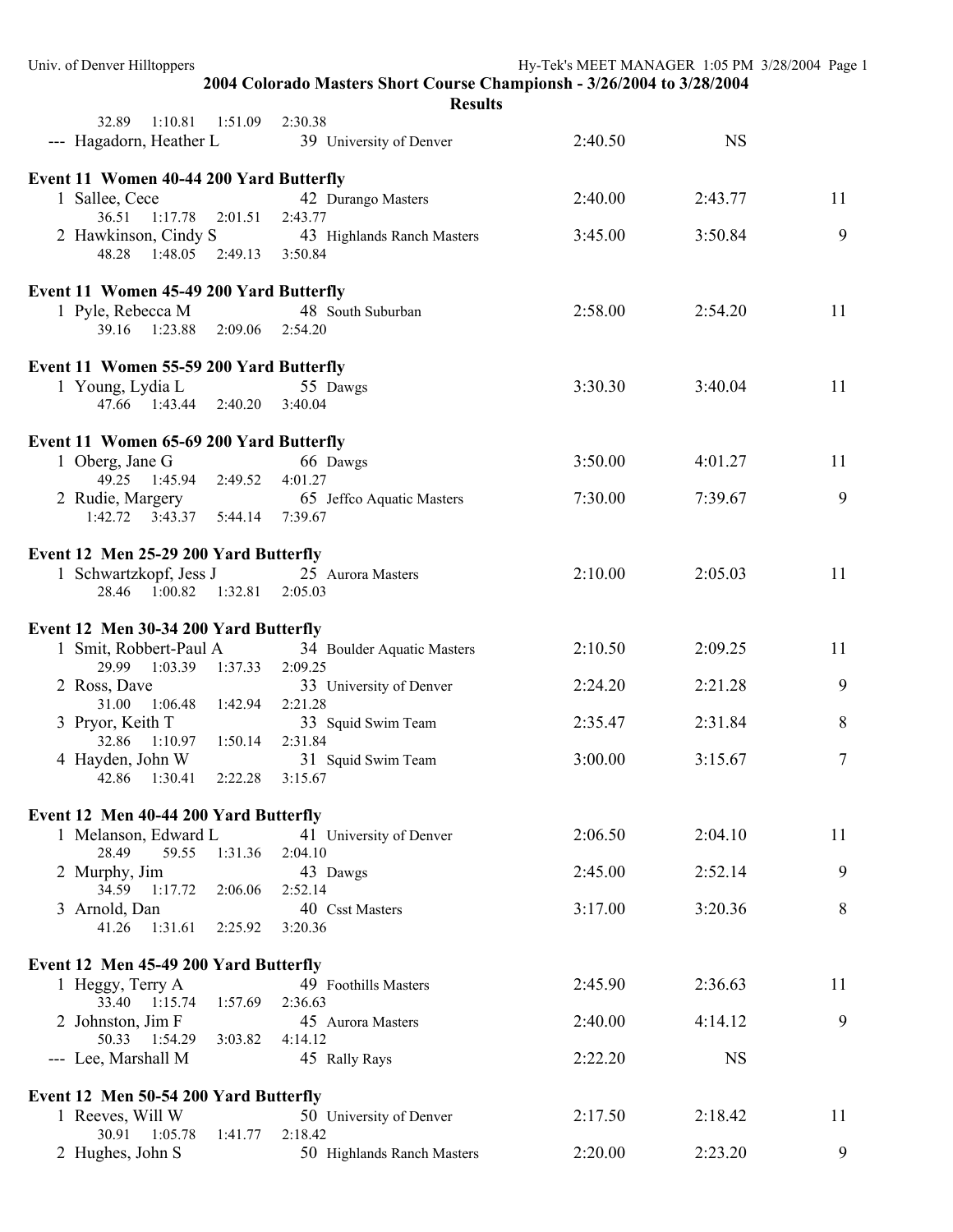| Univ. of Denver Hilltoppers                            |                                                                                          | Hy-Tek's MEET MANAGER 1:05 PM 3/28/2004 Page 1 |         |    |
|--------------------------------------------------------|------------------------------------------------------------------------------------------|------------------------------------------------|---------|----|
|                                                        | 2004 Colorado Masters Short Course Championsh - 3/26/2004 to 3/28/2004<br><b>Results</b> |                                                |         |    |
| 1:08.39<br>1:46.94<br>30.86                            | 2:23.20                                                                                  |                                                |         |    |
| 3 Strack, Edward R                                     | 51 Rocky Mountain Masters                                                                | 2:40.00                                        | 2:37.19 | 8  |
| 34.35 1:13.77<br>1:55.47                               | 2:37.19                                                                                  |                                                |         |    |
| Event 12 Men 55-59 200 Yard Butterfly                  |                                                                                          |                                                |         |    |
| 1 Goodman, Larry R                                     | 56 Boulder Aquatic Masters                                                               | 3:40.00                                        | 3:41.30 | 11 |
| 47.74 1:43.85<br>2:43.69                               | 3:41.30                                                                                  |                                                |         |    |
| 2 Putnam, William H                                    | 55 Highlands Ranch Masters                                                               | 3:45.50                                        | 4:20.49 | 9  |
| 1:46.38 2:54.93<br>46.92                               | 4:20.49                                                                                  |                                                |         |    |
| Event 12 Men 60-64 200 Yard Butterfly                  |                                                                                          |                                                |         |    |
| 1 Dyck, Mel                                            | 62 Snow Mountain Masters                                                                 | 3:30.00                                        | 3:30.69 | 11 |
| 43.95 1:40.81<br>2:39.25                               | 3:30.69                                                                                  |                                                |         |    |
| Event 12 Men 65-69 200 Yard Butterfly                  |                                                                                          |                                                |         |    |
| 1 O'Brien, Dennis A                                    | 68 Durango Masters                                                                       | 2:58.00                                        | 3:00.32 | 11 |
| $1:25.86$ $2:16.19$<br>37.92                           | 3:00.32                                                                                  |                                                |         |    |
| Event 13 Women 30-34 200 Yard Backstroke               |                                                                                          |                                                |         |    |
| 1 Barnes, Anne F                                       | 33 Evergreen Masters                                                                     | 2:27.50                                        | 2:19.02 | 11 |
| 32.35 1:07.73<br>1:43.76                               | 2:19.02                                                                                  |                                                |         |    |
| 2 Deacon, Lori B                                       | 33 University of Denver                                                                  | 2:20.50                                        | 2:21.08 | 9  |
| 33.98 1:10.00<br>1:46.44                               | 2:21.08                                                                                  |                                                |         |    |
| 3 Czarnecki, Jen                                       | 32 Dawgs                                                                                 | 3:10.00                                        | 2:48.59 | 8  |
| 39.85 1:22.06<br>2:05.66                               | 2:48.59                                                                                  |                                                |         |    |
| 4 Baumann, Kari K                                      | 32 Greely Guppies Masters                                                                | 3:05.20                                        | 2:56.15 | 7  |
| 1:27.05<br>2:11.78<br>42.79                            | 2:56.15                                                                                  |                                                |         |    |
| Event 13 Women 35-39 200 Yard Backstroke               |                                                                                          |                                                |         |    |
| 1 Smith, Tori T                                        | 38 Rocky Mountain Masters                                                                | 2:20.00                                        | 2:28.62 | 11 |
| 33.57 1:10.69 1:49.49                                  | 2:28.62                                                                                  |                                                |         |    |
| 2 Vanderpoel, Nicole L                                 | 39 Inverness Masters                                                                     | 2:42.08                                        | 2:38.52 | 9  |
| 1:17.76<br>1:58.36<br>38.18                            | 2:38.52                                                                                  |                                                |         |    |
| Event 13 Women 40-44 200 Yard Backstroke               |                                                                                          |                                                |         |    |
| 1 Stein, Jenny L                                       | 40 Dawgs                                                                                 | 2:22.60                                        | 2:23.47 | 11 |
| 33.77 1:09.59<br>1:45.98                               | 2:23.47                                                                                  |                                                |         |    |
| 2 Nelson, Judy A                                       | 43 Highlands Ranch Masters                                                               | 2:32.00                                        | 2:30.95 | 9  |
| 36.75 1:15.11<br>1:53.66                               | 2:30.95                                                                                  |                                                |         |    |
| 3 Curci, Pam J                                         | 43 Highlands Ranch Masters                                                               | 2:41.00                                        | 2:38.54 | 8  |
| 37.36<br>1:16.93<br>1:58.08                            | 2:38.54                                                                                  |                                                |         |    |
| 4 Nolte, Susan D<br>1:26.47<br>41.72<br>2:13.02        | 43 Inverness Masters<br>2:59.27                                                          | 3:00.00                                        | 2:59.27 | 7  |
|                                                        |                                                                                          |                                                |         |    |
| Event 13 Women 45-49 200 Yard Backstroke               |                                                                                          |                                                |         |    |
| 1 Metz, Catherine L                                    | 48 Durango Masters                                                                       | 2:27.40                                        | 2:32.05 | 11 |
| 35.61 1:13.95<br>1:53.85                               | 2:32.05                                                                                  |                                                |         |    |
| 2 Bailey, Nancy R<br>41.73  1:26.18<br>2:11.89         | 48 Highlands Ranch Masters<br>2:56.61                                                    | 2:55.00                                        | 2:56.61 | 9  |
|                                                        |                                                                                          |                                                |         |    |
| Event 13 Women 55-59 200 Yard Backstroke               |                                                                                          |                                                |         |    |
| 1 Young, Lydia L                                       | 55 Dawgs                                                                                 | 3:24.20                                        | 3:18.17 | 11 |
| 46.97 1:38.38<br>2:29.74                               | 3:18.17                                                                                  |                                                |         |    |
| 2 Lebsack, Linda M<br>53.02 1:49.70<br>2:48.74 3:44.25 | 57 University of Denver                                                                  | 3:48.00                                        | 3:44.25 | 9  |
|                                                        |                                                                                          |                                                |         |    |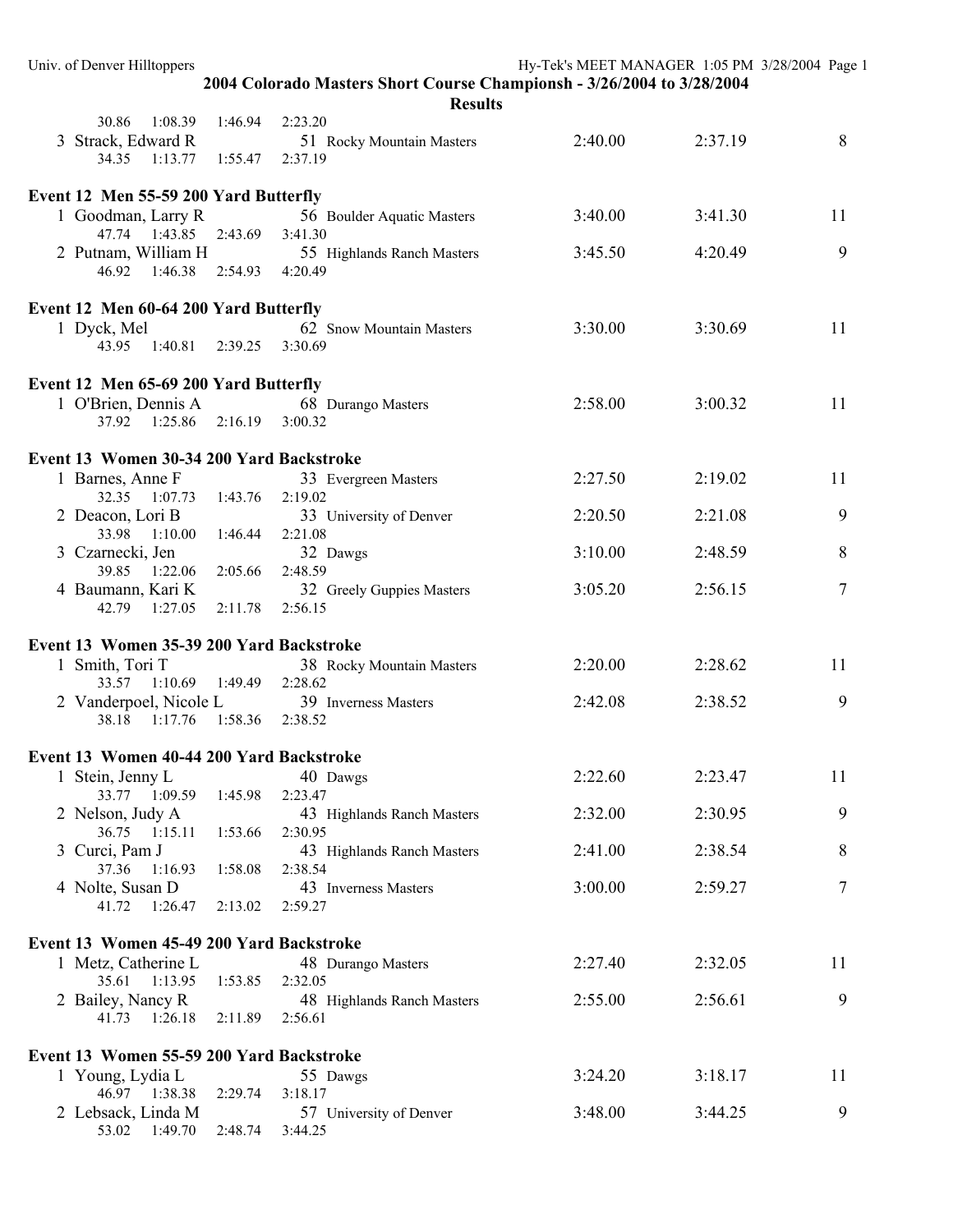| Univ. of Denver Hilltoppers              |         |                                                                        | Hy-Tek's MEET MANAGER 1:05 PM 3/28/2004 Page 1 |           |    |  |  |  |
|------------------------------------------|---------|------------------------------------------------------------------------|------------------------------------------------|-----------|----|--|--|--|
|                                          |         | 2004 Colorado Masters Short Course Championsh - 3/26/2004 to 3/28/2004 |                                                |           |    |  |  |  |
| <b>Results</b>                           |         |                                                                        |                                                |           |    |  |  |  |
| Event 13 Women 60-64 200 Yard Backstroke |         |                                                                        |                                                |           |    |  |  |  |
| 1 Dyck, Grace C                          |         | 62 Snow Mountain Masters                                               | 4:30.00                                        | 3:48.24   | 11 |  |  |  |
| 56.04  1:54.11  2:53.36  3:48.24         |         |                                                                        |                                                |           |    |  |  |  |
|                                          |         |                                                                        |                                                |           |    |  |  |  |
| Event 13 Women 65-69 200 Yard Backstroke |         |                                                                        |                                                |           |    |  |  |  |
| 1 Oberg, Jane G                          |         | 66 Dawgs                                                               | 3:50.00                                        | 3:39.97   | 11 |  |  |  |
| 52.80 1:47.89                            | 2:43.59 | 3:39.97                                                                |                                                |           |    |  |  |  |
| 2 Stock, Liz                             |         | 67 Jeffco Aquatic Masters                                              | 8:00.00                                        | 8:16.19   | 9  |  |  |  |
| 2:00.87 4:05.28                          | 6:16.69 | 8:16.19                                                                |                                                |           | 8  |  |  |  |
| 3 Rudie, Margery<br>4:56.59              | 6:34.42 | 65 Jeffco Aquatic Masters<br>8:29.76                                   | 7:00.00                                        | 8:29.76   |    |  |  |  |
|                                          |         |                                                                        |                                                |           |    |  |  |  |
| Event 14 Men 25-29 200 Yard Backstroke   |         |                                                                        |                                                |           |    |  |  |  |
| 1 Jones, Ryan K                          |         | 27 Aurora Masters                                                      | 2:15.00                                        | 2:16.26   | 11 |  |  |  |
| 30.78  1:04.48  1:40.39                  |         | 2:16.26                                                                |                                                |           |    |  |  |  |
| (Event 14 Men 25-29 200 Yard Backstroke) |         |                                                                        |                                                |           |    |  |  |  |
| 2 Valks, Victor P                        |         | 29 Aurora Masters                                                      | 2:26.42                                        | 2:19.83   | 9  |  |  |  |
| 33.30<br>1:08.65                         | 1:45.16 | 2:19.83                                                                |                                                |           |    |  |  |  |
|                                          |         |                                                                        |                                                |           |    |  |  |  |
| Event 14 Men 30-34 200 Yard Backstroke   |         |                                                                        |                                                |           |    |  |  |  |
| 1 Commings, Jeff P                       |         | 30 Squid Swim Team                                                     | 1:54.00                                        | 1:56.30   | 11 |  |  |  |
| 26.81<br>55.65                           | 1:25.66 | 1:56.30                                                                |                                                |           |    |  |  |  |
| 2 Siegel, Joel F                         |         | 32 University of Denver                                                | 2:09.00                                        | 2:05.82   | 9  |  |  |  |
| 59.98<br>28.88                           | 1:32.31 | 2:05.82                                                                |                                                |           |    |  |  |  |
| 3 Ross, Dave<br>33.85<br>1:09.43         | 1:46.38 | 33 University of Denver<br>2:21.48                                     | 2:18.10                                        | 2:21.48   | 8  |  |  |  |
| 4 Pryor, Keith T                         |         | 33 Squid Swim Team                                                     | 2:40.50                                        | 2:37.71   | 7  |  |  |  |
| 1:17.53<br>37.45                         | 1:57.83 | 2:37.71                                                                |                                                |           |    |  |  |  |
|                                          |         |                                                                        |                                                |           |    |  |  |  |
| Event 14 Men 35-39 200 Yard Backstroke   |         |                                                                        |                                                |           |    |  |  |  |
| 1 Gonzales, Mike                         |         | 37 Boulder Aquatic Masters                                             | 2:10.00                                        | 2:06.46   | 11 |  |  |  |
| 28.74 1:00.98 1:33.92                    |         | 2:06.46                                                                |                                                |           |    |  |  |  |
| 2 Weisfeldt, David S                     |         | 35 Durango Masters                                                     | 2:30.00                                        | 2:30.53   | 9  |  |  |  |
| 33.02 1:09.46                            | 1:49.29 | 2:30.53                                                                |                                                |           |    |  |  |  |
|                                          |         |                                                                        |                                                |           |    |  |  |  |
| Event 14 Men 40-44 200 Yard Backstroke   |         |                                                                        |                                                |           |    |  |  |  |
| 1 Belin, Tom                             |         | 42 Inverness Masters                                                   | 2:16.50                                        | 2:12.28   | 11 |  |  |  |
| 31.46<br>1:05.49                         | 1:38.80 | 2:12.28                                                                |                                                |           |    |  |  |  |
| 2 Melanson, Edward L<br>31.79 1:05.42    | 1:39.72 | 41 University of Denver<br>2:12.42                                     | 2:25.00                                        | 2:12.42   | 9  |  |  |  |
| 3 Wells, Reed R                          |         | 42 Inverness Masters                                                   | 2:20.00                                        | 2:18.55   | 8  |  |  |  |
| 32.20<br>$1:07.14$ $1:43.06$             |         | 2:18.55                                                                |                                                |           |    |  |  |  |
|                                          |         |                                                                        |                                                |           |    |  |  |  |
| Event 14 Men 45-49 200 Yard Backstroke   |         |                                                                        |                                                |           |    |  |  |  |
| 1 Brackett, Bill A                       |         | 46 University of Denver                                                | 2:10.00                                        | 2:09.17   | 11 |  |  |  |
| 29.42 1:01.51                            | 1:35.33 | 2:09.17                                                                |                                                |           |    |  |  |  |
|                                          |         |                                                                        |                                                |           |    |  |  |  |
| Event 14 Men 50-54 200 Yard Backstroke   |         |                                                                        |                                                |           |    |  |  |  |
| 1 Stanback, John H                       |         | 50 Team Vortex                                                         | 2:18.00                                        | 2:15.76   | 11 |  |  |  |
| 32.06 1:06.44                            | 1:41.45 | 2:15.76                                                                |                                                |           |    |  |  |  |
| 2 Holum, Charles F                       |         | 52 Denver Athletic Club                                                | 2:24.00                                        | 2:22.24   | 9  |  |  |  |
| 34.47 1:10.61                            | 1:47.30 | 2:22.24                                                                |                                                |           |    |  |  |  |
| 3 Strack, Edward R<br>44.69 1:30.96      | 2:18.82 | 51 Rocky Mountain Masters<br>3:04.43                                   | 3:10.00                                        | 3:04.43   | 8  |  |  |  |
| --- Lehman, Melvin J                     |         | 50 Broomfield Breakers                                                 | 2:45.10                                        | <b>NS</b> |    |  |  |  |
|                                          |         |                                                                        |                                                |           |    |  |  |  |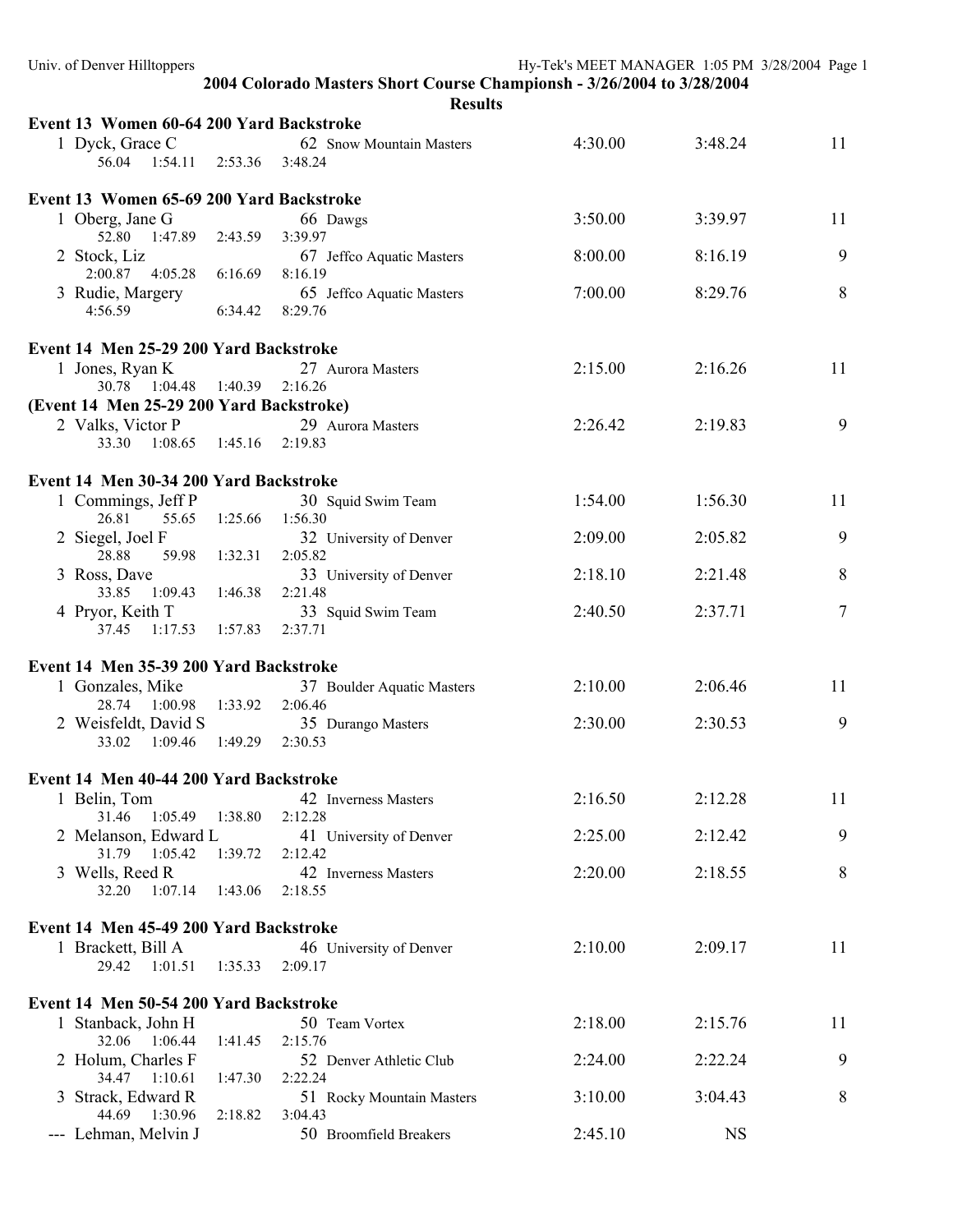| Event 14 Men 55-59 200 Yard Backstroke                         |         |                                       |         |         |    |
|----------------------------------------------------------------|---------|---------------------------------------|---------|---------|----|
| 1 Ellis, Quincy C                                              |         | 55 Durango Masters                    | 3:00.00 | 2:39.84 | 11 |
| 36.97 1:17.94 1:59.78<br>2 Dodge, David R                      |         | 2:39.84<br>57 Durango Masters         | 2:45.00 | 2:40.38 | 9  |
| 37.39 1:18.14 1:59.94                                          |         | 2:40.38                               |         |         |    |
| Event 14 Men 60-64 200 Yard Backstroke                         |         |                                       |         |         |    |
| 1 Tobin, John C                                                |         | 61 Evergreen Masters                  | 3:17.00 | 3:11.70 | 11 |
| 43.47 1:30.98<br>2 Reynolds, Bing                              | 2:20.97 | 3:11.70<br>63 Boulder Aquatic Masters | 3:41.00 | 4:02.89 | 9  |
| 56.16 1:58.53 3:00.45                                          |         | 4:02.89                               |         |         |    |
| Event 14 Men 70-74 200 Yard Backstroke                         |         |                                       |         |         |    |
| 1 Hadley, Stephen G                                            |         | 72 Unattached                         | 3:20.00 | 3:02.28 | 11 |
| 43.21  1:28.80  2:15.54                                        |         | 3:02.28                               |         |         |    |
| (Event 14 Men 70-74 200 Yard Backstroke)<br>2 Clergen, Wayne M |         | 74 Team Vortex                        | 4:00.00 | 3:37.21 | 9  |
| 48.74  1:42.02  2:39.12  3:37.21                               |         |                                       |         |         |    |
|                                                                |         |                                       |         |         |    |
| Event 14 Men 75-79 200 Yard Backstroke<br>1 Truby, Jack O      |         | 79 University of Denver               | 4:30.00 | 3:42.94 | 11 |
| 51.46 1:48.56 2:48.33                                          |         | 3:42.94                               |         |         |    |
| 2 Hart, James W                                                |         | 75 Unattached                         | 3:43.00 | 3:46.03 | 9  |
| 53.37 1:52.46 2:52.51 3:46.03                                  |         |                                       |         |         |    |
| Event 14 Men 80-84 200 Yard Backstroke                         |         |                                       |         |         |    |
| 1 Wood, Richard                                                |         | 82 Aurora Masters                     | 4:10.00 | 4:07.10 | 11 |
| 56.41  1:58.25  3:03.91                                        |         | 4:07.10                               |         |         |    |
| 2 Wrenn, John A<br>$1:03.20$ $2:12.53$ $3:24.67$ $4:34.75$     |         | 83 Boulder Aquatic Masters            | 4:02.81 | 4:34.75 | 9  |
| Event 15 Women 19-24 100 Yard Breaststroke                     |         |                                       |         |         |    |
| 1 Connally, Jessica M                                          |         | 24 Csst Masters                       | 1:18.00 | 1:18.46 | 11 |
| 37.33 1:18.46                                                  |         |                                       |         |         |    |
| Event 15 Women 25-29 100 Yard Breaststroke                     |         |                                       |         |         |    |
| 1 Burgers, Sonya L                                             |         | 26 University of Denver               | 1:15.98 | 1:17.07 | 11 |
| 36.47 1:17.07<br>2 Sunie, Marie A                              |         | 25 Thornton Masters Fitness           | 1:18.94 | 1:18.83 | 9  |
| 37.53<br>1:18.83                                               |         |                                       |         |         |    |
| 3 Alistad, Sara                                                |         | 27 Foothills Masters                  | 1:15.00 | 1:21.36 | 8  |
| 38.32<br>1:21.36<br>4 Fleming, Sara J                          |         | 25 Wheat Ridge Stingrays              | 1:25.00 | 1:22.58 | 7  |
| 39.31<br>1:22.58                                               |         |                                       |         |         |    |
| 5 Greenleaf, Kristen A<br>40.83<br>1:25.81                     |         | 25 Aurora Masters                     | 1:23.00 | 1:25.81 | 6  |
| 6 Yoder, Anna R                                                |         | 28 University of Denver               | 1:24.00 | 1:27.80 | 5  |
| 41.65<br>1:27.80                                               |         |                                       |         |         |    |
| Event 15 Women 30-34 100 Yard Breaststroke                     |         |                                       |         |         |    |
| 1 Gadd-Siegel, Cecilia E                                       |         | 32 University of Denver               | 1:16.00 | 1:12.23 | 11 |
| 34.58 1:12.23<br>2 Niemann, Catherine A                        |         | 33 Aurora Masters                     | 1:14.00 | 1:14.72 | 9  |
| 34.59 1:14.72                                                  |         |                                       |         |         |    |
| 3 Oraker, Jennifer B<br>37.45 1:18.57                          |         | 34 Csst Masters                       | 1:18.00 | 1:18.57 | 8  |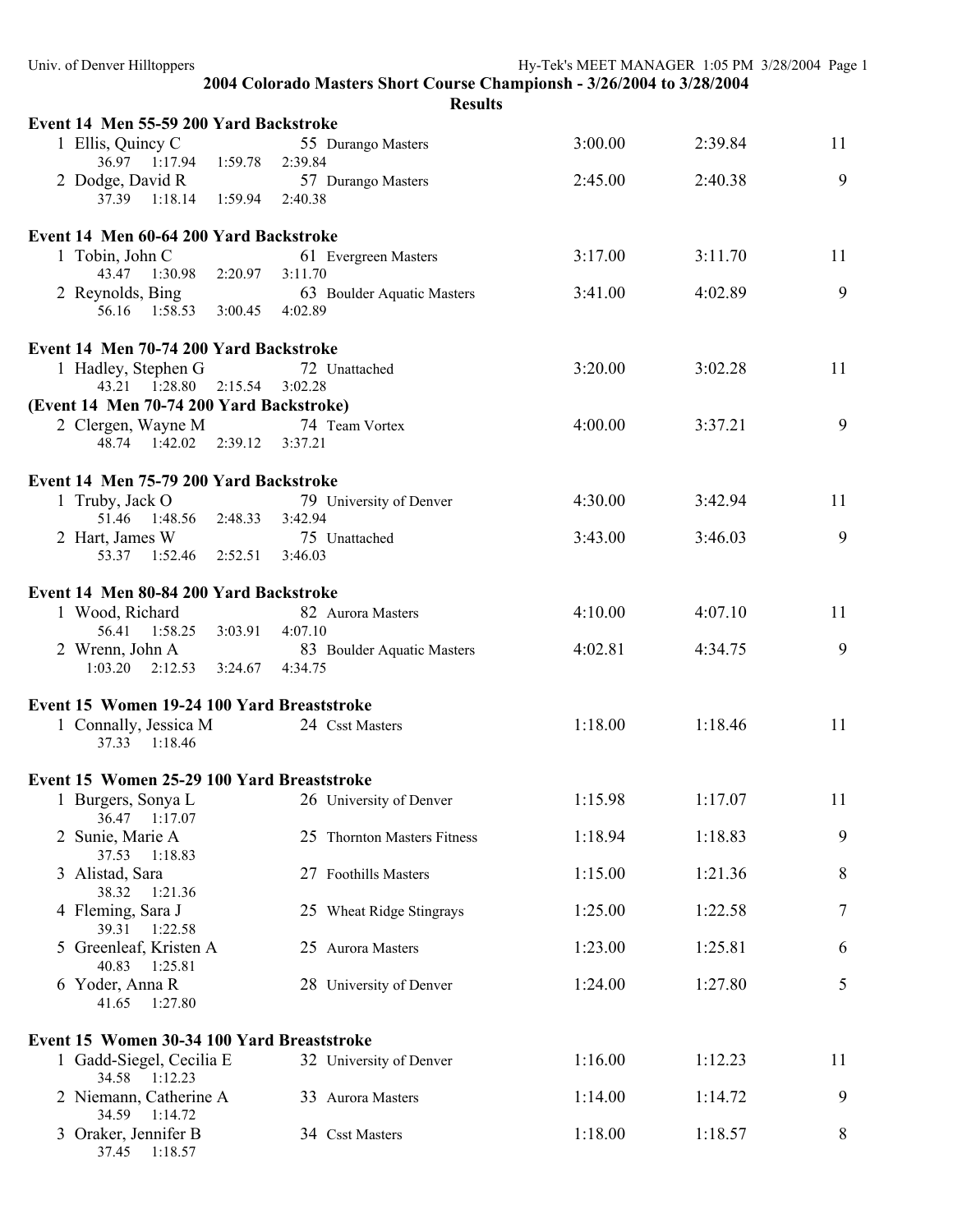| Univ. of Denver Hilltoppers                      |               |                                                                                          | Hy-Tek's MEET MANAGER 1:05 PM 3/28/2004 Page 1 |           |                |
|--------------------------------------------------|---------------|------------------------------------------------------------------------------------------|------------------------------------------------|-----------|----------------|
|                                                  |               | 2004 Colorado Masters Short Course Championsh - 3/26/2004 to 3/28/2004<br><b>Results</b> |                                                |           |                |
| 4 Tall Bull, Brooke K<br>44.70 1:32.94           |               | 33 South Suburban                                                                        | 1:35.00                                        | 1:32.94   | 7              |
| Event 15 Women 35-39 100 Yard Breaststroke       |               |                                                                                          |                                                |           |                |
| 1 Von der Lippe, Susan G<br>32.23 1:08.30        |               | 38 Loveland Masters                                                                      | 1:05.90                                        | 1:08.30   | 11             |
| 2 Plummer, Charlotte C<br>39.26 1:22.14          |               | 38 Jeffco Aquatic Masters                                                                | 1:26.79                                        | 1:22.14   | 9              |
| 3 Hagadorn, Heather L<br>39.32 1:23.28           |               | 39 University of Denver                                                                  | 1:23.00                                        | 1:23.28   | 8              |
| 4 Crino, Heide P<br>41.98<br>1:33.70             |               | 37 Inverness Masters                                                                     | 1:35.56                                        | 1:33.70   | $\overline{7}$ |
| Event 15 Women 40-44 100 Yard Breaststroke       |               |                                                                                          |                                                |           |                |
| 1 Crouch, Kim H<br>35.34 1:14.08                 | 42 Rally Rays |                                                                                          | 1:12.90                                        | 1:14.08   | 11             |
| 2 Lahnert, Laurie J<br>40.51  1:27.00            |               | 41 Rocky Mountain Masters                                                                | 1:25.00                                        | 1:27.00   | 9              |
| 3 Nolte, Susan D<br>42.42 1:28.08                |               | 43 Inverness Masters                                                                     | 1:31.00                                        | 1:28.08   | 8              |
| 4 O'Malley-Schott, Leeann<br>$1:05.67$ $2:21.37$ |               | 43 University of Denver                                                                  | 2:10.00                                        | 2:21.37   | 7              |
| Event 15 Women 45-49 100 Yard Breaststroke       |               |                                                                                          |                                                |           |                |
| 1 Drozda, Cathy M<br>35.69 1:15.73               |               | 45 Thornton Masters Fitness                                                              | 1:15.00                                        | 1:15.73   | 11             |
| 2 McGarity, Maureen F<br>46.35 1:41.56           |               | 48 Total Fitness Swim                                                                    | 1:32.50                                        | 1:41.56   | 9              |
| Event 15 Women 50-54 100 Yard Breaststroke       |               |                                                                                          |                                                |           |                |
| 1 Nelson, MaryAnne<br>41.70 1:26.93              |               | 53 Durango Masters                                                                       | 1:28.00                                        | 1:26.93   | 11             |
| 2 Laney, Judy B<br>43.93 1:33.46                 |               | 51 University of Denver                                                                  | 1:36.01                                        | 1:33.46   | 9              |
| 3 O'Brien, Trudy A<br>44.72  1:34.07             |               | 53 Durango Masters                                                                       | 1:34.00                                        | 1:34.07   | 8              |
| 4 Beaver, Jackie S<br>44.75  1:35.85             |               | 50 Aurora Masters                                                                        | NT                                             | 1:35.85   | 7              |
| 5 Yoder, Margie E<br>52.29 1:48.80               |               | 51 University of Denver                                                                  | 1:55.00                                        | 1:48.80   | 6              |
| Event 15 Women 55-59 100 Yard Breaststroke       |               |                                                                                          |                                                |           |                |
| 1 Murphy-Sherman, Jane<br>45.51 1:32.83          |               | 59 Snow Mountain Masters                                                                 | 1:39.30                                        | 1:32.83   | 11             |
| 2 Young, Lydia L<br>47.92 1:37.47                | 55 Dawgs      |                                                                                          | 1:37.80                                        | 1:37.47   | 9              |
| 3 McKim, Penny A<br>55.96 1:55.39                |               | 58 Total Fitness Swim                                                                    | 2:01.23                                        | 1:55.39   | 8              |
| 4 Turtle, Nancy A<br>1:05.88<br>2:18.60          |               | 56 Foothills Masters                                                                     | 2:30.00                                        | 2:18.60   | 7              |
| Event 15 Women 70-74 100 Yard Breaststroke       |               |                                                                                          |                                                |           |                |
| --- Buchannan, Peggy                             |               | 71 Vail Swimming                                                                         | 2:10.21                                        | <b>NS</b> |                |
| Event 16 Men 19-24 100 Yard Breaststroke         |               |                                                                                          |                                                |           |                |
| 1 Cliff-Tuttle, Josh E                           |               | 24 Aurora Masters                                                                        | 1:15.00                                        | 1:15.59   | 11             |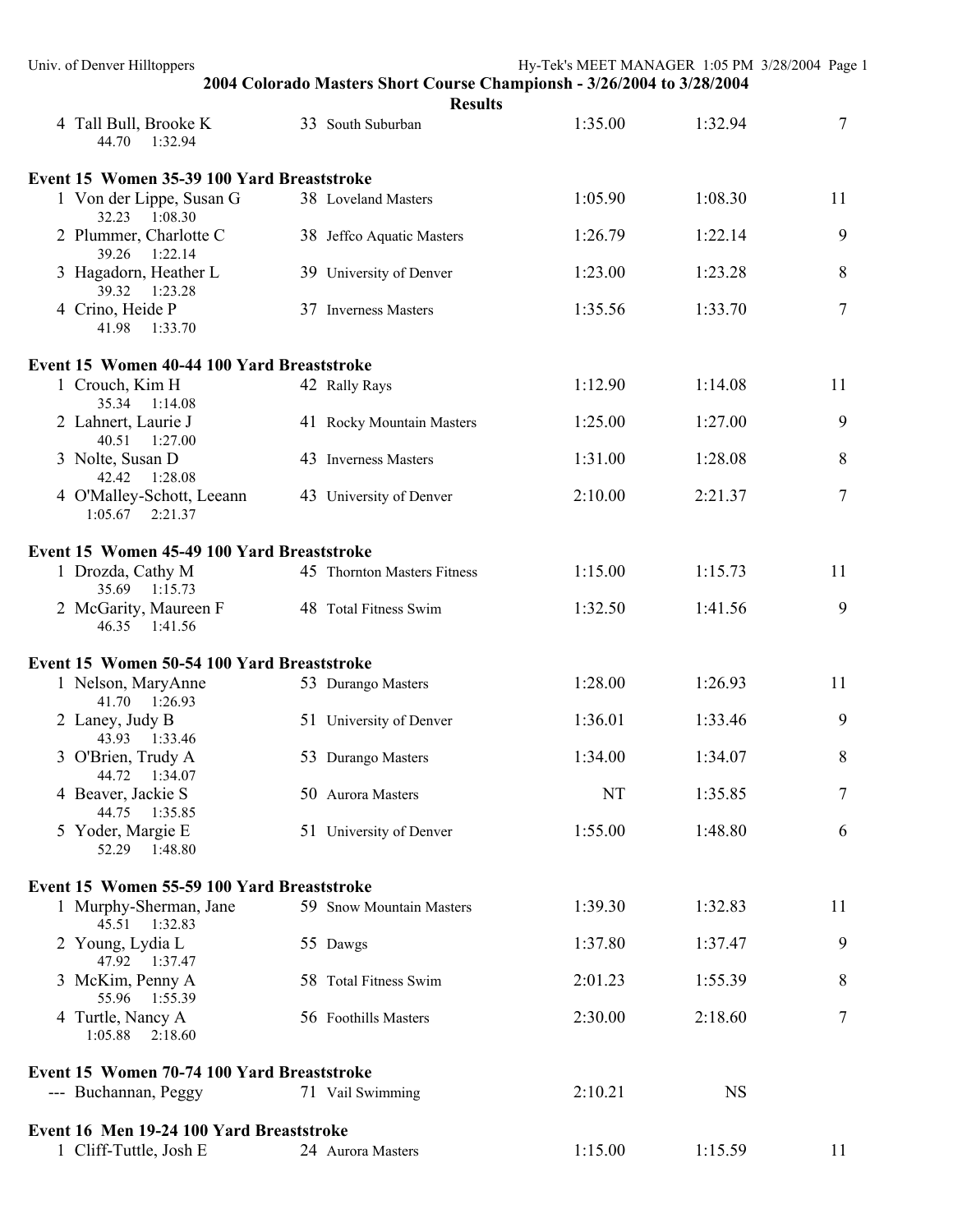| 35.12 | 1:15.59 |  |
|-------|---------|--|

| Event 16 Men 25-29 100 Yard Breaststroke |                             |         |           |        |
|------------------------------------------|-----------------------------|---------|-----------|--------|
| 1 Mabry, Travis L<br>30.54 1:05.86       | 26 Rocky Mountain Masters   | 1:05.64 | 1:05.86   | 11     |
| 2 Marsh, Philip S<br>31.08<br>1:06.13    | 27 Boulder Aquatic Masters  | 1:09.00 | 1:06.13   | 9      |
| 3 Turtle, Paul<br>31.39<br>1:07.49       | 27 University of Denver     | 1:07.00 | 1:07.49   | 8      |
| 4 McCormick, Aaron R<br>32.05<br>1:10.23 | 29 Boulder Aquatic Masters  | 1:05.00 | 1:10.23   | $\tau$ |
| Event 16 Men 30-34 100 Yard Breaststroke |                             |         |           |        |
| 1 Commings, Jeff P<br>27.53<br>58.64     | 30 Squid Swim Team          | 59.00   | 58.64     | 11     |
| 2 Holicky, Grant<br>29.83<br>1:03.56     | 30 Rally Rays               | 59.90   | 1:03.56   | 9      |
| 3 Seibold, Wolfgang<br>33.92 1:13.01     | 31 Boulder Aquatic Masters  | 1:20.34 | 1:13.01   | 8      |
| Event 16 Men 35-39 100 Yard Breaststroke |                             |         |           |        |
| 1 Allison, Mark A<br>30.04 1:04.13       | 36 Aurora Masters           | 1:03.50 | 1:04.13   | 11     |
| 2 Miller, George F<br>31.50 1:07.17      | 38 Inverness Masters        | 1:08.50 | 1:07.17   | 9      |
| 3 Blum, Juri<br>34.80<br>1:12.56         | 37 South Suburban           | 1:10.00 | 1:12.56   | 8      |
| 4 Champlin, Pete<br>34.19 1:12.73        | 35 University of Denver     | 1:12.00 | 1:12.73   | 7      |
| 5 Amos, Will<br>36.42<br>1:16.43         | 36 Rocky Mountain Masters   | 1:13.00 | 1:16.43   | 6      |
| 6 Phelps, Brian R<br>36.49<br>1:17.04    | 39 Aurora Masters           | 1:16.00 | 1:17.04   | 5      |
| Event 16 Men 40-44 100 Yard Breaststroke |                             |         |           |        |
| 1 Mangum, Glynde<br>29.80<br>1:03.51     | 41 Rally Rays               | 1:06.04 | 1:03.51   | 11     |
| 2 Chaiyaroj, Patt<br>32.51<br>1:07.70    | 40 Squid Swim Team          | 1:10.00 | 1:07.70   | 9      |
| 3 Kruse, David L<br>33.75<br>1:11.94     | 43 Dawgs                    | 1:12.63 | 1:11.94   | $\, 8$ |
| 4 Gratz, John F<br>35.62<br>1:16.88      | 43 Boulder Aquatic Masters  | 1:19.00 | 1:16.88   | $\tau$ |
| 5 Ramirez, Alfonso<br>40.27<br>1:27.58   | 42 Broomfield Breakers      | 1:29.22 | 1:27.58   | 6      |
| 6 Laverty, David F<br>46.58<br>1:40.50   | 41 Wheat Ridge Stingrays    | 1:41.60 | 1:40.50   | 5      |
| --- O'Brien, Michael                     | 42 Durango Masters          | 1:08.50 | <b>NS</b> |        |
| --- Wesson, Jack D                       | 43 Unattached               | 1:13.00 | <b>NS</b> |        |
| Event 16 Men 45-49 100 Yard Breaststroke |                             |         |           |        |
| 1 Gray, David S<br>30.42<br>1:05.24      | 45 Thornton Masters Fitness | 1:04.50 | 1:05.24   | 11     |
| 2 Louie, Jamie<br>1:08.42<br>32.01       | 47 Csst Masters             | 1:10.30 | 1:08.42   | 9      |
| 3 Heggy, Terry A<br>1:15.24<br>36.49     | 49 Foothills Masters        | 1:16.20 | 1:15.24   | 8      |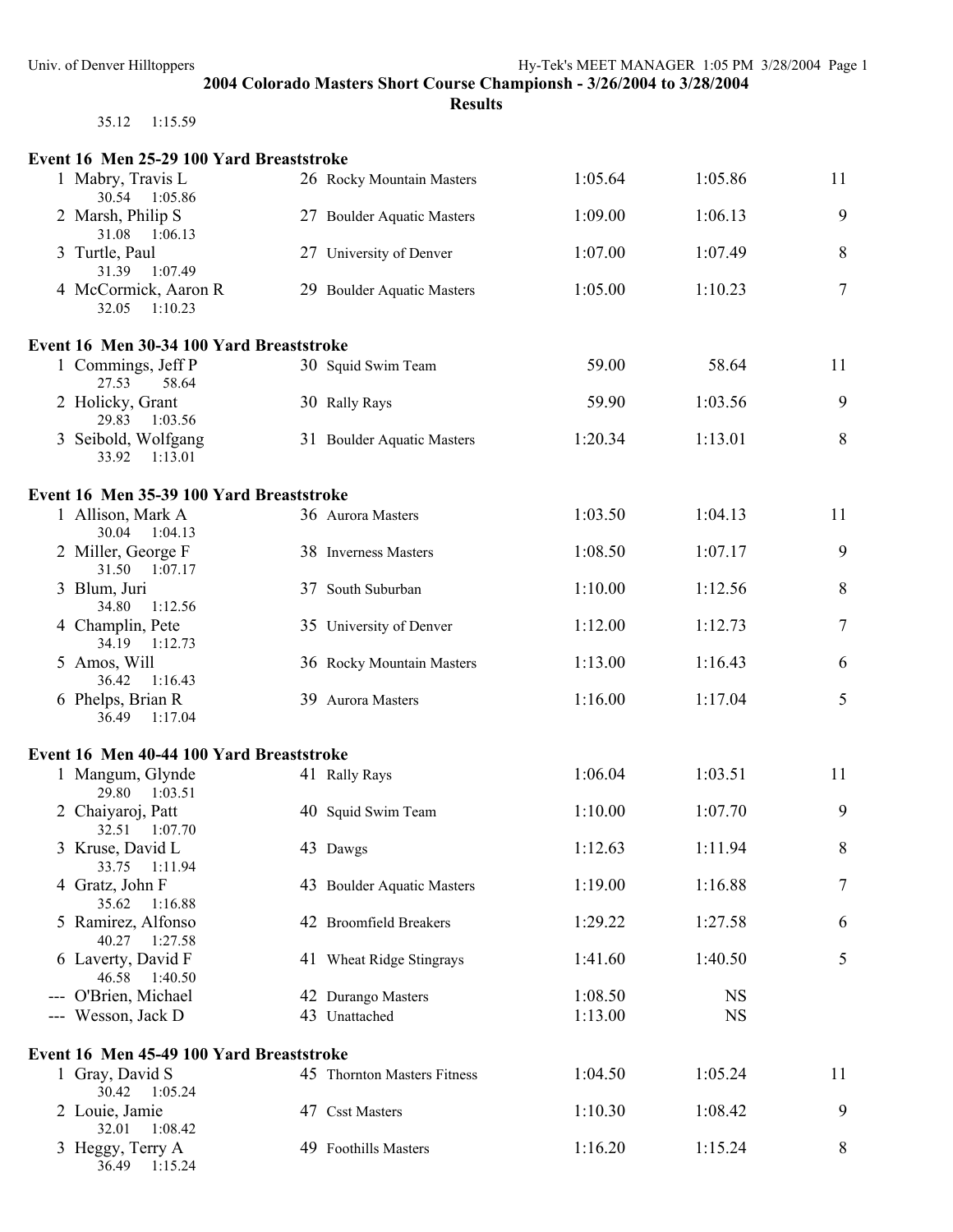| Univ. of Denver Hilltoppers              |                                                                                          |         | Hy-Tek's MEET MANAGER 1:05 PM 3/28/2004 Page 1 |                  |
|------------------------------------------|------------------------------------------------------------------------------------------|---------|------------------------------------------------|------------------|
|                                          | 2004 Colorado Masters Short Course Championsh - 3/26/2004 to 3/28/2004<br><b>Results</b> |         |                                                |                  |
| 4 Tolle, David L<br>36.10 1:16.92        | 48 Pikes Peak YMCA                                                                       | 1:16.00 | 1:16.92                                        | 7                |
| 5 Henderson, Jamie<br>38.05<br>1:23.08   | 46 Squid Swim Team                                                                       | 1:25.00 | 1:23.08                                        | 6                |
| 6 Lenhart, Edison S<br>44.56 1:36.23     | 46 Grand Valley Wave                                                                     | 1:38.00 | 1:36.23                                        | 5                |
| --- Holsten, JB                          | 45 Evergreen Masters                                                                     | 1:18.00 | <b>NS</b>                                      |                  |
| Event 16 Men 50-54 100 Yard Breaststroke |                                                                                          |         |                                                |                  |
| 1 Waterbury, Stuart S<br>31.48 1:08.03   | 50 Boulder Y Masters                                                                     | 1:06.70 | 1:08.03                                        | 11               |
| 2 Curry, Kevin M<br>37.22 1:17.78        | 51 Durango Masters                                                                       | 1:21.00 | 1:17.78                                        | 9                |
| 3 Caldwell, Roy E<br>37.52 1:19.31       | 50 Jeffco Aquatic Masters                                                                | 1:21.52 | 1:19.31                                        | 8                |
| 4 Lerolland, Yannik<br>45.68 1:36.86     | 50 Foothills Masters                                                                     | 1:50.00 | 1:36.86                                        | 7                |
| 5 Korzeb, Stanley L<br>50.41 1:43.86     | 50 Total Fitness Swim                                                                    | 2:00.00 | 1:43.86                                        | 6                |
| 6 Pflum, Glenn D<br>49.71<br>1:47.46     | 54 Squid Swim Team                                                                       | 1:48.55 | 1:47.46                                        | 5                |
| --- Blodgett, Bob H                      | 53 Inverness Masters                                                                     | 1:21.50 | <b>NS</b>                                      |                  |
| --- Strong, James L                      | 50 Jeffco Aquatic Masters                                                                | 1:15.00 | <b>NS</b>                                      |                  |
| Event 16 Men 55-59 100 Yard Breaststroke |                                                                                          |         |                                                |                  |
| 1 Abbott, William A<br>34.49<br>1:13.41  | 57 Aurora Masters                                                                        | 1:10.60 | 1:13.41                                        | 11               |
| 2 Conland, Robert S<br>36.92<br>1:17.98  | 59 Rocky Mountain Masters                                                                | 1:18.34 | 1:17.98                                        | 9                |
| 3 Ruley, Davis W<br>40.63<br>1:26.11     | 56 Total Fitness Swim                                                                    | 1:15.00 | 1:26.11                                        | 8                |
| 4 Edwards, Morgan<br>1:30.65<br>42.53    | 59 Inverness Masters                                                                     | 1:39.20 | 1:30.65                                        | $\boldsymbol{7}$ |
| --- Putnam, William H                    | 55 Highlands Ranch Masters                                                               | 1:40.00 | <b>NS</b>                                      |                  |
| Event 16 Men 60-64 100 Yard Breaststroke |                                                                                          |         |                                                |                  |
| 1 Dyck, Mel<br>39.67<br>1:20.06          | 62 Snow Mountain Masters                                                                 | 1:30.00 | 1:20.06                                        | 11               |
| 2 Graham, James D<br>41.25<br>1:25.96    | 62 Durango Masters                                                                       | 1:23.05 | 1:25.96                                        | 9                |
| Event 16 Men 65-69 100 Yard Breaststroke |                                                                                          |         |                                                |                  |
| 1 Patten, Bob W<br>40.03 1:22.48         | 69 Denver Athletic Club                                                                  | 1:20.00 | 1:22.48                                        | 11               |
| 2 Heller, Ken J<br>50.96<br>1:49.03      | 65 Monnaco Masters                                                                       | 2:20.00 | 1:49.03                                        | 9                |
| Event 16 Men 70-74 100 Yard Breaststroke |                                                                                          |         |                                                |                  |
| 1 Bishop, David R<br>43.77 1:31.73       | 71 Durango Masters                                                                       | 1:35.00 | 1:31.73                                        | 11               |
| 2 Myers, John D<br>58.73<br>2:01.83      | 73 Boulder Aquatic Masters                                                               | 1:56.00 | 2:01.83                                        | 9                |
| Event 16 Men 80-84 100 Yard Breaststroke |                                                                                          |         |                                                |                  |
| 1 Wrenn, John A<br>1:20.47 2:45.08       | 83 Boulder Aquatic Masters                                                               | 2:26.02 | 2:45.08                                        | 11               |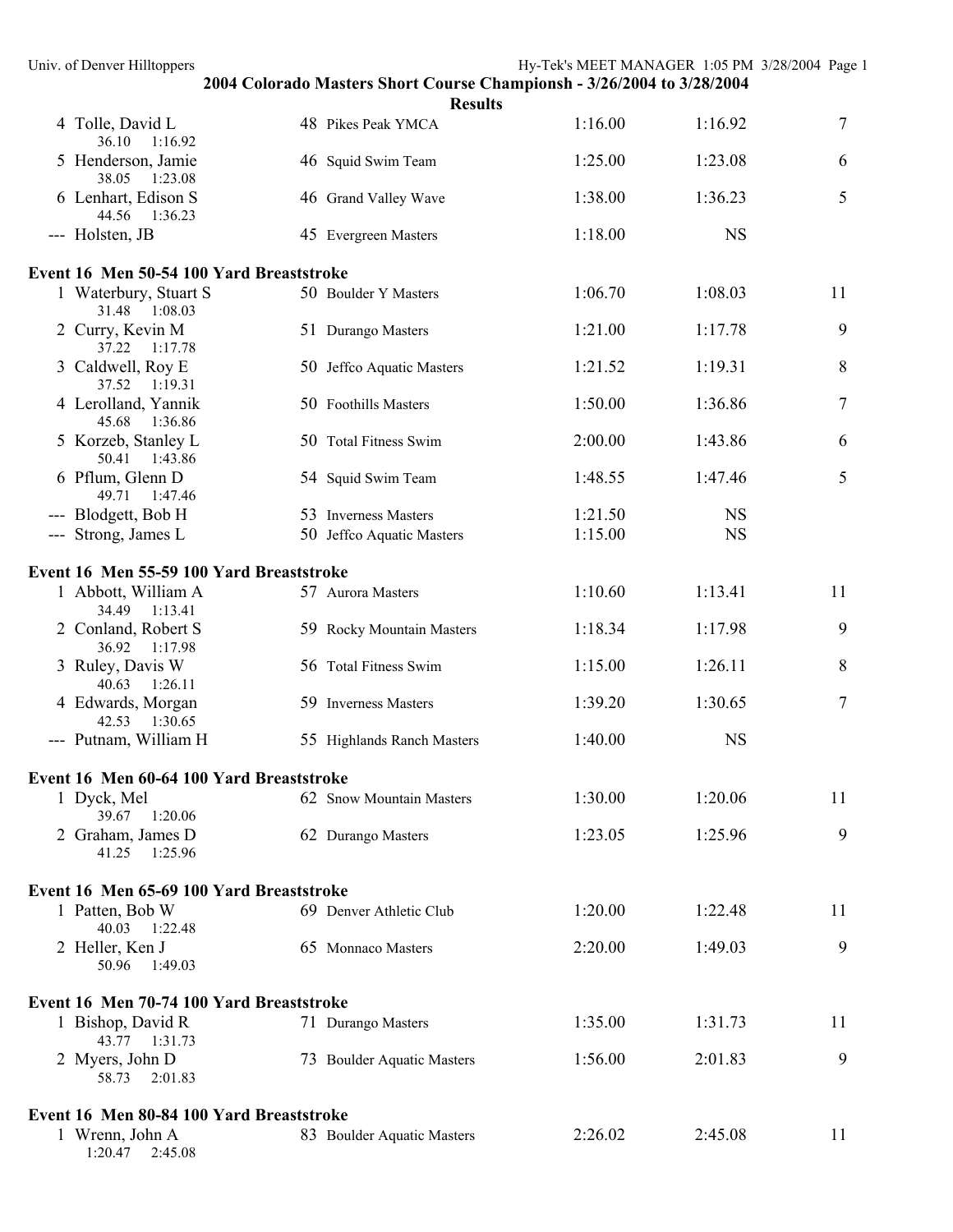| Event 17 Women 19-24 50 Yard Butterfly   |                             |         |           |                  |
|------------------------------------------|-----------------------------|---------|-----------|------------------|
| 1 Connally, Jessica M                    | 24 Csst Masters             | 36.00   | 34.59     | 11               |
| Event 17 Women 25-29 50 Yard Butterfly   |                             |         |           |                  |
| 1 VanSlingerlandt, Mica M                | 28 Boulder Aquatic Masters  | 29.44   | 28.38     | 11               |
| 2 Myers, Jill                            | 26 Rally Rays               | 30.00   | 29.07     | 9                |
| 3 Herrick, Laura M                       | 28 Aurora Masters           | 29.00   | 29.34     | $\,8\,$          |
| (Event 17 Women 25-29 50 Yard Butterfly) |                             |         |           |                  |
| 4 Kuhn, Kristi                           | 26 Aurora Masters           | 32.05   | 29.62     | $\boldsymbol{7}$ |
| 5 Greenleaf, Kristen A                   | 25 Aurora Masters           | 40.00   | 36.09     | 6                |
| 6 Stukas, Roisin G                       | 29 Thornton Masters Fitness | 43.00   | 45.65     | $\sqrt{5}$       |
| 7 Brown, Anne K                          | 28 Duncan Y Riptides        | 52.80   | 52.64     | $\overline{4}$   |
| Event 17 Women 30-34 50 Yard Butterfly   |                             |         |           |                  |
| 1 Deacon, Lori B                         | 33 University of Denver     | 28.20   | 28.47     | 11               |
| 2 Niemann, Catherine A                   | 33 Aurora Masters           | 30.00   | 29.73     | $\boldsymbol{9}$ |
| 3 Fonesca, Karrie J                      | 31 Loveland Masters         | 32.04   | 31.14     | $\,$ $\,$        |
| 4 Eidem, Kimberly J                      | 34 Loveland Masters         | 31.20   | 31.57     | $\overline{7}$   |
| 5 Becker, Natalie A                      | 33 Pikes Peak YMCA          | 34.00   | 34.33     | 6                |
| --- Atkins, Julia K                      | 33 Rocky Mountain Masters   | 38.00   | <b>NS</b> |                  |
|                                          |                             |         |           |                  |
| Event 17 Women 35-39 50 Yard Butterfly   |                             |         |           |                  |
| 1 Moen, Terri J                          | 35 University of Denver     | 28.90   | 27.98     | 11               |
| 2 Forbes, Tiffany A                      | 37 Boulder Aquatic Masters  | 30.10   | 30.82     | $\boldsymbol{9}$ |
| 3 Riner, Betsy                           | 37 Inverness Masters        | 37.00   | 31.94     | $\, 8$           |
| 4 Plummer, Charlotte C                   | 38 Jeffco Aquatic Masters   | 35.00   | 31.98     | $\overline{7}$   |
| 5 Zarou, Kate B                          | 35 University of Denver     | 35.00   | 33.45     | 6                |
| 6 Sauls, Catherine C                     | 39 Thornton Masters Fitness | 36.00   | 34.60     | 5                |
| Event 17 Women 40-44 50 Yard Butterfly   |                             |         |           |                  |
| 1 Crouch, Kim H                          | 42 Rally Rays               | 28.70   | 28.77     | 11               |
| 2 Stein, Jenny L                         | 40 Dawgs                    | 30.30   | 29.25     | 9                |
| 3 Garnier, Kathy L                       | 43 Inverness Masters        | 30.50   | 30.93     | $\,8\,$          |
| 4 Dullea, Melanie J                      | 42 South Suburban           | 31.19   | 31.08     | $\overline{7}$   |
| 5 Sheiman, Dana L                        | 42 Inverness Masters        | 35.79   | 35.28     | 6                |
| 6 Shultz, Lisa J                         | 41 Inverness Masters        | 35.85   | 37.27     | 5                |
| 7 Mayer, Olivia J                        | 40 Inverness Masters        | 59.80   | 39.89     | $\overline{4}$   |
| 8 Hawkinson, Cindy S                     | 43 Highlands Ranch Masters  | 40.00   | 42.07     | 3                |
| Event 17 Women 45-49 50 Yard Butterfly   |                             |         |           |                  |
| 1 Drozda, Cathy M                        | 45 Thornton Masters Fitness | 29.00   | 29.29     | 11               |
| 2 Metz, Catherine L                      | 48 Durango Masters          | 31.50   | 30.55     | 9                |
| 3 Akima, Ricki                           | 45 Snow Mountain Masters    | 1:00.00 | 45.26     | $8\,$            |
| 4 True, Ann M                            | 48 Thornton Masters Fitness | 48.52   | 45.56     | 7                |
|                                          |                             |         |           |                  |
| Event 17 Women 50-54 50 Yard Butterfly   |                             |         |           |                  |
| 1 Rosener, Karen K                       | 50 Fort Collins Club        | 29.90   | 30.08     | 11               |
| 2 Fouts, Susan J                         | 53 University of Denver     | 39.00   | 36.99     | 9                |
| 3 Slavec, Deborah A                      | 50 South Suburban           | 44.85   | 44.92     | 8                |
| Event 17 Women 55-59 50 Yard Butterfly   |                             |         |           |                  |
| 1 Young, Lydia L                         | 55 Dawgs                    | 41.87   | 40.17     | 11               |
| 2 Hashimoto, Christine                   | 56 Inverness Masters        | 44.00   | 42.88     | 9                |
|                                          |                             |         |           |                  |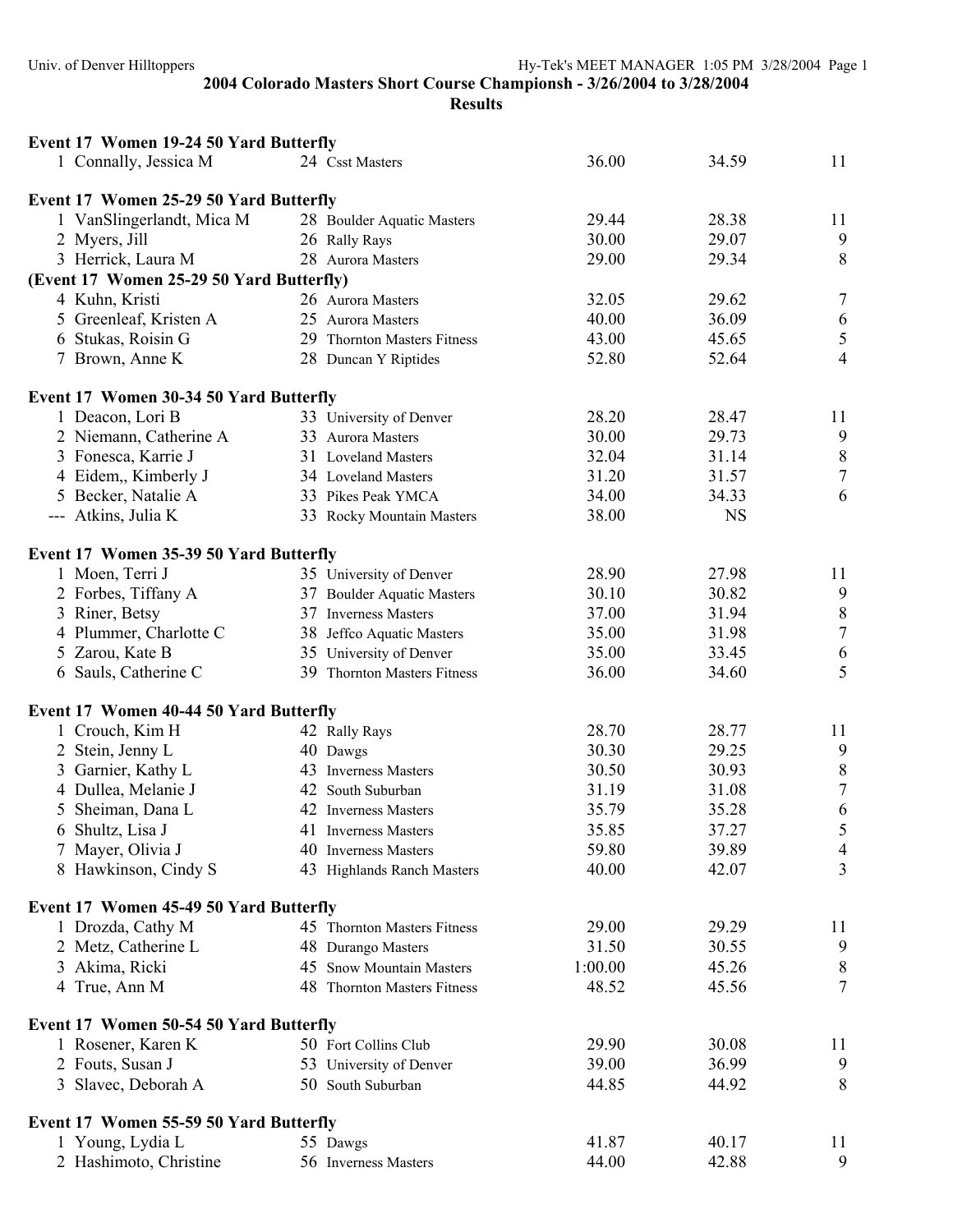|                 | Event 17 Women 65-69 50 Yard Butterfly |                             |         |           |                                       |
|-----------------|----------------------------------------|-----------------------------|---------|-----------|---------------------------------------|
|                 | 1 Oberg, Jane G                        | 66 Dawgs                    | 49.00   | 44.67     | 11                                    |
|                 | 2 Rudie, Margery                       | 65 Jeffco Aquatic Masters   | 1:40.00 | 1:34.72   | 9                                     |
|                 | Event 17 Women 70-74 50 Yard Butterfly |                             |         |           |                                       |
|                 | 1 Hurtzberg, Ruth S                    | 71 SummitCounty Swim Club   | 1:05.00 | 1:09.12   | 11                                    |
|                 | Event 18 Men 19-24 50 Yard Butterfly   |                             |         |           |                                       |
|                 | 1 Cliff-Tuttle, Josh E                 | 24 Aurora Masters           | 27.00   | 27.86     | 11                                    |
|                 | 2 Johnson, Brett J                     | 24 University of Denver     | 28.50   | 28.96     | 9                                     |
|                 | 3 Stratton, Ryan J                     | 20 Total Fitness Swim       | 47.50   | 59.02     | 8                                     |
|                 | Event 18 Men 25-29 50 Yard Butterfly   |                             |         |           |                                       |
|                 | 1 Eisenhuth, Matt S                    | 29 University of Denver     | 24.10   | 24.24     | 11                                    |
|                 | 2 Hughes, David R                      | 29 Unattached               | 23.79   | 24.48     | $\boldsymbol{9}$                      |
|                 | 3 Schwartzkopf, Jess J                 | 25 Aurora Masters           | 24.00   | 24.85     | $\,8\,$                               |
|                 | 4 Ross, Dan C                          | 29 University of Denver     | 25.64   | 24.94     | $\boldsymbol{7}$                      |
|                 | 5 Godsman, Eric B                      | 26 Evergreen Masters        | 25.50   | 24.98     | $\boldsymbol{6}$                      |
|                 | 6 Budd, Adam M                         | 26 University of Denver     | 25.00   | 25.35     | 5                                     |
| $7\phantom{.0}$ | Cooley, Austin                         | 25 Inverness Masters        | 26.50   | 25.43     | $\overline{4}$                        |
|                 | 8 DeSanti, Daniel J                    | 26 University of Denver     | 27.50   | 27.48     | $\mathfrak z$                         |
|                 | 9 Gray, James L                        | 29 Boulder Aquatic Masters  | 29.60   | 29.39     | $\overline{2}$                        |
|                 | Event 18 Men 30-34 50 Yard Butterfly   |                             |         |           |                                       |
|                 | 1 Smit, Robbert-Paul A                 | 34 Boulder Aquatic Masters  | 24.50   | 23.67     | 11                                    |
|                 | 2 Smit, Karel-Gustaaf M                | 30 Boulder Aquatic Masters  | 25.00   | 24.80     | $\boldsymbol{9}$                      |
|                 | 3 Rosinski, Thomas J                   | 34 University of Denver     | 27.00   | 26.40     |                                       |
|                 | 4 Holicky, Grant                       | 30 Rally Rays               | 26.50   | 27.03     | $\begin{array}{c} 8 \\ 7 \end{array}$ |
|                 | 5 Glass, Tom A                         | 32 Team Vortex              | 27.20   | 27.68     | $\boldsymbol{6}$                      |
|                 | 6 Ivankovich, Zoran                    | 30 Air Force Masters        | 29.00   | 27.91     | $\sqrt{5}$                            |
|                 | 7 Seibold, Wolfgang                    | 31 Boulder Aquatic Masters  | 33.90   | 30.27     | $\overline{4}$                        |
|                 | 8 Pryor, Keith T                       | 33 Squid Swim Team          | 32.00   | 30.73     | $\overline{3}$                        |
|                 | --- Putnam, Rob                        | 30 Rally Rays               | 25.20   | <b>NS</b> |                                       |
|                 | Event 18 Men 35-39 50 Yard Butterfly   |                             |         |           |                                       |
|                 | Gonzales, Mike                         | 37 Boulder Aquatic Masters  | 25.10   | 24.79     | 11                                    |
|                 | 2 Martin, Troy L                       | 35 Thornton Masters Fitness | 26.25   | 26.29     | 9                                     |
| 3               | Phelps, Brian R                        | 39 Aurora Masters           | 28.00   | 26.30     | 8                                     |
|                 | 4 Fuller, David S                      | 39 University of Denver     | 28.00   | 26.56     | $\boldsymbol{7}$                      |
|                 | 5 Niemann, Andy                        | 38 Aurora Masters           | 27.50   | 26.64     | 6                                     |
| 6               | Champlin, Pete                         | 35 University of Denver     | 27.00   | 27.66     | 5                                     |
|                 | 7 Weisfeldt, David S                   | 35 Durango Masters          | 28.00   | 28.73     | 4                                     |
| 8               | Chapman, Michael S                     | 35 Durango Masters          | 30.02   | 28.92     | $\mathfrak{Z}$                        |
|                 | 9 Moseley, Matthew L                   | 36 Rally Rays               | 28.78   | 29.14     | $\overline{c}$                        |
|                 | 10 Hoyt, Brian K                       | 37 Thornton Masters Fitness | 27.00   | 29.27     | 1                                     |
|                 | 11 Kacik, John S                       | 36 Snow Mountain Masters    | 35.00   | 32.91     |                                       |
|                 | 12 Amos, Will                          | 36 Rocky Mountain Masters   | 31.50   | 32.95     |                                       |
|                 | --- Wendt, Sean G                      | 37 Duncan Y Riptides        | 26.50   | <b>NS</b> |                                       |
|                 | --- Wise, James M                      | 39 University of Denver     | 27.00   | <b>NS</b> |                                       |
|                 | --- Reetz, Jay S                       | 35 University of Denver     | 25.74   | NS        |                                       |
|                 | Event 18 Men 40-44 50 Yard Butterfly   |                             |         |           |                                       |
|                 | 1 Smith, Paul L                        | 44 Rocky Mountain Masters   | 24.50   | 23.70     | 11                                    |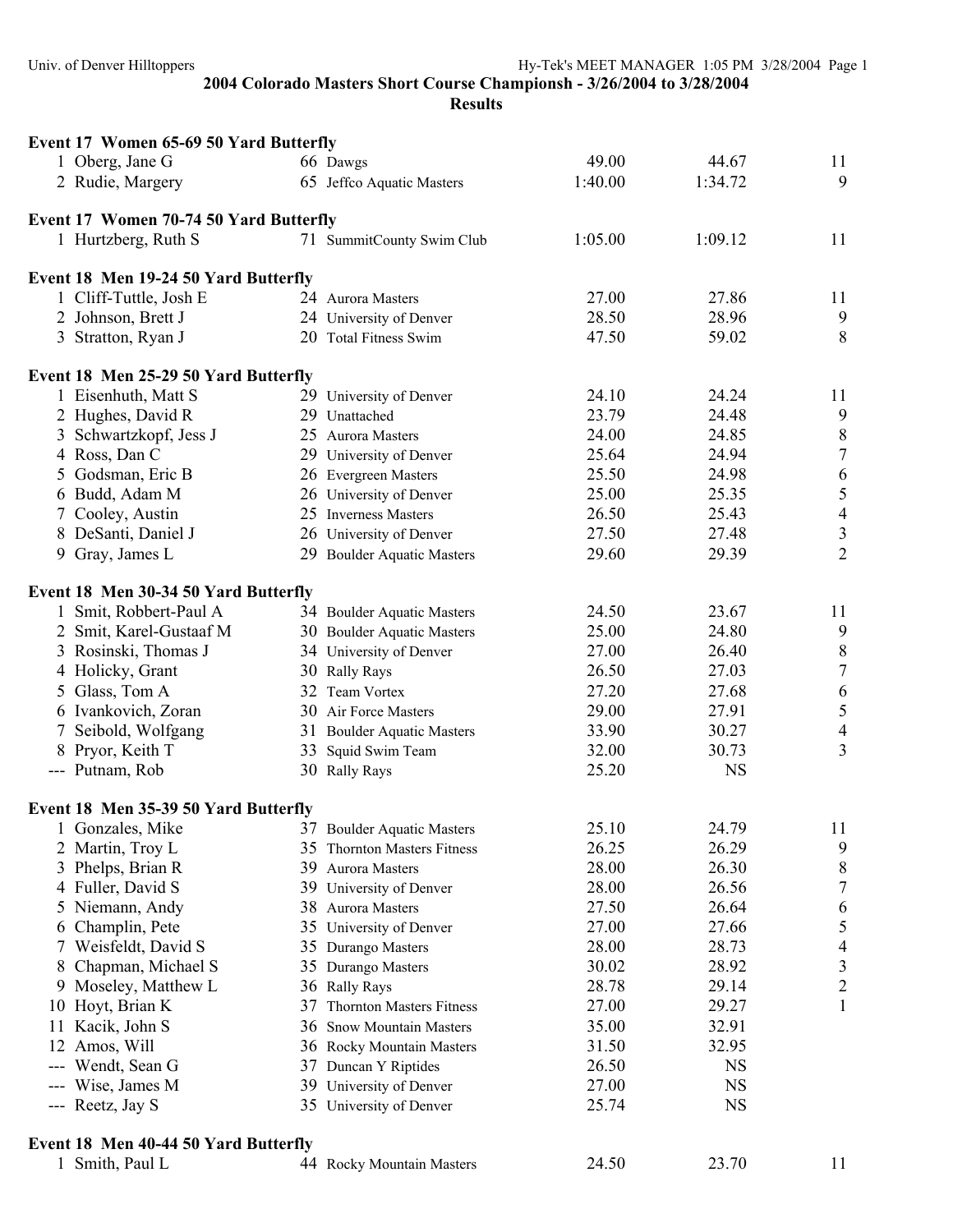|    |                                        | <b>Results</b>                        |                |                |                  |
|----|----------------------------------------|---------------------------------------|----------------|----------------|------------------|
|    | 2 Smith, John C                        | 42 Rocky Mountain Masters             | 23.80          | 24.12          | 9                |
| 3  | Bank, Holden J                         | 44 Boulder Aquatic Masters            | 27.00          | 25.73          | $8\,$            |
|    | 4 Nash, Kevin                          | 40 Broomfield Breakers                | 24.50          | 25.78          | $\boldsymbol{7}$ |
| 5  | Nelson, Kurt D                         | 44 Highlands Ranch Masters            | 25.90          | 26.04          | 6                |
| 6  | Chapman, Kevin C                       | 43 Wheat Ridge Stingrays              | 28.20          | 26.24          | 5                |
| 7  | Johnston, Mark<br>43                   | <b>Inverness Masters</b>              | 27.50          | 26.86          | $\overline{4}$   |
|    | 8 Chaiyaroj, Patt                      | 40 Squid Swim Team                    | 27.50          | 27.49          | $\mathfrak{Z}$   |
|    | 9 Belin, Tom                           | 42 Inverness Masters                  | 30.40          | 28.18          | $\overline{2}$   |
|    | (Event 18 Men 40-44 50 Yard Butterfly) |                                       |                |                |                  |
|    | 10 Usman, Nassim                       | 44 Boulder Aquatic Masters            | 28.00          | 28.57          | $\mathbf{1}$     |
|    | 11 O'Brien, Michael                    | 42 Durango Masters                    | 28.20          | 28.81          |                  |
|    | 12 Reed, Brian                         | 40 Aurora Masters                     | 29.00          | 28.85          |                  |
|    | 13 Kruse, David L                      | 43 Dawgs                              | 29.73          | 30.12          |                  |
|    | 14 Newcomb, Scott C                    | 43 Evergreen Masters                  | 30.00          | 31.24          |                  |
|    | 15 Hanson, Jim S<br>16 Palmer, Brad M  | 41 Csst Masters                       | 35.00<br>42.00 | 33.12<br>35.05 |                  |
|    | --- Arnold, Dan                        | 43 Squid Swim Team<br>40 Csst Masters | 33.00          | <b>NS</b>      |                  |
|    |                                        |                                       |                |                |                  |
|    | Event 18 Men 45-49 50 Yard Butterfly   |                                       |                |                |                  |
|    | 1 Hess, Richard W                      | 49 Greely Guppies Masters             | 25.40          | 24.97          | 11               |
| 2  | Stehlin, Ed                            | 48 Jeffco Aquatic Masters             | 27.50          | 26.78          | $\boldsymbol{9}$ |
| 3  | Gray, David S                          | 45 Thornton Masters Fitness           | 28.40          | 27.29          | $\,$ $\,$        |
|    | 4 Nolte, Christopher C                 | 47 Inverness Masters                  | 27.60          | 27.59          | $\overline{7}$   |
|    | 5 Henderson, Jamie                     | 46 Squid Swim Team                    | 33.00          | 33.16          | 6                |
|    | 6 Lenhart, Edison S                    | 46 Grand Valley Wave                  | 38.00          | 38.38          | 5                |
|    | --- Lee, Marshall M                    | 45 Rally Rays                         | 27.10          | <b>NS</b>      |                  |
|    | Event 18 Men 50-54 50 Yard Butterfly   |                                       |                |                |                  |
|    | 1 Anderson, Dean W                     | 50 Durango Masters                    | 28.00          | 26.72          | 11               |
| 2  | Rheem, Allen                           | 54 Squid Swim Team                    | 28.00          | 27.54          | 9                |
| 3  | Reeves, Will W                         | 50 University of Denver               | 27.70          | 28.31          | $\,8\,$          |
|    | 4 Wells, Lester K                      | 52 Highlands Ranch Masters            | 29.10          | 28.72          | $\overline{7}$   |
| 5  | Magnuson, Tom O                        | 51 Aurora Masters                     | 28.50          | 29.98          | 6                |
|    | 6 Strack, Edward R                     | 51 Rocky Mountain Masters             | 33.00          | 30.97          | 5                |
|    | 7 Maxted, George                       | 52 Durango Masters                    | NT             | 32.60          | $\overline{4}$   |
|    | 8 McElhinney, Tom B                    | 50 Greely Guppies Masters             | 30.00          | 34.18          | $\mathfrak{Z}$   |
|    | 9 Pflum, Glenn D                       | 54 Squid Swim Team                    | 57.37          | 45.20          | $\overline{2}$   |
|    | --- Lehman, Melvin J                   | 50 Broomfield Breakers                | 30.80          | <b>SCR</b>     |                  |
|    | Event 18 Men 55-59 50 Yard Butterfly   |                                       |                |                |                  |
|    | 1 Abrahms, Rich T                      | 59 Aurora Masters                     | 25.25          | 25.12          | 11               |
|    | 2 Paxton, Norman J                     | 55 Boulder Aquatic Masters            | 28.00          | 28.19          | 9                |
| 3  | Abbott, William A                      | 57 Aurora Masters                     | 27.60          | 28.88          | 8                |
|    | 4 McCormick, Paul                      | 57 Boulder Aquatic Masters            | 28.30          | 29.38          | $\sqrt{ }$       |
| 5. | Dodge, David R                         | 57 Durango Masters                    | 30.00          | 29.43          | 6                |
|    | 6 Ellis, Quincy C                      | 55 Durango Masters                    | 30.00          | 29.94          | 5                |
|    | Goodman, Larry R                       | 56 Boulder Aquatic Masters            | 55.00          | 34.48          | $\overline{4}$   |
|    | 8 Edwards, Morgan                      | 59 Inverness Masters                  | 42.60          | 39.14          | 3                |
|    | Event 18 Men 60-64 50 Yard Butterfly   |                                       |                |                |                  |
|    | 1 Dyck, Mel                            | 62 Snow Mountain Masters              | 37.00          | 34.36          | 11               |
|    | 2 Tobin, John C                        | 61 Evergreen Masters                  | 34.00          | 34.72          | 9                |
|    |                                        |                                       |                |                |                  |

# **Event 18 Men 65-69 50 Yard Butterfly**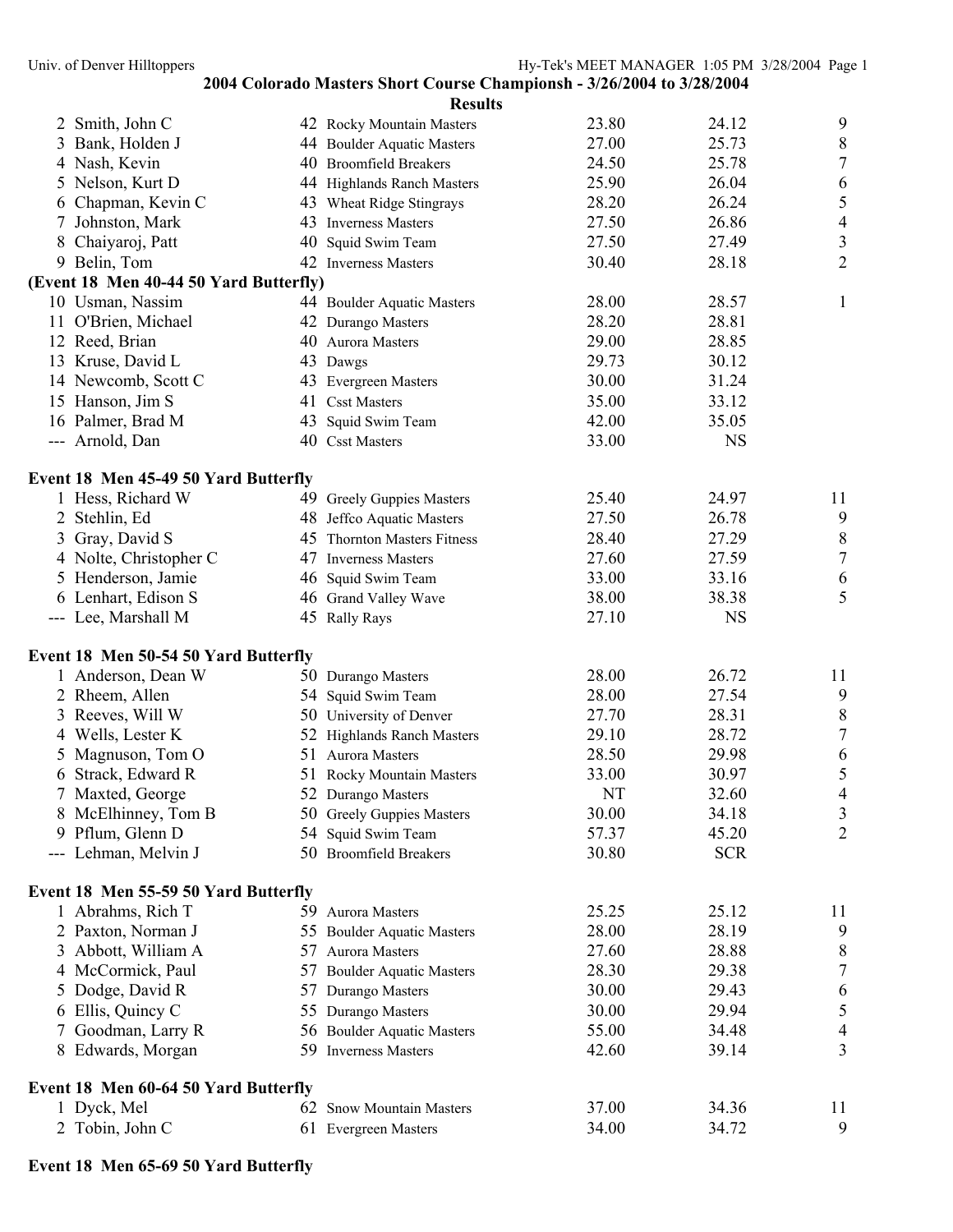| Univ. of Denver Hilltoppers                         |                                                                        | Hy-Tek's MEET MANAGER 1:05 PM 3/28/2004 Page 1 |                            |    |
|-----------------------------------------------------|------------------------------------------------------------------------|------------------------------------------------|----------------------------|----|
|                                                     | 2004 Colorado Masters Short Course Championsh - 3/26/2004 to 3/28/2004 |                                                |                            |    |
|                                                     | <b>Results</b>                                                         |                                                |                            |    |
| 1 O'Brien, Dennis A                                 | 68 Durango Masters                                                     | 29.50                                          | 30.06                      | 11 |
| 2 Patten, Bob W                                     | 69 Denver Athletic Club                                                | 34.00                                          | 35.35                      | 9  |
| 3 Plummer, Mark A                                   | 67 Inverness Masters                                                   | 39.50                                          | 41.96                      | 8  |
| Event 18 Men 70-74 50 Yard Butterfly                |                                                                        |                                                |                            |    |
| 1 Bishop, David R                                   | 71 Durango Masters                                                     | 45.00                                          | 40.20                      | 11 |
| Event 18 Men 80-84 50 Yard Butterfly                |                                                                        |                                                |                            |    |
| 1 Wrenn, John A                                     | 83 Boulder Aquatic Masters                                             | 56.00                                          | 1:30.74                    | 11 |
| Event 19 Women 25+200 Yard Freestyle Relay          |                                                                        |                                                |                            |    |
| 1 University of Denver                              | A                                                                      | 1:46.50                                        | 1:52.59                    | 22 |
| 1) Burgers, Sonya L 26                              | 2) Deacon, Lori B 33                                                   | 3) Gadd-Siegel, Cecilia E 32                   | 4) Yoder, Anna R 28        |    |
| 27.29<br>54.88<br>1:29.03                           | 1:52.59                                                                |                                                |                            |    |
| 2 Aurora Masters                                    | A                                                                      | 1:51.00                                        | 1:53.97                    | 18 |
| 1) Kuhn, Kristi 26<br>28.05<br>55.15<br>1:28.32     | 2) Niemann, Catherine A 33<br>1:53.97                                  | 3) Greenleaf, Kristen A 25                     | 4) Herrick, Laura M 28     |    |
| 3 Thornton Masters Fitness                          | $\mathbf{A}$                                                           | 1:51.50                                        | 1:56.25                    | 16 |
| 1) Drozda, Cathy M 45                               | 2) Penington, Pam 33                                                   | 3) Sauls, Catherine C 39                       | 4) Sunie, Marie A 25       |    |
| 26.68<br>1:27.57<br>57.06<br>4 South Suburban       | 1:56.25<br>$\mathbf{A}$                                                | 2:03.00                                        | 2:01.28                    | 14 |
| 1) Tall Bull, Brooke K 33                           | 2) Slavec, Deborah A 50                                                | 3) Pyle, Rebecca M 48                          | 4) Dullea, Melanie J 42    |    |
| 30.59 1:05.54<br>1:33.78                            | 2:01.28                                                                |                                                |                            |    |
| 5 Inverness Masters                                 | A                                                                      | 2:16.00                                        | 2:16.66                    | 12 |
| 1) Percira, Ann P 27<br>31.06 1:09.42<br>1:42.12    | 2) Ritter, Tracy L 40<br>2:16.66                                       | 3) Hashimoto, Christine 56                     | 4) Mayer, Olivia J 40      |    |
| 6 Total Fitness Swim                                | $\mathsf{A}$                                                           | <b>NT</b>                                      | 2:32.10                    | 10 |
| 1) Zimmerman, Krista 29                             | 2) McKim, Penny A 58                                                   | 3) McGarity, Francie 47                        | 4) McGarity, Maureen F 48  |    |
| 31.23<br>1:18.00<br>1:57.08                         | 2:32.10                                                                |                                                |                            |    |
| 7 Thornton Masters Fitness                          | $\mathbf{B}$                                                           | 2:14.00                                        | 2:35.61                    | 8  |
| 1) True, Ann M 48<br>39.27 1:19.13<br>2:00.80       | 2) Myers, Joan M 52<br>2:35.61                                         | 3) England, Nancy J 54                         | 4) Champlin, Stacie M 26   |    |
|                                                     |                                                                        |                                                |                            |    |
| Event 19 Women 35+200 Yard Freestyle Relay          |                                                                        |                                                |                            |    |
| 1 Inverness Masters                                 |                                                                        | 1:51.00                                        | 1:51.59                    | 22 |
| 1) Garnier, Kathy L 43<br>28.22<br>57.19<br>1:27.11 | 2) Vanderpoel, Nicole L 39                                             | 3) Shultz, Lisa J 41                           | 4) Riner, Betsy 37         |    |
| 2 University of Denver                              | 1:51.59<br>$\mathbf{A}$                                                | 1:51.30                                        | 1:52.32                    | 18 |
| 1) Moen, Terri J 35                                 | 2) Zarou, Kate B 35                                                    | 3) Fouts, Susan J 53                           | 4) Hagadorn, Heather L 39  |    |
| 26.39<br>55.71<br>1:26.66                           | 1:52.32                                                                |                                                |                            |    |
| 3 Durango Masters                                   | A                                                                      | 2:16.00                                        | 2:04.75                    | 16 |
| 1) Metz, Catherine L 48<br>28.50 1:02.15<br>1:35.62 | 2) Nelson, MaryAnne 53<br>2:04.75                                      | 3) O'Brien, Trudy A 53                         | 4) Sallee, Cece 42         |    |
| 4 Inverness Masters                                 | B                                                                      | 2:08.00                                        | 2:07.79                    | 14 |
| 1) Nolte, Susan D 43                                | 2) Braun, Cindy E 43                                                   | 3) Crino, Heide P 37                           | 4) Sheiman, Dana L 42      |    |
| 33.01 1:13.36<br>1:37.66                            | 2:07.79                                                                |                                                |                            |    |
| Event 20 Men 19+200 Yard Freestyle Relay            |                                                                        |                                                |                            |    |
| 1 Aurora Masters                                    |                                                                        | 1:40.00                                        | 1:37.86                    | 22 |
| 1) Valks, Victor P 29                               | 2) Jones, Ryan K 27                                                    | 3) Cliff-Tuttle, Josh E 24                     | 4) Schwartzkopf, Jess J 25 |    |
| 49.45<br>1:14.81<br>25.17                           | 1:37.86                                                                |                                                |                            |    |
| 2 University of Denver                              | A                                                                      | 1:40.60                                        | 1:43.87                    | 18 |
| 1) Ross, Dave 33<br>26.96<br>51.76<br>1:18.31       | 2) Champlin, Pete 35<br>1:43.87                                        | 3) DeSanti, Daniel J 26                        | 4) Johnson, Brett J 24     |    |
|                                                     |                                                                        |                                                |                            |    |
| Event 20 Men 25+200 Yard Freestyle Relay            |                                                                        |                                                |                            |    |
| 1 University of Denver                              | A                                                                      | 1:28.50                                        | 1:27.10                    | 22 |
|                                                     |                                                                        |                                                |                            |    |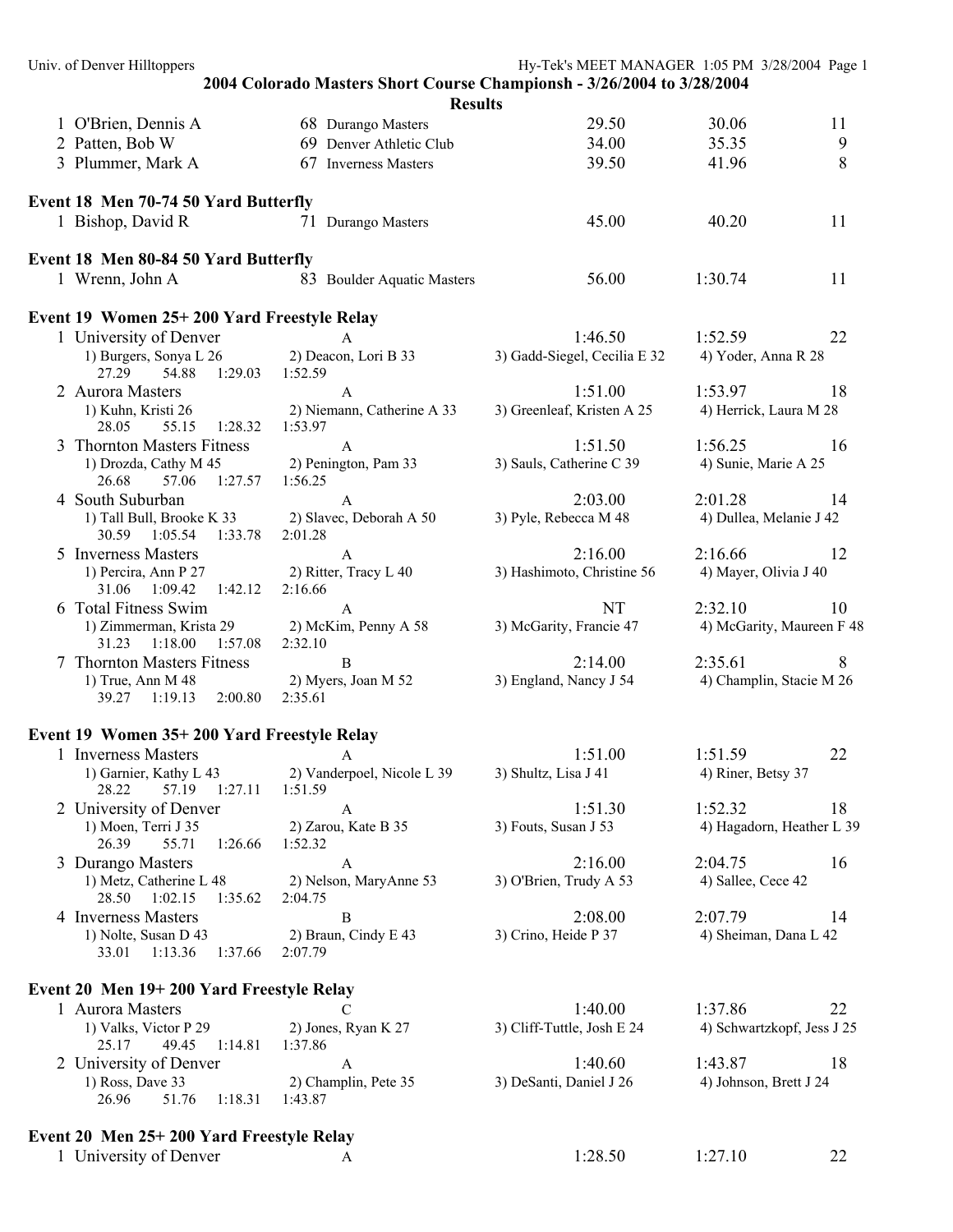|                                                                                      |                                                          | <b>Results</b>                         |                                          |
|--------------------------------------------------------------------------------------|----------------------------------------------------------|----------------------------------------|------------------------------------------|
| 1) Eisenhuth, Matt S 29<br>22.14<br>43.67<br>1:06.02                                 | 2) Ross, Dan C 29<br>1:27.10                             | 3) Rosinski, Thomas J 34               | 4) Silleck, Hayden H 25                  |
| 2 Rally Rays<br>1) Dahl, Matt 35<br>1:08.51<br>22.34<br>44.70                        | A<br>2) Young, John R 33<br>1:30.72                      | 1:36.00<br>3) Holicky, Grant 30        | 1:30.72<br>18<br>4) Putnam, Rob 30       |
| (Event 20 Men 25+200 Yard Freestyle Relay)                                           |                                                          |                                        |                                          |
| 3 Boulder Aquatic Masters<br>1) Smit, Robbert-Paul A 34<br>23.18<br>46.48<br>1:10.64 | $\overline{A}$<br>2) Smit, Karel-Gustaaf M 30<br>1:32.02 | 1:29.00<br>3) Gonzales, Mike 37        | 1:32.02<br>16<br>4) Bank, Holden J 44    |
| 4 University of Denver<br>1) Budd, Adam M 26<br>24.85<br>48.49 1:10.68               | $\, {\bf B}$<br>2) Fuller, David S 39<br>1:34.10         | 1:46.60<br>3) Siegel, Joel F 32        | 1:34.10<br>14<br>4) Brackett, Bill A 46  |
| 5 Squid Swim Team<br>1) Chaiyaroj, Patt 40<br>23.99<br>50.29<br>1:15.87              | $\mathbf{A}$<br>2) Rheem, Allen 54<br>1:38.38            | 1:48.00<br>3) Pryor, Keith T 33        | 1:38.38<br>12<br>4) Commings, Jeff P 30  |
| 6 Aurora Masters<br>1) Pazmino, Jorge E 34<br>49.80<br>1:13.76<br>25.60              | $\, {\bf B}$<br>2) Niemann, Andy 38<br>1:38.47           | 1:39.00<br>3) Phelps, Brian R 39       | 1:38.47<br>10<br>4) Allison, Mark A 36   |
| 7 Boulder Aquatic Masters<br>1) Marsh, Philip S 27<br>50.34 1:16.52<br>22.86         | $\, {\bf B}$<br>2) Seibold, Wolfgang 31<br>1:39.78       | 1:48.00<br>3) Gratz, John F 43         | 1:39.78<br>8<br>4) McCormick, Aaron R 29 |
| 8 Inverness Masters<br>1) Cooley, Austin 25<br>1:21.07  1:44.48<br>26.66<br>54.58    | $\mathbf{A}$<br>2) Reifel, Ric R 38                      | 1:46.50<br>3) Miller, George F 38      | 1:44.48<br>6<br>4) Wolf, Joe 36          |
| Event 20 Men 35+200 Yard Freestyle Relay                                             |                                                          |                                        |                                          |
| 1 Inverness Masters<br>1) Belin, Tom 42<br>24.68<br>1:14.31<br>49.24                 | A<br>2) Wells, Reed R 42<br>1:38.00                      | 1:39.30<br>3) Nolte, Christopher C 47  | 1:38.00<br>22<br>4) Johnston, Mark 43    |
| 2 Aurora Masters<br>1) Magnuson, Tom O 51<br>23.86<br>49.49<br>1:15.92               | $\mathbf{A}$<br>2) Reed, Brian 40<br>1:42.27             | 1:42.00<br>3) Abbott, William A 57     | 1:42.27<br>18<br>4) Abrahms, Rich T 59   |
| 3 Durango Masters<br>1) Chapman, Michael S 35<br>25.68<br>51.24 1:17.62              | $\mathbf{A}$<br>2) Weisfeldt, David S 35<br>1:42.75      | 1:51.00<br>3) O'Brien, Michael 42      | 1:42.75<br>16<br>4) Curry, Kevin M 51    |
| Event 20 Men 45+200 Yard Freestyle Relay                                             |                                                          |                                        |                                          |
| 1 Durango Masters<br>1) Ellis, Quincy C 55<br>23.23<br>48.74<br>1:15.46              | A<br>2) Maxted, George 52<br>1:42.68                     | 1:46.00<br>3) Anderson, Dean W 50      | 1:42.68<br>22<br>4) Dodge, David R 57    |
| 2 Boulder Aquatic Masters<br>1) Paxton, Norman J 55<br>26.39<br>56.39<br>1:23.45     | A<br>2) McCormick, Paul 57<br>1:48.17                    | 1:53.00<br>3) Goodman, Larry R 56      | 1:48.17<br>18<br>4) Ghaffari, Manu 47    |
| 3 Inverness Masters<br>1) Edwards, Morgan 59<br>1:37.14<br>30.32<br>1:02.11          | A<br>2) Dykes, James A 70<br>2:04.61                     | 2:01.50<br>3) Vanderpoel, William A 51 | 2:04.61<br>16<br>4) Blodgett, Bob H 53   |
| Event 20 Men 55+200 Yard Freestyle Relay                                             |                                                          |                                        |                                          |
| 1 Durango Masters<br>1) Warfield, John P 57<br>28.95<br>59.78<br>1:34.75             | A<br>2) O'Brien, Dennis A 68<br>2:06.40                  | 2:05.90<br>3) Bishop, David R 71       | 2:06.40<br>22<br>4) Graham, James D 62   |
| Event 21 Women 19-24 500 Yard Freestyle<br>1 Klein, Rebecca L                        | 21 Team Vortex                                           | 6:45.00                                | 6:33.65<br>11                            |
| 35.51<br>1:13.94<br>1:53.61<br>5:54.43<br>6:33.65                                    | 2:33.61<br>3:13.78<br>3:53.11                            | 5:14.47<br>4:33.61                     |                                          |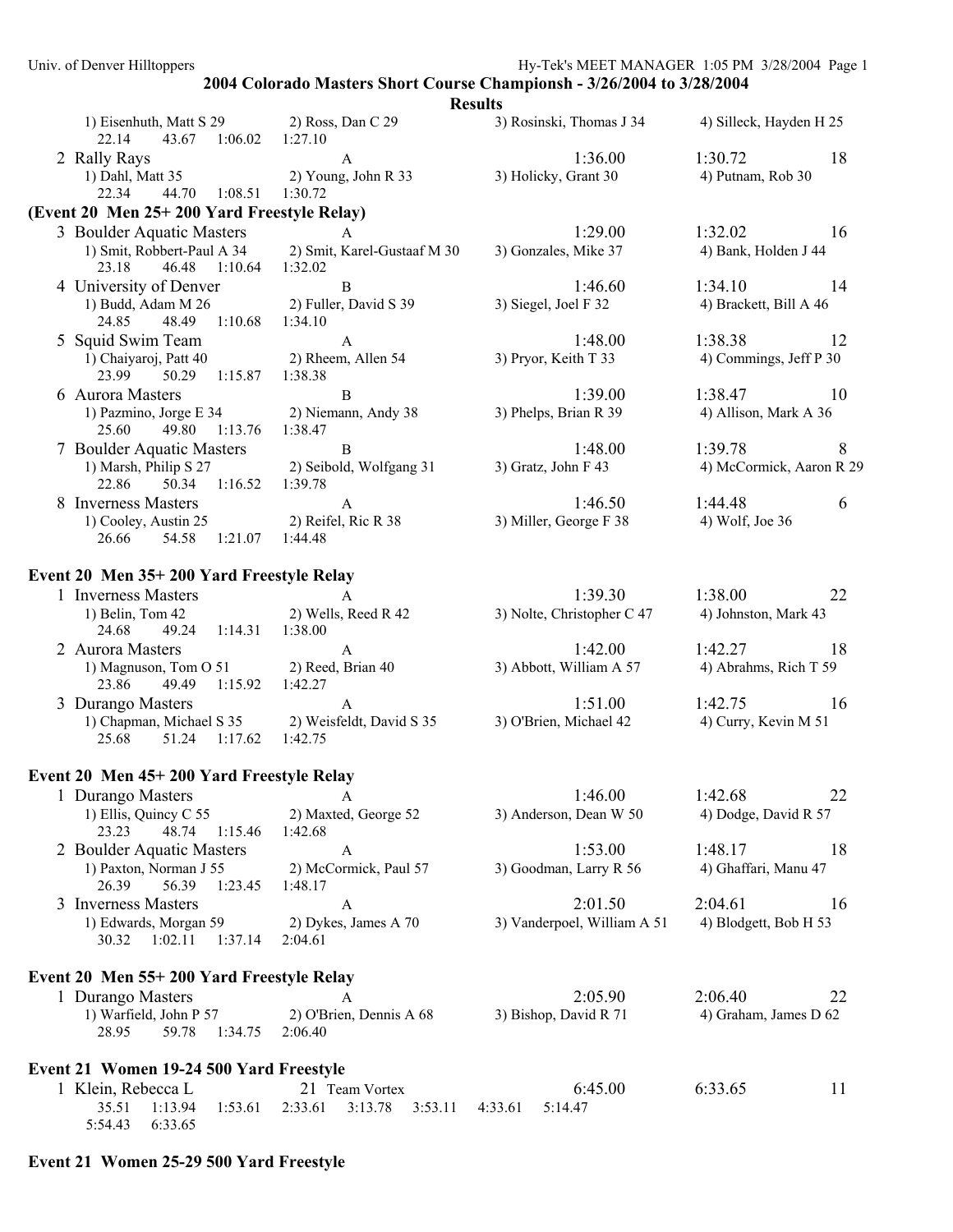|                                                      |         |                                                      |                         |                                 |                 | 2004 Colorado Masters Short Course Championsh - 3/26/2004 to 3/28/2004 |           |                 |
|------------------------------------------------------|---------|------------------------------------------------------|-------------------------|---------------------------------|-----------------|------------------------------------------------------------------------|-----------|-----------------|
|                                                      |         |                                                      |                         |                                 | <b>Results</b>  |                                                                        |           |                 |
| 1 Herrick, Laura M                                   |         |                                                      | 28 Aurora Masters       |                                 |                 | 5:40.00                                                                | 5:51.59   | 11              |
| 30.86 1:04.73                                        |         | 1:39.51  2:15.16  2:51.46  3:27.50  4:03.82  4:40.10 |                         |                                 |                 |                                                                        |           |                 |
| 5:16.27<br>5:51.59                                   |         |                                                      |                         |                                 |                 |                                                                        |           |                 |
| (Event 21 Women 25-29 500 Yard Freestyle)            |         |                                                      |                         |                                 |                 |                                                                        |           |                 |
| 2 Fleming, Sara J                                    |         |                                                      |                         | 25 Wheat Ridge Stingrays        |                 | 6:30.00                                                                | 6:20.46   | 9               |
| 33.78<br>1:10.64                                     | 1:48.62 |                                                      |                         | 2:27.40 3:06.56 3:44.95 4:23.75 |                 | 5:02.87                                                                |           |                 |
| 5:42.42<br>6:20.46                                   |         |                                                      |                         |                                 |                 |                                                                        |           |                 |
| 3 Yoder, Anna R                                      |         |                                                      |                         | 28 University of Denver         |                 | 6:52.00                                                                | 6:44.73   | 8               |
| 36.88<br>1:17.00<br>6:05.22<br>6:44.73               |         | 1:57.87  2:39.15  3:20.52  4:01.77  4:42.89          |                         |                                 |                 | 5:24.55                                                                |           |                 |
| 4 Greenleaf, Kristen A                               |         | 25 Aurora Masters                                    |                         |                                 |                 | 6:45.00                                                                | 7:01.25   | $\tau$          |
| 38.48 1:19.28                                        | 2:01.05 | 2:43.27 3:26.16                                      |                         | 4:09.24 4:53.02                 |                 | 5:36.06                                                                |           |                 |
| 6:19.11<br>7:01.25                                   |         |                                                      |                         |                                 |                 |                                                                        |           |                 |
|                                                      |         |                                                      |                         |                                 |                 |                                                                        |           |                 |
| Event 21 Women 30-34 500 Yard Freestyle              |         |                                                      |                         |                                 |                 |                                                                        |           |                 |
| 1 Batizy-Morley, Julianna 33 Greenwood Athletic Club |         |                                                      |                         |                                 |                 | 5:40.00                                                                | 6:04.99   | 11              |
| 31.05<br>1:05.52                                     | 1:41.48 | $2:18.50$ $2:55.82$                                  |                         | 3:33.25                         | 4:11.10         | 4:49.32                                                                |           |                 |
| 5:27.48<br>6:04.99                                   |         |                                                      |                         |                                 |                 |                                                                        |           |                 |
| 2 Oraker, Jennifer B                                 |         | 34 Csst Masters                                      |                         |                                 |                 | 6:15.00                                                                | 6:15.79   | 9               |
| 33.83<br>1:10.26                                     |         | $1:47.56$ $2:25.37$ $3:03.33$ $3:41.61$ $4:20.71$    |                         |                                 |                 | 4:59.44                                                                |           |                 |
| 5:37.93<br>6:15.79                                   |         |                                                      |                         |                                 |                 |                                                                        |           |                 |
| 3 Keaten, Heather L                                  |         | 34 Fort Collins Club                                 |                         |                                 |                 | 6:20.50                                                                | 6:31.38   | $\,8\,$         |
| 32.43<br>1:07.37                                     |         | $1:45.15$ $2:24.96$ $3:06.47$ $3:48.27$ $4:30.39$    |                         |                                 |                 | 5:11.60                                                                |           |                 |
| 5:53.20<br>6:31.38                                   |         |                                                      |                         |                                 |                 |                                                                        |           |                 |
| 4 Czarnecki, Jen                                     |         | 32 Dawgs                                             |                         |                                 |                 | 6:42.00                                                                | 6:41.64   | $\tau$          |
| 34.98 1:11.85                                        | 1:51.13 |                                                      |                         | 2:31.14 3:12.73 3:54.36 4:35.91 |                 | 5:18.42                                                                |           |                 |
| 6:00.19 6:41.64                                      |         |                                                      |                         |                                 |                 |                                                                        |           |                 |
| 5 Penington, Pam                                     |         |                                                      |                         | 33 Thornton Masters Fitness     |                 | 6:45.00                                                                | 6:43.18   | 6               |
| 35.83 1:15.52<br>6:04.52 6:43.18                     |         | 1:56.51  2:38.10  3:19.76  4:01.34  4:43.31  5:24.49 |                         |                                 |                 |                                                                        |           |                 |
|                                                      |         |                                                      |                         |                                 |                 |                                                                        |           |                 |
| Event 21 Women 35-39 500 Yard Freestyle              |         |                                                      |                         |                                 |                 |                                                                        |           |                 |
| 1 Hagadorn, Heather L 39 University of Denver        |         |                                                      |                         |                                 |                 | 5:40.10                                                                | 5:34.58   | 11              |
| 31.01<br>1:03.78                                     |         | 1:36.95 2:10.44 2:43.80 3:17.41                      |                         |                                 | 3:51.07 4:25.27 |                                                                        |           |                 |
| 4:59.89<br>5:34.58                                   |         |                                                      |                         |                                 |                 |                                                                        |           |                 |
| 2 Moen, Terri J                                      |         |                                                      | 35 University of Denver |                                 |                 | 5:35.25                                                                | 5:36.15   | 9               |
| 1:03.07<br>30.02                                     | 1:36.51 | $2:10.60$ $2:44.75$                                  |                         | 3:18.86                         | 3:53.09         | 4:27.87                                                                |           |                 |
| 5:02.41<br>5:36.15                                   |         |                                                      |                         |                                 |                 |                                                                        |           |                 |
| 3 Freidlander, Rebecca L                             |         |                                                      | 37 Unattached           |                                 |                 | 6:10.57                                                                | 5:59.29   | $\,8\,$         |
| 32.86<br>1:07.66                                     | 1:43.46 | 2:19.69 2:56.34                                      |                         | 3:33.00                         | 4:09.79         | 4:46.61                                                                |           |                 |
| 5:59.29<br>5:23.27                                   |         |                                                      |                         |                                 |                 |                                                                        |           |                 |
| 4 Vanderpoel, Nicole L                               |         |                                                      | 39 Inverness Masters    |                                 |                 | 6:05.45                                                                | 6:02.87   | $7\overline{ }$ |
| 33.27 1:09.27                                        | 1:46.00 | 2:22.74 2:59.48                                      |                         | 3:36.51                         | 4:13.88         | 4:50.87                                                                |           |                 |
| 5:27.88<br>6:02.87                                   |         |                                                      |                         |                                 |                 |                                                                        |           |                 |
| --- Forbes, Tiffany A                                |         |                                                      |                         | 37 Boulder Aquatic Masters      |                 | 6:10.00                                                                | <b>NS</b> |                 |
|                                                      |         |                                                      |                         |                                 |                 |                                                                        |           |                 |
| Event 21 Women 40-44 500 Yard Freestyle              |         |                                                      |                         |                                 |                 |                                                                        |           |                 |
| 1 Nelson, Judy A                                     |         |                                                      |                         | 43 Highlands Ranch Masters      |                 | 5:43.00                                                                | 5:43.10   | 11              |
| 31.33 1:04.67                                        | 1:38.78 |                                                      |                         | 2:13.44 2:48.12 3:23.15 3:58.39 |                 | 4:33.85                                                                |           |                 |
| 5:08.74<br>5:43.10                                   |         |                                                      |                         |                                 |                 |                                                                        |           | 9               |
| 2 Dullea, Melanie J<br>31.29 1:05.34                 |         |                                                      | 42 South Suburban       | 2:16.41 2:52.83 3:29.50 4:06.32 |                 | 6:03.50<br>4:43.51                                                     | 5:57.52   |                 |
| 5:21.02<br>5:57.52                                   | 1:40.50 |                                                      |                         |                                 |                 |                                                                        |           |                 |
| 3 Sallee, Cece                                       |         |                                                      | 42 Durango Masters      |                                 |                 | 6:20.00                                                                | 6:19.29   | 8               |
| 34.15<br>1:11.33                                     | 1:48.96 |                                                      |                         | 2:26.99 3:04.62 3:43.39         | 4:23.24         | 5:02.21                                                                |           |                 |
| 6:19.29<br>5:41.60                                   |         |                                                      |                         |                                 |                 |                                                                        |           |                 |
| (Event 21 Women 40-44 500 Yard Freestyle)            |         |                                                      |                         |                                 |                 |                                                                        |           |                 |
| 4 Braun, Cindy E                                     |         |                                                      | 43 Inverness Masters    |                                 |                 | 7:00.00                                                                | 8:20.49   | $\tau$          |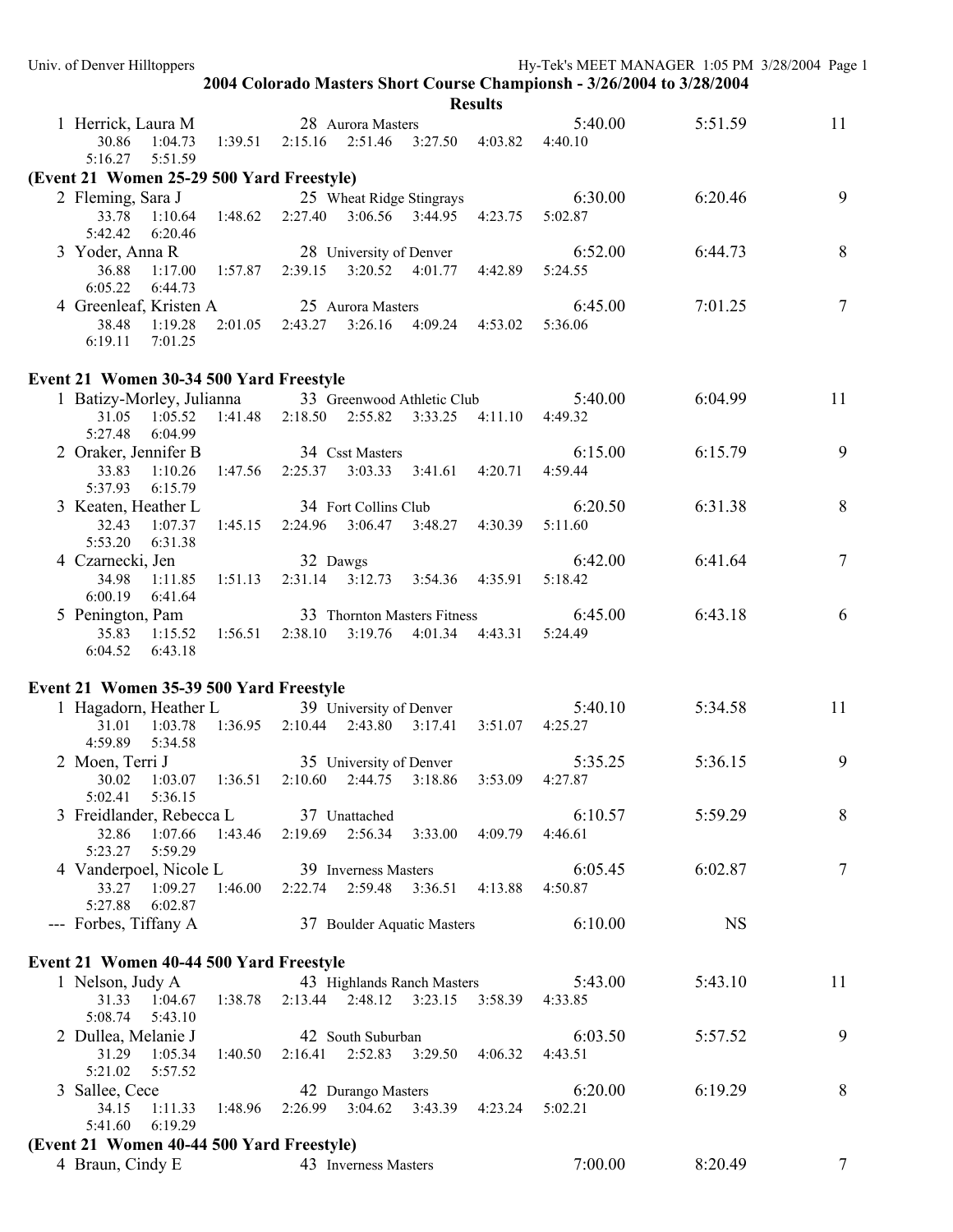9:30.59 10:31.36

**2004 Colorado Masters Short Course Championsh - 3/26/2004 to 3/28/2004** 

|                                                                                              |         |                                             |                                                    |                                 | results                                 |                     |           |                |
|----------------------------------------------------------------------------------------------|---------|---------------------------------------------|----------------------------------------------------|---------------------------------|-----------------------------------------|---------------------|-----------|----------------|
| 39.19<br>2:16.32<br>8:20.49                                                                  | 3:08.90 |                                             |                                                    | 4:01.41 4:54.19                 |                                         | 5:47.02 6:40.27     |           |                |
| 5 Ritter, Tracy L                                                                            |         | 40 Inverness Masters                        |                                                    |                                 |                                         | 8:20.00             | 9:05.82   | 6              |
| 42.98<br>1:34.21  2:28.06  3:22.91  4:18.55  5:14.13  6:09.04  7:05.70<br>8:00.23<br>9:05.82 |         |                                             |                                                    |                                 |                                         |                     |           |                |
| 6 O'Malley-Schott, Leeann                                                                    |         |                                             | 43 University of Denver                            |                                 |                                         | 10:44.00            | 10:22.54  | 5              |
| 51.65 1:51.78 2:54.68 3:57.35 5:01.02 6:05.50 7:10.57                                        |         |                                             |                                                    |                                 |                                         | 8:16.16             |           |                |
| 9:20.05 10:22.54                                                                             |         |                                             |                                                    |                                 |                                         |                     |           |                |
| Event 21 Women 45-49 500 Yard Freestyle                                                      |         |                                             |                                                    |                                 |                                         |                     |           |                |
| 1 Pyle, Rebecca M                                                                            |         |                                             | 48 South Suburban                                  |                                 |                                         | 6:43.00             | 6:40.77   | 11             |
| 35.72<br>1:14.36  1:54.42  2:35.10  3:16.31  3:57.74  4:39.14                                |         |                                             |                                                    |                                 |                                         | 5:20.46             |           |                |
| 6:01.60<br>6:40.77                                                                           |         |                                             |                                                    |                                 |                                         |                     |           | 9              |
| 2 Akima, Ricki<br>$1:46.41$ $2:42.46$ $3:38.51$<br>51.06                                     |         |                                             |                                                    | 45 Snow Mountain Masters        | 4:31.99 5:27.74 6:23.33                 | 10:00.00<br>7:20.28 | 9:09.07   |                |
| 8:15.87 9:09.07                                                                              |         |                                             |                                                    |                                 |                                         |                     |           |                |
| Event 21 Women 50-54 500 Yard Freestyle                                                      |         |                                             |                                                    |                                 |                                         |                     |           |                |
| 1 Fouts, Susan J                                                                             |         |                                             | 53 University of Denver                            |                                 |                                         | 6:33.00             | 6:35.90   | 11             |
| 34.58<br>$1:13.23$ $1:52.73$                                                                 |         |                                             |                                                    |                                 | 2:33.04 3:13.76 3:54.62 4:35.27 5:16.22 |                     |           |                |
| 5:57.14 6:35.90                                                                              |         |                                             |                                                    |                                 |                                         |                     |           |                |
| 2 Laney, Judy B                                                                              |         |                                             | 51 University of Denver                            |                                 |                                         | 6:47.00             | 6:47.35   | 9              |
| 35.77 1:16.60                                                                                |         | 1:57.83  2:39.12  3:20.71  4:02.44  4:44.46 |                                                    |                                 |                                         | 5:26.40             |           |                |
| 6:08.02<br>6:47.35                                                                           |         |                                             |                                                    |                                 |                                         |                     |           |                |
| 3 O'Brien, Trudy A                                                                           |         | 53 Durango Masters                          |                                                    |                                 |                                         | 8:00.00             | 7:42.14   | 8              |
| 39.73<br>1:24.84<br>6:56.06<br>7:42.14                                                       | 2:12.07 |                                             |                                                    | 2:59.63 3:46.80 4:33.80 5:21.88 |                                         | 6:08.91             |           |                |
| 4 Nelson, MaryAnne                                                                           |         | 53 Durango Masters                          |                                                    |                                 |                                         | 8:00.00             | 7:48.69   | $\overline{7}$ |
| 40.12 1:25.78                                                                                | 2:12.98 |                                             |                                                    |                                 | 3:01.22 3:47.91 4:36.87 5:23.42         | 6:13.17             |           |                |
| 7:01.32<br>7:48.69                                                                           |         |                                             |                                                    |                                 |                                         |                     |           |                |
| 5 Yoder, Margie E                                                                            |         |                                             |                                                    | 51 University of Denver         |                                         | 8:00.00             | 8:18.24   | 6              |
| 44.33 1:33.61                                                                                | 2:23.36 | 3:14.26                                     |                                                    | 4:05.16 4:57.28                 | 5:49.05                                 | 6:39.56             |           |                |
| 7:30.10<br>8:18.24                                                                           |         |                                             |                                                    |                                 |                                         |                     |           |                |
| Event 21 Women 55-59 500 Yard Freestyle                                                      |         |                                             |                                                    |                                 |                                         |                     |           |                |
| 1 Murphy-Sherman, Jane 59 Snow Mountain Masters                                              |         |                                             |                                                    |                                 |                                         | 8:10.50             | 7:31.43   | 11             |
| 39.09<br>1:23.01                                                                             | 2:08.08 | 2:54.38                                     | 3:40.71                                            | 4:26.92                         | 5:13.15                                 | 5:59.13             |           |                |
| 6:45.53<br>7:31.43                                                                           |         |                                             |                                                    |                                 |                                         |                     |           |                |
| 2 Anziano, Marcia                                                                            |         |                                             | 59 University of Denver                            |                                 |                                         | 7:39.15             | 7:34.56   | 9              |
| 41.21<br>1:25.54                                                                             | 2:11.37 |                                             | 2:57.52 3:43.60 4:31.09                            |                                 | 5:17.18                                 | 6:03.91             |           |                |
| 6:50.47<br>7:34.56                                                                           |         |                                             |                                                    |                                 |                                         |                     |           |                |
| 3 Lebsack, Linda M<br>41.27<br>1:28.36                                                       | 2:15.92 |                                             | 57 University of Denver<br>3:03.97 3:52.26 4:40.41 |                                 | 5:28.83                                 | 7:42.00<br>6:17.16  | 7:49.50   | $8\,$          |
| 7:05.04<br>7:49.50                                                                           |         |                                             |                                                    |                                 |                                         |                     |           |                |
| --- Nelson, Kristen M                                                                        |         |                                             |                                                    | 55 Rocky Mountain Masters       |                                         | 9:19.00             | <b>NS</b> |                |
| Event 21 Women 60-64 500 Yard Freestyle                                                      |         |                                             |                                                    |                                 |                                         |                     |           |                |
| 1 Dyck, Grace C                                                                              |         |                                             |                                                    | 62 Snow Mountain Masters        |                                         | 9:10.00             | 8:58.47   | 11             |
| 50.43<br>1:44.34                                                                             | 2:38.63 |                                             |                                                    | 3:32.52 4:27.54 5:22.57 6:17.96 |                                         | 7:13.47             |           |                |
| 8:07.29<br>8:58.47                                                                           |         |                                             |                                                    |                                 |                                         |                     |           |                |
| Event 21 Women 70-74 500 Yard Freestyle                                                      |         |                                             |                                                    |                                 |                                         |                     |           |                |
| 1 Buchannan, Peggy                                                                           |         |                                             | 71 Vail Swimming                                   |                                 |                                         | 10:14.22            | 9:47.26   | 11             |
| 53.44<br>1:51.50                                                                             | 2:51.53 | 3:51.20                                     | 4:50.45                                            | 5:50.62                         | 6:51.18                                 | 7:51.91             |           |                |
| 8:51.33<br>9:47.26                                                                           |         |                                             |                                                    |                                 |                                         |                     |           |                |
| 2 Hurtzberg, Ruth S                                                                          |         |                                             |                                                    | 71 SummitCounty Swim Club       |                                         | 10:08.00            | 10:31.36  | 9              |
| 55.89 1:56.05                                                                                | 2:59.10 |                                             | 4:03.62 5:07.87 6:13.53 7:19.21                    |                                 |                                         | 8:25.80             |           |                |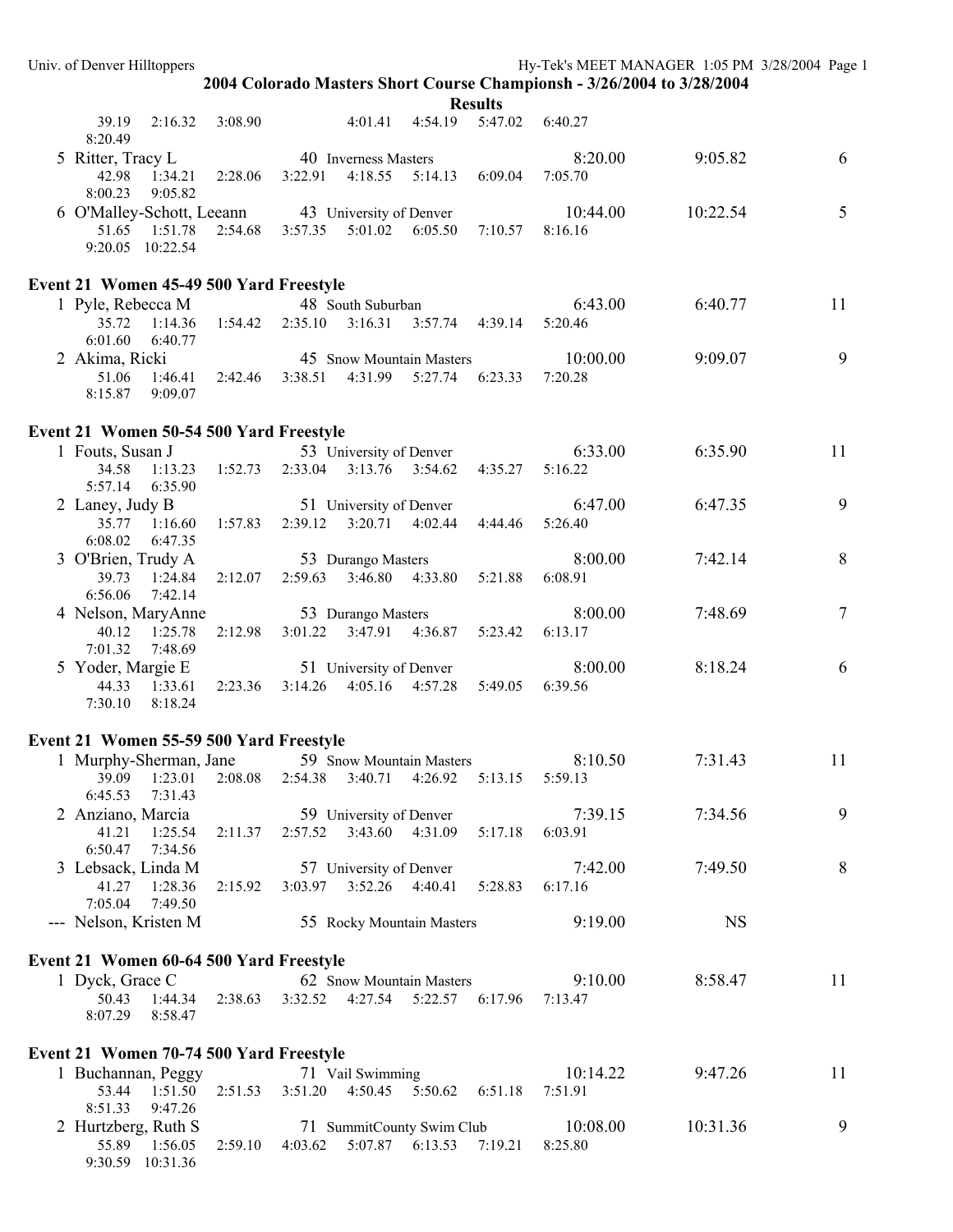| Event 21 Women 75-79 500 Yard Freestyle |                 |                      |                         |                                                               |         |                      |           |        |
|-----------------------------------------|-----------------|----------------------|-------------------------|---------------------------------------------------------------|---------|----------------------|-----------|--------|
| 1 Holmes, Frances<br>1:18.41            | 2:42.36 4:11.14 | 5:40.47              | 7:07.95                 | 76 Jeffco Aquatic Masters                                     |         | 13:30.00<br>11:32.39 | 14:22.83  | 11     |
| 14:22.83                                |                 |                      |                         |                                                               |         |                      |           |        |
| Event 22 Men 30-34 500 Yard Freestyle   |                 |                      |                         |                                                               |         |                      |           |        |
| 1 Putnam, Rob                           |                 |                      | 30 Rally Rays           |                                                               |         | 5:26.70              | 5:23.63   | 11     |
| 31.47<br>1:03.37<br>4:51.13<br>5:23.63  | 1:34.35         |                      | 2:05.60 2:37.81         | 3:10.20                                                       | 3:43.43 | 4:16.75              |           |        |
| 2 Pazmino, Jorge E                      |                 |                      | 34 Aurora Masters       |                                                               |         | 6:10.00              | 5:50.06   | 9      |
| 33.33<br>1:09.36                        | 1:45.31         |                      | 2:20.45 2:55.26         | 3:30.18                                                       | 4:05.13 | 4:40.04              |           |        |
| 5:15.08<br>5:50.06                      |                 |                      |                         |                                                               |         |                      |           |        |
| 3 Ross, Dave                            |                 |                      | 33 University of Denver |                                                               |         | 5:29.20              | 5:54.01   | 8      |
| 31.53<br>1:05.62<br>5:18.86<br>5:54.01  | 1:40.19         | 2:15.95              | 2:52.39 3:28.92         |                                                               | 4:05.55 | 4:42.20              |           |        |
|                                         |                 |                      |                         |                                                               |         |                      |           |        |
| Event 22 Men 35-39 500 Yard Freestyle   |                 |                      |                         |                                                               |         |                      |           |        |
| 1 Allison, Mark A                       |                 |                      | 36 Aurora Masters       |                                                               |         | 5:30.00              | 5:28.35   | 11     |
| 29.01<br>1:01.00                        | 1:33.54         | 2:06.54              | 2:39.71                 | 3:12.97                                                       | 3:46.39 | 4:20.33              |           |        |
| 5:28.35<br>4:54.87                      |                 |                      |                         |                                                               |         |                      |           |        |
| 2 Weisfeldt, David S                    |                 |                      | 35 Durango Masters      |                                                               |         | 6:00.00              | 6:02.86   | 9      |
| 30.36<br>1:04.01                        | 1:39.11         |                      | $2:15.15$ $2:52.18$     | 3:29.39                                                       | 4:07.39 | 4:45.67              |           |        |
| 5:24.20<br>6:02.86                      |                 |                      |                         |                                                               |         |                      |           |        |
| 3 Moseley, Matthew L                    |                 |                      | 36 Rally Rays           |                                                               |         | 6:12.00              | 6:07.64   | 8      |
| 34.00<br>1:10.76                        | 1:48.02         | 2:24.81              | 3:01.96                 | 3:39.03                                                       | 4:16.48 | 4:53.77              |           |        |
| 5:31.53<br>6:07.64                      |                 |                      |                         |                                                               |         |                      |           |        |
| 4 Wolf, Joe                             |                 |                      | 36 Inverness Masters    |                                                               |         | 7:30.04              | 6:09.37   | $\tau$ |
| 29.36<br>1:03.98<br>5:32.62<br>6:09.37  | 1:40.93         |                      | 2:18.57 2:56.52         | 3:34.60                                                       | 4:15.32 | 4:52.69              |           |        |
| 5 Kacik, John S                         |                 |                      |                         | 36 Snow Mountain Masters                                      |         | 6:30.00              | 6:21.49   | 6      |
| 34.83<br>1:11.55                        | 1:50.24         |                      | $2:29.62$ $3:09.52$     | 3:48.64 4:27.73                                               |         | 5:07.21              |           |        |
| 5:46.21<br>6:21.49                      |                 |                      |                         |                                                               |         |                      |           |        |
| --- Wendt, Sean G                       |                 |                      | 37 Duncan Y Riptides    |                                                               |         | 5:20.00              | <b>NS</b> |        |
| --- Martin, Troy L                      |                 |                      |                         | 35 Thornton Masters Fitness                                   |         | 6:10.00              | <b>NS</b> |        |
| --- Wise, James M                       |                 |                      | 39 University of Denver |                                                               |         | 5:15.00              | <b>NS</b> |        |
|                                         |                 |                      |                         |                                                               |         |                      |           |        |
| Event 22 Men 40-44 500 Yard Freestyle   |                 |                      |                         |                                                               |         |                      |           |        |
| 1 Anderson, Kirk H                      |                 |                      |                         | 44 Greenwood Athletic Club                                    |         | 5:15.00              | 4:53.98   | 11     |
| 27.42<br>57.21                          |                 |                      |                         | 1:26.99 1:56.66 2:26.42 2:56.09 3:25.66 3:55.53               |         |                      |           |        |
| 4:25.51<br>4:53.98                      |                 |                      |                         |                                                               |         |                      |           |        |
| 2 Melanson, Edward L                    |                 |                      |                         | 41 University of Denver                                       |         | 5:30.00              | 5:11.80   | 9      |
| 27.94<br>58.57                          | 1:29.89         |                      | 2:01.66 2:34.00 3:06.06 |                                                               | 3:38.51 | 4:11.01              |           |        |
| 4:43.21<br>5:11.80                      |                 |                      |                         |                                                               |         |                      |           |        |
| 3 Nelson, Kurt D                        |                 |                      |                         | 44 Highlands Ranch Masters<br>2:05.71 2:39.10 3:13.11 3:46.79 |         | 5:28.20              | 5:28.23   | 8      |
| 28.70<br>1:00.04<br>4:55.42<br>5:28.23  | 1:32.55         |                      |                         |                                                               |         | 4:20.84              |           |        |
| (Event 22 Men 40-44 500 Yard Freestyle) |                 |                      |                         |                                                               |         |                      |           |        |
| 4 Mangum, Glynde                        |                 |                      | 41 Rally Rays           |                                                               |         | 5:50.00              | 5:29.01   | $\tau$ |
| 59.21<br>28.61                          | 1:31.19         |                      |                         | 2:03.98 2:37.79 3:11.93 3:45.96                               |         | 4:20.42              |           |        |
| 4:55.08<br>5:29.01                      |                 |                      |                         |                                                               |         |                      |           |        |
| 5 Johnston, Mark                        |                 |                      | 43 Inverness Masters    |                                                               |         | 6:00.00              | 5:51.52   | 6      |
| 32.68 1:08.71                           | 1:45.10         |                      |                         | 2:21.62 2:57.95 3:34.08 4:08.85                               |         | 4:43.26              |           |        |
| 5:17.73<br>5:51.52                      |                 |                      |                         |                                                               |         |                      |           |        |
| 6 Newcomb, Scott C                      |                 | 43 Evergreen Masters |                         |                                                               |         | 6:15.00              | 6:14.62   | 5      |
| 33.77 1:10.95                           | 1:48.94         |                      |                         | 2:27.15 3:05.03 3:42.82                                       | 4:20.62 | 4:58.77              |           |        |
| 5:37.03 6:14.62                         |                 |                      |                         |                                                               |         |                      |           |        |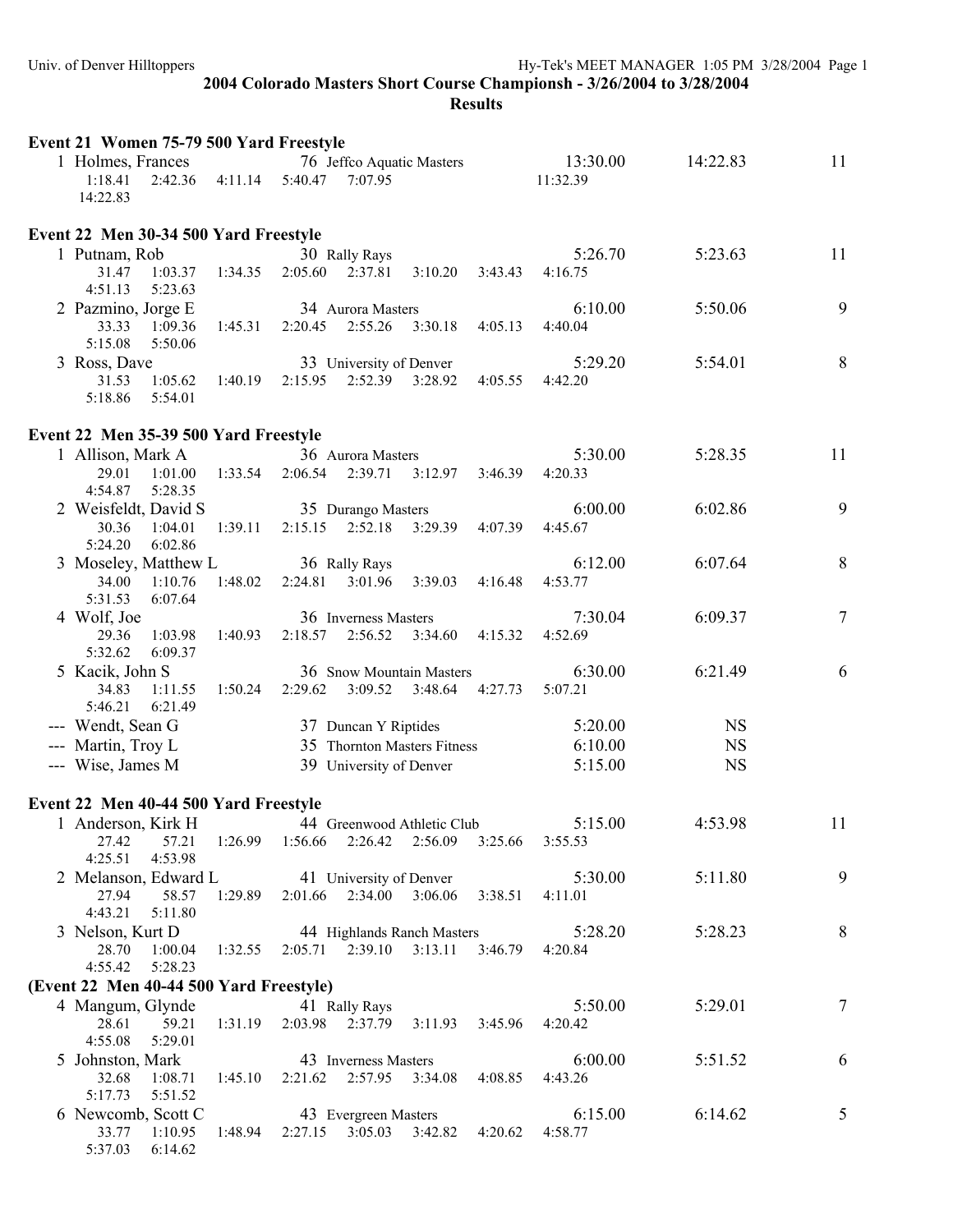| Results |
|---------|
|---------|

|                                                                             |         |                                                                          | results                         |                    |           |                |
|-----------------------------------------------------------------------------|---------|--------------------------------------------------------------------------|---------------------------------|--------------------|-----------|----------------|
| 7 Arnold, Dan<br>32.44<br>1:08.89 1:47.98 2:28.05<br>5:49.45<br>6:26.72     |         | 40 Csst Masters                                                          | 3:08.22 3:48.71 4:28.94 5:09.05 | 6:13.00            | 6:26.72   | $\overline{4}$ |
| 8 Hanson, Jim S<br>1:09.27                                                  | 1:47.39 | 41 Csst Masters<br>3:05.89 3:46.47                                       |                                 | 6:30.00<br>5:10.19 | 6:32.70   | $\mathfrak{Z}$ |
| 6:32.70<br>5:52.46<br>9 Cattles, Steve<br>56.86 1:58.51<br>9:28.68 10:34.40 |         | 44 Greely Guppies Masters<br>3:01.21  4:04.50  5:09.22  6:12.16  7:17.56 |                                 | 9:05.00            | 10:34.40  | $\overline{2}$ |
| --- Palmer, Brad M                                                          |         | 43 Squid Swim Team                                                       |                                 | 7:30.10            | <b>NS</b> |                |
| Event 22 Men 45-49 500 Yard Freestyle                                       |         |                                                                          |                                 |                    |           |                |
| 1 Brackett, Bill A                                                          |         | 46 University of Denver                                                  |                                 | 5:30.00            | 5:14.02   | 11             |
| 29.10<br>4:40.75<br>5:14.02                                                 |         | $1:00.34$ $1:31.80$ $2:03.24$ $2:34.97$ $3:06.28$ $3:37.78$              |                                 | 4:09.15            |           |                |
| 2 Nolte, Christopher C                                                      |         | 47 Inverness Masters                                                     |                                 | 5:40.00            | 5:37.11   | 9              |
| 30.30<br>1:03.52<br>5:37.11<br>5:04.04                                      |         | $1:37.79$ $2:12.42$ $2:46.85$                                            | 3:21.24<br>3:55.54              | 4:29.87            |           |                |
| 3 Heggy, Terry A                                                            |         | 49 Foothills Masters                                                     |                                 | 5:59.80            | 5:47.46   | 8              |
| 30.96<br>5:14.65<br>5:47.46                                                 |         | 1:05.85 1:42.31 2:18.52 2:54.19 3:29.79 4:05.11                          |                                 | 4:40.41            |           |                |
| --- Holsten, JB                                                             |         | 45 Evergreen Masters                                                     |                                 | 5:50.00            | <b>NS</b> |                |
| --- Henderson, Jamie                                                        |         | 46 Squid Swim Team                                                       |                                 | 7:10.00            | <b>NS</b> |                |
| Event 22 Men 50-54 500 Yard Freestyle                                       |         |                                                                          |                                 |                    |           |                |
| 1 Hughes, John S                                                            |         | 50 Highlands Ranch Masters                                               |                                 | 5:20.00            | 5:17.77   | 11             |
| 27.96<br>59.26<br>4:45.46<br>5:17.77                                        |         | 1:31.11 2:03.16 2:35.38 3:07.89 3:40.31                                  |                                 | 4:12.79            |           |                |
| 2 Reeves, Will W                                                            |         | 50 University of Denver                                                  |                                 | 5:45.00            | 5:32.96   | 9              |
| 1:05.63<br>31.51<br>5:01.46<br>5:32.96                                      |         | 1:39.94 2:14.43 2:48.60 3:22.46                                          | 3:55.84                         | 4:28.89            |           |                |
| 3 Wells, Lester K                                                           |         | 52 Highlands Ranch Masters                                               |                                 | 6:10.50            | 5:56.89   | $8\,$          |
| 29.27<br>1:02.35<br>5:22.43<br>5:56.89                                      | 1:37.05 | $2:13.22$ $2:50.34$ $3:28.60$                                            | 4:06.81                         | 4:45.61            |           |                |
| 4 Holum, Charles F                                                          |         | 52 Denver Athletic Club                                                  |                                 | 5:59.00            | 6:08.66   | $\overline{7}$ |
| 1:07.30<br>31.66<br>5:31.24<br>6:08.66                                      | 1:43.34 | 2:20.37 2:57.52 3:35.59 4:14.10                                          |                                 | 4:52.26            |           |                |
| 5 Strack, Edward R                                                          |         | 51 Rocky Mountain Masters                                                |                                 | 8:30.00            | 6:12.78   | 6              |
| 34.23<br>1:12.48<br>5:37.33<br>6:12.78                                      |         | $1:50.75$ $2:28.82$ $3:06.76$ $3:44.63$ $4:22.60$                        |                                 | 5:00.27            |           |                |
| 6 Curry, Kevin M                                                            |         | 51 Durango Masters                                                       |                                 | 7:20.00            | 6:35.43   | 5              |
| 35.13<br>5:56.47<br>6:35.43                                                 |         | 1:12.89  1:52.54  2:32.68  3:12.65  3:53.40  4:33.86                     |                                 | 5:15.04            |           |                |
| (Event 22 Men 50-54 500 Yard Freestyle)                                     |         |                                                                          |                                 |                    |           |                |
| 7 Korzeb, Stanley L                                                         |         | 50 Total Fitness Swim                                                    |                                 | 12:00.00           | 9:51.52   | $\overline{4}$ |
| 52.77<br>8:54.79<br>9:51.52                                                 |         | 1:48.86 2:48.70 3:51.17 4:52.37 5:53.19                                  | 6:53.41                         | 7:54.55            |           |                |
| --- Waterbury, Stuart S                                                     |         | 50 Boulder Y Masters                                                     |                                 | 5:50.00            | <b>NS</b> |                |
| Event 22 Men 55-59 500 Yard Freestyle                                       |         |                                                                          |                                 |                    |           |                |
| 1 McCormick, Paul                                                           |         | 57 Boulder Aquatic Masters                                               |                                 | 5:31.20            | 5:36.08   | 11             |
| 31.09<br>1:04.38<br>5:02.51<br>5:36.08                                      |         | 1:38.29  2:12.56  2:46.78  3:20.88  3:54.76                              |                                 | 4:28.83            |           |                |
| 2 Ellis, Quincy C<br>32.69<br>1:07.92<br>5:25.72   5:59.71                  |         | 55 Durango Masters<br>1:44.51  2:21.71  2:58.83  3:35.82  4:12.93        |                                 | 6:10.00<br>4:49.88 | 5:59.71   | 9              |
| 3 Burson, Bill                                                              |         | 59 South Suburban                                                        |                                 | 6:05.00            | 6:02.26   | 8              |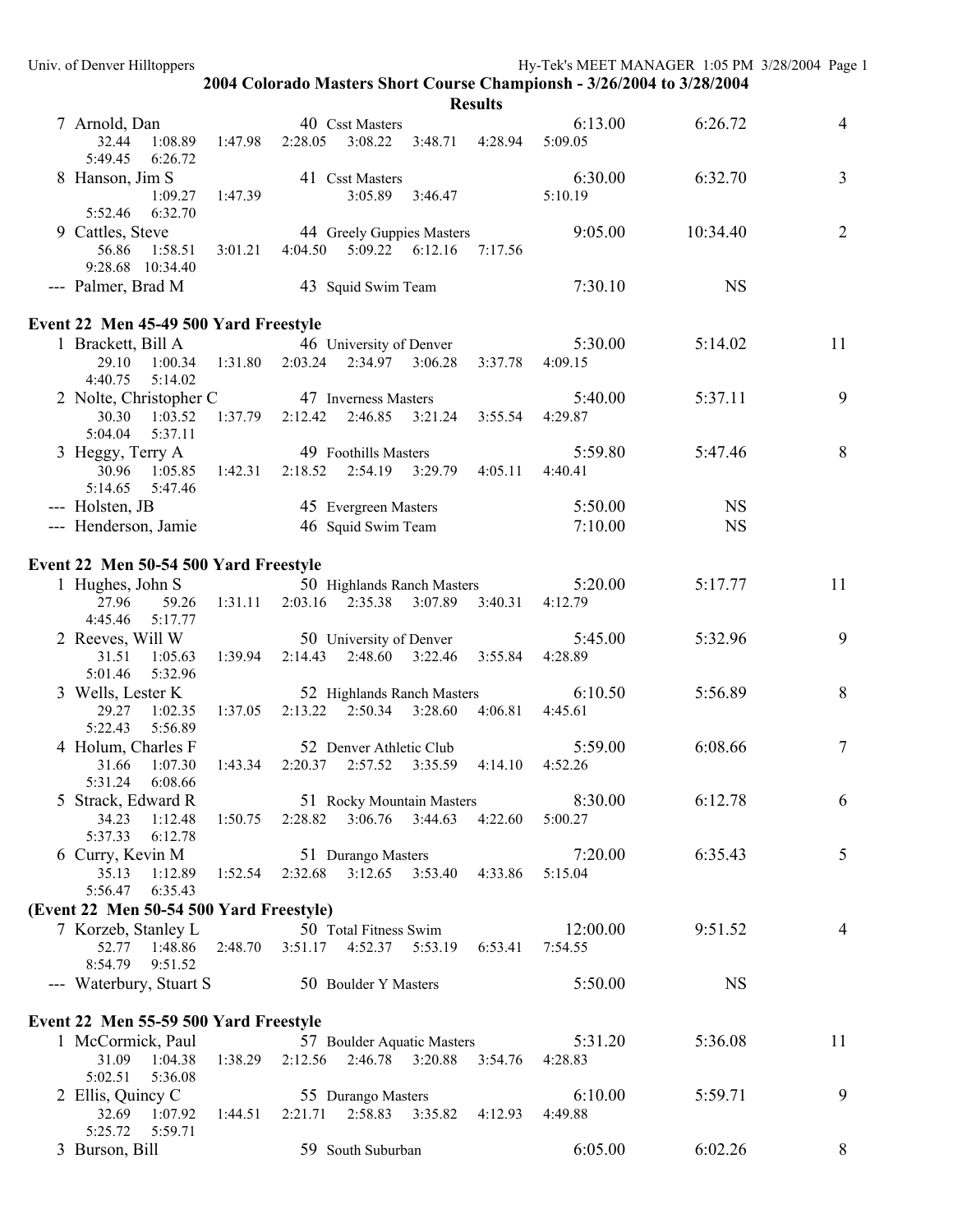**Results** 

|                                                                                        |         |                                         |                      |                                         | results                                         |          |           |        |
|----------------------------------------------------------------------------------------|---------|-----------------------------------------|----------------------|-----------------------------------------|-------------------------------------------------|----------|-----------|--------|
| 32.23<br>1:07.40<br>5:26.47<br>6:02.26                                                 |         | $1:43.35$ $2:20.15$ $2:56.79$ $3:34.16$ |                      |                                         | 4:11.81 4:49.76                                 |          |           |        |
| 4 Goodman, Larry R                                                                     |         |                                         |                      | 56 Boulder Aquatic Masters              |                                                 | 7:30.00  | 7:20.01   | $\tau$ |
| 40.53<br>1:26.78<br>6:42.21<br>7:20.01                                                 |         |                                         |                      |                                         | 2:13.64 3:00.19 3:45.39 4:30.07 5:14.95 5:59.58 |          |           |        |
| 5 Warfield, John P                                                                     |         |                                         | 57 Durango Masters   |                                         |                                                 | 9:00.00  | 7:52.23   | 6      |
| 37.78<br>1:22.28<br>7:03.94<br>7:52.23                                                 |         |                                         |                      |                                         | 2:09.84 2:58.96 3:47.52 4:36.85 5:25.57         | 6:14.89  |           |        |
| 6 Edwards, Morgan                                                                      |         |                                         | 59 Inverness Masters |                                         |                                                 | 8:15.70  | 7:56.14   | 5      |
| 1:22.00<br>7:07.88<br>7:56.14                                                          |         | $2:08.63$ $2:58.05$                     | 3:47.51              |                                         | 4:37.13   5:28.14                               | 6:18.27  |           |        |
| Event 22 Men 60-64 500 Yard Freestyle                                                  |         |                                         |                      |                                         |                                                 |          |           |        |
| 1 Graham, James D                                                                      |         |                                         | 62 Durango Masters   |                                         |                                                 | 7:20.00  | 7:21.79   | 11     |
| 38.57<br>1:21.84<br>6:37.36<br>7:21.79                                                 |         |                                         |                      | 2:06.80 2:52.03 3:37.78 4:23.57 5:08.43 |                                                 | 5:52.55  |           |        |
| 2 Chessnoe, Michael S                                                                  |         | 62 University of Denver                 |                      |                                         |                                                 | 7:22.00  | 7:31.07   | 9      |
| 42.49<br>1:29.81<br>6:47.97<br>7:31.07                                                 | 2:17.01 |                                         |                      |                                         | 3:03.35 3:48.13 4:32.72 5:17.34                 | 6:03.01  |           |        |
| 3 Reynolds, Bing                                                                       |         |                                         |                      | 63 Boulder Aquatic Masters              |                                                 | 9:30.00  | 9:55.21   | $8\,$  |
| 48.30 1:47.60 2:47.45 3:46.49 4:46.07 5:48.21 6:50.00<br>9:55.21<br>8:54.40            |         |                                         |                      |                                         |                                                 | 7:53.36  |           |        |
| Event 22 Men 65-69 500 Yard Freestyle                                                  |         |                                         |                      |                                         |                                                 |          |           |        |
| 1 Plummer, Mark A                                                                      |         | 67 Inverness Masters                    |                      |                                         |                                                 | 7:58.21  | 8:26.01   | 11     |
| 42.14 1:29.69<br>7:35.34<br>8:26.01                                                    |         | $2:20.54$ $3:12.08$                     |                      |                                         | 4:03.90 4:56.20 5:49.20 6:42.22                 |          |           |        |
| 2 Heller, Ken J                                                                        |         | 65 Monnaco Masters                      |                      |                                         |                                                 | 9:45.00  | 9:03.91   | 9      |
| 1:39.47 2:32.16 3:26.07 4:21.94<br>46.83<br>9:03.91<br>8:04.16                         |         |                                         |                      |                                         | 5:15.89 6:11.46                                 | 7:06.98  |           |        |
| --- Malone, Mark                                                                       |         | 65 Dawgs                                |                      |                                         |                                                 | 8:45.00  | <b>NS</b> |        |
| Event 22 Men 70-74 500 Yard Freestyle                                                  |         |                                         |                      |                                         |                                                 |          |           |        |
| 1 Bishop, David R                                                                      |         |                                         | 71 Durango Masters   |                                         |                                                 | 8:06.00  | 8:12.33   | 11     |
| 1:31.54 2:22.54 3:13.55 4:05.37 4:56.65 5:46.99 6:36.63<br>42.56<br>7:25.47<br>8:12.33 |         |                                         |                      |                                         |                                                 |          |           |        |
| 2 Clergen, Wayne M 74 Team Vortex                                                      |         |                                         |                      |                                         |                                                 | 9:10.00  | 8:52.38   | 9      |
| 47.33 1:38.80 2:31.42 3:24.69 4:18.75 5:12.66 6:07.88<br>7:57.89 8:52.38               |         |                                         |                      |                                         |                                                 | 7:02.86  |           |        |
| (Event 22 Men 70-74 500 Yard Freestyle)                                                |         |                                         |                      |                                         |                                                 |          |           |        |
| 3 Myers, John D                                                                        |         |                                         |                      | 73 Boulder Aquatic Masters              |                                                 | 9:30.00  | 9:52.98   | 8      |
| 50.53<br>1:45.87<br>8:51.32<br>9:52.98                                                 | 2:43.76 | 3:43.19                                 |                      | 4:43.40   5:44.54                       | 6:46.69                                         | 7:49.24  |           |        |
| --- King, Bill                                                                         |         |                                         |                      | 70 Jeffco Aquatic Masters               |                                                 | 7:20.00  | <b>NS</b> |        |
| Event 22 Men 80-84 500 Yard Freestyle                                                  |         |                                         |                      |                                         |                                                 |          |           |        |
| 1 Wrenn, John A                                                                        |         |                                         |                      | 83 Boulder Aquatic Masters              |                                                 | 11:37.00 | 11:20.61  | 11     |
| 59.83<br>2:07.63<br>11:20.61                                                           | 3:15.93 | 4:25.01                                 |                      | 5:34.68 6:43.57                         | 7:53.84                                         | 9:03.62  |           |        |
| <b>Event 23 Women 25-29 400 Yard IM</b>                                                |         |                                         |                      |                                         |                                                 |          |           |        |
| 1 VanSlingerlandt, Mica M                                                              |         |                                         |                      | 28 Boulder Aquatic Masters              |                                                 | 4:52.33  | 4:56.68   | 11     |
| 30.50  1:05.12  1:43.01                                                                |         | 2:21.10                                 | 3:03.63 3:47.75      |                                         | 4:22.09                                         | 4:56.68  |           |        |
| 2 Greenleaf, Kristen A                                                                 |         |                                         | 25 Aurora Masters    |                                         |                                                 | 6:30.00  | 5:55.47   | 9      |
| 38.88<br>1:24.33                                                                       | 2:13.51 | 3:02.62                                 | 3:48.95              | 4:35.81                                 | 5:16.98                                         | 5:55.47  |           |        |

# **Event 23 Women 30-34 400 Yard IM**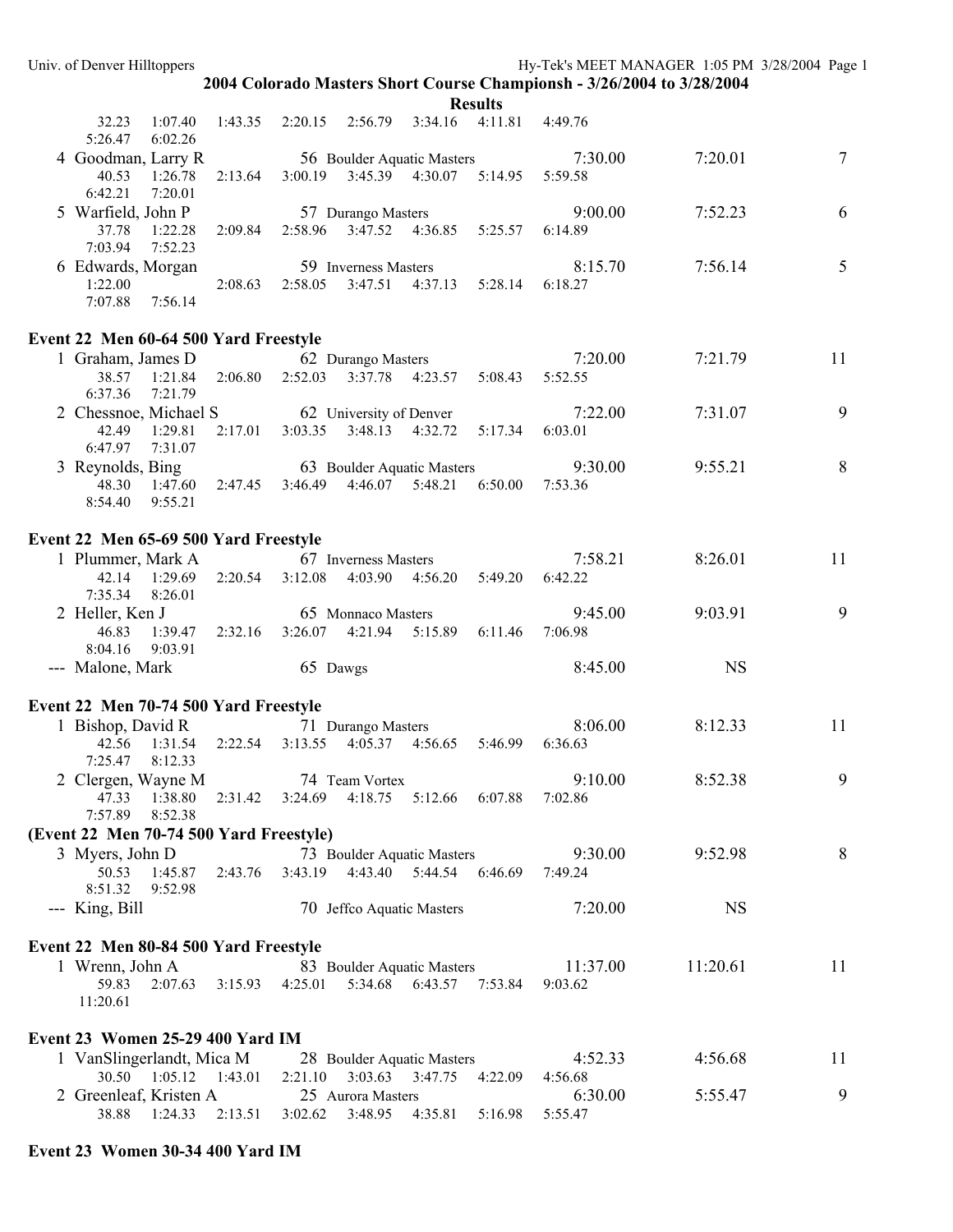| Univ. of Denver Hilltoppers                |         |                                                                        |                               |                 |                    | Hy-Tek's MEET MANAGER 1:05 PM 3/28/2004 Page 1 |    |
|--------------------------------------------|---------|------------------------------------------------------------------------|-------------------------------|-----------------|--------------------|------------------------------------------------|----|
|                                            |         | 2004 Colorado Masters Short Course Championsh - 3/26/2004 to 3/28/2004 |                               |                 |                    |                                                |    |
|                                            |         |                                                                        |                               | <b>Results</b>  |                    |                                                |    |
| 1 Deacon, Lori B                           |         | 33 University of Denver                                                |                               |                 | 5:06.00            | 5:04.45                                        | 11 |
| 32.06 1:09.49                              | 1:47.51 | 2:26.47                                                                | $3:09.12$ $3:53.52$ $4:29.14$ |                 | 5:04.45            |                                                |    |
| 2 Niemann, Catherine A                     |         | 33 Aurora Masters                                                      |                               |                 | 5:10.00            | 5:16.21                                        | 9  |
| 32.00<br>1:09.64                           | 1:51.51 | 2:32.09<br>3:17.55                                                     |                               | 4:02.97 4:40.41 | 5:16.21            |                                                |    |
| <b>Event 23 Women 35-39 400 Yard IM</b>    |         |                                                                        |                               |                 |                    |                                                |    |
|                                            |         |                                                                        |                               |                 |                    |                                                |    |
| 1 Hagadorn, Heather L                      |         | 39 University of Denver                                                |                               |                 | 5:20.00            | 5:24.20                                        | 11 |
| 31.65 1:07.55 1:50.06                      |         | $2:33.13$ $3:21.06$                                                    | 4:10.42                       | 4:47.62         | 5:24.20<br>5:45.25 | 5:29.89                                        | 9  |
| 2 Vanderpoel, Nicole L                     |         | 39 Inverness Masters<br>32.23 1:09.45 1:51.02 2:31.96 3:23.06          |                               | 4:53.32         | 5:29.89            |                                                |    |
|                                            |         |                                                                        | 4:15.13                       |                 |                    |                                                |    |
| Event 23 Women 40-44 400 Yard IM           |         |                                                                        |                               |                 |                    |                                                |    |
| 1 Sallee, Cece                             |         | 42 Durango Masters                                                     |                               |                 | 5:40.00            | 5:54.74                                        | 11 |
| 36.70 1:19.21 2:08.07                      |         | 2:54.97 3:46.56                                                        | 4:38.89                       | 5:18.30         | 5:54.74            |                                                |    |
| 2 Hawkinson, Cindy S                       |         | 43 Highlands Ranch Masters                                             |                               |                 | 7:45.00            | 7:05.20                                        | 9  |
| 48.88                                      |         | $1:47.89$ $2:43.78$ $3:40.22$ $4:40.04$                                | 5:37.51                       | 6:23.55         | 7:05.20            |                                                |    |
|                                            |         |                                                                        |                               |                 |                    |                                                |    |
| Event 23 Women 55-59 400 Yard IM           |         |                                                                        |                               |                 |                    |                                                |    |
| 1 Young, Lydia L                           |         | 55 Dawgs                                                               |                               |                 | 6:55.50            | 7:12.54                                        | 11 |
| 48.90 1:45.44 2:39.08                      |         | 3:32.15 4:31.64                                                        | 5:31.21                       | 6:25.33         | 7:12.54            |                                                |    |
| 2 Lebsack, Linda M                         |         | 57 University of Denver                                                |                               |                 | 7:40.00            | 7:31.23                                        | 9  |
|                                            |         | 50.91  1:48.42  2:49.47  3:49.76  4:52.74  5:54.71                     |                               | 6:43.84         | 7:31.23            |                                                |    |
|                                            |         |                                                                        |                               |                 |                    |                                                |    |
| Event 23 Women 65-69 400 Yard IM           |         |                                                                        |                               |                 |                    |                                                |    |
| 1 Oberg, Jane G                            |         | 66 Dawgs                                                               |                               |                 | 7:30.00            | 7:20.93                                        | 11 |
| 47.29 1:44.49 2:42.73                      |         | 3:42.42 4:38.43                                                        | 5:37.86                       | 6:30.72         | 7:20.93            |                                                |    |
| 2 Rudie, Margery 65 Jeffeo Aquatic Masters |         |                                                                        |                               |                 | 11:00.00           | 14:59.41                                       | 9  |
|                                            |         | 1:50.93 3:52.22 5:38.16 7:21.89 9:37.05 11:50.44 13:24.79 14:59.41     |                               |                 |                    |                                                |    |
|                                            |         |                                                                        |                               |                 |                    |                                                |    |
| Event 24 Men 25-29 400 Yard IM             |         |                                                                        |                               |                 |                    |                                                |    |
| 1 Valks, Victor P                          |         | 29 Aurora Masters                                                      |                               |                 | 5:30.00            | 5:22.60                                        | 11 |
| 32.13 1:11.22 1:50.55 2:29.96              |         | 3:20.09                                                                |                               | 4:09.20 4:46.37 | 5:22.60            |                                                |    |
|                                            |         |                                                                        |                               |                 |                    |                                                |    |
| <b>Event 24 Men 30-34 400 Yard IM</b>      |         |                                                                        |                               |                 |                    |                                                |    |
| 1 Ross, Dave                               |         | 33 University of Denver                                                |                               |                 | 4:38.20            | 4:52.11                                        | 11 |
| 29.53<br>1:02.55                           | 1:38.22 | 2:14.23<br>2:57.38                                                     | 3:41.84                       | 4:17.79         | 4:52.11            |                                                |    |
| 2 Pryor, Keith T                           |         | 33 Squid Swim Team                                                     |                               |                 | 5:25.00            | 5:10.90                                        | 9  |
| 31.93<br>1:08.91                           | 1:49.69 | $2:30.10$ $3:16.13$                                                    | 3:59.84                       | 4:35.39         | 5:10.90            |                                                |    |
|                                            |         |                                                                        |                               |                 |                    |                                                |    |
| Event 24 Men 35-39 400 Yard IM             |         |                                                                        |                               |                 |                    |                                                |    |
| --- Wendt, Sean G                          |         | 37 Duncan Y Riptides                                                   |                               |                 | 5:10.00            | <b>NS</b>                                      |    |
| Event 24 Men 40-44 400 Yard IM             |         |                                                                        |                               |                 |                    |                                                |    |
| 1 Melanson, Edward L                       |         |                                                                        |                               |                 | 4:40.00            | 4:33.78                                        | 11 |
| 28.23<br>59.81                             | 1:34.74 | 41 University of Denver<br>2:09.19                                     | 2:49.76 3:31.72               | 4:03.98         | 4:33.78            |                                                |    |
|                                            |         | 40 Foothills Masters                                                   |                               |                 | 4:35.00            | 4:34.15                                        | 9  |
| 2 Lenneman, Tim P<br>29.55<br>1:02.97      | 1:37.90 | 2:13.52<br>2:52.78                                                     |                               |                 | 4:34.15            |                                                |    |
|                                            |         |                                                                        | 3:33.48                       | 4:04.82         |                    |                                                |    |
| 3 Murphy, Jim<br>34.69<br>1:15.37          | 2:40.44 | 43 Dawgs<br>3:32.44 4:25.46                                            |                               |                 | 5:35.00<br>6:05.63 | 6:05.63                                        | 8  |
|                                            |         |                                                                        | 5:06.23                       | 5:44.63         |                    |                                                | 7  |
| 4 Arnold, Dan<br>1:28.98<br>39.22          |         | 40 Csst Masters<br>4:02.84                                             |                               |                 | 6:24.00<br>6:17.86 | 6:17.86                                        |    |
|                                            | 2:21.43 | 3:12.58                                                                | 4:56.52                       | 5:37.09         |                    |                                                |    |
| Event 24 Men 45-49 400 Yard IM             |         |                                                                        |                               |                 |                    |                                                |    |
| 1 Mann, Michael T                          |         | 49 University of Denver                                                |                               |                 | 4:45.00            | 4:33.77                                        | 11 |
| 29.27 1:01.62                              | 1:37.23 | 2:11.80<br>2:52.28                                                     | 3:32.75                       | 4:03.81         | 4:33.77            |                                                |    |
| 2 Louie, Jamie                             |         | 47 Csst Masters                                                        |                               |                 | 5:10.20            | 5:04.13                                        | 9  |
|                                            |         |                                                                        |                               |                 |                    |                                                |    |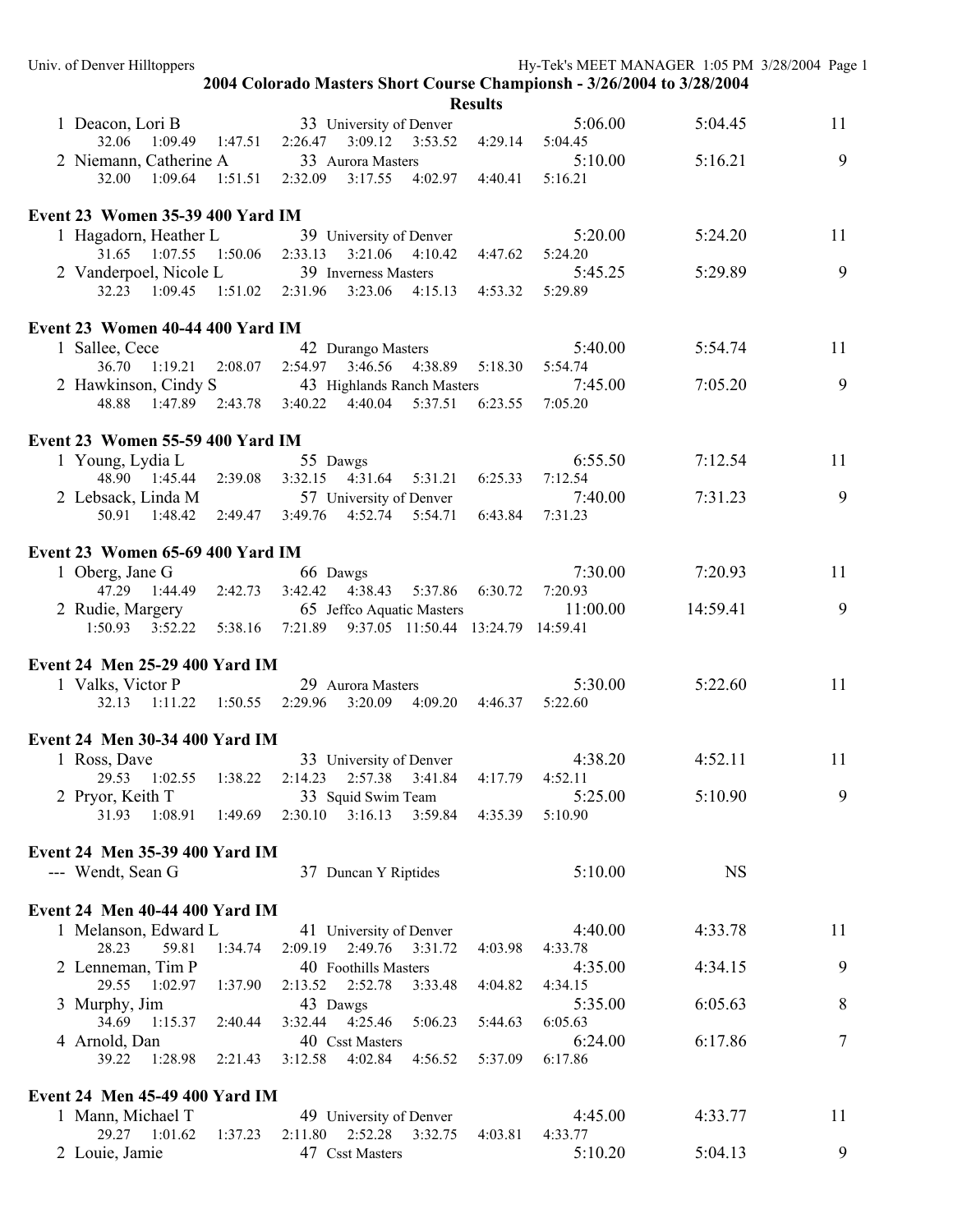23.03 49.67 1:15.11 1:37.10

|                                              |         |                                                       |                         | <b>Results</b> |                        |                            |                               |
|----------------------------------------------|---------|-------------------------------------------------------|-------------------------|----------------|------------------------|----------------------------|-------------------------------|
| 31.62<br>1:08.38                             | 1:46.97 | 2:26.19<br>3:08.35                                    | 3:51.91                 | 4:28.11        | 5:04.13                |                            |                               |
| 3 Nolte, Christopher C                       |         | 47 Inverness Masters                                  |                         |                | 5:08.00                | 5:07.02                    | 8                             |
| 30.39 1:06.94                                | 1:47.65 | 2:28.69<br>3:13.78                                    | 3:59.94                 | 4:34.32        | 5:07.02                |                            |                               |
| 4 Heggy, Terry A                             |         | 49 Foothills Masters                                  |                         |                | 5:35.10                | 5:23.79                    | $\tau$                        |
| 34.60 1:15.58                                | 2:02.94 | 2:49.48<br>3:33.49                                    | 4:18.92                 | 4:52.67        | 5:23.79                |                            |                               |
| 5 Culp, Michael E                            |         | 48 South Suburban                                     |                         |                | 5:36.10                | 5:30.41                    | 6                             |
| 34.02<br>1:14.83                             | 1:57.13 | 2:37.45<br>3:27.37                                    | 4:17.47                 | 4:55.60        | 5:30.41                |                            |                               |
| 6 Johnston, Jim F                            |         | 45 Aurora Masters                                     |                         |                | 5:50.00                | 7:31.29                    | 5                             |
| 49.55 1:50.78                                | 2:54.57 | 3:58.52 4:59.91                                       | 5:55.14                 | 7:31.29        |                        |                            |                               |
| --- Brackett, Bill A                         |         | 46 University of Denver                               |                         |                | 5:00.00                | <b>NS</b>                  |                               |
|                                              |         |                                                       |                         |                |                        |                            |                               |
| <b>Event 24 Men 50-54 400 Yard IM</b>        |         |                                                       |                         |                |                        |                            |                               |
| 1 Reeves, Will W                             |         | 50 University of Denver                               |                         |                | 4:55.50                | 4:53.89                    | 11                            |
| 30.13 1:04.18                                | 1:42.47 | 2:20.66                                               | 3:02.86 3:45.97         | 4:20.93        | 4:53.89                |                            |                               |
| 2 Stanback, John H                           |         | 50 Team Vortex                                        | 3:53.52                 |                | 5:02.00                | 5:00.43                    | 9                             |
| 32.80 1:10.11                                | 1:48.35 | 2:25.49<br>3:09.61                                    |                         | 4:27.54        | 5:00.43                | 5:00.54                    | 8                             |
| 3 Hughes, John S<br>30.53 1:04.90            | 1:44.46 | 50 Highlands Ranch Masters<br>2:23.44 3:09.09 3:55.31 |                         | 4:28.57        | 5:05.00<br>5:00.54     |                            |                               |
| 4 Strack, Edward R                           |         | 51 Rocky Mountain Masters                             |                         |                | 6:00.00                | 5:40.00                    | $\tau$                        |
| 34.32 1:14.32                                | 2:03.66 | 2:50.98 3:39.39 4:26.43                               |                         | 5:04.96        | 5:40.00                |                            |                               |
| --- Rheem, Allen                             |         | 54 Squid Swim Team                                    |                         |                | 6:30.00                | <b>NS</b>                  |                               |
|                                              |         |                                                       |                         |                |                        |                            |                               |
| Event 24 Men 55-59 400 Yard IM               |         |                                                       |                         |                |                        |                            |                               |
| 1 Ellis, Quincy C                            |         | 55 Durango Masters                                    |                         |                | 6:45.00                | 5:48.94                    | 11                            |
| 36.04 1:19.40                                | 2:04.87 | 2:50.77 3:44.22 4:37.78 5:14.56                       |                         |                | 5:48.94                |                            |                               |
| 2 Goodman, Larry R                           |         | 56 Boulder Aquatic Masters                            |                         |                | 8:40.00                | 6:46.69                    | 9                             |
| 46.59 1:43.52                                | 2:37.94 | 3:32.22 4:30.84 5:26.51                               |                         | 6:06.27        | 6:46.69                |                            |                               |
| --- Carney, Kent                             |         | 56 Evergreen Masters                                  |                         |                | 5:40.00                | <b>NS</b>                  |                               |
|                                              |         |                                                       |                         |                |                        |                            |                               |
| <b>Event 24 Men 60-64 400 Yard IM</b>        |         |                                                       |                         |                |                        |                            |                               |
| 1 Dyck, Mel                                  |         | 62 Snow Mountain Masters                              |                         |                | 7:15.00                | 7:11.92                    | 11                            |
|                                              |         | 48.37 1:46.35 2:49.09 3:51.62 4:47.63                 | 5:40.84 6:25.21         |                | 7:11.92                |                            |                               |
|                                              |         |                                                       |                         |                |                        |                            |                               |
| Event 24 Men 65-69 400 Yard IM               |         |                                                       |                         |                |                        |                            |                               |
| 1 O'Brien, Dennis A                          |         | 68 Durango Masters                                    |                         |                | 5:49.00                | 5:56.59                    | 11                            |
| 36.88<br>$1:20.59$ $2:09.78$                 |         | 2:58.11                                               | 3:46.98 4:38.34 5:18.37 |                | 5:56.59                |                            |                               |
|                                              |         |                                                       |                         |                |                        |                            |                               |
| <b>Event 24 Men 70-74 400 Yard IM</b>        |         |                                                       |                         |                |                        |                            |                               |
| 1 Bishop, David R                            |         | 71 Durango Masters                                    |                         |                | 7:10.00                | 6:59.63                    | 11                            |
| 46.09<br>1:39.89                             | 2:36.41 | 3:33.92<br>4:28.02                                    | 5:23.28                 | 6:11.69        | 6:59.63                |                            |                               |
|                                              |         |                                                       |                         |                |                        |                            |                               |
| <b>Event 24 Men 80-84 400 Yard IM</b>        |         |                                                       |                         |                |                        |                            |                               |
| 1 Wrenn, John A                              |         | 83 Boulder Aquatic Masters                            |                         |                | 11:10.00               | 10:47.82                   | 11                            |
| 3:24.12<br>1:34.14                           | 4:38.43 | 5:47.44<br>7:13.77                                    | 8:38.43                 |                | 9:44.94 10:47.82       |                            |                               |
|                                              |         |                                                       |                         |                |                        |                            |                               |
| Event 25 Mixed 19+ 200 Yard Freestyle Relay  |         |                                                       |                         |                |                        |                            |                               |
| 1 University of Denver                       |         | A                                                     |                         |                | 1:40.00                | 1:40.74                    | 22                            |
| 1) Silleck, Hayden H 25                      |         | 2) Burgers, Sonya L 26                                |                         |                | 3) Johnson, Brett J 24 | 4) Hagadorn, Heather L 39  |                               |
| 26.17<br>53.90                               | 1:19.67 | 1:40.74                                               |                         |                |                        |                            |                               |
| 2 Aurora Masters                             |         | A                                                     |                         |                | 2:00.00                | 2:00.84                    | 18                            |
| 1) Cliff-Tuttle, Josh E 24<br>25.46<br>59.52 | 1:25.94 | 2) Rowe, Chritine T 52<br>2:00.84                     |                         |                | 3) Magnuson, Tom O 51  | 4) Greenleaf, Kristen A 25 |                               |
|                                              |         |                                                       |                         |                |                        |                            |                               |
| Event 25 Mixed 25+ 200 Yard Freestyle Relay  |         |                                                       |                         |                |                        |                            |                               |
| 1 Boulder Aquatic Masters                    |         | A                                                     |                         |                | 1:38.00                | 1:37.10                    | 22                            |
| 1) Smit, Robbert-Paul A 34                   |         | 2) Marsh, Philip S 27                                 |                         |                | 3) Neal, Melissa 26    |                            | 4) VanSlingerlandt, Mica M 28 |
|                                              |         |                                                       |                         |                |                        |                            |                               |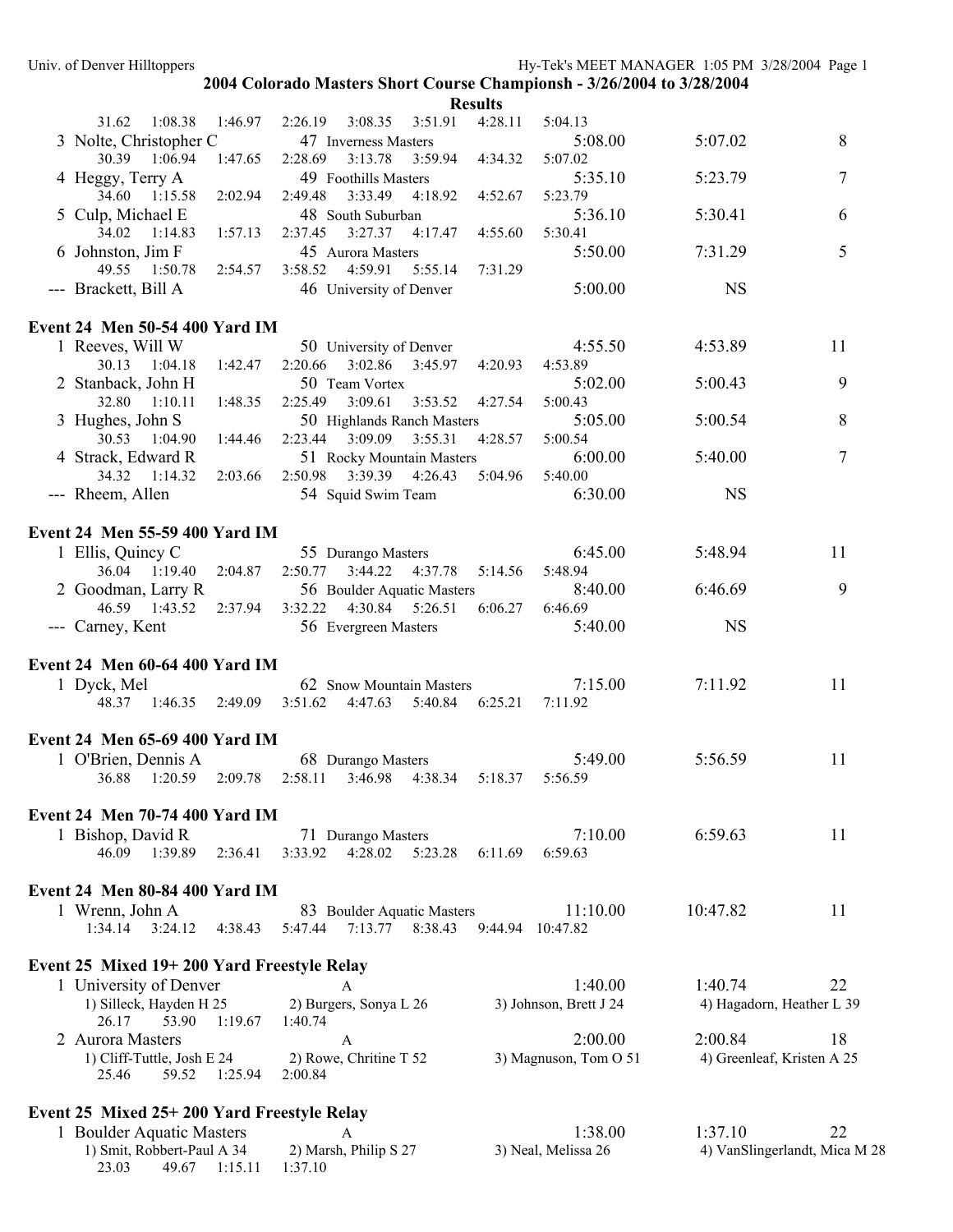# **Results**

|                                                                                          | results                                      |                                   |                                           |
|------------------------------------------------------------------------------------------|----------------------------------------------|-----------------------------------|-------------------------------------------|
| 2 University of Denver<br>1) Deacon, Lori B 33                                           | $\mathbf{A}$<br>2) Gadd-Siegel, Cecilia E 32 | 1:41.20<br>3) Fuller, David S 39  | 1:38.14<br>18<br>4) Siegel, Joel F 32     |
| 52.59 1:16.19 1:38.14<br>27.50                                                           |                                              |                                   |                                           |
| 3 Rally Rays<br>$1)$ Crouch, Kim H 42<br>26.15<br>53.02 1:17.88 1:39.62                  | $\mathbf{A}$<br>2) Remick, Sherry L 29       | 1:58.00<br>3) Dahl, Matt 35       | 1:39.62<br>16<br>4) Young, John R 33      |
| 4 Aurora Masters<br>1) Phelps, Brian R 39                                                | $\mathbf{A}$<br>2) Kuhn, Kristi 26           | 1:43.00<br>3) Herrick, Laura M 28 | 1:40.52<br>14<br>4) Niemann, Andy 38      |
| 51.29 1:17.06<br>24.22                                                                   | 1:40.52                                      |                                   |                                           |
| 5 Thornton Masters Fitness<br>1) Martin, Troy L 35<br>51.04 1:16.85<br>25.19             | A<br>2) Drozda, Cathy M 45<br>1:47.10        | 1:49.50<br>3) Hoyt, Brian K 37    | 1:47.10<br>12<br>4) Champlin, Stacie M 26 |
| 6 Inverness Masters<br>1) Sheiman, Dana L 42<br>30.30<br>57.07 1:27.21                   | A<br>2) Shultz, Lisa J 41<br>1:50.30         | 1:50.00<br>3) Reifel, Ric R 38    | $1:50.30$ 10<br>4) Cooley, Austin 25      |
| 7 Rally Rays                                                                             | B                                            | 2:00.00                           | 8<br>1:54.51                              |
| 1) Holicky, Grant 30<br>25.37<br>59.30 1:30.46                                           | 2) Modine, Jonathan W 36<br>1:54.51          | 3) Buttner, Martha A 48           | 4) Lepinsky, Mychele 32                   |
| 8 Inverness Masters                                                                      | B                                            | 2:05.00                           | 2:06.65<br>-6                             |
| 1) Percira, Ann P 27 2) Nolte, Susan D 43<br>1:35.74<br>32.05 1:04.63                    | 2:06.65                                      | 3) Edwards, Morgan 59             | 4) Dykes, James A 70                      |
| 9 Greely Guppies Masters                                                                 | $\mathbf{A}$                                 | 2:14.00                           | 2:24.62<br>4                              |
| 1) Hess, Richard W 49 2) McElhinney, Tom B 50<br>1:28.31<br>2:01.55<br>44.45             | 2:24.62                                      | 3) Baumann, Kari K 32             | 4) Croissant, Eilleen 64                  |
| Event 25 Mixed 35+200 Yard Freestyle Relay                                               |                                              |                                   |                                           |
| 1 Inverness Masters                                                                      | $\mathsf{A}$                                 | 1:39.00                           | 1:40.88<br>22                             |
| 1) Johnston, Mark 43 2) Nolte, Christopher C 47<br>1:15.31<br>49.42<br>24.27             | 1:40.88                                      | 3) Garnier, Kathy L 43            | 4) Seavall, Kelly J 35                    |
| 2 Durango Masters                                                                        | $\mathbf{A}$                                 | NT                                | 1:44.22<br>18                             |
| 1) Anderson, Dean W 50 2) Chapman, Michael S 35<br>52.21<br>$1:19.70$ $1:44.22$<br>23.30 |                                              | 3) Metz, Catherine L 48           | 4) Sallee, Cece 42                        |
| 3 Inverness Masters                                                                      | B                                            | 1:51.50                           | 1:51.05<br>16                             |
| 1) Blodgett, Bob H 53 2) Wolf, Joe 36<br>27.16<br>54.27  1:23.41  1:51.05                |                                              | 3) Vanderpoel, Nicole L 39        | 4) Riner, Betsy 37                        |
| (Event 25 Mixed 35+200 Yard Freestyle Relay)                                             |                                              |                                   |                                           |
| 4 University of Denver                                                                   | $\mathbf{A}$                                 | 1:54.10                           | 1:56.29<br>14                             |
| 1) Brackett, Bill A 46<br>24.91<br>54.67<br>1:32.74                                      | 2) Fouts, Susan J 53<br>1:56.29              | 3) Anziano, Marcia 59             | 4) Jordan, Jami 41                        |
| <b>Snow Mountain Masters</b>                                                             | A                                            | 2:30.00                           | 2:16.16<br>12                             |
| 1) Akima, Ricki 45<br>40.40<br>1:49.30<br>1:15.64                                        | 2) Murphy-Sherman, Jane 59<br>2:16.16        | 3) Dyck, Mel 62                   | 4) Kacik, John S 36                       |
| 6 Inverness Masters                                                                      | $\mathbf C$                                  | 2:14.70                           | 2:20.05<br>10                             |
| 1) Plummer, Mark A 67<br>37.95<br>1:11.60<br>1:46.38                                     | 2) Hashimoto, Christine 56<br>2:20.05        | 3) Vanderpoel, William A 51       | 4) Mayer, Olivia J 40                     |
| Event 25 Mixed 45+ 200 Yard Freestyle Relay                                              |                                              |                                   |                                           |
| 1 Durango Masters                                                                        | A                                            | NT                                | 1:57.90<br>22                             |
| 1) Ellis, Quincy C 55<br>26.37<br>52.90<br>1:25.40                                       | 2) Curry, Kevin M 51<br>1:57.90              | 3) O'Brien, Trudy A 53            | 4) Nelson, MaryAnne 53                    |
| 2 South Suburban                                                                         | A                                            | 1:58.00                           | 2:01.75<br>18                             |
| 1) Pyle, Rebecca M 48<br>1:00.95<br>31.81<br>1:34.24                                     | 2) Burson, Bill 59<br>2:01.75                | 3) Slavec, Deborah A 50           | 4) Culp, Michael E 48                     |
| 3 University of Denver                                                                   | A                                            | 2:12.00                           | 2:14.11<br>16                             |
| 1) Lebsack, Linda M 57                                                                   | 2) Laney, Judy B 51                          | 3) Reeves, Will W 50              | 4) Mann, Michael T 49                     |

# **Event 27 Women 25-29 100 Yard Butterfly**

36.36 1:08.96 1:45.87 2:14.11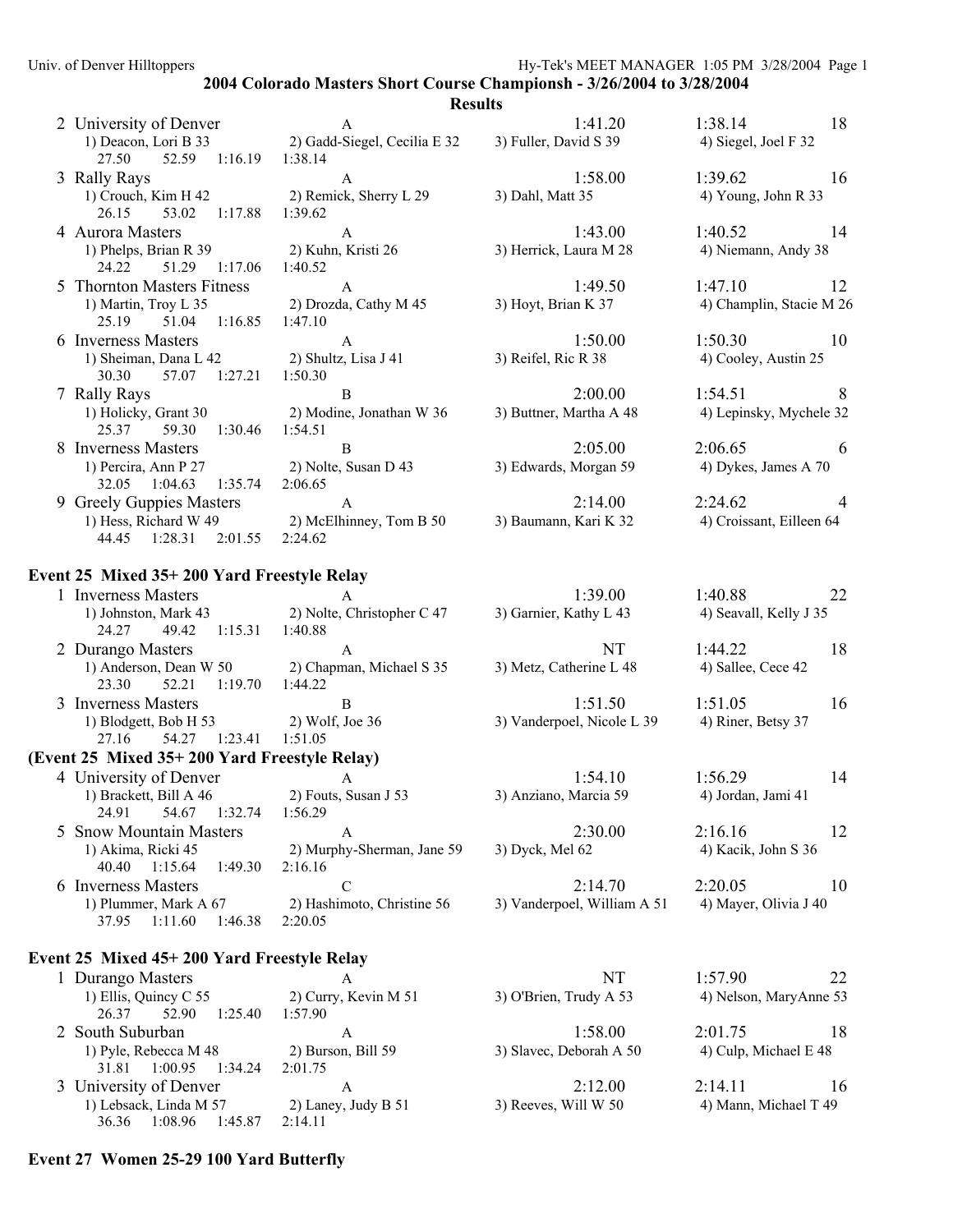| Univ. of Denver Hilltoppers                                |                                                                        | Hy-Tek's MEET MANAGER 1:05 PM 3/28/2004 Page 1 |         |    |
|------------------------------------------------------------|------------------------------------------------------------------------|------------------------------------------------|---------|----|
|                                                            | 2004 Colorado Masters Short Course Championsh - 3/26/2004 to 3/28/2004 |                                                |         |    |
| 1 VanSlingerlandt, Mica M<br>29.41 1:02.68                 | <b>Results</b><br>28 Boulder Aquatic Masters                           | 1:04.01                                        | 1:02.68 | 11 |
| 2 Kuhn, Kristi<br>32.34<br>1:08.91                         | 26 Aurora Masters                                                      | 1:10.12                                        | 1:08.91 | 9  |
| 3 Fleming, Sara J<br>34.78<br>1:13.12                      | 25 Wheat Ridge Stingrays                                               | 1:19.00                                        | 1:13.12 | 8  |
| 4 Greenleaf, Kristen A<br>37.33<br>1:20.51                 | 25 Aurora Masters                                                      | 1:18.00                                        | 1:20.51 | 7  |
| Event 27 Women 30-34 100 Yard Butterfly                    |                                                                        |                                                |         |    |
| 1 Niemann, Catherine A<br>31.36<br>1:06.91                 | 33 Aurora Masters                                                      | 1:06.00                                        | 1:06.91 | 11 |
| Event 27 Women 35-39 100 Yard Butterfly                    |                                                                        |                                                |         |    |
| 1 Hagadorn, Heather L<br>31.46 1:06.86                     | 39 University of Denver                                                | 1:07.00                                        | 1:06.86 | 11 |
| 2 Freidlander, Rebecca L<br>32.08 1:07.05                  | 37 Unattached                                                          | 1:09.95                                        | 1:07.05 | 9  |
| 3 Vanderpoel, Nicole L<br>31.76 1:08.77                    | 39 Inverness Masters                                                   | 1:12.54                                        | 1:08.77 | 8  |
| 4 Sauls, Catherine C<br>38.56<br>1:24.58                   | 39 Thornton Masters Fitness                                            | 1:28.00                                        | 1:24.58 | 7  |
| Event 27 Women 40-44 100 Yard Butterfly                    |                                                                        |                                                |         |    |
| 1 Nelson, Judy A<br>31.99 1:06.87                          | 43 Highlands Ranch Masters                                             | 1:05.00                                        | 1:06.87 | 11 |
| 2 Sallee, Cece<br>32.09 1:07.25                            | 42 Durango Masters                                                     | 1:10.00                                        | 1:07.25 | 9  |
| 3 Dullea, Melanie J<br>32.79 1:10.04                       | 42 South Suburban                                                      | 1:11.80                                        | 1:10.04 | 8  |
| 4 Hawkinson, Cindy S<br>49.14<br>1:44.60                   | 43 Highlands Ranch Masters                                             | 1:35.00                                        | 1:44.60 | 7  |
| (Event 27 Women 40-44 100 Yard Butterfly)                  |                                                                        |                                                |         |    |
| --- Curci, Pam J<br><b>DQ</b><br>34.84                     | 43 Highlands Ranch Masters                                             | 1:14.00                                        | DQ      |    |
| Event 27 Women 45-49 100 Yard Butterfly                    |                                                                        |                                                |         |    |
| 1 Pyle, Rebecca M<br>36.00<br>1:16.48                      | 48 South Suburban                                                      | 1:15.00                                        | 1:16.48 | 11 |
| Event 27 Women 55-59 100 Yard Butterfly                    |                                                                        |                                                |         |    |
| 1 Young, Lydia L<br>45.66 1:35.65                          | 55 Dawgs                                                               | 1:34.35                                        | 1:35.65 | 11 |
| 2 Anziano, Marcia<br>2:00.43<br>58.07                      | 59 University of Denver                                                | 1:49.20                                        | 2:00.43 | 9  |
|                                                            |                                                                        |                                                |         |    |
| Event 27 Women 65-69 100 Yard Butterfly<br>1 Oberg, Jane G | 66 Dawgs                                                               | 1:45.00                                        | 1:41.29 | 11 |
| 47.45<br>1:41.29<br>2 Rudie, Margery                       | 65 Jeffco Aquatic Masters                                              | 4:00.00                                        | 3:39.64 | 9  |
| 1:44.56 3:39.64                                            |                                                                        |                                                |         |    |
| Event 27 Women 70-74 100 Yard Butterfly                    |                                                                        |                                                |         |    |
| 1 Hurtzberg, Ruth S<br>1:13.90<br>2:42.88                  | 71 SummitCounty Swim Club                                              | 2:35.00                                        | 2:42.88 | 11 |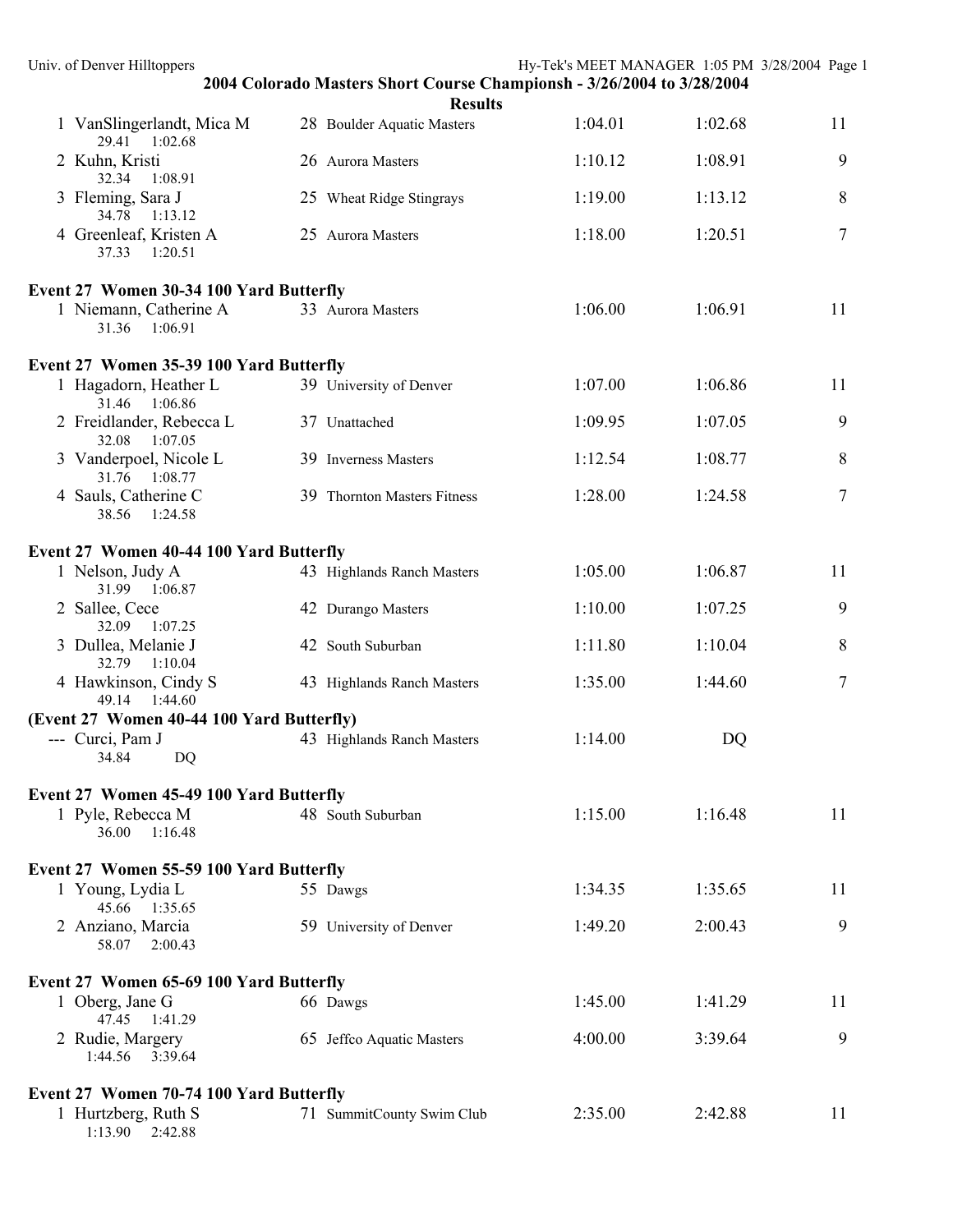| Univ. of Denver Hilltoppers               |                            | Hy-Tek's MEET MANAGER 1:05 PM 3/28/2004 Page 1                         |    |
|-------------------------------------------|----------------------------|------------------------------------------------------------------------|----|
|                                           | <b>Results</b>             | 2004 Colorado Masters Short Course Championsh - 3/26/2004 to 3/28/2004 |    |
| Event 28 Men 19-24 100 Yard Butterfly     |                            |                                                                        |    |
| 1 Cliff-Tuttle, Josh E<br>29.07 1:04.55   | 24 Aurora Masters          | 1:02.00<br>1:04.55                                                     | 11 |
| 2 Bowen, Todd J<br>29.81 1:05.56          | 24 Jeffco Aquatic Masters  | 1:05.25<br>1:05.56                                                     | 9  |
| Event 28 Men 25-29 100 Yard Butterfly     |                            |                                                                        |    |
| 1 Schwartzkopf, Jess J<br>25.15<br>53.60  | 25 Aurora Masters          | 54.00<br>53.60                                                         | 11 |
| 2 Godsman, Eric B<br>26.01<br>56.43       | 26 Evergreen Masters       | 59.99<br>56.43                                                         | 9  |
| 3 Cooley, Austin<br>26.40<br>57.80        | 25 Inverness Masters       | 59.89<br>57.80                                                         | 8  |
| --- Gray, James L                         | 29 Boulder Aquatic Masters | 1:07.50<br><b>NS</b>                                                   |    |
| Event 28 Men 30-34 100 Yard Butterfly     |                            |                                                                        |    |
| 1 Smit, Robbert-Paul A<br>24.36<br>52.32  | 34 Boulder Aquatic Masters | 52.32<br>51.20                                                         | 11 |
| 2 Putnam, Rob<br>24.80<br>52.53           | 30 Rally Rays              | 55.20<br>52.53                                                         | 9  |
| 3 Commings, Jeff P<br>25.06<br>53.35      | 30 Squid Swim Team         | 53.50<br>53.35                                                         | 8  |
| 4 Smit, Karel-Gustaaf M<br>26.44<br>54.48 | 30 Boulder Aquatic Masters | 53.00<br>54.48                                                         | 7  |
| 5 Glass, Tom A<br>28.48<br>1:00.62        | 32 Team Vortex             | 1:00.00<br>1:00.62                                                     | 6  |
| 6 Pryor, Keith T<br>30.65<br>1:07.82      | 33 Squid Swim Team         | 1:08.90<br>1:07.82                                                     | 5  |
| Event 28 Men 35-39 100 Yard Butterfly     |                            |                                                                        |    |
| 1 Gonzales, Mike<br>26.28<br>55.79        | 37 Boulder Aquatic Masters | 56.10<br>55.79                                                         | 11 |
| (Event 28 Men 35-39 100 Yard Butterfly)   |                            |                                                                        |    |
| 2 Fuller, David S<br>27.49<br>59.70       | 39 University of Denver    | 1:03.00<br>59.70                                                       | 9  |
| 3 Champlin, Pete<br>27.73<br>1:00.37      | 35 University of Denver    | 1:00.00<br>1:00.37                                                     | 8  |
| 4 Adams, Scott D<br>28.66<br>1:00.83      | 39 Squid Swim Team         | 1:06.06<br>1:00.83                                                     | 7  |
| 5 Weisfeldt, David S<br>28.97 1:07.03     | 35 Durango Masters         | 1:03.00<br>1:07.03                                                     | 6  |
| 6 Kacik, John S<br>36.12<br>1:15.89       | 36 Snow Mountain Masters   | 1:35.00<br>1:15.89                                                     | 5  |
| --- Wise, James M                         | 39 University of Denver    | 1:02.00<br><b>NS</b>                                                   |    |
| --- Reetz, Jay S                          | 35 University of Denver    | <b>NS</b><br>58.58                                                     |    |
| Event 28 Men 40-44 100 Yard Butterfly     |                            |                                                                        |    |
| 1 Smith, Paul L<br>26.13<br>54.19         | 44 Rocky Mountain Masters  | 54.19<br>54.50                                                         | 11 |
| 2 Nash, Kevin<br>26.13<br>57.22           | 40 Broomfield Breakers     | 59.50<br>57.22                                                         | 9  |
| 3 Nelson, Kurt D<br>26.90<br>57.89        | 44 Highlands Ranch Masters | 57.90<br>57.89                                                         | 8  |
| 4 Melanson, Edward L<br>58.21<br>27.70    | 41 University of Denver    | 58.21<br>59.00                                                         | 7  |
| 5 Johnston, Mark                          | 43 Inverness Masters       | 1:00.74<br>1:01.70                                                     | 6  |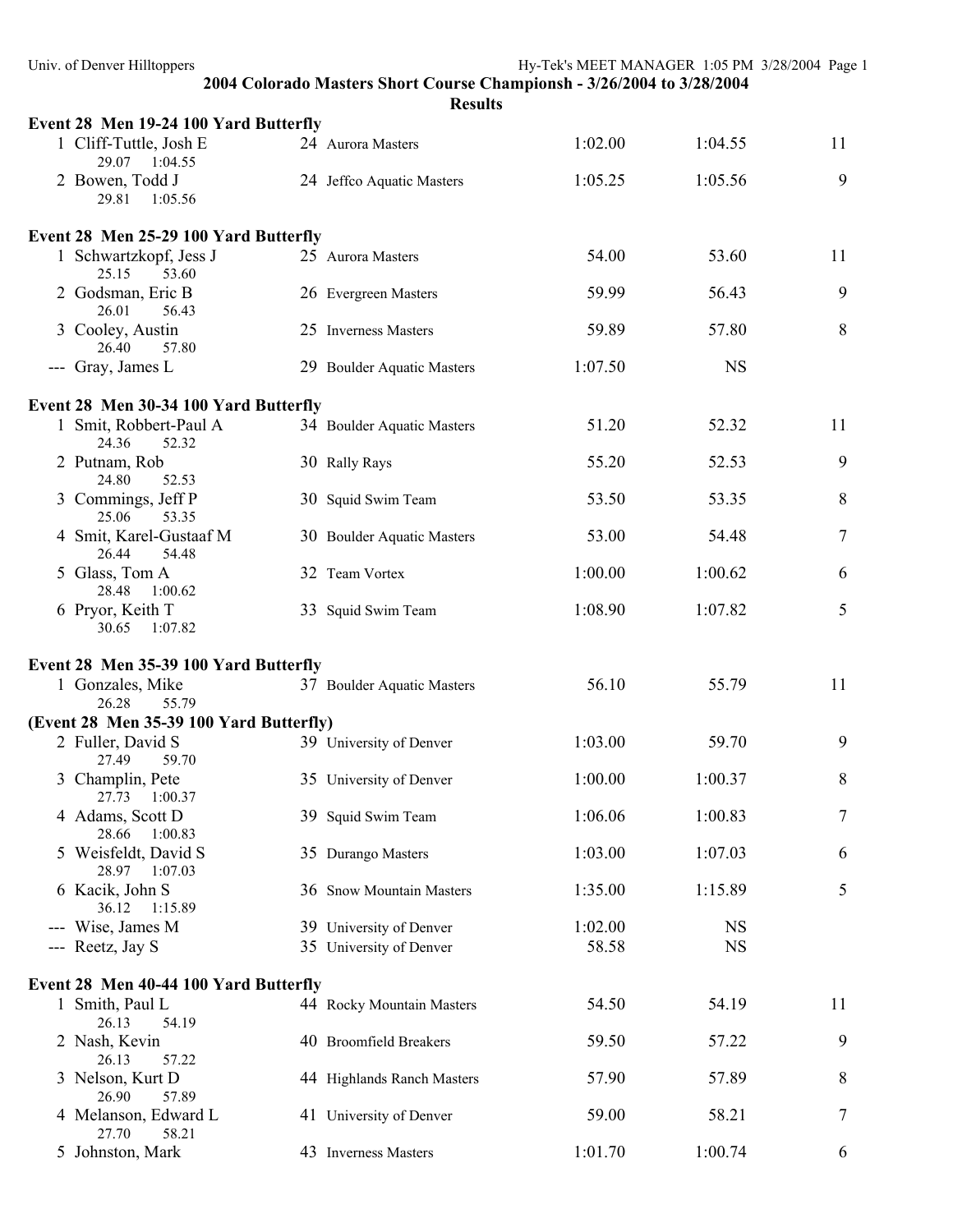| 28.28<br>1:00.74                        |                            |         |           |                |
|-----------------------------------------|----------------------------|---------|-----------|----------------|
| 6 Usman, Nassim<br>29.62<br>1:03.47     | 44 Boulder Aquatic Masters | 1:03.00 | 1:03.47   | 5              |
| 7 Palmer, Brad M<br>37.80<br>1:28.93    | 43 Squid Swim Team         | 1:21.00 | 1:28.93   | $\overline{4}$ |
| --- Bank, Holden J                      | 44 Boulder Aquatic Masters | 1:00.00 | <b>NS</b> |                |
| --- Boettcher, Anthony J                | 41 Evergreen Masters       | 56.94   | <b>NS</b> |                |
| Event 28 Men 45-49 100 Yard Butterfly   |                            |         |           |                |
| 1 Hess, Richard W<br>25.85<br>55.94     | 49 Greely Guppies Masters  | 56.50   | 55.94     | 11             |
| 2 Brackett, Bill A<br>28.00<br>1:00.96  | 46 University of Denver    | 57.00   | 1:00.96   | 9              |
| 3 Stehlin, Ed<br>28.27<br>1:02.69       | 48 Jeffco Aquatic Masters  | 1:03.00 | 1:02.69   | $\,8\,$        |
| 4 Ghaffari, Manu<br>30.77 1:06.40       | 47 Boulder Aquatic Masters | 1:06.00 | 1:06.40   | 7              |
| 5 Tolle, David L<br>32.20<br>1:09.54    | 48 Pikes Peak YMCA         | 1:12.00 | 1:09.54   | 6              |
| 6 Culp, Michael E<br>33.51<br>1:11.56   | 48 South Suburban          | 1:09.05 | 1:11.56   | 5              |
| --- Lee, Marshall M                     | 45 Rally Rays              | 1:01.00 | <b>NS</b> |                |
| --- Nolte, Christopher C                | 47 Inverness Masters       | 1:04.00 | <b>NS</b> |                |
| --- Holsten, JB                         | 45 Evergreen Masters       | 1:06.00 | <b>NS</b> |                |
| Event 28 Men 50-54 100 Yard Butterfly   |                            |         |           |                |
| 1 Reeves, Will W<br>29.12<br>1:01.68    | 50 University of Denver    | 59.50   | 1:01.68   | 11             |
| 2 Wells, Lester K<br>30.22 1:03.79      | 52 Highlands Ranch Masters | 1:07.50 | 1:03.79   | 9              |
| (Event 28 Men 50-54 100 Yard Butterfly) |                            |         |           |                |
| 3 Strack, Edward R<br>33.18<br>1:09.63  | 51 Rocky Mountain Masters  | 1:13.00 | 1:09.63   | 8              |
| 4 McElhinney, Tom B<br>36.51 1:21.11    | 50 Greely Guppies Masters  | 1:10.00 | 1:21.11   | 7              |
| --- Stanback, John H                    | 50 Team Vortex             | 1:04.00 | <b>NS</b> |                |
| Event 28 Men 55-59 100 Yard Butterfly   |                            |         |           |                |
| 1 Abrahms, Rich T<br>25.89<br>56.12     | 59 Aurora Masters          | 56.50   | 56.12     | 11             |
| 2 Abbott, William A<br>1:04.98<br>29.70 | 57 Aurora Masters          | 1:03.20 | 1:04.98   | 9              |
| 3 Ellis, Quincy C<br>31.58<br>1:10.97   | 55 Durango Masters         | 1:10.00 | 1:10.97   | 8              |
| 4 Burson, Bill<br>34.79<br>1:16.79      | 59 South Suburban          | 1:17.00 | 1:16.79   | $\tau$         |
| 5 Goodman, Larry R<br>42.62<br>1:33.28  | 56 Boulder Aquatic Masters | 2:00.00 | 1:33.28   | 6              |
| --- Putnam, William H                   | 55 Highlands Ranch Masters | 1:35.00 | <b>NS</b> |                |
| Event 28 Men 60-64 100 Yard Butterfly   |                            |         |           |                |
| 1 Dyck, Mel<br>1:37.35<br>44.38         | 62 Snow Mountain Masters   | 1:35.00 | 1:37.35   | 11             |
| Event 28 Men 65-69 100 Yard Butterfly   |                            |         |           |                |
| 1 O'Brien, Dennis A                     | 68 Durango Masters         | 1:09.00 | 1:12.85   | 11             |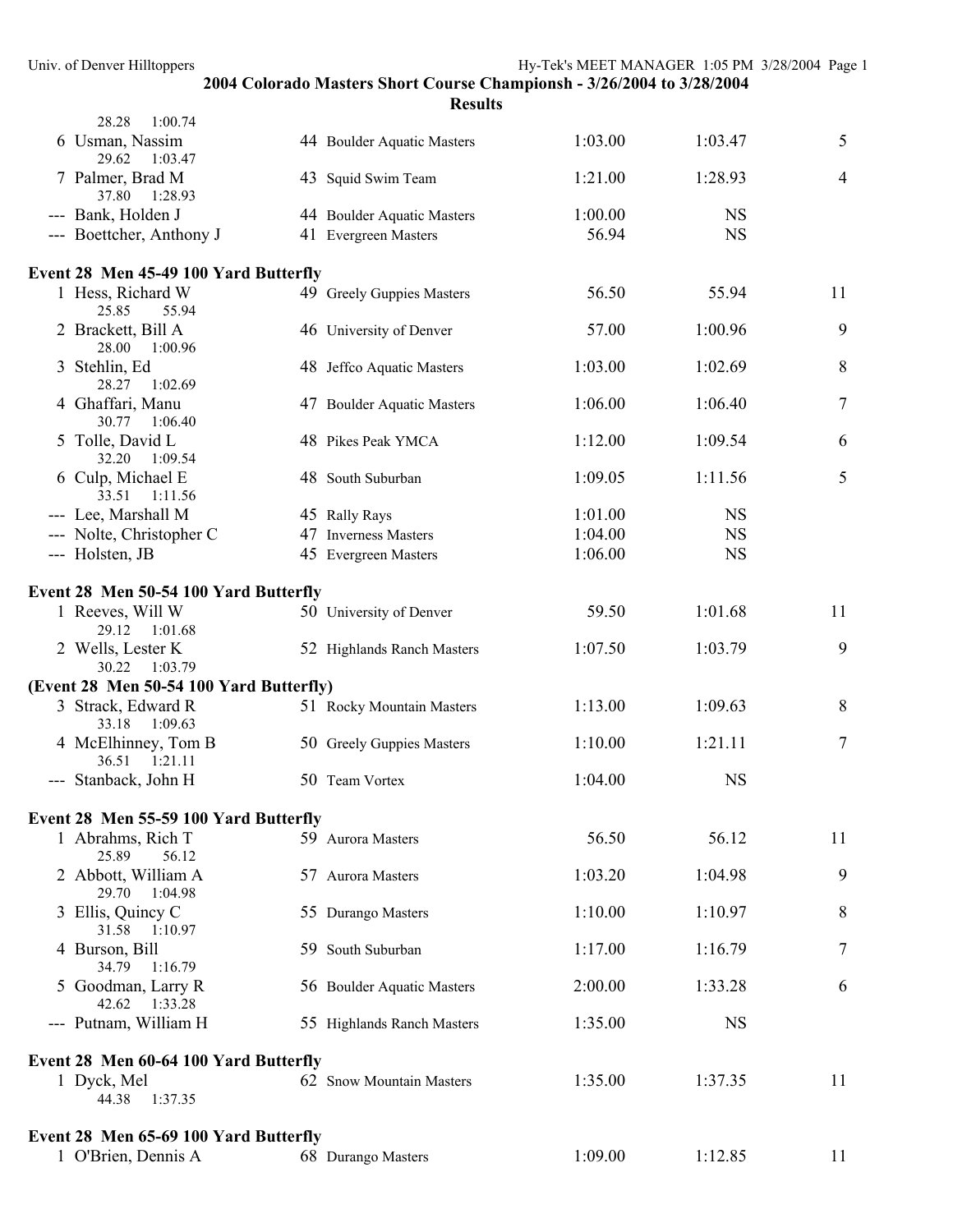| Univ. of Denver Hilltoppers                                                 |                                                                                          | Hy-Tek's MEET MANAGER 1:05 PM 3/28/2004 Page 1 |         |    |
|-----------------------------------------------------------------------------|------------------------------------------------------------------------------------------|------------------------------------------------|---------|----|
|                                                                             | 2004 Colorado Masters Short Course Championsh - 3/26/2004 to 3/28/2004<br><b>Results</b> |                                                |         |    |
| 33.14 1:12.85<br>2 Plummer, Mark A<br>48.25 1:44.21                         | 67 Inverness Masters                                                                     | 1:30.25                                        | 1:44.21 | 9  |
| Event 28 Men 70-74 100 Yard Butterfly                                       |                                                                                          |                                                |         |    |
| 1 Myers, John D<br>$1:01.33$ $2:10.42$                                      | 73 Boulder Aquatic Masters                                                               | 2:05.00                                        | 2:10.42 | 11 |
| Event 28 Men 80-84 100 Yard Butterfly                                       |                                                                                          |                                                |         |    |
| 1 Wrenn, John A<br>1:33.05 3:20.69                                          | 83 Boulder Aquatic Masters                                                               | 1:59.00                                        | 3:20.69 | 11 |
| Event 29 Women 19-24 200 Yard Breaststroke                                  |                                                                                          |                                                |         |    |
| 1 Jennings, Jenn L<br>35.36 1:16.30 1:59.84 2:45.11                         | 23 Loveland Masters                                                                      | 2:40.00                                        | 2:45.11 | 11 |
| Event 29 Women 25-29 200 Yard Breaststroke                                  |                                                                                          |                                                |         |    |
| 1 Greenleaf, Kristen A<br>42.28 1:29.53 2:17.62 3:06.36                     | 25 Aurora Masters                                                                        | 3:00.00                                        | 3:06.36 | 11 |
| Event 29 Women 30-34 200 Yard Breaststroke                                  |                                                                                          |                                                |         |    |
| 1 Gadd-Siegel, Cecilia E<br>36.58 1:17.32 1:57.94                           | 32 University of Denver                                                                  | 2:40.00                                        | 2:38.18 | 11 |
| 2 Niemann, Catherine A<br>37.33 1:19.72 2:03.11                             | 2:38.18<br>33 Aurora Masters<br>2:46.49                                                  | 2:46.00                                        | 2:46.49 | 9  |
| Event 29 Women 35-39 200 Yard Breaststroke                                  |                                                                                          |                                                |         |    |
| --- Von der Lippe, Susan G<br>34.00 1:12.81 1:52.31                         | 38 Loveland Masters<br>DQ                                                                | 2:22.70                                        | DQ      |    |
| Event 29 Women 40-44 200 Yard Breaststroke                                  |                                                                                          |                                                |         |    |
| 1 Crouch, Kim H                                                             | 42 Rally Rays                                                                            | 2:41.10                                        | 2:39.06 | 11 |
| 35.51 1:15.88<br>1:57.32<br>2 Nolte, Susan D<br>42.67<br>1:30.50<br>2:19.06 | 2:39.06<br>43 Inverness Masters<br>3:08.23                                               | 3:09.90                                        | 3:08.23 | 9  |
| Event 29 Women 45-49 200 Yard Breaststroke                                  |                                                                                          |                                                |         |    |
| 1 Drozda, Cathy M<br>37.41 1:20.22<br>2:03.42                               | 45 Thornton Masters Fitness<br>2:48.17                                                   | 2:48.00                                        | 2:48.17 | 11 |
| Event 29 Women 50-54 200 Yard Breaststroke                                  |                                                                                          |                                                |         |    |
| 1 Nelson, MaryAnne                                                          | 53 Durango Masters                                                                       | 3:13.10                                        | 3:13.29 | 11 |
| 42.62 1:31.64 2:22.80                                                       | 3:13.29                                                                                  | 4:00.00                                        | 3:54.55 | 9  |
| 2 Yoder, Margie E<br>53.06 1:52.59 2:53.47                                  | 51 University of Denver<br>3:54.55                                                       |                                                |         |    |
| Event 29 Women 55-59 200 Yard Breaststroke                                  |                                                                                          |                                                |         |    |
| 1 Murphy-Sherman, Jane<br>45.74 1:36.96<br>2:29.02                          | 59 Snow Mountain Masters<br>3:20.23                                                      | 3:25.40                                        | 3:20.23 | 11 |
| 2 Young, Lydia L<br>49.99 1:44.55 2:40.09                                   | 55 Dawgs<br>3:35.16                                                                      | 3:25.40                                        | 3:35.16 | 9  |
| Event 30 Men 30-34 200 Yard Breaststroke                                    |                                                                                          |                                                |         |    |
| 1 Holicky, Grant                                                            | 30 Rally Rays                                                                            | 2:25.00                                        | 2:22.32 | 11 |
| 33.74 1:10.82 1:47.10<br>2 Ross, Dave                                       | 2:22.32<br>33 University of Denver                                                       | 2:34.20                                        | 2:45.64 | 9  |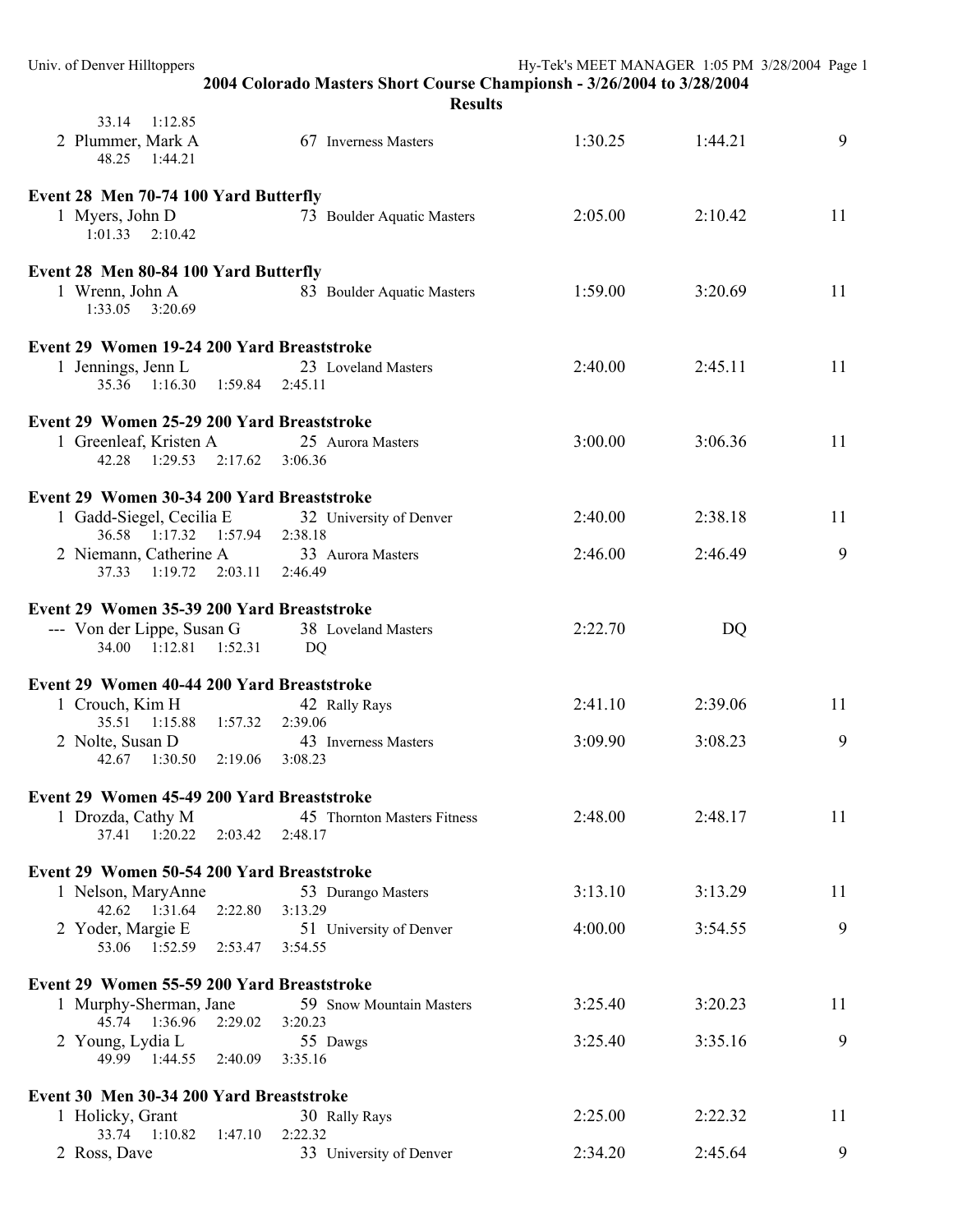| 37.56 | 1:19.08 | 2:01.61 | 2:45.64 |
|-------|---------|---------|---------|
|       |         |         |         |

| Event 30 Men 35-39 200 Yard Breaststroke                       |                                        |         |           |                |
|----------------------------------------------------------------|----------------------------------------|---------|-----------|----------------|
| 1 Allison, Mark A                                              | 36 Aurora Masters                      | 2:20.50 | 2:19.93   | 11             |
| 31.55 1:06.87<br>1:42.96                                       | 2:19.93                                |         |           |                |
| 2 Adams, Scott D                                               | 39 Squid Swim Team                     | 2:37.37 | 2:31.75   | 9              |
| 34.82 1:13.73<br>1:53.00                                       | 2:31.75                                |         |           |                |
| 3 Miller, George F                                             | 38 Inverness Masters                   | 2:35.00 | 2:33.76   | $8\,$          |
| 34.73  1:14.30<br>1:54.34<br>4 Blum, Juri                      | 2:33.76<br>37 South Suburban           | 2:40.00 | 2:38.96   | $\overline{7}$ |
| 35.79 1:15.53<br>1:57.51                                       | 2:38.96                                |         |           |                |
| 5 Amos, Will                                                   | 36 Rocky Mountain Masters              | 2:45.00 | 2:53.99   | 6              |
| 1:22.77<br>2:09.43<br>38.76                                    | 2:53.99                                |         |           |                |
| 6 Harper, Charles B                                            | 37 Squid Swim Team                     | 3:23.00 | 3:20.38   | 5              |
| 46.42  1:36.87<br>2:29.23                                      | 3:20.38                                |         |           |                |
|                                                                |                                        |         |           |                |
| Event 30 Men 40-44 200 Yard Breaststroke<br>1 Kruse, David L   | 43 Dawgs                               | 2:50.96 | 2:41.55   | 11             |
| 36.98 1:17.59<br>1:59.15                                       | 2:41.55                                |         |           |                |
| 2 O'Brien, Michael                                             | 42 Durango Masters                     | 2:35.40 | 2:45.68   | 9              |
| 36.28 1:17.48<br>2:01.60                                       | 2:45.68                                |         |           |                |
|                                                                |                                        |         |           |                |
| Event 30 Men 45-49 200 Yard Breaststroke                       |                                        |         |           |                |
| 1 Gray, David S<br>32.27 1:08.40<br>1:44.99                    | 45 Thornton Masters Fitness<br>2:23.13 | 2:23.50 | 2:23.13   | 11             |
| 2 Louie, Jamie                                                 | 47 Csst Masters                        | 2:34.60 | 2:31.44   | 9              |
| 34.67 1:14.53<br>1:52.90                                       | 2:31.44                                |         |           |                |
| 3 Heggy, Terry A                                               | 49 Foothills Masters                   | 2:50.20 | 2:46.94   | 8              |
| 37.92 1:22.22<br>2:05.44                                       | 2:46.94                                |         |           |                |
|                                                                |                                        |         |           |                |
| Event 30 Men 50-54 200 Yard Breaststroke<br>1 MacDonald, Lee H | 52 Team Vortex                         | 2:29.00 | 2:28.84   | 11             |
| 33.81 1:11.89 1:50.39                                          | 2:28.84                                |         |           |                |
| 2 Waterbury, Stuart S                                          | 50 Boulder Y Masters                   | 2:29.90 | 2:31.83   | 9              |
| 32.90 1:11.72 1:51.42                                          | 2:31.83                                |         |           |                |
| 3 Reeves, Will W                                               | 50 University of Denver                | 2:41.00 | 2:36.02   | 8              |
| 36.20 1:15.94 1:56.32                                          | 2:36.02                                |         |           |                |
| 4 Parkinson, Bruce A                                           | 53 Rocky Mountain Masters              | 2:50.00 | 2:47.58   | $\tau$         |
| 2:03.33<br>37.47 1:19.68                                       | 2:47.58                                | 3:05.00 | 2:51.37   |                |
| 5 Curry, Kevin M<br>39.04 1:21.30<br>2:06.22                   | 51 Durango Masters<br>2:51.37          |         |           | 6              |
| 6 Strack, Edward R                                             | 51 Rocky Mountain Masters              | 3:00.00 | 2:55.65   | 5              |
| 40.01<br>1:25.47<br>2:10.87                                    | 2:55.65                                |         |           |                |
| 7 Blodgett, Bob H                                              | 53 Inverness Masters                   | 3:08.50 | 3:05.54   | $\overline{4}$ |
| 39.84 1:27.52<br>2:17.89                                       | 3:05.54                                |         |           |                |
| 8 Lerolland, Yannik                                            | 50 Foothills Masters                   | 4:00.00 | 3:34.92   | 3              |
| 49.23 1:44.02<br>2:39.90                                       | 3:34.92                                |         |           |                |
| 9 Korzeb, Stanley L<br>53.43 1:51.46<br>2:51.62                | 50 Total Fitness Swim<br>3:51.46       | 4:00.00 | 3:51.46   | 2              |
|                                                                |                                        |         |           |                |
| Event 30 Men 55-59 200 Yard Breaststroke                       |                                        |         |           |                |
| 1 Conland, Robert S                                            | 59 Rocky Mountain Masters              | 2:55.91 | 2:56.26   | 11             |
| 39.06 1:23.89<br>2:10.36                                       | 2:56.26                                |         |           |                |
| 2 Edwards, Morgan                                              | 59 Inverness Masters                   | 3:55.10 | 3:46.43   | 9              |
| 48.52  1:44.80<br>2:46.39                                      | 3:46.43                                |         |           |                |
| --- Carney, Kent                                               | 56 Evergreen Masters                   | 2:55.00 | <b>NS</b> |                |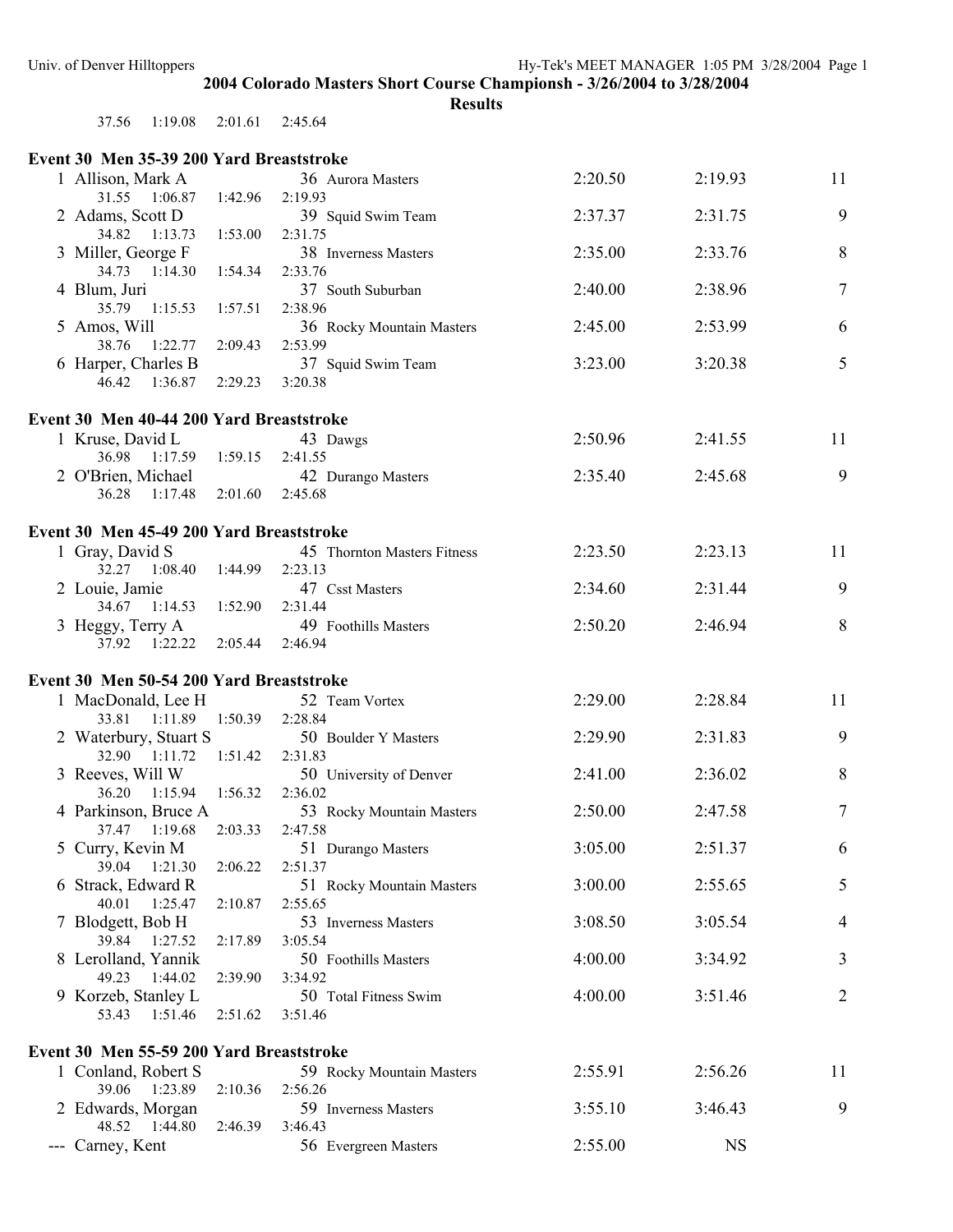| <b>Results</b> |
|----------------|
|----------------|

| Event 30 Men 60-64 200 Yard Breaststroke    |                                              |                |                |                       |
|---------------------------------------------|----------------------------------------------|----------------|----------------|-----------------------|
| 1 Dyck, Mel                                 | 62 Snow Mountain Masters                     | 3:15.00        | 2:56.92        | 11                    |
| 41.56 1:27.28<br>2:13.41                    | 2:56.92                                      |                |                |                       |
| 2 Graham, James D                           | 62 Durango Masters                           | 3:15.00        | 3:05.89        | 9                     |
| 2:16.84 3:05.89<br>41.79 1:28.49            |                                              |                |                |                       |
| Event 30 Men 65-69 200 Yard Breaststroke    |                                              |                |                |                       |
| 1 Patten, Bob W                             | 69 Denver Athletic Club                      | 2:50.00        | 2:58.75        | 11                    |
| 41.45 1:26.72 2:12.49 2:58.75               |                                              |                |                |                       |
| Event 30 Men 70-74 200 Yard Breaststroke    |                                              |                |                |                       |
| 1 Bishop, David R                           | 71 Durango Masters                           | 3:20.00        | 3:22.08        | 11                    |
| 46.53 1:37.82<br>2:29.73 3:22.08            |                                              |                |                |                       |
| 2 Myers, John D                             | 73 Boulder Aquatic Masters                   | 4:05.00        | 4:26.03        | 9                     |
| $1:01.96$ $2:09.68$ $3:19.62$ $4:26.03$     |                                              |                |                |                       |
| Event 30 Men 80-84 200 Yard Breaststroke    |                                              |                |                |                       |
| 1 Wrenn, John A                             | 83 Boulder Aquatic Masters                   | 5:09.34        | 5:40.69        | 11                    |
| 2:44.44 4:15.03 5:40.69<br>1:17.46          |                                              |                |                |                       |
|                                             |                                              |                |                |                       |
| Event 31 Women 19-24 50 Yard Freestyle      |                                              |                |                |                       |
| 1 Jennings, Jenn L                          | 23 Loveland Masters                          | 29.99<br>33.00 | 28.01<br>29.15 | 11<br>9               |
| 2 Connally, Jessica M                       | 24 Csst Masters                              |                |                |                       |
| Event 31 Women 25-29 50 Yard Freestyle      |                                              |                |                |                       |
| 1 Herrick, Laura M                          | 28 Aurora Masters                            | 26.00          | 26.20          | 11                    |
| 2 Neal, Melissa                             | 26 Boulder Aquatic Masters                   | 25.30          | 26.22          | 9                     |
| 3 Nigh, Whitney L                           | 26 Monnaco Masters                           | 26.80          | 26.34          | $\,8\,$               |
| 4 Yates, Maggie O                           | 26 Monnaco Masters                           | 27.00          | 27.05          | $\overline{7}$        |
| (Event 31 Women 25-29 50 Yard Freestyle)    |                                              |                |                |                       |
| 5 Fleming, Sara J                           | 25 Wheat Ridge Stingrays                     | 30.00          | 28.42          | 6                     |
| 6 Dickerson, Amy E                          | 28 Foothills Masters                         | 30.02          | 30.01          | $\sqrt{5}$            |
| 7 Champlin, Stacie M                        | 26 Thornton Masters Fitness                  | 32.00          | 30.39          | $\overline{4}$        |
| 8 Remick, Sherry L                          | 29 Rally Rays                                | 38.65          | 31.11          | $\overline{3}$        |
| Event 31 Women 30-34 50 Yard Freestyle      |                                              |                |                |                       |
| 1 Eidem, Kimberly J                         | 34 Loveland Masters                          | 28.90          | 28.06          | 11                    |
| 2 Keaten, Heather L                         | 34 Fort Collins Club                         | 27.50          | 28.18          | 9                     |
| 3 Tall Bull, Brooke K                       | 33 South Suburban                            | 30.54          | 30.43          | $8\,$                 |
| Gray, Sarah H<br>4                          | 32 Unattached                                | 35.00          | 30.59          | $\boldsymbol{7}$      |
| 5 Atkins, Julia K                           | 33 Rocky Mountain Masters                    | 32.50          | 31.57          | 6                     |
| 6 Lepinsky, Mychele                         | 32 Rally Rays                                | 35.00          | 32.86          | 5                     |
|                                             |                                              |                |                |                       |
| Event 31 Women 35-39 50 Yard Freestyle      |                                              |                |                |                       |
| 1 Seavall, Kelly J                          | 35 Inverness Masters                         | 26.50          | 26.29          | 11                    |
| 2 Hagadorn, Heather L                       | 39 University of Denver                      | 26.30          | 26.64          | 9                     |
| 3 Riner, Betsy                              | 37 Inverness Masters                         | 30.00          | 27.89          | $8\,$                 |
| 4 Sauls, Catherine C<br>5 McIlnay, Teresa E | 39 Thornton Masters Fitness<br>35 Unattached | 31.50<br>38.00 | 31.05<br>31.57 | $\boldsymbol{7}$<br>6 |
|                                             |                                              |                |                |                       |
| Event 31 Women 40-44 50 Yard Freestyle      |                                              |                |                |                       |
| 1 Garnier, Kathy L                          | 43 Inverness Masters                         | 25.50          | 25.03          | 11                    |
| 2 Crouch, Kim H                             | 42 Rally Rays                                | 26.10          | 26.62          | 9                     |
| 3 Dullea, Melanie J                         | 42 South Suburban                            | 27.58          | 27.71          | $\,8\,$               |
| 4 Sheiman, Dana L                           | 42 Inverness Masters                         | 30.86          | 30.16          | 7                     |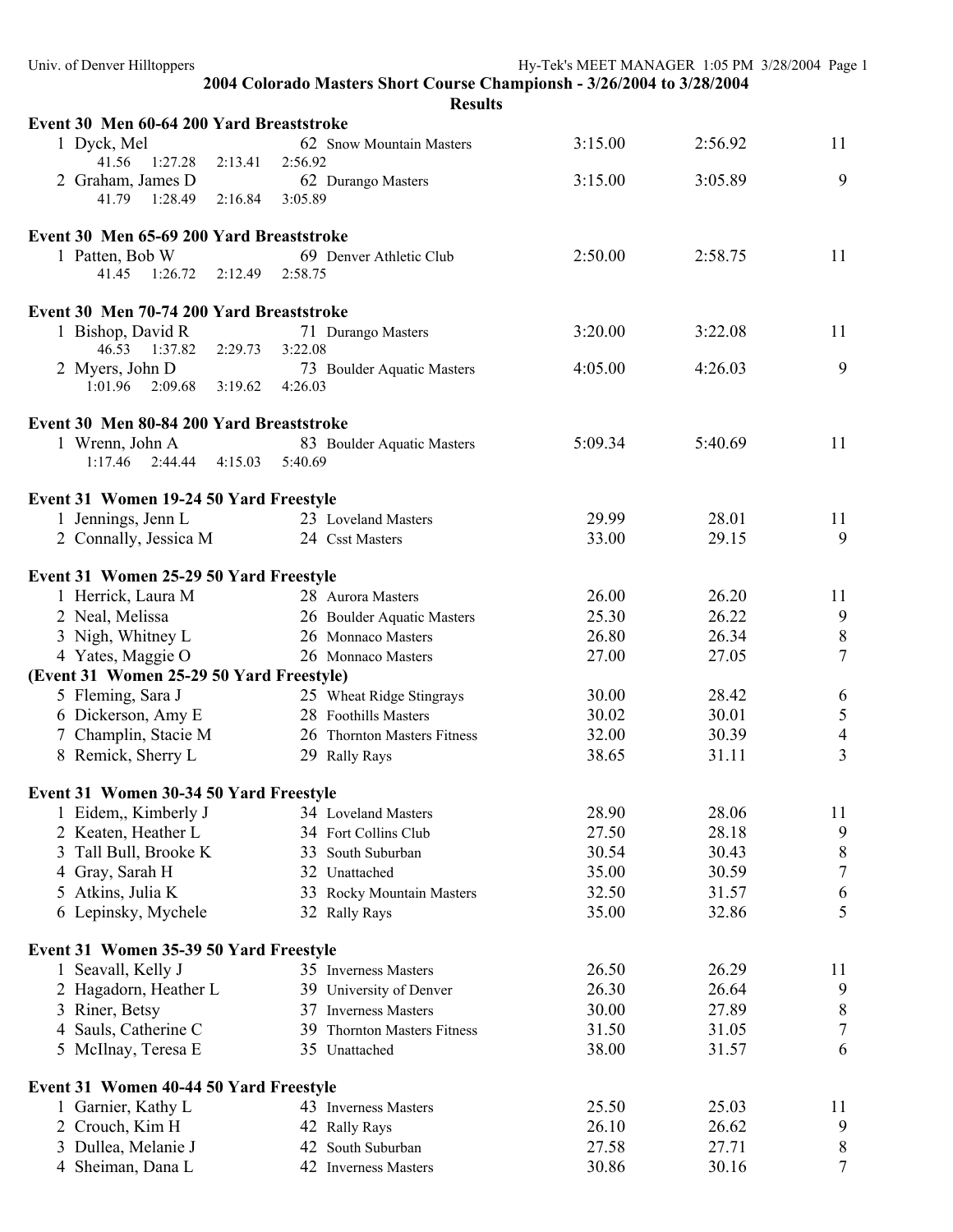Univ. of Denver Hilltoppers extending the Hy-Tek's MEET MANAGER 1:05 PM 3/28/2004 Page 1 **2004 Colorado Masters Short Course Championsh - 3/26/2004 to 3/28/2004 Results**  5 Lahnert, Laurie J 41 Rocky Mountain Masters 30.00 30.23 6 6 Shultz, Lisa J 41 Inverness Masters 29.63 30.50 5 --- Dion, Genevieve M 41 Total Fitness Swim 38.00 NS --- O'Malley-Schott, Leeann 43 University of Denver 48.00 NS **Event 31 Women 45-49 50 Yard Freestyle**  1 Buttner, Martha A 48 Rally Rays 39.50 31.88 11 2 Bailey, Nancy R 48 Highlands Ranch Masters 30.70 32.09 9 3 True, Ann M 38 Thornton Masters Fitness 39.78 38.66 8 4 Akima, Ricki 45 Snow Mountain Masters 50.00 39.83 7 **Event 31 Women 50-54 50 Yard Freestyle**  1 Rosener, Karen K 50 Fort Collins Club 28.20 27.72 11 2 Slavec, Deborah A 50 South Suburban 31.70 31.96 9 3 Rowe, Chritine T 52 Aurora Masters 39.00 34.04 8 4 England, Nancy J 54 Thornton Masters Fitness 40.00 40.74 7 5 Myers, Joan M 52 Thornton Masters Fitness 40.00 41.28 6 **Event 31 Women 55-59 50 Yard Freestyle**  1 Hashimoto, Christine 56 Inverness Masters 35.00 34.65 11 **Event 31 Women 60-64 50 Yard Freestyle**  1 Croissant, Eilleen 64 Greely Guppies Masters 42.89 42.79 11 **Event 31 Women 70-74 50 Yard Freestyle**  1 Hurtzberg, Ruth S 71 SummitCounty Swim Club 47.00 49.88 11 **Event 31 Women 75-79 50 Yard Freestyle**  1 Holmes, Frances 76 Jeffco Aquatic Masters 1:04.00 1:06.37 11 **Event 32 Men 19-24 50 Yard Freestyle**  1 Cliff-Tuttle, Josh E 24 Aurora Masters 23.80 25.89 11 **Event 32 Men 25-29 50 Yard Freestyle**  1 Eisenhuth, Matt S 29 University of Denver 21.70 21.35 11 2 Silleck, Hayden H 25 University of Denver 21.98 21.56 9 3 Godsman, Eric B 26 Evergreen Masters 23.45 21.98 8 4 Hughes, David R 29 Unattached 22.79 22.55 7 5 Ross, Dan C 29 University of Denver 22.86 22.61 6 6 Marsh, Philip S 27 Boulder Aquatic Masters 23.50 23.21 5 7 Phillips, Tom D 29 Fort Collins Club 23.40 23.25 4<br>8 Cooley. Austin 25 Inverness Masters 23.30 23.54 3

9 Schwartzkopf, Jess J 25 Aurora Masters 25.00 23.98 2 10 McCormick, Aaron R 29 Boulder Aquatic Masters 23.30 23.99 1 11 DeSanti, Daniel J 26 University of Denver 25.00 24.48 12 Gray, James L 29 Boulder Aquatic Masters 25.70 26.72 **Event 32 Men 30-34 50 Yard Freestyle**  1 Smit, Robbert-Paul A 34 Boulder Aquatic Masters 23.20 21.83 11 2 Young, John R 33 Rally Rays 22.70 22.34 9 3 Commings, Jeff P 30 Squid Swim Team 22.50 22.49 8 4 Smit, Karel-Gustaaf M 30 Boulder Aquatic Masters 24.50 22.93 7 5 Rosinski, Thomas J 34 University of Denver 23.50 22.99 6 6 Ivankovich, Zoran 30 Air Force Masters 25.00 24.46 5

8 Cooley, Austin 25 Inverness Masters 23.30 23.54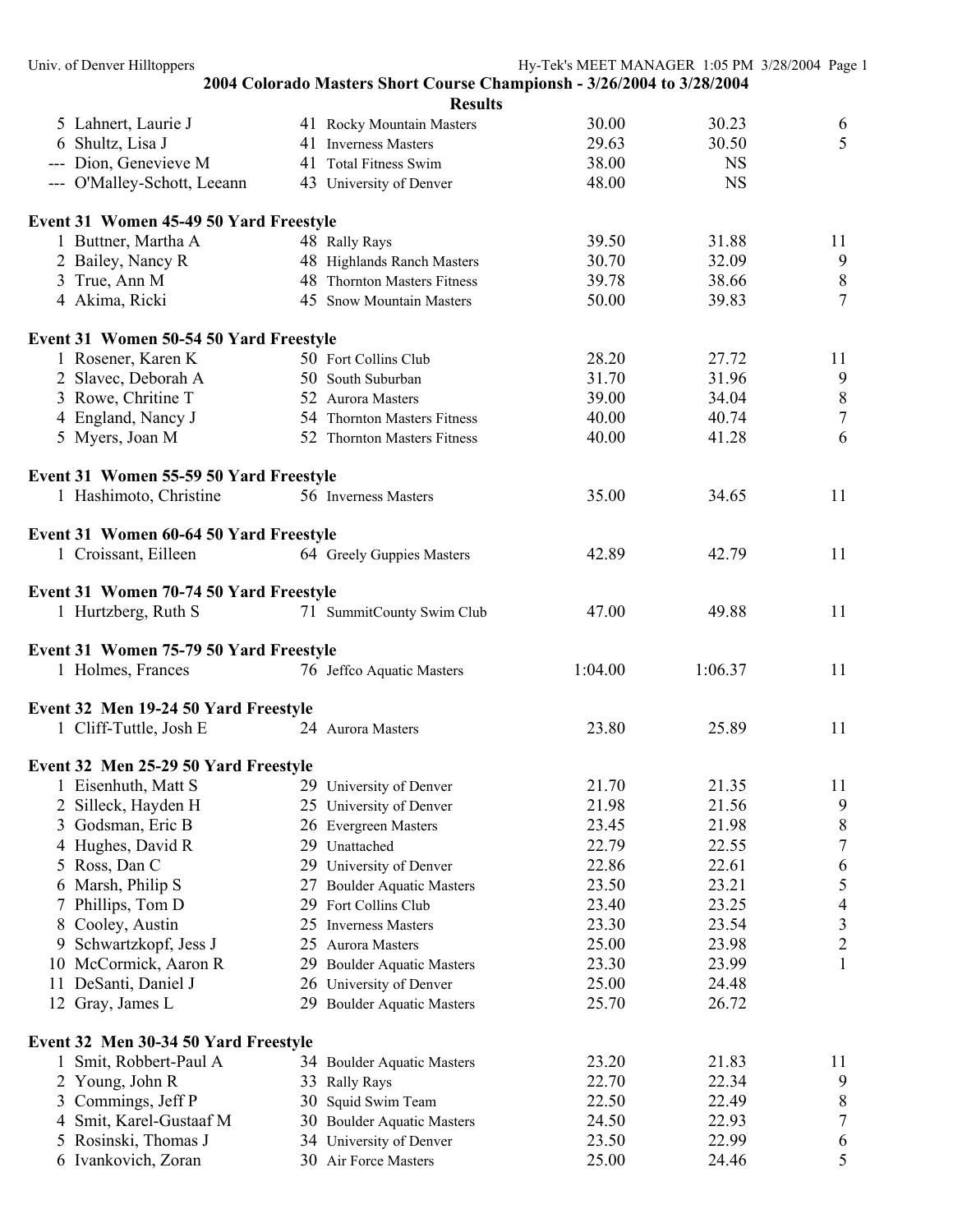|               |                                        |    | <b>Results</b>               |       |           |                  |
|---------------|----------------------------------------|----|------------------------------|-------|-----------|------------------|
|               | 7 Holicky, Grant                       |    | 30 Rally Rays                | 24.00 | 24.86     | 4                |
|               | Seibold, Wolfgang                      |    | 31 Boulder Aquatic Masters   | 27.98 | 25.34     | $\mathfrak{Z}$   |
| 9             | Pazmino, Jorge E                       |    | 34 Aurora Masters            | 26.00 | 25.43     | $\overline{2}$   |
|               | --- Putnam, Rob                        |    | 30 Rally Rays                | 24.20 | <b>NS</b> |                  |
|               | Event 32 Men 35-39 50 Yard Freestyle   |    |                              |       |           |                  |
|               | 1 Dahl, Matt                           |    | 35 Rally Rays                | 23.50 | 23.37     | 11               |
|               | 2 Phelps, Brian R                      | 39 | Aurora Masters               | 25.00 | 24.28     | 9                |
|               | 3 Niemann, Andy                        |    | 38 Aurora Masters            | 24.90 | 24.32     | $\,$ 8 $\,$      |
|               | 4 Fuller, David S                      |    | 39 University of Denver      | 25.00 | 24.35     | $\boldsymbol{7}$ |
|               | 5 Martin, Troy L                       |    | 35 Thornton Masters Fitness  | 24.95 | 24.60     | $\sqrt{6}$       |
|               | 6 Chapman, Michael S                   |    | 35 Durango Masters           | 26.76 | 25.30     | 5                |
| 7             | Hoyt, Brian K                          |    | 37 Thornton Masters Fitness  | 27.00 | 25.39     | $\overline{4}$   |
| 8             | Modine, Jonathan W                     |    | 36 Rally Rays                | 25.20 | 25.76     | $\mathfrak{Z}$   |
| 9             | Kacik, John S                          | 36 | <b>Snow Mountain Masters</b> | 30.00 | 26.06     | $\overline{2}$   |
|               | 10 Wolf, Joe                           |    | 36 Inverness Masters         | 40.01 | 27.30     | $\mathbf{1}$     |
|               | --- Reetz, Jay S                       |    | 35 University of Denver      | 24.27 | <b>NS</b> |                  |
|               | Event 32 Men 40-44 50 Yard Freestyle   |    |                              |       |           |                  |
|               | 1 Smith, John C                        |    | 42 Rocky Mountain Masters    | 21.70 | 21.73     | 11               |
|               | 2 Lenneman, Tim P                      |    | 40 Foothills Masters         | 23.00 | 23.16     | 9                |
| 3             | Chaiyaroj, Patt                        |    | 40 Squid Swim Team           | 23.50 | 23.49     | $\, 8$           |
| 4             | Chapman, Kevin C                       |    | 43 Wheat Ridge Stingrays     | 27.40 | 23.56     | $\sqrt{ }$       |
|               | 5 Nash, Kevin                          |    | 40 Broomfield Breakers       | 23.00 | 23.72     | $\sqrt{6}$       |
|               | 6 Johnston, Mark                       |    | 43 Inverness Masters         | 24.50 | 24.35     | 5                |
|               | 7 Reed, Brian                          |    | 40 Aurora Masters            | 25.00 | 25.91     | $\overline{4}$   |
|               | 8 O'Brien, Michael                     |    | 42 Durango Masters           | 26.50 | 26.31     | $\mathfrak{Z}$   |
|               | 9 Long, Eric M                         |    | 43 Rocky Mountain Masters    | 29.50 | 26.35     | $\overline{c}$   |
|               | 10 Usman, Nassim                       |    | 44 Boulder Aquatic Masters   | 27.00 | 26.38     | $\mathbf{1}$     |
|               | 11 Arnold, Dan                         |    | 40 Csst Masters              | 27.40 | 27.60     |                  |
|               | (Event 32 Men 40-44 50 Yard Freestyle) |    |                              |       |           |                  |
|               | 12 Gratz, John F                       |    | 43 Boulder Aquatic Masters   | 28.18 | 27.65     |                  |
|               | 13 Ramirez, Alfonso                    |    | 42 Broomfield Breakers       | 28.18 | 28.16     |                  |
|               | 14 Hanson, Jim S                       |    | 41 Csst Masters              | 29.00 | 28.96     |                  |
|               | 15 Laverty, David F                    |    | 41 Wheat Ridge Stingrays     | 30.80 | 29.76     |                  |
|               | 16 Barber, Jeffrey G                   |    | 42 Inverness Masters         | 35.00 | 34.19     |                  |
|               | 17 Cattles, Steve                      |    | 44 Greely Guppies Masters    | 43.00 | 42.96     |                  |
|               | --- Wesson, Jack D                     |    | 43 Unattached                | 24.50 | <b>NS</b> |                  |
|               | --- Palmer, Brad M                     |    | 43 Squid Swim Team           | 35.40 | <b>NS</b> |                  |
|               | Event 32 Men 45-49 50 Yard Freestyle   |    |                              |       |           |                  |
|               | 1 Hess, Richard W                      |    | 49 Greely Guppies Masters    | 23.90 | 22.67     | 11               |
|               | 2 Mann, Michael T                      |    | 49 University of Denver      | 24.00 | 23.54     | 9                |
|               | 3 Brackett, Bill A                     |    | 46 University of Denver      | 23.50 | 24.35     | 8                |
|               | 4 Stehlin, Ed                          |    | 48 Jeffco Aquatic Masters    | 25.50 | 24.63     | 7                |
| $\mathcal{L}$ | Nolte, Christopher C                   |    | 47 Inverness Masters         | 25.80 | 25.29     | 6                |
|               | 6 Boysen, Eric C                       |    | 46 Boulder Aquatic Masters   | 27.80 | 26.23     | 5                |
|               | Event 32 Men 50-54 50 Yard Freestyle   |    |                              |       |           |                  |
|               | 1 Anderson, Dean W                     |    | 50 Durango Masters           | 22.90 | 22.89     | 11               |
|               | Magnuson, Tom O                        |    | 51 Aurora Masters            | 27.70 | 26.43     | 9                |
|               | Blodgett, Bob H                        |    | 53 Inverness Masters         | 26.50 | 26.78     | 8                |
|               | 4 Curry, Kevin M                       |    | 51 Durango Masters           | 30.00 | 27.19     | 7                |
|               |                                        |    |                              |       |           |                  |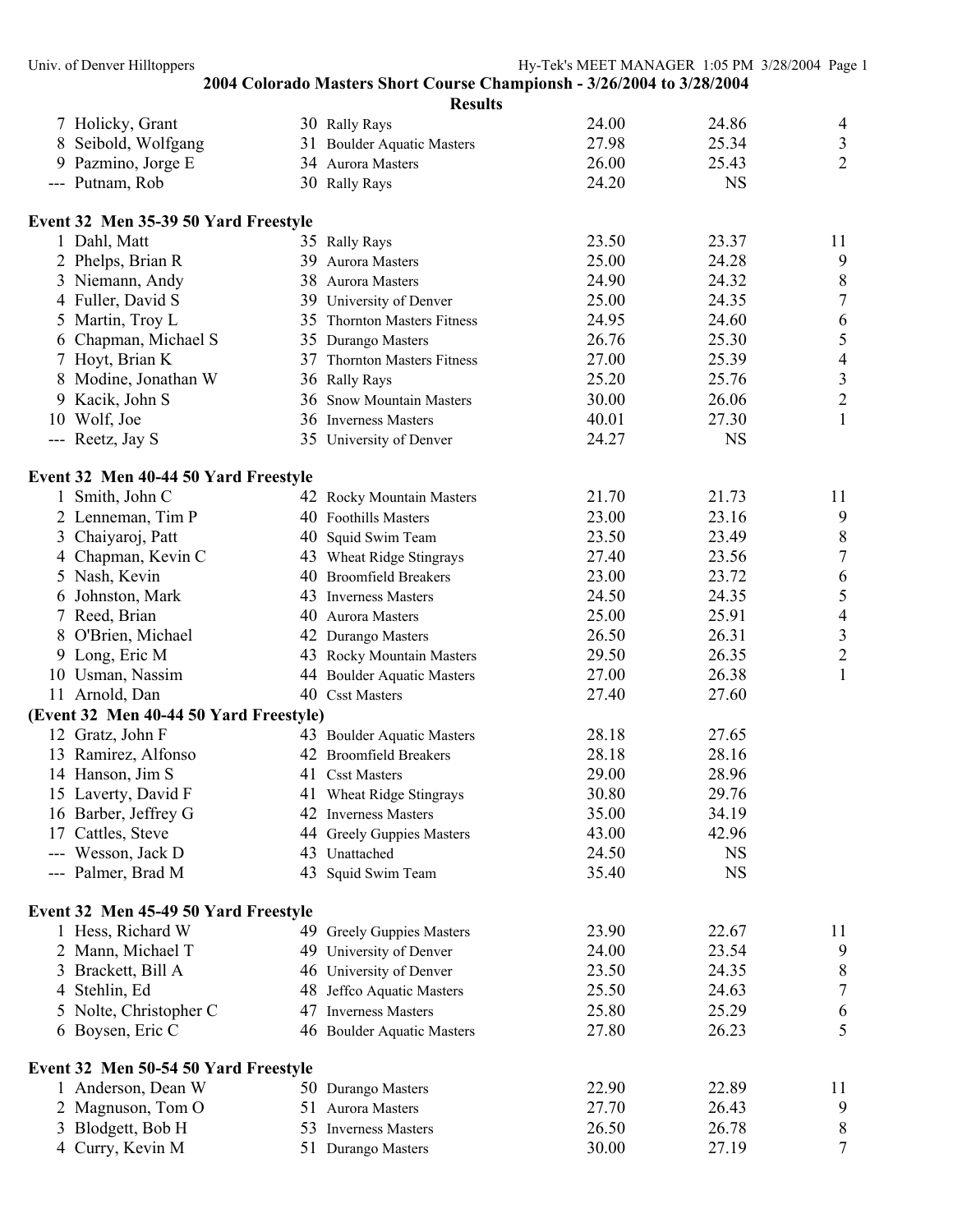|                                          | <b>Results</b>             |         |           |                  |
|------------------------------------------|----------------------------|---------|-----------|------------------|
| 5 Maxted, George                         | 52 Durango Masters         | 28.00   | 27.58     | 6                |
| 6 McElhinney, Tom B                      | 50 Greely Guppies Masters  | 27.00   | 28.74     | $\sqrt{5}$       |
| 7 Vanderpoel, William A                  | 51 Inverness Masters       | 35.50   | 34.95     | $\overline{4}$   |
| 8 Vogler, Kenneth J                      | 52 Rally Rays              | 42.00   | 38.67     | $\overline{3}$   |
| --- Baugh, Thomas                        | 51 Squid Swim Team         | 37.00   | <b>NS</b> |                  |
| Event 32 Men 55-59 50 Yard Freestyle     |                            |         |           |                  |
| 1 Abrahms, Rich T                        | 59 Aurora Masters          | 22.70   | 23.01     | 11               |
| 2 Paxton, Norman J                       | 55 Boulder Aquatic Masters | 24.00   | 24.06     | 9                |
| 3 McCormick, Paul                        | 57 Boulder Aquatic Masters | 24.90   | 25.55     | $\,8\,$          |
| 4 Ellis, Quincy C                        | 55 Durango Masters         | 26.00   | 25.72     | $\boldsymbol{7}$ |
| 5 Dowd, Arnie                            | 58 Dawgs                   | 26.50   | 26.22     | $\sqrt{6}$       |
| 6 Dodge, David R                         | 57 Durango Masters         | 27.50   | 27.58     | 5                |
| 7 Edwards, Morgan                        | 59 Inverness Masters       | 29.60   | 29.19     | $\overline{4}$   |
| 8 Goodman, Larry R                       | 56 Boulder Aquatic Masters | 33.00   | 29.90     | $\frac{3}{2}$    |
| 9 Warfield, John P                       | 57 Durango Masters         | 35.00   | 31.23     |                  |
| --- Ruley, Davis W                       | 56 Total Fitness Swim      | 27.00   | <b>NS</b> |                  |
| Event 32 Men 60-64 50 Yard Freestyle     |                            |         |           |                  |
| 1 Graham, James D                        | 62 Durango Masters         | 28.00   | 28.60     | 11               |
| 2 Reynolds, Bing                         | 63 Boulder Aquatic Masters | 40.00   | 39.97     | 9                |
| Event 32 Men 65-69 50 Yard Freestyle     |                            |         |           |                  |
| --- Heller, Ken J                        | 65 Monnaco Masters         | 38.00   | DQ        |                  |
| --- Malone, Mark                         | 65 Dawgs                   | 37.00   | <b>NS</b> |                  |
|                                          |                            |         |           |                  |
| Event 32 Men 70-74 50 Yard Freestyle     |                            |         |           |                  |
| 1 Dykes, James A                         | 70 Inverness Masters       | 35.00   | 31.16     | 11               |
| 2 Hadley, Stephen G                      | 72 Unattached              | 40.00   | 32.60     | 9                |
| 3 Bishop, David R                        | 71 Durango Masters         | 35.00   | 34.35     | 8                |
| --- Strom, Bengt O                       | 71 South Suburban          | 36.50   | <b>NS</b> |                  |
| Event 32 Men 75-79 50 Yard Freestyle     |                            |         |           |                  |
| 1 Hart, James W                          | 75 Unattached              | 35.00   | 35.35     | 11               |
| 2 Truby, Jack O                          | 79 University of Denver    | 40.00   | 35.97     | 9                |
| Event 32 Men 80-84 50 Yard Freestyle     |                            |         |           |                  |
| 1 Wood, Richard                          | 82 Aurora Masters          | 45.00   | 50.33     | 11               |
| Event 33 Women 25-29 100 Yard Backstroke |                            |         |           |                  |
| 1 VanSlingerlandt, Mica M                | 28 Boulder Aquatic Masters | 1:07.52 | 1:05.47   | 11               |
| 31.97 1:05.47                            |                            |         |           |                  |
| 2 Yates, Maggie O<br>35.63 1:13.95       | 26 Monnaco Masters         | 1:10.00 | 1:13.95   | 9                |
| 3 Percira, Ann P                         | 27 Inverness Masters       | 1:20.00 | 1:19.94   | 8                |
| 36.76<br>1:19.94                         |                            |         |           |                  |
| Event 33 Women 30-34 100 Yard Backstroke |                            |         |           |                  |
| 1 Barnes, Anne F<br>30.31<br>1:01.41     | 33 Evergreen Masters       | 1:10.80 | 1:01.41   | 11               |
| 2 Deacon, Lori B<br>30.95<br>1:02.55     | 33 University of Denver    | 1:04.60 | 1:02.55   | 9                |
| 3 Niemann, Catherine A<br>33.67 1:09.19  | 33 Aurora Masters          | 1:08.00 | 1:09.19   | 8                |
| 4 Eidem,, Kimberly J                     | 34 Loveland Masters        | 1:08.70 | 1:12.84   | 7                |
|                                          |                            |         |           |                  |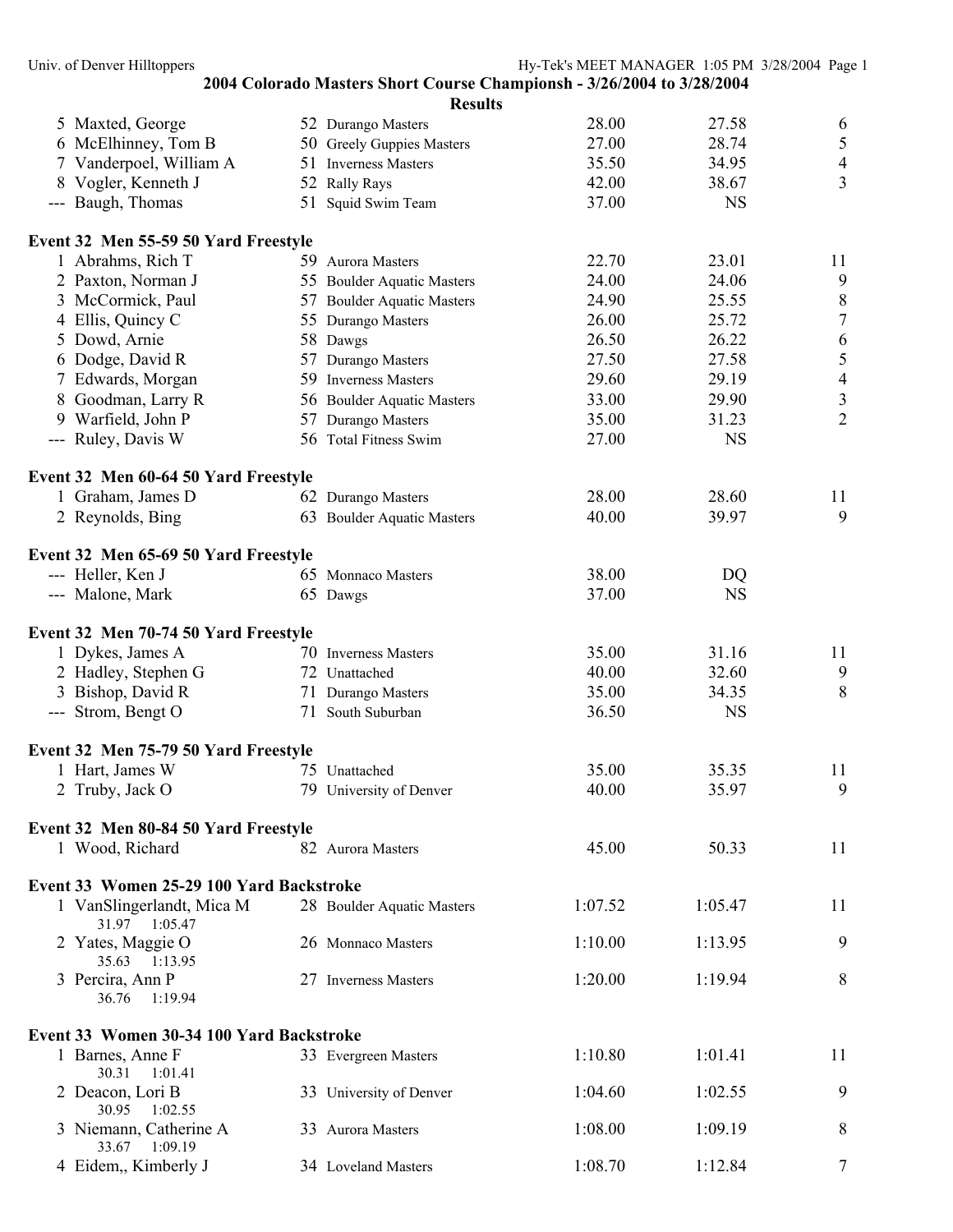|                                                                    | 2004 Colorado Masters Short Course Championsh - 3/26/2004 to 3/28/2004 |         |         |                |
|--------------------------------------------------------------------|------------------------------------------------------------------------|---------|---------|----------------|
| 35.74 1:12.84                                                      | <b>Results</b>                                                         |         |         |                |
| 5 Fonesca, Karrie J                                                | 31 Loveland Masters                                                    | 1:20.21 | 1:13.11 | 6              |
| 34.57 1:13.11<br>6 Baumann, Kari K                                 | 32 Greely Guppies Masters                                              | 1:27.00 | 1:26.01 | 5              |
| 42.44 1:26.01<br>7 Gray, Sarah H                                   | 32 Unattached                                                          | 1:30.00 | 1:28.60 | $\overline{4}$ |
| 40.94<br>1:28.60                                                   |                                                                        |         |         |                |
| Event 33 Women 35-39 100 Yard Backstroke                           |                                                                        |         |         |                |
| 1 Smith, Tori T<br>31.90 1:06.92                                   | 38 Rocky Mountain Masters                                              | 1:05.00 | 1:06.92 | 11             |
| 2 Lee, Sarah B<br>33.49 1:09.48                                    | 37 Rally Rays                                                          | 1:15.00 | 1:09.48 | 9              |
| 3 Freidlander, Rebecca L<br>37.40 1:15.91                          | 37 Unattached                                                          | 1:21.44 | 1:15.91 | 8              |
| Event 33 Women 40-44 100 Yard Backstroke                           |                                                                        |         |         |                |
| 1 Stein, Jenny L<br>30.85 1:03.92                                  | 40 Dawgs                                                               | 1:06.80 | 1:03.92 | 11             |
| 2 Nelson, Judy A<br>35.36 1:10.90                                  | 43 Highlands Ranch Masters                                             | 1:10.00 | 1:10.90 | 9              |
| 3 Curci, Pam J<br>35.23 1:12.34                                    | 43 Highlands Ranch Masters                                             | 1:13.00 | 1:12.34 | 8              |
| 4 Nolte, Susan D<br>41.07 1:25.01                                  | 43 Inverness Masters                                                   | 1:27.00 | 1:25.01 | $\overline{7}$ |
| 5 Sheiman, Dana L<br>42.66 1:28.93                                 | 42 Inverness Masters                                                   | 1:30.00 | 1:28.93 | 6              |
| Event 33 Women 45-49 100 Yard Backstroke                           |                                                                        |         |         |                |
| 1 Metz, Catherine L<br>33.88 1:09.27                               | 48 Durango Masters                                                     | 1:07.70 | 1:09.27 | 11             |
| 2 Bailey, Nancy R<br>40.95 1:22.72                                 | 48 Highlands Ranch Masters                                             | 1:21.00 | 1:22.72 | 9              |
| (Event 33 Women 45-49 100 Yard Backstroke)                         |                                                                        |         |         |                |
| 3 McGarity, Maureen F<br>46.71  1:35.16                            | 48 Total Fitness Swim                                                  | 1:30.80 | 1:35.16 | 8              |
| Event 33 Women 50-54 100 Yard Backstroke                           |                                                                        |         |         |                |
| 1 Laney, Judy B<br>42.17 1:25.93                                   | 51 University of Denver                                                | 1:31.12 | 1:25.93 | 11             |
| 2 England, Nancy J<br>2:00.00<br>57.46                             | 54 Thornton Masters Fitness                                            | 1:55.00 | 2:00.00 | 9              |
|                                                                    |                                                                        |         |         |                |
| Event 33 Women 55-59 100 Yard Backstroke<br>1 Murphy-Sherman, Jane | 59 Snow Mountain Masters                                               | 1:41.20 | 1:30.06 | 11             |
| 44.45 1:30.06                                                      |                                                                        |         |         | 9              |
| 2 Young, Lydia L<br>44.83 1:30.50                                  | 55 Dawgs                                                               | 1:33.37 | 1:30.50 |                |
| 3 Hashimoto, Christine<br>45.26 1:32.93                            | 56 Inverness Masters                                                   | 1:40.00 | 1:32.93 | 8              |
| 4 Lebsack, Linda M<br>50.59<br>1:42.65                             | 57 University of Denver                                                | 1:46.00 | 1:42.65 | 7              |
| Event 33 Women 60-64 100 Yard Backstroke                           |                                                                        |         |         |                |
| 1 Croissant, Eilleen<br>1:09.91<br>2:27.63                         | 64 Greely Guppies Masters                                              | 2:15.00 | 2:27.63 | 11             |

Univ. of Denver Hilltoppers Hy-Tek's MEET MANAGER 1:05 PM 3/28/2004 Page 1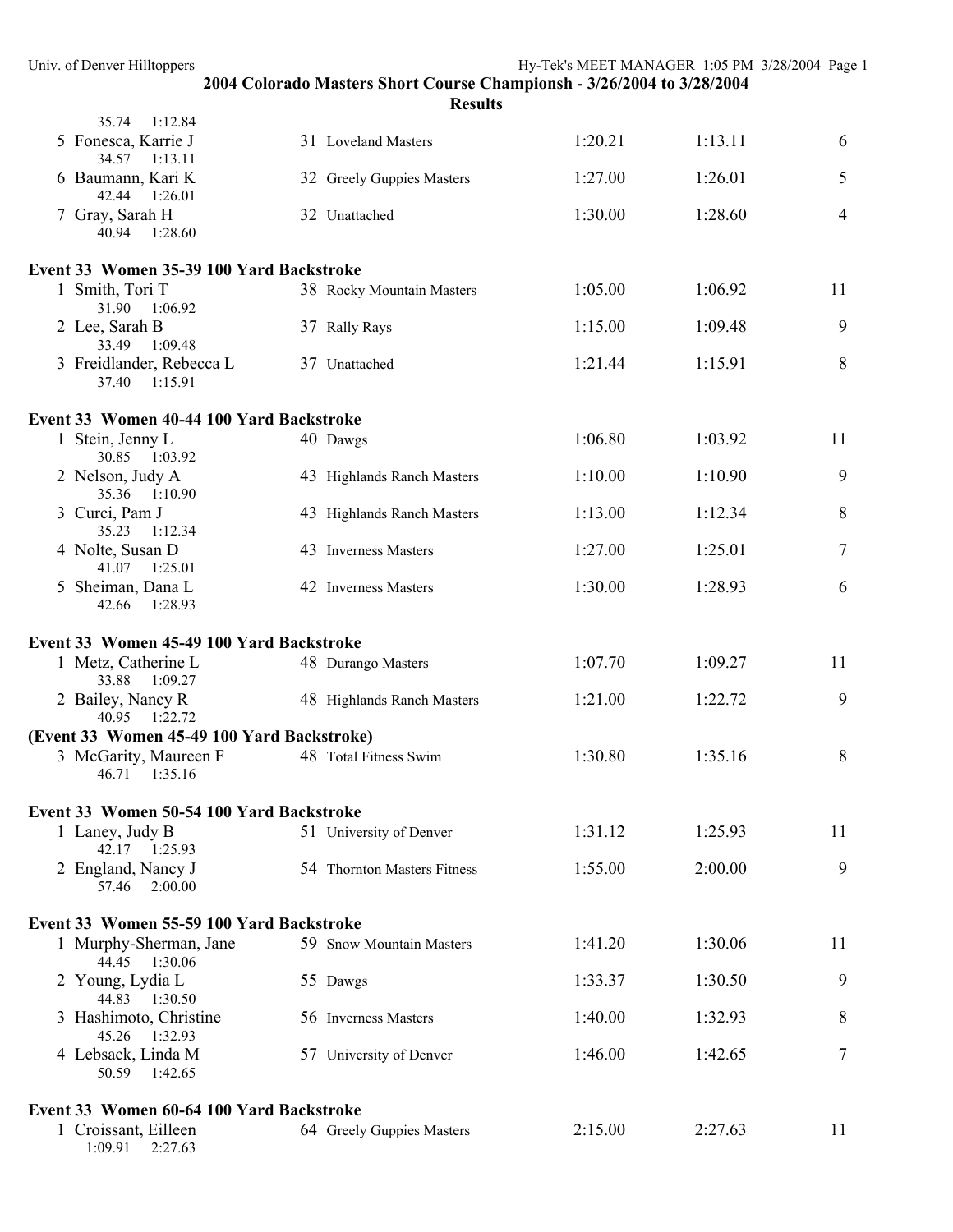| Univ. of Denver Hilltoppers              |                                                                                          | Hy-Tek's MEET MANAGER 1:05 PM 3/28/2004 Page 1 |           |    |
|------------------------------------------|------------------------------------------------------------------------------------------|------------------------------------------------|-----------|----|
|                                          | 2004 Colorado Masters Short Course Championsh - 3/26/2004 to 3/28/2004<br><b>Results</b> |                                                |           |    |
| Event 33 Women 65-69 100 Yard Backstroke |                                                                                          |                                                |           |    |
| 1 Oberg, Jane G<br>49.48<br>1:40.38      | 66 Dawgs                                                                                 | 1:40.00                                        | 1:40.38   | 11 |
| 2 Rudie, Margery<br>1:33.51 2:58.88      | 65 Jeffco Aquatic Masters                                                                | 4:50.00                                        | 2:58.88   | 9  |
| 3 Stock, Liz<br>1:55.73<br>3:50.19       | 67 Jeffco Aquatic Masters                                                                | 4:00.00                                        | 3:50.19   | 8  |
| Event 34 Men 19-24 100 Yard Backstroke   |                                                                                          |                                                |           |    |
| 1 Bowen, Todd J<br>32.62<br>1:06.83      | 24 Jeffco Aquatic Masters                                                                | 1:06.25                                        | 1:06.83   | 11 |
| Event 34 Men 25-29 100 Yard Backstroke   |                                                                                          |                                                |           |    |
| 1 Schwartzkopf, Jess J<br>28.06<br>58.24 | 25 Aurora Masters                                                                        | 1:12.00                                        | 58.24     | 11 |
| 2 Jones, Ryan K<br>28.84 1:00.85         | 27 Aurora Masters                                                                        | 1:01.01                                        | 1:00.85   | 9  |
| 3 Valks, Victor P<br>31.19<br>1:03.30    | 29 Aurora Masters                                                                        | 1:04.11                                        | 1:03.30   | 8  |
| Event 34 Men 30-34 100 Yard Backstroke   |                                                                                          |                                                |           |    |
| 1 Commings, Jeff P<br>25.72<br>52.41     | 30 Squid Swim Team                                                                       | 52.50                                          | 52.41     | 11 |
| 2 Putnam, Rob<br>26.33<br>53.32          | 30 Rally Rays                                                                            | 55.70                                          | 53.32     | 9  |
| 3 Hoffman, Aaron L<br>27.54<br>57.20     | 30 Team Vortex                                                                           | 58.30                                          | 57.20     | 8  |
| 4 Ross, Dave<br>30.74<br>1:02.25         | 33 University of Denver                                                                  | 1:04.20                                        | 1:02.25   | 7  |
| Event 34 Men 35-39 100 Yard Backstroke   |                                                                                          |                                                |           |    |
| 1 Gonzales, Mike<br>27.04<br>56.31       | 37 Boulder Aquatic Masters                                                               | 57.50                                          | 56.31     | 11 |
| 2 Phelps, Brian R<br>31.90<br>1:05.24    | 39 Aurora Masters                                                                        | 1:04.00                                        | 1:05.24   | 9  |
| 3 Weisfeldt, David S<br>32.02<br>1:07.07 | 35 Durango Masters                                                                       | 1:05.00                                        | 1:07.07   | 8  |
| --- Wise, James M                        | 39 University of Denver                                                                  | 1:04.00                                        | <b>NS</b> |    |
| Event 34 Men 40-44 100 Yard Backstroke   |                                                                                          |                                                |           |    |
| 1 Nash, Kevin<br>28.62<br>58.70          | 40 Broomfield Breakers                                                                   | 59.50                                          | 58.70     | 11 |
| 2 Smith, Paul L<br>28.25<br>58.75        | 44 Rocky Mountain Masters                                                                | 58.00                                          | 58.75     | 9  |
| 3 Chaiyaroj, Patt<br>30.02<br>1:01.06    | 40 Squid Swim Team                                                                       | 1:01.00                                        | 1:01.06   | 8  |
| 4 Murphy, Jim<br>1:12.03<br>35.98        | 43 Dawgs                                                                                 | 1:08.20                                        | 1:12.03   | 7  |
| 5 Long, Eric M<br>1:12.52<br>36.04       | 43 Rocky Mountain Masters                                                                | 1:15.00                                        | 1:12.52   | 6  |
| Event 34 Men 45-49 100 Yard Backstroke   |                                                                                          |                                                |           |    |
| 1 Brackett, Bill A<br>28.81<br>59.75     | 46 University of Denver                                                                  | 59.00                                          | 59.75     | 11 |
| 2 Tolle, David L<br>32.58<br>1:07.19     | 48 Pikes Peak YMCA                                                                       | 1:08.00                                        | 1:07.19   | 9  |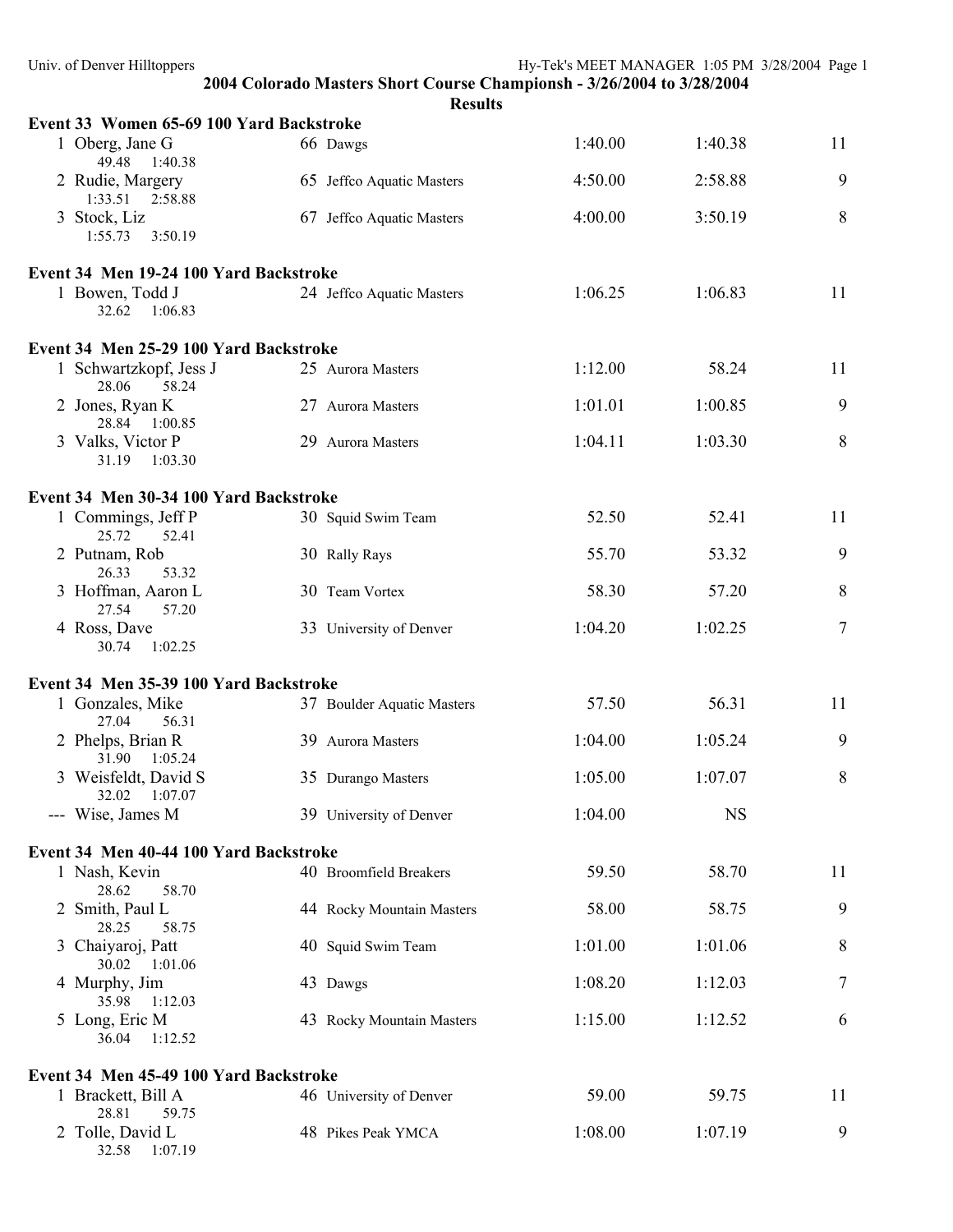| Univ. of Denver Hilltoppers                |                                                                        | Hy-Tek's MEET MANAGER 1:05 PM 3/28/2004 Page 1 |           |    |
|--------------------------------------------|------------------------------------------------------------------------|------------------------------------------------|-----------|----|
|                                            | 2004 Colorado Masters Short Course Championsh - 3/26/2004 to 3/28/2004 |                                                |           |    |
| 3 Boysen, Eric C                           | <b>Results</b><br>46 Boulder Aquatic Masters                           | 1:13.00                                        | 1:11.22   | 8  |
| 34.44<br>1:11.22<br>4 Ellefsen, Karl J     | 48 Dawgs                                                               | 1:25.00                                        | 1:23.77   | 7  |
| 40.99<br>1:23.77                           |                                                                        |                                                |           |    |
| Event 34 Men 50-54 100 Yard Backstroke     |                                                                        |                                                |           |    |
| 1 Stanback, John H<br>30.23 1:02.22        | 50 Team Vortex                                                         | 1:03.00                                        | 1:02.22   | 11 |
| 2 Reeves, Will W<br>32.68 1:06.10          | 50 University of Denver                                                | 1:05.80                                        | 1:06.10   | 9  |
| 3 Strack, Edward R<br>42.16 1:26.49        | 51 Rocky Mountain Masters                                              | 1:30.00                                        | 1:26.49   | 8  |
| Event 34 Men 55-59 100 Yard Backstroke     |                                                                        |                                                |           |    |
| 1 Dodge, David R<br>36.17 1:14.61          | 57 Durango Masters                                                     | 1:15.00                                        | 1:14.61   | 11 |
| --- Putnam, William H                      | 55 Highlands Ranch Masters                                             | 1:35.00                                        | <b>NS</b> |    |
| Event 34 Men 60-64 100 Yard Backstroke     |                                                                        |                                                |           |    |
| 1 Reynolds, Bing<br>51.07<br>1:46.80       | 63 Boulder Aquatic Masters                                             | 1:43.00                                        | 1:46.80   | 11 |
| Event 34 Men 65-69 100 Yard Backstroke     |                                                                        |                                                |           |    |
| 1 Heller, Ken J<br>49.42 1:40.37           | 65 Monnaco Masters                                                     | 1:45.00                                        | 1:40.37   | 11 |
| 2 Plummer, Mark A<br>50.13<br>1:42.44      | 67 Inverness Masters                                                   | 1:52.35                                        | 1:42.44   | 9  |
|                                            |                                                                        |                                                |           |    |
| Event 34 Men 70-74 100 Yard Backstroke     |                                                                        |                                                |           |    |
| 1 Hadley, Stephen G<br>41.13 1:24.00       | 72 Unattached                                                          | 1:35.00                                        | 1:24.00   | 11 |
| --- Anderson, Lee B                        | 73 Rocky Mountain Masters                                              | 1:35.00                                        | <b>NS</b> |    |
| Event 34 Men 75-79 100 Yard Backstroke     |                                                                        |                                                |           |    |
| 1 Hart, James W<br>52.45<br>1:48.30        | 75 Unattached                                                          | 1:42.00                                        | 1:48.30   | 11 |
| Event 34 Men 80-84 100 Yard Backstroke     |                                                                        |                                                |           |    |
| 1 Wood, Richard                            | 82 Aurora Masters                                                      | 1:55.00                                        | 1:58.97   | 11 |
| 56.69 1:58.97<br>2 Wrenn, John A           | 83 Boulder Aquatic Masters                                             | 1:58.51                                        | 2:06.22   | 9  |
| 59.83<br>2:06.22                           |                                                                        |                                                |           |    |
| Event 35 Women 19-24 100 Yard IM           |                                                                        |                                                |           |    |
| 1 Jennings, Jenn L<br>32.73<br>1:09.34     | 23 Loveland Masters                                                    | 1:10.00                                        | 1:09.34   | 11 |
| 2 Connally, Jessica M<br>35.14 1:12.45     | 24 Csst Masters                                                        | 1:17.00                                        | 1:12.45   | 9  |
|                                            |                                                                        |                                                |           |    |
| Event 35 Women 25-29 100 Yard IM           |                                                                        |                                                |           |    |
| 1 VanSlingerlandt, Mica M<br>30.51 1:04.80 | 28 Boulder Aquatic Masters                                             | 1:04.59                                        | 1:04.80   | 11 |
| 2 Nigh, Whitney L<br>30.01<br>1:05.97      | 26 Monnaco Masters                                                     | 1:07.00                                        | 1:05.97   | 9  |
| 3 Herrick, Laura M<br>31.04 1:06.30        | 28 Aurora Masters                                                      | 1:08.00                                        | 1:06.30   | 8  |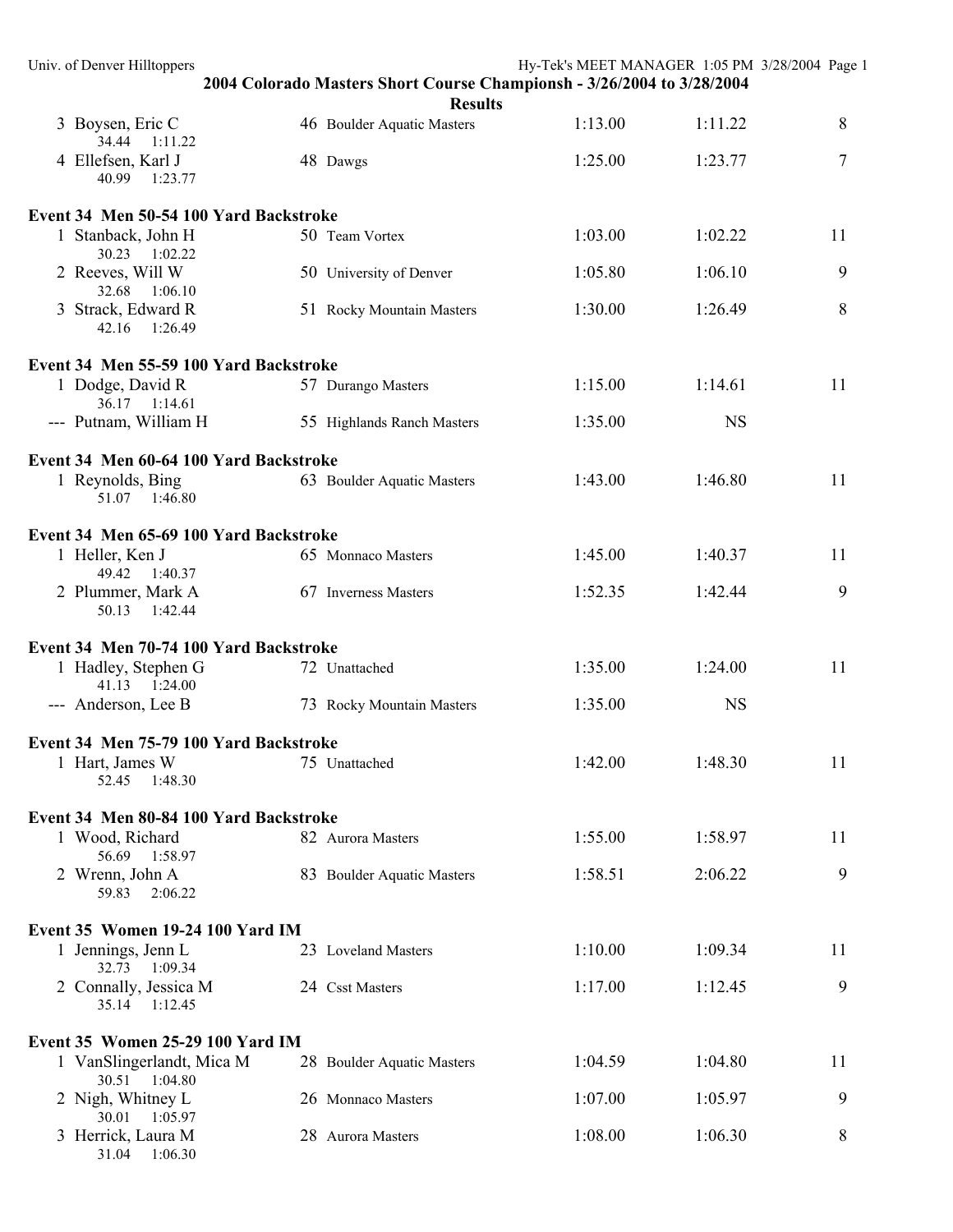| Univ. of Denver Hilltoppers               |                                                                                          | Hy-Tek's MEET MANAGER 1:05 PM 3/28/2004 Page 1 |           |                  |
|-------------------------------------------|------------------------------------------------------------------------------------------|------------------------------------------------|-----------|------------------|
|                                           | 2004 Colorado Masters Short Course Championsh - 3/26/2004 to 3/28/2004<br><b>Results</b> |                                                |           |                  |
| 4 Yates, Maggie O<br>34.19 1:14.67        | 26 Monnaco Masters                                                                       | 1:10.00                                        | 1:14.67   | $\boldsymbol{7}$ |
| 5 Remick, Sherry L<br>36.49 1:19.54       | 29 Rally Rays                                                                            | 1:39.20                                        | 1:19.54   | 6                |
| 6 Greenleaf, Kristen A<br>39.68 1:19.90   | 25 Aurora Masters                                                                        | 1:20.00                                        | 1:19.90   | 5                |
| 7 Dickerson, Amy E<br>38.84 1:21.74       | 28 Foothills Masters                                                                     | 1:28.04                                        | 1:21.74   | 4                |
| 8 Brown, Anne K<br>1:45.92<br>50.45       | 28 Duncan Y Riptides                                                                     | 1:52.00                                        | 1:45.92   | 3                |
| Event 35 Women 30-34 100 Yard IM          |                                                                                          |                                                |           |                  |
| 1 Gadd-Siegel, Cecilia E<br>29.50 1:02.50 | 32 University of Denver                                                                  | 1:04.00                                        | 1:02.50   | 11               |
| 2 Deacon, Lori B<br>30.05 1:04.22         | 33 University of Denver                                                                  | 1:04.20                                        | 1:04.22   | 9                |
| 3 Barnes, Anne F<br>30.40 1:05.42         | 33 Evergreen Masters                                                                     | 1:14.50                                        | 1:05.42   | 8                |
| 4 Eidem, Kimberly J<br>34.80 1:15.30      | 34 Loveland Masters                                                                      | 1:12.60                                        | 1:15.30   | $\boldsymbol{7}$ |
| 5 Tall Bull, Brooke K<br>41.27 1:21.95    | 33 South Suburban                                                                        | 1:25.00                                        | 1:21.95   | 6                |
| 6 Baumann, Kari K<br>39.13 1:23.83        | 32 Greely Guppies Masters                                                                | 1:28.38                                        | 1:23.83   | 5                |
| --- Fonesca, Karrie J                     | 31 Loveland Masters                                                                      | 1:14.09                                        | <b>NS</b> |                  |
| Event 35 Women 35-39 100 Yard IM          |                                                                                          |                                                |           |                  |
| 1 Seavall, Kelly J<br>29.75 1:04.35       | 35 Inverness Masters                                                                     | 1:05.50                                        | 1:04.35   | 11               |
| 2 Hagadorn, Heather L<br>31.24 1:09.37    | 39 University of Denver                                                                  | 1:08.00                                        | 1:09.37   | 9                |
| 3 Smith, Tori T<br>32.42 1:10.72          | 38 Rocky Mountain Masters                                                                | 1:04.00                                        | 1:10.72   | 8                |
| 4 McIlnay, Teresa E<br>39.40 1:28.01      | 35 Unattached                                                                            | 1:35.00                                        | 1:28.01   | 7                |
| Event 35 Women 40-44 100 Yard IM          |                                                                                          |                                                |           |                  |
| 1 Stein, Jenny L<br>29.90 1:04.79         | 40 Dawgs                                                                                 | 1:07.00                                        | 1:04.79   | 11               |
| 2 Crouch, Kim H<br>31.39 1:06.74          | 42 Rally Rays                                                                            | 1:07.80                                        | 1:06.74   | 9                |
| 3 Curci, Pam J<br>33.58 1:13.80           | 43 Highlands Ranch Masters                                                               | 1:13.00                                        | 1:13.80   | 8                |
| 4 Shultz, Lisa J<br>37.81<br>1:20.15      | 41 Inverness Masters                                                                     | 1:18.96                                        | 1:20.15   | 7                |
| 5 Mayer, Olivia J<br>41.70<br>1:29.60     | 40 Inverness Masters                                                                     | 2:08.10                                        | 1:29.60   | 6                |
| --- Lahnert, Laurie J<br>39.76<br>DQ      | 41 Rocky Mountain Masters                                                                | 1:22.00                                        | DQ        |                  |
| <b>Event 35 Women 45-49 100 Yard IM</b>   |                                                                                          |                                                |           |                  |
| 1 Drozda, Cathy M<br>30.75 1:06.16        | 45 Thornton Masters Fitness                                                              | 1:08.00                                        | 1:06.16   | 11               |
| 2 Metz, Catherine L<br>31.43 1:09.01      | 48 Durango Masters                                                                       | 1:08.20                                        | 1:09.01   | 9                |
| 3 Buttner, Martha A<br>38.45 1:24.04      | 48 Rally Rays                                                                            | 1:41.20                                        | 1:24.04   | 8                |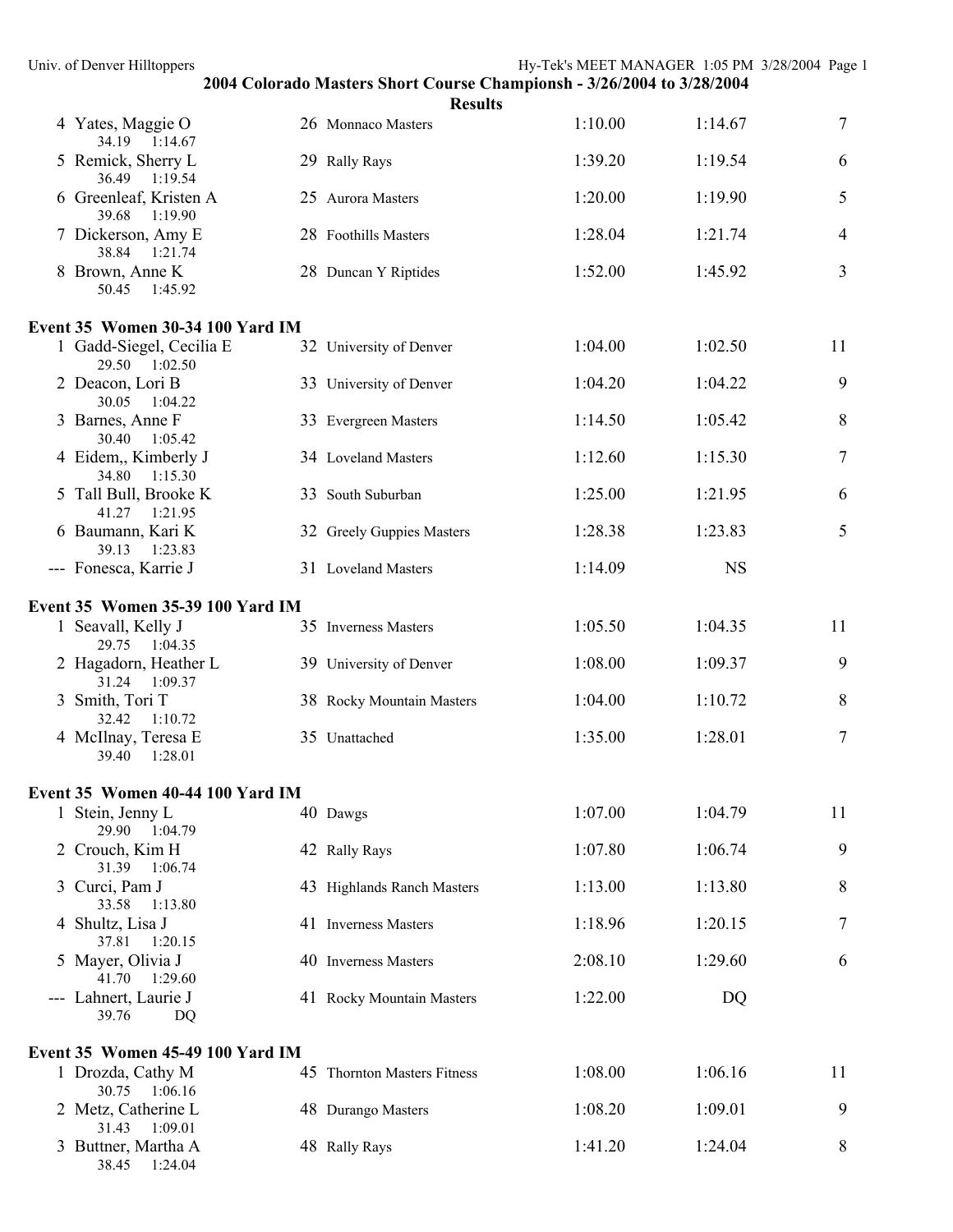| Univ. of Denver Hilltoppers                | 2004 Colorado Masters Short Course Championsh - 3/26/2004 to 3/28/2004 | Hy-Tek's MEET MANAGER 1:05 PM 3/28/2004 Page 1 |           |    |
|--------------------------------------------|------------------------------------------------------------------------|------------------------------------------------|-----------|----|
| --- True, Ann M<br>48.41<br><b>DQ</b>      | <b>Results</b><br>48 Thornton Masters Fitness                          | 1:48.93                                        | DQ        |    |
| Event 35 Women 50-54 100 Yard IM           |                                                                        |                                                |           |    |
| 1 Rosener, Karen K<br>34.91 1:14.72        | 50 Fort Collins Club                                                   | 1:13.50                                        | 1:14.72   | 11 |
| 2 Nelson, MaryAnne<br>39.89 1:22.57        | 53 Durango Masters                                                     | 1:27.00                                        | 1:22.57   | 9  |
| 3 Rowe, Chritine T<br>42.64 1:33.61        | 52 Aurora Masters                                                      | 1:42.00                                        | 1:33.61   | 8  |
| 4 England, Nancy J<br>52.62 1:46.79        | 54 Thornton Masters Fitness                                            | 1:45.00                                        | 1:46.79   | 7  |
| --- Beaver, Jackie S                       | 50 Aurora Masters                                                      | NT                                             | <b>NS</b> |    |
| Event 35 Women 55-59 100 Yard IM           |                                                                        |                                                |           |    |
| 1 Young, Lydia L<br>43.17 1:30.37          | 55 Dawgs                                                               | 1:28.60                                        | 1:30.37   | 11 |
| 2 Hashimoto, Christine<br>43.40<br>1:33.85 | 56 Inverness Masters                                                   | 1:35.00                                        | 1:33.85   | 9  |
| Event 35 Women 65-69 100 Yard IM           |                                                                        |                                                |           |    |
| 1 Oberg, Jane G<br>46.45<br>1:38.22        | 66 Dawgs                                                               | 1:40.00                                        | 1:38.22   | 11 |
| Event 35 Women 70-74 100 Yard IM           |                                                                        |                                                |           |    |
| 1 Hurtzberg, Ruth S<br>$1:07.29$ $2:20.31$ | 71 SummitCounty Swim Club                                              | 2:05.00                                        | 2:20.31   | 11 |
| --- Buchannan, Peggy                       | 71 Vail Swimming                                                       | 2:08.13                                        | <b>NS</b> |    |
| Event 36 Men 19-24 100 Yard IM             |                                                                        |                                                |           |    |
| 1 Cliff-Tuttle, Josh E<br>29.79 1:05.83    | 24 Aurora Masters                                                      | 1:01.00                                        | 1:05.83   | 11 |
| 2 Bowen, Todd J<br>30.96<br>1:07.56        | 24 Jeffco Aquatic Masters                                              | 1:07.25                                        | 1:07.56   | 9  |
| Event 36 Men 25-29 100 Yard IM             |                                                                        |                                                |           |    |
| 1 Schwartzkopf, Jess J<br>26.52<br>58.71   | 25 Aurora Masters                                                      | 1:00.00                                        | 58.71     | 11 |
| 2 Marsh, Philip S<br>27.32<br>58.73        | 27 Boulder Aquatic Masters                                             | 1:00.00                                        | 58.73     | 9  |
| 3 Cooley, Austin<br>27.48<br>1:00.81       | 25 Inverness Masters                                                   | 1:01.65                                        | 1:00.81   | 8  |
| 4 McCormick, Aaron R<br>28.25<br>1:01.10   | 29 Boulder Aquatic Masters                                             | 59.50                                          | 1:01.10   | 7  |
| 5 DeSanti, Daniel J<br>29.85<br>1:06.35    | 26 University of Denver                                                | 1:08.00                                        | 1:06.35   | 6  |
| 6 Valks, Victor P<br>29.93<br>1:06.40      | 29 Aurora Masters                                                      | 1:04.76                                        | 1:06.40   | 5  |
| --- Eisenhuth, Matt S<br>25.14<br>DQ       | 29 University of Denver                                                | 55.60                                          | DQ        |    |
| Event 36 Men 30-34 100 Yard IM             |                                                                        |                                                |           |    |
| 1 Siegel, Joel F<br>26.64<br>57.00         | 32 University of Denver                                                | 1:00.00                                        | 57.00     | 11 |
| 2 Hoffman, Aaron L<br>26.34<br>58.24       | 30 Team Vortex                                                         | 58.46                                          | 58.24     | 9  |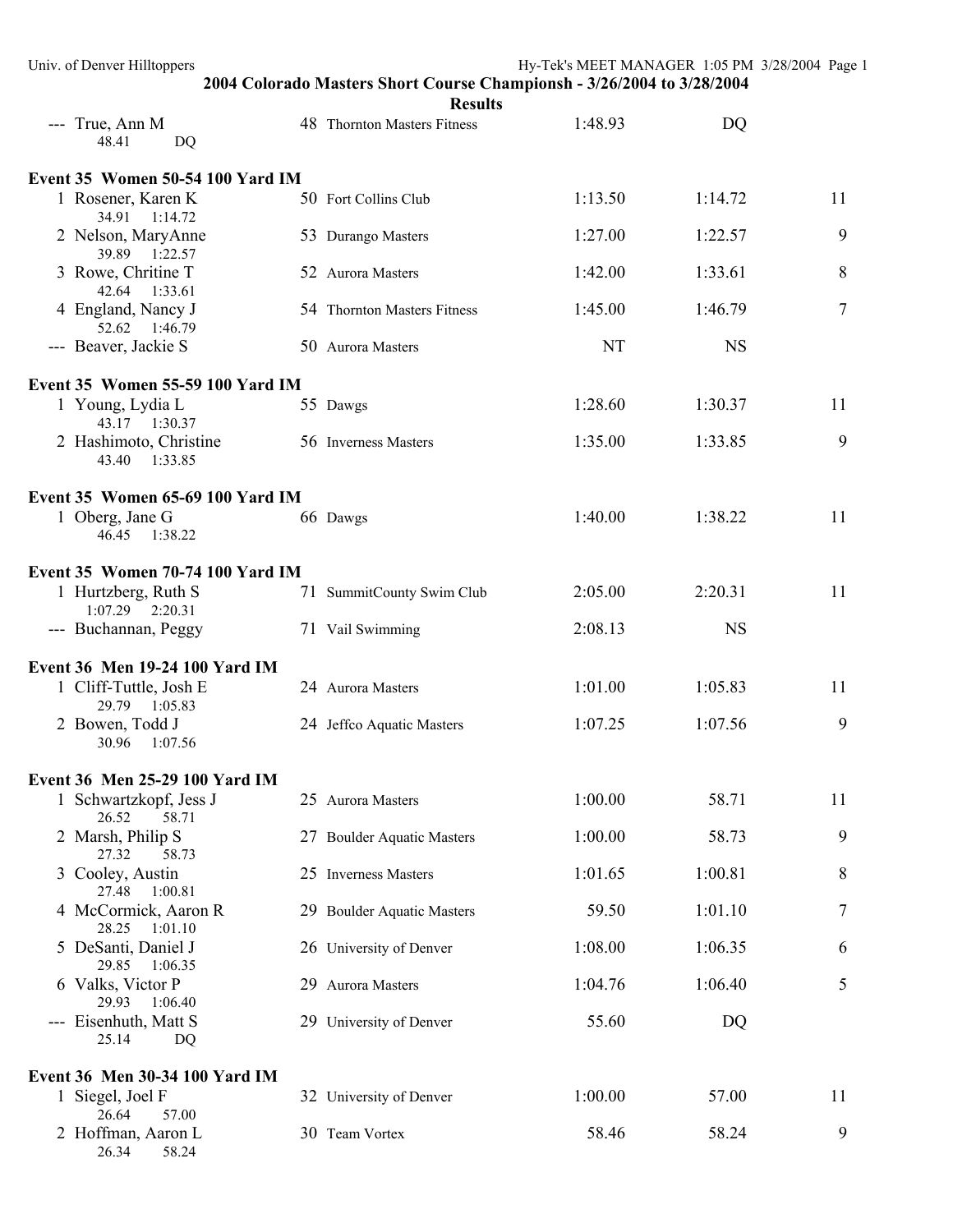| Univ. of Denver Hilltoppers              |        |                             | Hy-Tek's MEET MANAGER 1:05 PM 3/28/2004 Page 1                         |           |                |  |
|------------------------------------------|--------|-----------------------------|------------------------------------------------------------------------|-----------|----------------|--|
|                                          |        | <b>Results</b>              | 2004 Colorado Masters Short Course Championsh - 3/26/2004 to 3/28/2004 |           |                |  |
| 3 Young, John R<br>58.36<br>26.01        |        | 33 Rally Rays               | 1:01.00                                                                | 58.36     | 8              |  |
| 4 Holicky, Grant<br>28.03<br>59.35       |        | 30 Rally Rays               | 59.00                                                                  | 59.35     | 7              |  |
| 5 Rosinski, Thomas J<br>27.69 1:00.67    |        | 34 University of Denver     | 1:00.00                                                                | 1:00.67   | 6              |  |
| 6 Glass, Tom A<br>29.32<br>1:02.62       |        | 32 Team Vortex              | 1:03.02                                                                | 1:02.62   | 5              |  |
| 7 Ross, Dave<br>29.93<br>1:05.87         |        | 33 University of Denver     | 1:10.00                                                                | 1:05.87   | 4              |  |
| 8 Seibold, Wolfgang<br>32.81<br>1:07.14  |        | 31 Boulder Aquatic Masters  | 1:15.23                                                                | 1:07.14   | 3              |  |
| --- Putnam, Rob                          |        | 30 Rally Rays               | 59.90                                                                  | <b>NS</b> |                |  |
| Event 36 Men 35-39 100 Yard IM           |        |                             |                                                                        |           |                |  |
| 1 Dahl, Matt<br>28.49 1:00.00            |        | 35 Rally Rays               | 1:01.00                                                                | 1:00.00   | 11             |  |
| 2 Allison, Mark A<br>28.26<br>1:00.06    |        | 36 Aurora Masters           | 1:00.00                                                                | 1:00.06   | 9              |  |
| 3 Gonzales, Mike<br>27.51 1:01.27        |        | 37 Boulder Aquatic Masters  | 58.60                                                                  | 1:01.27   | 8              |  |
| 4 Champlin, Pete<br>29.79 1:03.93        |        | 35 University of Denver     | 1:05.00                                                                | 1:03.93   | 7              |  |
| (Event 36 Men 35-39 100 Yard IM)         |        |                             |                                                                        |           |                |  |
| 5 Phelps, Brian R<br>29.58 1:03.96       |        | 39 Aurora Masters           | 1:05.00                                                                | 1:03.96   | 6              |  |
| 6 Miller, George F<br>31.89 1:04.74      |        | 38 Inverness Masters        | 1:06.00                                                                | 1:04.74   | 5              |  |
| 7 Chapman, Michael S<br>29.48<br>1:05.32 |        | 35 Durango Masters          | 1:08.20                                                                | 1:05.32   | 4              |  |
| 8 Hoyt, Brian K<br>30.24<br>1:08.06      |        | 37 Thornton Masters Fitness | 1:09.00                                                                | 1:08.06   | 3              |  |
| 9 Kacik, John S<br>35.92<br>1:14.16      |        | 36 Snow Mountain Masters    | 1:30.00                                                                | 1:14.16   | $\overline{2}$ |  |
| --- Modine, Jonathan W                   | $\sim$ | 36 Rally Rays               | 1:08.00                                                                | <b>NS</b> |                |  |
| Amos, Will                               |        | 36 Rocky Mountain Masters   | 1:10.00                                                                | <b>NS</b> |                |  |
| --- Wendt, Sean G                        |        | 37 Duncan Y Riptides        | 1:02.00                                                                | <b>NS</b> |                |  |
| Event 36 Men 40-44 100 Yard IM           |        |                             |                                                                        |           |                |  |
| 1 Smith, John C<br>25.12<br>55.14        |        | 42 Rocky Mountain Masters   | 54.80                                                                  | 55.14     | 11             |  |
| 2 Smith, Paul L<br>26.80<br>58.74        |        | 44 Rocky Mountain Masters   | 58.00                                                                  | 58.74     | 9              |  |
| 3 Chaiyaroj, Patt<br>27.62<br>59.03      |        | 40 Squid Swim Team          | 1:01.00                                                                | 59.03     | 8              |  |
| 4 Chapman, Kevin C<br>28.38<br>1:00.94   |        | 43 Wheat Ridge Stingrays    | 1:05.50                                                                | 1:00.94   | 7              |  |
| 5 Johnston, Mark<br>29.18<br>1:02.50     |        | 43 Inverness Masters        | 1:02.50                                                                | 1:02.50   | 6              |  |
| 6 O'Brien, Michael<br>1:04.60<br>30.91   |        | 42 Durango Masters          | 1:05.70                                                                | 1:04.60   | 5              |  |
| 7 Reed, Brian<br>1:08.60<br>31.51        |        | 40 Aurora Masters           | 1:10.00                                                                | 1:08.60   | 4              |  |
| 8 Kruse, David L<br>1:08.95<br>32.05     |        | 43 Dawgs                    | 1:09.32                                                                | 1:08.95   | 3              |  |
| 9 Newcomb, Scott C                       |        | 43 Evergreen Masters        | 1:10.00                                                                | 1:10.10   | 2              |  |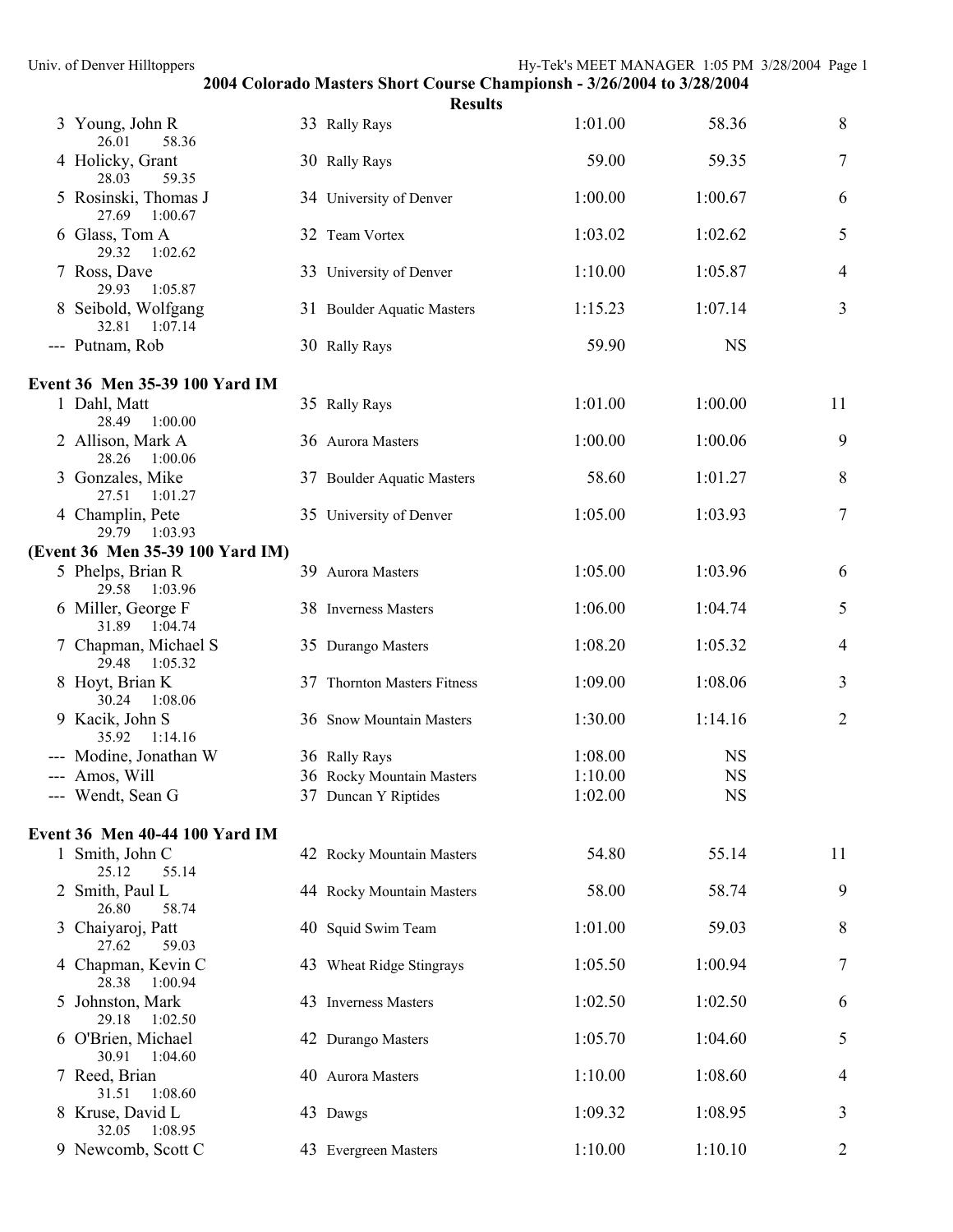| 33.34<br>1:10.10                         |                             |         |           |    |
|------------------------------------------|-----------------------------|---------|-----------|----|
| 10 Long, Eric M<br>32.88<br>1:10.27      | 43 Rocky Mountain Masters   | 1:12.00 | 1:10.27   | 1  |
| 11 Gratz, John F<br>37.91<br>1:15.44     | 43 Boulder Aquatic Masters  | 1:16.61 | 1:15.44   |    |
| 12 Palmer, Brad M<br>39.70<br>1:24.41    | 43 Squid Swim Team          | 1:38.10 | 1:24.41   |    |
| --- Wesson, Jack D                       | 43 Unattached               | 1:03.20 | <b>NS</b> |    |
| --- Bank, Holden J                       | 44 Boulder Aquatic Masters  | 1:00.00 | <b>NS</b> |    |
| Event 36 Men 45-49 100 Yard IM           |                             |         |           |    |
| 1 Hess, Richard W<br>27.17<br>58.15      | 49 Greely Guppies Masters   | 59.00   | 58.15     | 11 |
| 2 Mann, Michael T<br>27.42<br>59.18      | 49 University of Denver     | 59.00   | 59.18     | 9  |
| 3 Gray, David S<br>29.98<br>1:02.52      | 45 Thornton Masters Fitness | 59.60   | 1:02.52   | 8  |
| 4 Ellefsen, Karl J<br>40.62<br>1:27.70   | 48 Dawgs                    | 1:35.00 | 1:27.70   | 7  |
| --- Lee, Marshall M                      | 45 Rally Rays               | 1:01.00 | <b>NS</b> |    |
| --- Boysen, Eric C                       | 46 Boulder Aquatic Masters  | 1:10.00 | <b>NS</b> |    |
| Event 36 Men 50-54 100 Yard IM           |                             |         |           |    |
| 1 Anderson, Dean W<br>29.60<br>1:01.59   | 50 Durango Masters          | 1:00.50 | 1:01.59   | 11 |
| 2 Parkinson, Bruce A<br>34.20<br>1:12.11 | 53 Rocky Mountain Masters   | 1:15.00 | 1:12.11   | 9  |
| 3 Curry, Kevin M<br>33.81<br>1:13.47     | 51 Durango Masters          | 1:14.00 | 1:13.47   | 8  |
| 4 Maxted, George<br>33.72<br>1:14.88     | 52 Durango Masters          | 1:15.00 | 1:14.88   | 7  |
| 5 Vogler, Kenneth J<br>50.94<br>1:43.95  | 52 Rally Rays               | 1:42.00 | 1:43.95   | 6  |
| --- Baugh, Thomas<br>47.43<br>DQ         | 51 Squid Swim Team          | 2:30.00 | DQ        |    |
| --- Strong, James L                      | 50 Jeffco Aquatic Masters   | 1:10.00 | <b>NS</b> |    |
| --- Rheem, Allen                         | 54 Squid Swim Team          | 1:10.00 | <b>NS</b> |    |
| Event 36 Men 55-59 100 Yard IM           |                             |         |           |    |
| 1 Abrahms, Rich T<br>28.32<br>1:03.44    | 59 Aurora Masters           | 1:02.50 | 1:03.44   | 11 |
| 2 Abbott, William A<br>31.82<br>1:06.82  | 57 Aurora Masters           | 1:06.00 | 1:06.82   | 9  |
| 3 Dodge, David R<br>32.11<br>1:09.26     | 57 Durango Masters          | 1:12.00 | 1:09.26   | 8  |
| 4 Ellis, Quincy C<br>31.78<br>1:09.59    | 55 Durango Masters          | 1:10.00 | 1:09.59   | 7  |
| 5 Goodman, Larry R<br>41.60<br>1:23.07   | 56 Boulder Aquatic Masters  | 2:00.00 | 1:23.07   | 6  |
| 6 Edwards, Morgan<br>43.19<br>1:24.02    | 59 Inverness Masters        | 1:27.40 | 1:24.02   | 5  |
| --- Ruley, Davis W                       | 56 Total Fitness Swim       | 1:15.00 | <b>NS</b> |    |
| Event 36 Men 60-64 100 Yard IM           |                             |         |           |    |
| 1 Graham, James D<br>36.60 1:16.78       | 62 Durango Masters          | 1:24.00 | 1:16.78   | 11 |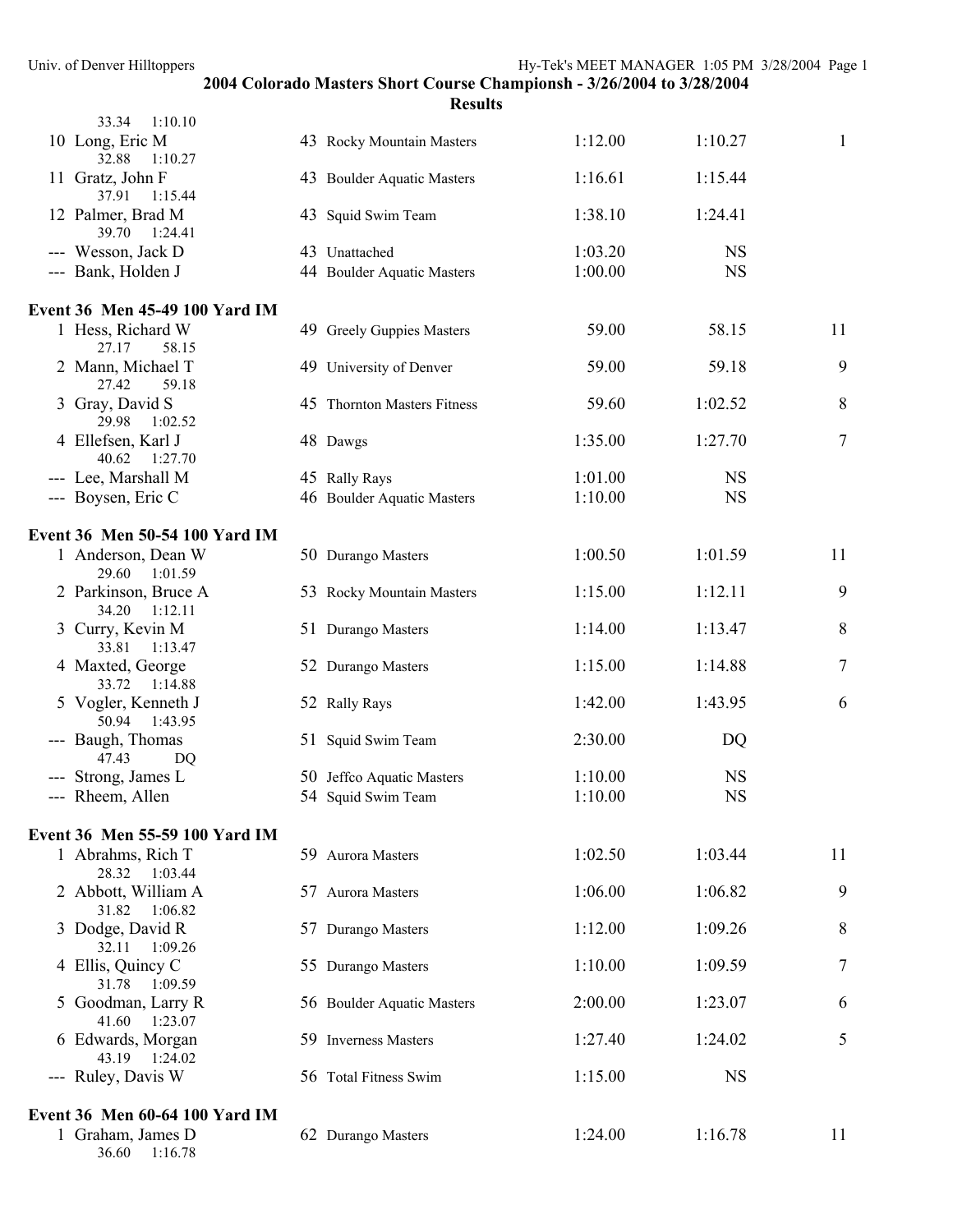| Univ. of Denver Hilltoppers                                     |                                                                        | Hy-Tek's MEET MANAGER 1:05 PM 3/28/2004 Page 1 |           |    |
|-----------------------------------------------------------------|------------------------------------------------------------------------|------------------------------------------------|-----------|----|
|                                                                 | 2004 Colorado Masters Short Course Championsh - 3/26/2004 to 3/28/2004 |                                                |           |    |
| 2 Dyck, Mel<br>38.57 1:21.72                                    | <b>Results</b><br>62 Snow Mountain Masters                             | 1:30.00                                        | 1:21.72   | 9  |
| Event 36 Men 65-69 100 Yard IM                                  |                                                                        |                                                |           |    |
| 1 O'Brien, Dennis A<br>34.03 1:12.62                            | 68 Durango Masters                                                     | 1:15.00                                        | 1:12.62   | 11 |
| --- Heller, Ken J<br>48.95<br>DQ                                | 65 Monnaco Masters                                                     | 2:00.00                                        | DQ        |    |
| --- Patten, Bob W                                               | 69 Denver Athletic Club                                                | 1:20.00                                        | <b>NS</b> |    |
| Event 36 Men 70-74 100 Yard IM                                  |                                                                        |                                                |           |    |
| 1 Bishop, David R<br>45.27 1:32.56                              | 71 Durango Masters                                                     | 1:30.00                                        | 1:32.56   | 11 |
| Event 36 Men 80-84 100 Yard IM                                  |                                                                        |                                                |           |    |
| 1 Wood, Richard<br>1:08.21<br>2:23.80                           | 82 Aurora Masters                                                      | 2:20.00                                        | 2:23.80   | 11 |
|                                                                 |                                                                        |                                                |           |    |
| Event 37 Women 25-29 200 Yard Freestyle                         |                                                                        |                                                |           |    |
| 1 Neal, Melissa                                                 | 26 Boulder Aquatic Masters                                             | 2:03.00                                        | 2:06.71   | 11 |
| 28.55 1:00.24 1:33.77                                           | 2:06.71                                                                |                                                |           |    |
| (Event 37 Women 25-29 200 Yard Freestyle)<br>2 Herrick, Laura M | 28 Aurora Masters                                                      | 2:06.00                                        | 2:07.09   | 9  |
| 29.66 1:02.09<br>1:35.02                                        | 2:07.09                                                                |                                                |           |    |
| 3 Kuhn, Kristi<br>30.41 1:03.76<br>1:39.11                      | 26 Aurora Masters<br>2:14.21                                           | 2:23.36                                        | 2:14.21   | 8  |
| 4 Fleming, Sara J<br>31.46 1:05.86<br>1:42.17                   | 25 Wheat Ridge Stingrays<br>2:18.35                                    | 2:45.00                                        | 2:18.35   | 7  |
| 5 Greenleaf, Kristen A                                          | 25 Aurora Masters                                                      | 2:30.00                                        | 2:38.28   | 6  |
| 37.55 1:17.40<br>1:58.07<br>6 Remick, Sherry L                  | 2:38.28<br>29 Rally Rays                                               | 3:01.14                                        | 2:38.71   | 5  |
| 35.40 1:15.52<br>1:58.12<br>--- Yates, Maggie O                 | 2:38.71<br>26 Monnaco Masters                                          | 2:20.00                                        | <b>NS</b> |    |
| Event 37 Women 30-34 200 Yard Freestyle                         |                                                                        |                                                |           |    |
| 1 Keaten, Heather L                                             | 34 Fort Collins Club                                                   | 2:23.50                                        | 2:21.86   | 11 |
| 1:42.47<br>30.08 1:04.14                                        | 2:21.86                                                                |                                                |           |    |
| 2 Atkins, Julia K<br>33.97 1:13.85<br>1:55.25                   | 33 Rocky Mountain Masters<br>2:34.11                                   | 2:30.50                                        | 2:34.11   | 9  |
| 3 Gray, Sarah H<br>35.40<br>1:17.84<br>2:03.85                  | 32 Unattached<br>2:49.15                                               | 3:59.00                                        | 2:49.15   | 8  |
|                                                                 |                                                                        |                                                |           |    |
| Event 37 Women 35-39 200 Yard Freestyle                         |                                                                        |                                                |           |    |
| 1 Von der Lippe, Susan G<br>27.11<br>56.38<br>1:26.39           | 38 Loveland Masters<br>1:57.12                                         | 1:58.50                                        | 1:57.12   | 11 |
| 2 Seavall, Kelly J<br>1:32.42<br>28.40<br>1:00.06               | 35 Inverness Masters<br>2:04.88                                        | 2:03.00                                        | 2:04.88   | 9  |
| 3 Hagadorn, Heather L<br>30.08 1:02.08<br>1:34.97               | 39 University of Denver<br>2:07.19                                     | 2:02.00                                        | 2:07.19   | 8  |
| 4 Riner, Betsy<br>1:45.22<br>32.04 1:07.82                      | 37 Inverness Masters<br>2:23.22                                        | 2:36.00                                        | 2:23.22   | 7  |
| 5 Sauls, Catherine C<br>35.23 1:14.09<br>1:55.80                | 39 Thornton Masters Fitness<br>2:36.24                                 | 2:39.00                                        | 2:36.24   | 6  |
| 6 McIlnay, Teresa E<br>39.55 1:25.44<br>3:05.08                 | 35 Unattached<br>3:26.15                                               | 3:59.00                                        | 3:26.15   | 5  |
|                                                                 |                                                                        |                                                |           |    |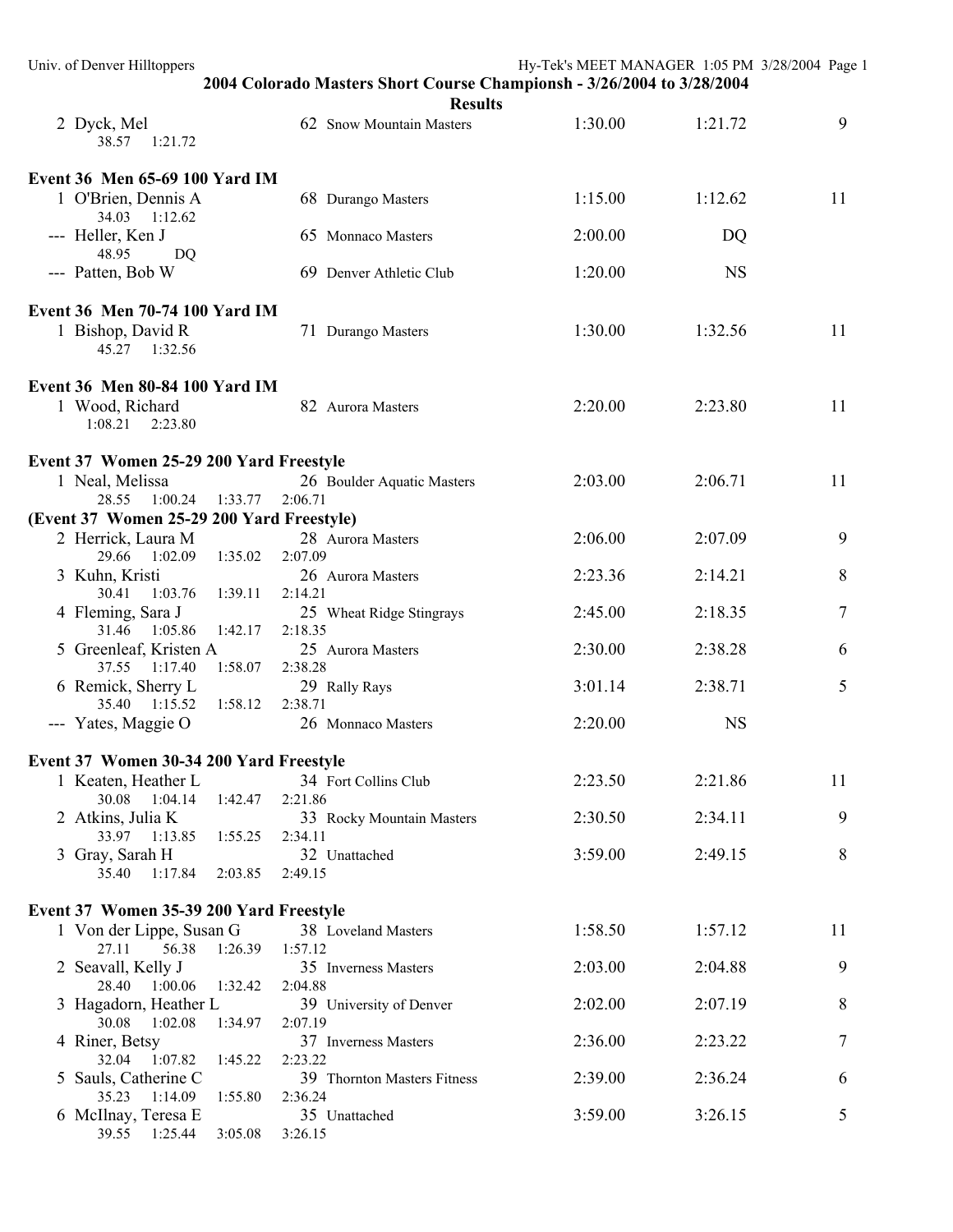| Event 37 Women 40-44 200 Yard Freestyle              |         |                                        |           |           |    |
|------------------------------------------------------|---------|----------------------------------------|-----------|-----------|----|
| 1 Garnier, Kathy L<br>29.05 1:00.43                  | 1:32.34 | 43 Inverness Masters<br>2:04.51        | 2:06.00   | 2:04.51   | 11 |
| 2 Nelson, Judy A<br>29.83 1:01.50                    | 1:33.51 | 43 Highlands Ranch Masters<br>2:05.20  | 2:05.40   | 2:05.20   | 9  |
| 3 Dullea, Melanie J<br>30.29 1:02.88                 | 1:36.53 | 42 South Suburban<br>2:11.06           | 2:12.69   | 2:11.06   | 8  |
| 4 Sallee, Cece<br>31.16 1:05.61                      | 1:42.60 | 42 Durango Masters<br>2:20.75          | 2:22.00   | 2:20.75   | 7  |
| 5 Mayer, Olivia J<br>37.26 1:21.75                   | 2:07.76 | 40 Inverness Masters<br>2:54.12        | 3:11.50   | 2:54.12   | 6  |
| 6 Ritter, Tracy L<br>42.97 1:31.29                   | 2:20.81 | 40 Inverness Masters<br>3:09.68        | 3:30.00   | 3:09.68   | 5  |
| --- Dion, Genevieve M                                |         | 41 Total Fitness Swim                  | 2:35.00   | <b>NS</b> |    |
| Event 37 Women 45-49 200 Yard Freestyle              |         |                                        |           |           |    |
| 1 Pyle, Rebecca M<br>33.33 1:10.32 1:47.74           |         | 48 South Suburban<br>2:24.76           | 2:28.00   | 2:24.76   | 11 |
| 2 Bailey, Nancy R<br>35.40 1:15.17 1:56.01           |         | 48 Highlands Ranch Masters<br>2:35.62  | 2:35.00   | 2:35.62   | 9  |
| (Event 37 Women 45-49 200 Yard Freestyle)            |         |                                        |           |           |    |
| 3 Buttner, Martha A<br>36.35 1:16.54 1:58.77 2:41.74 |         | 48 Rally Rays                          | 3:35.20   | 2:41.74   | 8  |
| Event 37 Women 50-54 200 Yard Freestyle              |         |                                        |           |           |    |
| 1 Laney, Judy B<br>34.17 1:13.53                     | 1:52.85 | 51 University of Denver<br>2:31.96     | 2:36.09   | 2:31.96   | 11 |
| 2 O'Brien, Trudy A<br>37.79 1:18.65                  | 2:01.87 | 53 Durango Masters<br>2:45.52          | 2:53.00   | 2:45.52   | 9  |
| 3 Myers, Joan M<br>44.76 1:36.88                     | 2:33.24 | 52 Thornton Masters Fitness<br>3:31.23 | 3:30.00   | 3:31.23   | 8  |
| Event 37 Women 55-59 200 Yard Freestyle              |         |                                        |           |           |    |
| 1 Anziano, Marcia                                    |         | 59 University of Denver                | 2:42.13   | 2:54.13   | 11 |
| 41.83 1:26.52                                        | 2:11.16 | 2:54.13                                |           |           |    |
| 2 Lebsack, Linda M<br>1:26.16<br>41.27               | 2:12.43 | 57 University of Denver<br>2:56.86     | 2:57.00   | 2:56.86   | 9  |
| 3 Hashimoto, Christine<br>40.69 1:29.13              | 2:18.25 | 56 Inverness Masters<br>3:07.67        | 3:10.00   | 3:07.67   | 8  |
| --- Nelson, Kristen M                                |         | 55 Rocky Mountain Masters              | <b>NT</b> | <b>NS</b> |    |
| Event 37 Women 60-64 200 Yard Freestyle              |         |                                        |           |           |    |
| 1 Dyck, Grace C                                      |         | 62 Snow Mountain Masters               | 3:40.00   | 3:17.77   | 11 |
| 44.56 1:35.84                                        | 2:28.56 | 3:17.77                                |           |           |    |
| 2 Croissant, Eilleen<br>47.01<br>1:44.02             | 2:46.05 | 64 Greely Guppies Masters<br>3:44.55   | 3:39.20   | 3:44.55   | 9  |
| Event 37 Women 65-69 200 Yard Freestyle              |         |                                        |           |           |    |
| --- Oberg, Jane G                                    |         | 66 Dawgs                               | 3:20.00   | <b>NS</b> |    |
| Event 37 Women 70-74 200 Yard Freestyle              |         |                                        |           |           |    |
| 1 Hurtzberg, Ruth S<br>56.81  1:58.71                | 3:03.17 | 71 SummitCounty Swim Club<br>4:06.23   | 3:51.00   | 4:06.23   | 11 |
| --- Buchannan, Peggy                                 |         | 71 Vail Swimming                       | 3:48.23   | <b>NS</b> |    |

# **Event 37 Women 75-79 200 Yard Freestyle**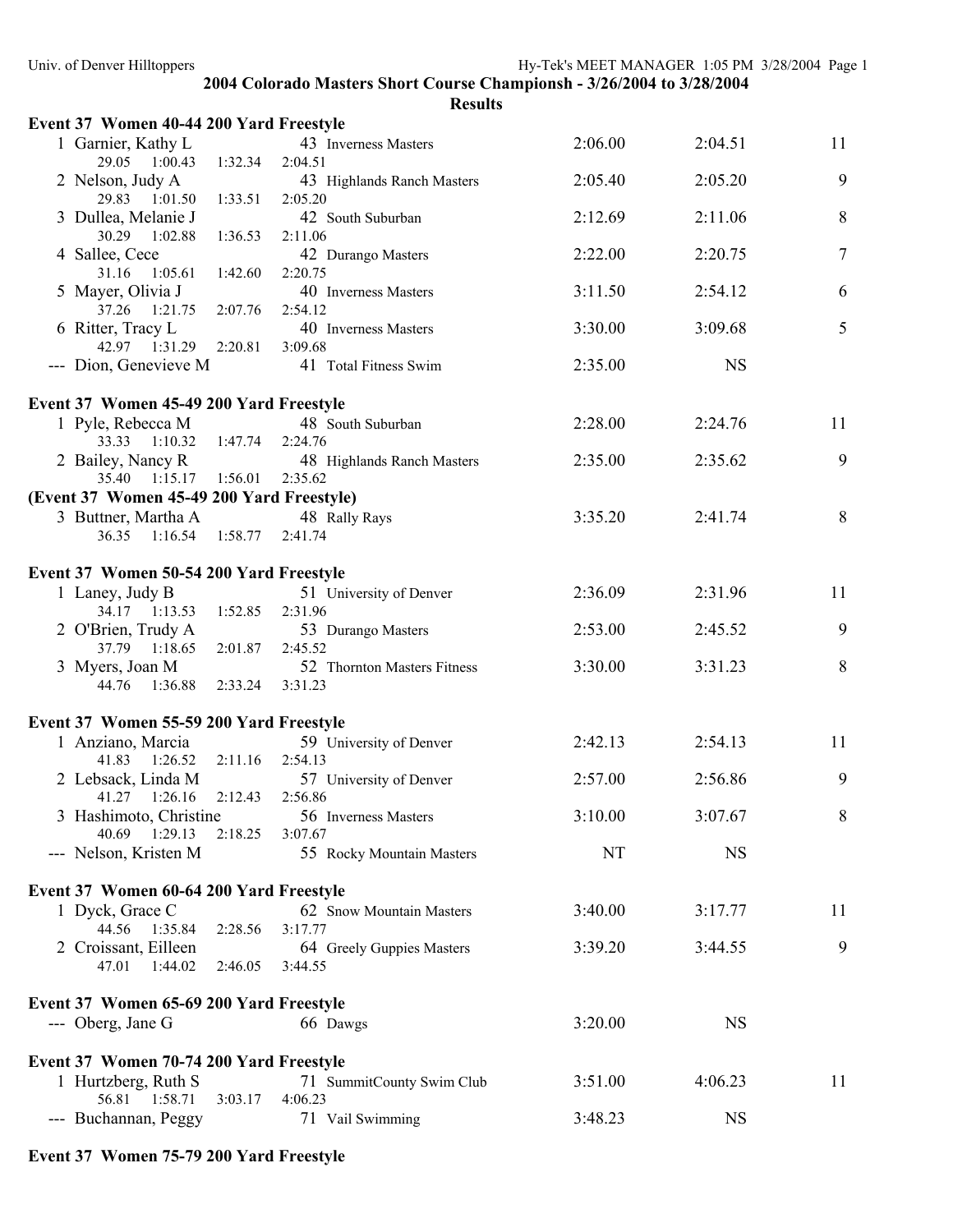| <b>Results</b><br>5:07.00<br>5:18.92<br>11<br>1 Holmes, Frances<br>76 Jeffco Aquatic Masters<br>1:09.07<br>2:33.16 3:59.66 5:18.92<br>Event 38 Men 19-24 200 Yard Freestyle<br>11<br>1 Cliff-Tuttle, Josh E<br>2:00.00<br>2:05.85<br>24 Aurora Masters<br>27.17<br>58.47 1:31.40<br>2:05.85<br>9<br>2 Johnson, Brett J<br>2:05.50<br>2:07.15<br>24 University of Denver<br>28.37<br>59.74 1:32.70<br>2:07.15<br>Event 38 Men 25-29 200 Yard Freestyle<br>11<br>1 Godsman, Eric B<br>1:45.99<br>1:44.63<br>26 Evergreen Masters<br>23.43<br>48.89<br>1:15.80<br>1:44.63<br>9<br>2 Ross, Dan C<br>1:50.14<br>1:53.40<br>29 University of Denver<br>55.23<br>1:53.40<br>26.32<br>1:24.67<br>8<br>3 Jones, Ryan K<br>2:01.05<br>1:58.35<br>27 Aurora Masters<br>27.01<br>56.16<br>1:27.05<br>1:58.35<br>$\tau$<br>4 Gray, James L<br>2:05.00<br>2:13.45<br>29 Boulder Aquatic Masters<br>1:04.87  1:39.71<br>2:13.45<br>31.19<br>Event 38 Men 30-34 200 Yard Freestyle<br>11<br>1 Putnam, Rob<br>1:57.70<br>1:52.27<br>30 Rally Rays<br>26.80<br>55.44<br>1:24.31<br>1:52.27<br>9<br>2 Rosinski, Thomas J<br>1:52.00<br>1:55.07<br>34 University of Denver<br>25.60<br>54.33<br>1:24.51<br>1:55.07<br>8<br>1:58.60<br>3 Smit, Robbert-Paul A<br>2:00.00<br>34 Boulder Aquatic Masters<br>28.27<br>58.91<br>1:29.75<br>1:58.60<br>4 Pazmino, Jorge E<br>7<br>2:10.00<br>2:02.85<br>34 Aurora Masters<br>28.74<br>59.07<br>1:29.93<br>2:02.85<br>5 Ross, Dave<br>1:59.80<br>2:07.03<br>6<br>33 University of Denver<br>1:00.81<br>1:33.25<br>2:07.03<br>28.97<br>Event 38 Men 35-39 200 Yard Freestyle<br>1 Fuller, David S<br>11<br>2:06.00<br>39 University of Denver<br>1:57.71<br>26.88<br>56.77 1:27.32<br>1:57.71<br>9<br>2:05.00<br>2:01.36<br>2 Niemann, Andy<br>38 Aurora Masters<br>27.18<br>1:28.48<br>57.06<br>2:01.36<br>8<br>3 Martin, Troy L<br>2:09.50<br>2:02.89<br>35 Thornton Masters Fitness<br>29.40<br>1:00.95<br>1:32.15<br>2:02.89<br>4 Weisfeldt, David S<br>2:06.00<br>2:09.52<br>7<br>35 Durango Masters<br>28.48<br>59.84<br>1:33.85<br>2:09.52<br>5 Blum, Juri<br>37 South Suburban<br>2:09.00<br>2:10.85<br>6<br>2:10.85<br>28.99<br>1:01.38<br>1:35.68<br>6 Wolf, Joe<br>5<br>2:50.01<br>2:12.12<br>36 Inverness Masters<br>28.09<br>1:01.66<br>1:37.30<br>2:12.12<br>7 Kacik, John S<br>2:30.00<br>2:13.82<br>36 Snow Mountain Masters<br>4<br>2:13.82<br>32.15<br>1:05.41<br>1:40.33<br>8 Reifel, Ric R<br>2:10.00<br>2:15.69<br>3<br>38 Inverness Masters<br>1:03.61<br>29.62<br>1:39.03<br>2:15.69<br>--- Wise, James M<br><b>NS</b><br>39 University of Denver<br>1:56.00<br>Event 38 Men 40-44 200 Yard Freestyle<br>11<br>1 Smith, John C<br>1:52.05<br>1:49.00<br>42 Rocky Mountain Masters<br>24.54<br>1:22.03<br>1:52.05<br>52.30<br>9<br>2 Lenneman, Tim P<br>1:51.00<br>1:53.86<br>40 Foothills Masters<br>26.66<br>55.91<br>1:24.72<br>1:53.86<br>3 Nelson, Kurt D<br>1:58.60<br>8<br>44 Highlands Ranch Masters<br>2:02.50<br>1:28.69 | Univ. of Denver Hilltoppers |         | 2004 Colorado Masters Short Course Championsh - 3/26/2004 to 3/28/2004 | Hy-Tek's MEET MANAGER 1:05 PM 3/28/2004 Page 1 |  |
|------------------------------------------------------------------------------------------------------------------------------------------------------------------------------------------------------------------------------------------------------------------------------------------------------------------------------------------------------------------------------------------------------------------------------------------------------------------------------------------------------------------------------------------------------------------------------------------------------------------------------------------------------------------------------------------------------------------------------------------------------------------------------------------------------------------------------------------------------------------------------------------------------------------------------------------------------------------------------------------------------------------------------------------------------------------------------------------------------------------------------------------------------------------------------------------------------------------------------------------------------------------------------------------------------------------------------------------------------------------------------------------------------------------------------------------------------------------------------------------------------------------------------------------------------------------------------------------------------------------------------------------------------------------------------------------------------------------------------------------------------------------------------------------------------------------------------------------------------------------------------------------------------------------------------------------------------------------------------------------------------------------------------------------------------------------------------------------------------------------------------------------------------------------------------------------------------------------------------------------------------------------------------------------------------------------------------------------------------------------------------------------------------------------------------------------------------------------------------------------------------------------------------------------------------------------------------------------------------------------------------------------------------------------------------------------------------------------------------------------------------------------------------------------------------------------------------------------------------------------------------------------------------------------------------------------------------------------------------|-----------------------------|---------|------------------------------------------------------------------------|------------------------------------------------|--|
|                                                                                                                                                                                                                                                                                                                                                                                                                                                                                                                                                                                                                                                                                                                                                                                                                                                                                                                                                                                                                                                                                                                                                                                                                                                                                                                                                                                                                                                                                                                                                                                                                                                                                                                                                                                                                                                                                                                                                                                                                                                                                                                                                                                                                                                                                                                                                                                                                                                                                                                                                                                                                                                                                                                                                                                                                                                                                                                                                                              |                             |         |                                                                        |                                                |  |
|                                                                                                                                                                                                                                                                                                                                                                                                                                                                                                                                                                                                                                                                                                                                                                                                                                                                                                                                                                                                                                                                                                                                                                                                                                                                                                                                                                                                                                                                                                                                                                                                                                                                                                                                                                                                                                                                                                                                                                                                                                                                                                                                                                                                                                                                                                                                                                                                                                                                                                                                                                                                                                                                                                                                                                                                                                                                                                                                                                              |                             |         |                                                                        |                                                |  |
|                                                                                                                                                                                                                                                                                                                                                                                                                                                                                                                                                                                                                                                                                                                                                                                                                                                                                                                                                                                                                                                                                                                                                                                                                                                                                                                                                                                                                                                                                                                                                                                                                                                                                                                                                                                                                                                                                                                                                                                                                                                                                                                                                                                                                                                                                                                                                                                                                                                                                                                                                                                                                                                                                                                                                                                                                                                                                                                                                                              |                             |         |                                                                        |                                                |  |
|                                                                                                                                                                                                                                                                                                                                                                                                                                                                                                                                                                                                                                                                                                                                                                                                                                                                                                                                                                                                                                                                                                                                                                                                                                                                                                                                                                                                                                                                                                                                                                                                                                                                                                                                                                                                                                                                                                                                                                                                                                                                                                                                                                                                                                                                                                                                                                                                                                                                                                                                                                                                                                                                                                                                                                                                                                                                                                                                                                              |                             |         |                                                                        |                                                |  |
|                                                                                                                                                                                                                                                                                                                                                                                                                                                                                                                                                                                                                                                                                                                                                                                                                                                                                                                                                                                                                                                                                                                                                                                                                                                                                                                                                                                                                                                                                                                                                                                                                                                                                                                                                                                                                                                                                                                                                                                                                                                                                                                                                                                                                                                                                                                                                                                                                                                                                                                                                                                                                                                                                                                                                                                                                                                                                                                                                                              |                             |         |                                                                        |                                                |  |
|                                                                                                                                                                                                                                                                                                                                                                                                                                                                                                                                                                                                                                                                                                                                                                                                                                                                                                                                                                                                                                                                                                                                                                                                                                                                                                                                                                                                                                                                                                                                                                                                                                                                                                                                                                                                                                                                                                                                                                                                                                                                                                                                                                                                                                                                                                                                                                                                                                                                                                                                                                                                                                                                                                                                                                                                                                                                                                                                                                              |                             |         |                                                                        |                                                |  |
|                                                                                                                                                                                                                                                                                                                                                                                                                                                                                                                                                                                                                                                                                                                                                                                                                                                                                                                                                                                                                                                                                                                                                                                                                                                                                                                                                                                                                                                                                                                                                                                                                                                                                                                                                                                                                                                                                                                                                                                                                                                                                                                                                                                                                                                                                                                                                                                                                                                                                                                                                                                                                                                                                                                                                                                                                                                                                                                                                                              |                             |         |                                                                        |                                                |  |
|                                                                                                                                                                                                                                                                                                                                                                                                                                                                                                                                                                                                                                                                                                                                                                                                                                                                                                                                                                                                                                                                                                                                                                                                                                                                                                                                                                                                                                                                                                                                                                                                                                                                                                                                                                                                                                                                                                                                                                                                                                                                                                                                                                                                                                                                                                                                                                                                                                                                                                                                                                                                                                                                                                                                                                                                                                                                                                                                                                              |                             |         |                                                                        |                                                |  |
|                                                                                                                                                                                                                                                                                                                                                                                                                                                                                                                                                                                                                                                                                                                                                                                                                                                                                                                                                                                                                                                                                                                                                                                                                                                                                                                                                                                                                                                                                                                                                                                                                                                                                                                                                                                                                                                                                                                                                                                                                                                                                                                                                                                                                                                                                                                                                                                                                                                                                                                                                                                                                                                                                                                                                                                                                                                                                                                                                                              |                             |         |                                                                        |                                                |  |
|                                                                                                                                                                                                                                                                                                                                                                                                                                                                                                                                                                                                                                                                                                                                                                                                                                                                                                                                                                                                                                                                                                                                                                                                                                                                                                                                                                                                                                                                                                                                                                                                                                                                                                                                                                                                                                                                                                                                                                                                                                                                                                                                                                                                                                                                                                                                                                                                                                                                                                                                                                                                                                                                                                                                                                                                                                                                                                                                                                              |                             |         |                                                                        |                                                |  |
|                                                                                                                                                                                                                                                                                                                                                                                                                                                                                                                                                                                                                                                                                                                                                                                                                                                                                                                                                                                                                                                                                                                                                                                                                                                                                                                                                                                                                                                                                                                                                                                                                                                                                                                                                                                                                                                                                                                                                                                                                                                                                                                                                                                                                                                                                                                                                                                                                                                                                                                                                                                                                                                                                                                                                                                                                                                                                                                                                                              |                             |         |                                                                        |                                                |  |
|                                                                                                                                                                                                                                                                                                                                                                                                                                                                                                                                                                                                                                                                                                                                                                                                                                                                                                                                                                                                                                                                                                                                                                                                                                                                                                                                                                                                                                                                                                                                                                                                                                                                                                                                                                                                                                                                                                                                                                                                                                                                                                                                                                                                                                                                                                                                                                                                                                                                                                                                                                                                                                                                                                                                                                                                                                                                                                                                                                              |                             |         |                                                                        |                                                |  |
|                                                                                                                                                                                                                                                                                                                                                                                                                                                                                                                                                                                                                                                                                                                                                                                                                                                                                                                                                                                                                                                                                                                                                                                                                                                                                                                                                                                                                                                                                                                                                                                                                                                                                                                                                                                                                                                                                                                                                                                                                                                                                                                                                                                                                                                                                                                                                                                                                                                                                                                                                                                                                                                                                                                                                                                                                                                                                                                                                                              |                             |         |                                                                        |                                                |  |
|                                                                                                                                                                                                                                                                                                                                                                                                                                                                                                                                                                                                                                                                                                                                                                                                                                                                                                                                                                                                                                                                                                                                                                                                                                                                                                                                                                                                                                                                                                                                                                                                                                                                                                                                                                                                                                                                                                                                                                                                                                                                                                                                                                                                                                                                                                                                                                                                                                                                                                                                                                                                                                                                                                                                                                                                                                                                                                                                                                              |                             |         |                                                                        |                                                |  |
|                                                                                                                                                                                                                                                                                                                                                                                                                                                                                                                                                                                                                                                                                                                                                                                                                                                                                                                                                                                                                                                                                                                                                                                                                                                                                                                                                                                                                                                                                                                                                                                                                                                                                                                                                                                                                                                                                                                                                                                                                                                                                                                                                                                                                                                                                                                                                                                                                                                                                                                                                                                                                                                                                                                                                                                                                                                                                                                                                                              |                             |         |                                                                        |                                                |  |
|                                                                                                                                                                                                                                                                                                                                                                                                                                                                                                                                                                                                                                                                                                                                                                                                                                                                                                                                                                                                                                                                                                                                                                                                                                                                                                                                                                                                                                                                                                                                                                                                                                                                                                                                                                                                                                                                                                                                                                                                                                                                                                                                                                                                                                                                                                                                                                                                                                                                                                                                                                                                                                                                                                                                                                                                                                                                                                                                                                              |                             |         |                                                                        |                                                |  |
|                                                                                                                                                                                                                                                                                                                                                                                                                                                                                                                                                                                                                                                                                                                                                                                                                                                                                                                                                                                                                                                                                                                                                                                                                                                                                                                                                                                                                                                                                                                                                                                                                                                                                                                                                                                                                                                                                                                                                                                                                                                                                                                                                                                                                                                                                                                                                                                                                                                                                                                                                                                                                                                                                                                                                                                                                                                                                                                                                                              |                             |         |                                                                        |                                                |  |
|                                                                                                                                                                                                                                                                                                                                                                                                                                                                                                                                                                                                                                                                                                                                                                                                                                                                                                                                                                                                                                                                                                                                                                                                                                                                                                                                                                                                                                                                                                                                                                                                                                                                                                                                                                                                                                                                                                                                                                                                                                                                                                                                                                                                                                                                                                                                                                                                                                                                                                                                                                                                                                                                                                                                                                                                                                                                                                                                                                              |                             |         |                                                                        |                                                |  |
|                                                                                                                                                                                                                                                                                                                                                                                                                                                                                                                                                                                                                                                                                                                                                                                                                                                                                                                                                                                                                                                                                                                                                                                                                                                                                                                                                                                                                                                                                                                                                                                                                                                                                                                                                                                                                                                                                                                                                                                                                                                                                                                                                                                                                                                                                                                                                                                                                                                                                                                                                                                                                                                                                                                                                                                                                                                                                                                                                                              |                             |         |                                                                        |                                                |  |
|                                                                                                                                                                                                                                                                                                                                                                                                                                                                                                                                                                                                                                                                                                                                                                                                                                                                                                                                                                                                                                                                                                                                                                                                                                                                                                                                                                                                                                                                                                                                                                                                                                                                                                                                                                                                                                                                                                                                                                                                                                                                                                                                                                                                                                                                                                                                                                                                                                                                                                                                                                                                                                                                                                                                                                                                                                                                                                                                                                              |                             |         |                                                                        |                                                |  |
|                                                                                                                                                                                                                                                                                                                                                                                                                                                                                                                                                                                                                                                                                                                                                                                                                                                                                                                                                                                                                                                                                                                                                                                                                                                                                                                                                                                                                                                                                                                                                                                                                                                                                                                                                                                                                                                                                                                                                                                                                                                                                                                                                                                                                                                                                                                                                                                                                                                                                                                                                                                                                                                                                                                                                                                                                                                                                                                                                                              |                             |         |                                                                        |                                                |  |
|                                                                                                                                                                                                                                                                                                                                                                                                                                                                                                                                                                                                                                                                                                                                                                                                                                                                                                                                                                                                                                                                                                                                                                                                                                                                                                                                                                                                                                                                                                                                                                                                                                                                                                                                                                                                                                                                                                                                                                                                                                                                                                                                                                                                                                                                                                                                                                                                                                                                                                                                                                                                                                                                                                                                                                                                                                                                                                                                                                              |                             |         |                                                                        |                                                |  |
|                                                                                                                                                                                                                                                                                                                                                                                                                                                                                                                                                                                                                                                                                                                                                                                                                                                                                                                                                                                                                                                                                                                                                                                                                                                                                                                                                                                                                                                                                                                                                                                                                                                                                                                                                                                                                                                                                                                                                                                                                                                                                                                                                                                                                                                                                                                                                                                                                                                                                                                                                                                                                                                                                                                                                                                                                                                                                                                                                                              |                             |         |                                                                        |                                                |  |
|                                                                                                                                                                                                                                                                                                                                                                                                                                                                                                                                                                                                                                                                                                                                                                                                                                                                                                                                                                                                                                                                                                                                                                                                                                                                                                                                                                                                                                                                                                                                                                                                                                                                                                                                                                                                                                                                                                                                                                                                                                                                                                                                                                                                                                                                                                                                                                                                                                                                                                                                                                                                                                                                                                                                                                                                                                                                                                                                                                              |                             |         |                                                                        |                                                |  |
|                                                                                                                                                                                                                                                                                                                                                                                                                                                                                                                                                                                                                                                                                                                                                                                                                                                                                                                                                                                                                                                                                                                                                                                                                                                                                                                                                                                                                                                                                                                                                                                                                                                                                                                                                                                                                                                                                                                                                                                                                                                                                                                                                                                                                                                                                                                                                                                                                                                                                                                                                                                                                                                                                                                                                                                                                                                                                                                                                                              |                             |         |                                                                        |                                                |  |
|                                                                                                                                                                                                                                                                                                                                                                                                                                                                                                                                                                                                                                                                                                                                                                                                                                                                                                                                                                                                                                                                                                                                                                                                                                                                                                                                                                                                                                                                                                                                                                                                                                                                                                                                                                                                                                                                                                                                                                                                                                                                                                                                                                                                                                                                                                                                                                                                                                                                                                                                                                                                                                                                                                                                                                                                                                                                                                                                                                              |                             |         |                                                                        |                                                |  |
|                                                                                                                                                                                                                                                                                                                                                                                                                                                                                                                                                                                                                                                                                                                                                                                                                                                                                                                                                                                                                                                                                                                                                                                                                                                                                                                                                                                                                                                                                                                                                                                                                                                                                                                                                                                                                                                                                                                                                                                                                                                                                                                                                                                                                                                                                                                                                                                                                                                                                                                                                                                                                                                                                                                                                                                                                                                                                                                                                                              |                             |         |                                                                        |                                                |  |
|                                                                                                                                                                                                                                                                                                                                                                                                                                                                                                                                                                                                                                                                                                                                                                                                                                                                                                                                                                                                                                                                                                                                                                                                                                                                                                                                                                                                                                                                                                                                                                                                                                                                                                                                                                                                                                                                                                                                                                                                                                                                                                                                                                                                                                                                                                                                                                                                                                                                                                                                                                                                                                                                                                                                                                                                                                                                                                                                                                              |                             |         |                                                                        |                                                |  |
|                                                                                                                                                                                                                                                                                                                                                                                                                                                                                                                                                                                                                                                                                                                                                                                                                                                                                                                                                                                                                                                                                                                                                                                                                                                                                                                                                                                                                                                                                                                                                                                                                                                                                                                                                                                                                                                                                                                                                                                                                                                                                                                                                                                                                                                                                                                                                                                                                                                                                                                                                                                                                                                                                                                                                                                                                                                                                                                                                                              |                             |         |                                                                        |                                                |  |
|                                                                                                                                                                                                                                                                                                                                                                                                                                                                                                                                                                                                                                                                                                                                                                                                                                                                                                                                                                                                                                                                                                                                                                                                                                                                                                                                                                                                                                                                                                                                                                                                                                                                                                                                                                                                                                                                                                                                                                                                                                                                                                                                                                                                                                                                                                                                                                                                                                                                                                                                                                                                                                                                                                                                                                                                                                                                                                                                                                              |                             |         |                                                                        |                                                |  |
|                                                                                                                                                                                                                                                                                                                                                                                                                                                                                                                                                                                                                                                                                                                                                                                                                                                                                                                                                                                                                                                                                                                                                                                                                                                                                                                                                                                                                                                                                                                                                                                                                                                                                                                                                                                                                                                                                                                                                                                                                                                                                                                                                                                                                                                                                                                                                                                                                                                                                                                                                                                                                                                                                                                                                                                                                                                                                                                                                                              |                             |         |                                                                        |                                                |  |
|                                                                                                                                                                                                                                                                                                                                                                                                                                                                                                                                                                                                                                                                                                                                                                                                                                                                                                                                                                                                                                                                                                                                                                                                                                                                                                                                                                                                                                                                                                                                                                                                                                                                                                                                                                                                                                                                                                                                                                                                                                                                                                                                                                                                                                                                                                                                                                                                                                                                                                                                                                                                                                                                                                                                                                                                                                                                                                                                                                              |                             |         |                                                                        |                                                |  |
|                                                                                                                                                                                                                                                                                                                                                                                                                                                                                                                                                                                                                                                                                                                                                                                                                                                                                                                                                                                                                                                                                                                                                                                                                                                                                                                                                                                                                                                                                                                                                                                                                                                                                                                                                                                                                                                                                                                                                                                                                                                                                                                                                                                                                                                                                                                                                                                                                                                                                                                                                                                                                                                                                                                                                                                                                                                                                                                                                                              |                             |         |                                                                        |                                                |  |
|                                                                                                                                                                                                                                                                                                                                                                                                                                                                                                                                                                                                                                                                                                                                                                                                                                                                                                                                                                                                                                                                                                                                                                                                                                                                                                                                                                                                                                                                                                                                                                                                                                                                                                                                                                                                                                                                                                                                                                                                                                                                                                                                                                                                                                                                                                                                                                                                                                                                                                                                                                                                                                                                                                                                                                                                                                                                                                                                                                              |                             |         |                                                                        |                                                |  |
|                                                                                                                                                                                                                                                                                                                                                                                                                                                                                                                                                                                                                                                                                                                                                                                                                                                                                                                                                                                                                                                                                                                                                                                                                                                                                                                                                                                                                                                                                                                                                                                                                                                                                                                                                                                                                                                                                                                                                                                                                                                                                                                                                                                                                                                                                                                                                                                                                                                                                                                                                                                                                                                                                                                                                                                                                                                                                                                                                                              |                             |         |                                                                        |                                                |  |
|                                                                                                                                                                                                                                                                                                                                                                                                                                                                                                                                                                                                                                                                                                                                                                                                                                                                                                                                                                                                                                                                                                                                                                                                                                                                                                                                                                                                                                                                                                                                                                                                                                                                                                                                                                                                                                                                                                                                                                                                                                                                                                                                                                                                                                                                                                                                                                                                                                                                                                                                                                                                                                                                                                                                                                                                                                                                                                                                                                              |                             |         |                                                                        |                                                |  |
|                                                                                                                                                                                                                                                                                                                                                                                                                                                                                                                                                                                                                                                                                                                                                                                                                                                                                                                                                                                                                                                                                                                                                                                                                                                                                                                                                                                                                                                                                                                                                                                                                                                                                                                                                                                                                                                                                                                                                                                                                                                                                                                                                                                                                                                                                                                                                                                                                                                                                                                                                                                                                                                                                                                                                                                                                                                                                                                                                                              |                             |         |                                                                        |                                                |  |
|                                                                                                                                                                                                                                                                                                                                                                                                                                                                                                                                                                                                                                                                                                                                                                                                                                                                                                                                                                                                                                                                                                                                                                                                                                                                                                                                                                                                                                                                                                                                                                                                                                                                                                                                                                                                                                                                                                                                                                                                                                                                                                                                                                                                                                                                                                                                                                                                                                                                                                                                                                                                                                                                                                                                                                                                                                                                                                                                                                              |                             |         |                                                                        |                                                |  |
|                                                                                                                                                                                                                                                                                                                                                                                                                                                                                                                                                                                                                                                                                                                                                                                                                                                                                                                                                                                                                                                                                                                                                                                                                                                                                                                                                                                                                                                                                                                                                                                                                                                                                                                                                                                                                                                                                                                                                                                                                                                                                                                                                                                                                                                                                                                                                                                                                                                                                                                                                                                                                                                                                                                                                                                                                                                                                                                                                                              |                             |         |                                                                        |                                                |  |
|                                                                                                                                                                                                                                                                                                                                                                                                                                                                                                                                                                                                                                                                                                                                                                                                                                                                                                                                                                                                                                                                                                                                                                                                                                                                                                                                                                                                                                                                                                                                                                                                                                                                                                                                                                                                                                                                                                                                                                                                                                                                                                                                                                                                                                                                                                                                                                                                                                                                                                                                                                                                                                                                                                                                                                                                                                                                                                                                                                              |                             |         |                                                                        |                                                |  |
|                                                                                                                                                                                                                                                                                                                                                                                                                                                                                                                                                                                                                                                                                                                                                                                                                                                                                                                                                                                                                                                                                                                                                                                                                                                                                                                                                                                                                                                                                                                                                                                                                                                                                                                                                                                                                                                                                                                                                                                                                                                                                                                                                                                                                                                                                                                                                                                                                                                                                                                                                                                                                                                                                                                                                                                                                                                                                                                                                                              |                             |         |                                                                        |                                                |  |
|                                                                                                                                                                                                                                                                                                                                                                                                                                                                                                                                                                                                                                                                                                                                                                                                                                                                                                                                                                                                                                                                                                                                                                                                                                                                                                                                                                                                                                                                                                                                                                                                                                                                                                                                                                                                                                                                                                                                                                                                                                                                                                                                                                                                                                                                                                                                                                                                                                                                                                                                                                                                                                                                                                                                                                                                                                                                                                                                                                              |                             |         |                                                                        |                                                |  |
|                                                                                                                                                                                                                                                                                                                                                                                                                                                                                                                                                                                                                                                                                                                                                                                                                                                                                                                                                                                                                                                                                                                                                                                                                                                                                                                                                                                                                                                                                                                                                                                                                                                                                                                                                                                                                                                                                                                                                                                                                                                                                                                                                                                                                                                                                                                                                                                                                                                                                                                                                                                                                                                                                                                                                                                                                                                                                                                                                                              |                             |         |                                                                        |                                                |  |
|                                                                                                                                                                                                                                                                                                                                                                                                                                                                                                                                                                                                                                                                                                                                                                                                                                                                                                                                                                                                                                                                                                                                                                                                                                                                                                                                                                                                                                                                                                                                                                                                                                                                                                                                                                                                                                                                                                                                                                                                                                                                                                                                                                                                                                                                                                                                                                                                                                                                                                                                                                                                                                                                                                                                                                                                                                                                                                                                                                              |                             |         |                                                                        |                                                |  |
|                                                                                                                                                                                                                                                                                                                                                                                                                                                                                                                                                                                                                                                                                                                                                                                                                                                                                                                                                                                                                                                                                                                                                                                                                                                                                                                                                                                                                                                                                                                                                                                                                                                                                                                                                                                                                                                                                                                                                                                                                                                                                                                                                                                                                                                                                                                                                                                                                                                                                                                                                                                                                                                                                                                                                                                                                                                                                                                                                                              |                             |         |                                                                        |                                                |  |
|                                                                                                                                                                                                                                                                                                                                                                                                                                                                                                                                                                                                                                                                                                                                                                                                                                                                                                                                                                                                                                                                                                                                                                                                                                                                                                                                                                                                                                                                                                                                                                                                                                                                                                                                                                                                                                                                                                                                                                                                                                                                                                                                                                                                                                                                                                                                                                                                                                                                                                                                                                                                                                                                                                                                                                                                                                                                                                                                                                              |                             |         |                                                                        |                                                |  |
|                                                                                                                                                                                                                                                                                                                                                                                                                                                                                                                                                                                                                                                                                                                                                                                                                                                                                                                                                                                                                                                                                                                                                                                                                                                                                                                                                                                                                                                                                                                                                                                                                                                                                                                                                                                                                                                                                                                                                                                                                                                                                                                                                                                                                                                                                                                                                                                                                                                                                                                                                                                                                                                                                                                                                                                                                                                                                                                                                                              |                             |         |                                                                        |                                                |  |
|                                                                                                                                                                                                                                                                                                                                                                                                                                                                                                                                                                                                                                                                                                                                                                                                                                                                                                                                                                                                                                                                                                                                                                                                                                                                                                                                                                                                                                                                                                                                                                                                                                                                                                                                                                                                                                                                                                                                                                                                                                                                                                                                                                                                                                                                                                                                                                                                                                                                                                                                                                                                                                                                                                                                                                                                                                                                                                                                                                              |                             |         |                                                                        |                                                |  |
|                                                                                                                                                                                                                                                                                                                                                                                                                                                                                                                                                                                                                                                                                                                                                                                                                                                                                                                                                                                                                                                                                                                                                                                                                                                                                                                                                                                                                                                                                                                                                                                                                                                                                                                                                                                                                                                                                                                                                                                                                                                                                                                                                                                                                                                                                                                                                                                                                                                                                                                                                                                                                                                                                                                                                                                                                                                                                                                                                                              |                             |         |                                                                        |                                                |  |
|                                                                                                                                                                                                                                                                                                                                                                                                                                                                                                                                                                                                                                                                                                                                                                                                                                                                                                                                                                                                                                                                                                                                                                                                                                                                                                                                                                                                                                                                                                                                                                                                                                                                                                                                                                                                                                                                                                                                                                                                                                                                                                                                                                                                                                                                                                                                                                                                                                                                                                                                                                                                                                                                                                                                                                                                                                                                                                                                                                              |                             |         |                                                                        |                                                |  |
|                                                                                                                                                                                                                                                                                                                                                                                                                                                                                                                                                                                                                                                                                                                                                                                                                                                                                                                                                                                                                                                                                                                                                                                                                                                                                                                                                                                                                                                                                                                                                                                                                                                                                                                                                                                                                                                                                                                                                                                                                                                                                                                                                                                                                                                                                                                                                                                                                                                                                                                                                                                                                                                                                                                                                                                                                                                                                                                                                                              | 27.52<br>58.17              | 1:58.60 |                                                                        |                                                |  |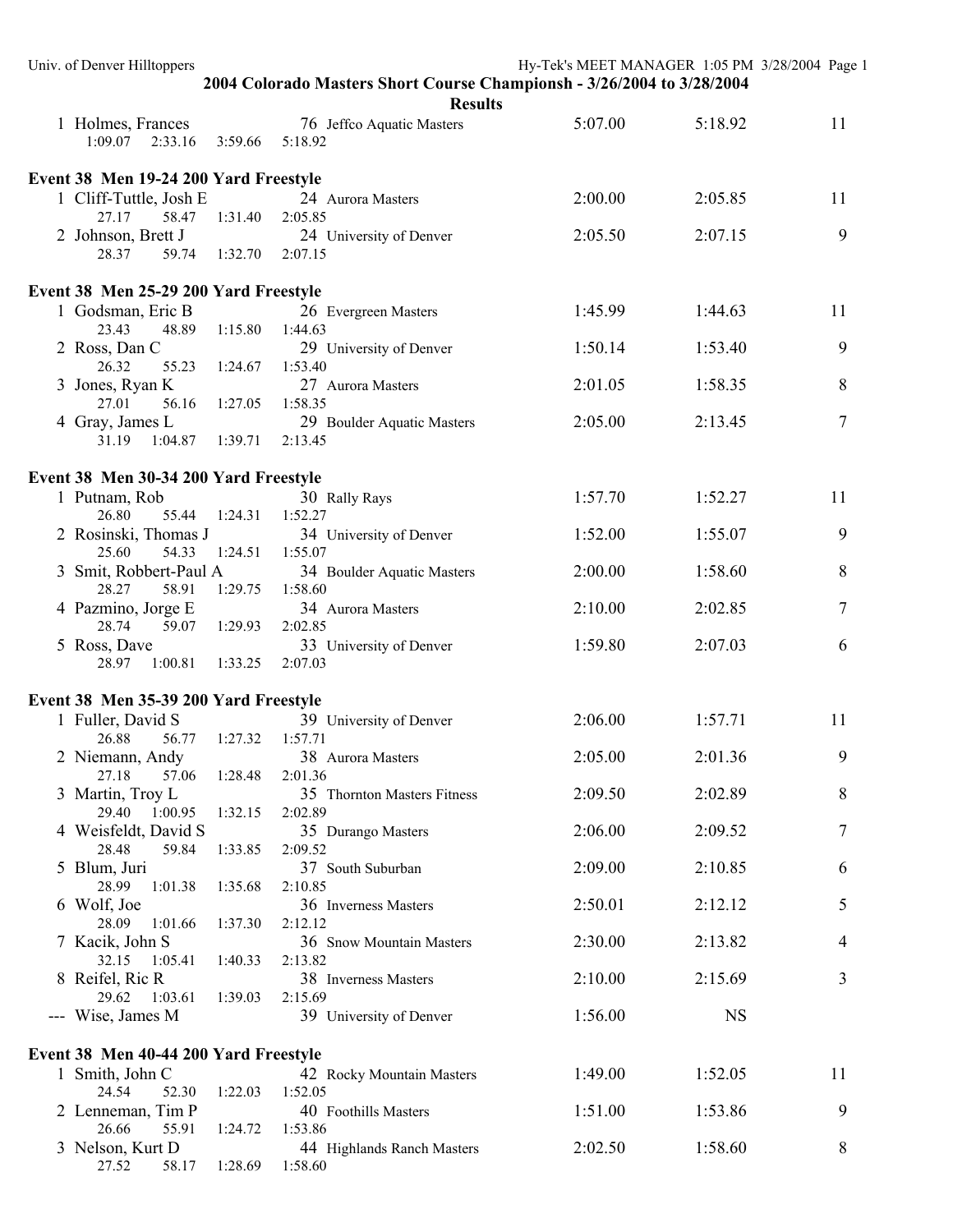|                                                    | 2004 Colorado Masters Short Course Championsh - 3/26/2004 to 3/28/2004 |         |           |        |
|----------------------------------------------------|------------------------------------------------------------------------|---------|-----------|--------|
|                                                    | <b>Results</b>                                                         |         |           |        |
| 4 Melanson, Edward L<br>59.18<br>1:29.71<br>28.69  | 41 University of Denver<br>1:59.40                                     | 2:05.00 | 1:59.40   | $\tau$ |
| 5 Newcomb, Scott C<br>30.46 1:04.43<br>1:40.14     | 43 Evergreen Masters<br>2:16.84                                        | 2:10.00 | 2:16.84   | 6      |
| 6 Cattles, Steve<br>49.42  1:44.92  2:44.69        | 44 Greely Guppies Masters<br>3:46.39                                   | 3:31.00 | 3:46.39   | 5      |
| --- Arnold, Dan                                    | 40 Csst Masters                                                        | 2:13.00 | <b>NS</b> |        |
| --- Boettcher, Anthony J                           | 41 Evergreen Masters                                                   | 2:05.95 | <b>NS</b> |        |
|                                                    |                                                                        |         |           |        |
| Event 38 Men 45-49 200 Yard Freestyle              |                                                                        |         |           |        |
| 1 Brackett, Bill A<br>26.21<br>55.52 1:26.15       | 46 University of Denver<br>1:56.33                                     | 1:55.00 | 1:56.33   | 11     |
| 2 Nolte, Christopher C                             | 47 Inverness Masters                                                   | 2:04.00 | 2:02.80   | 9      |
| 59.64 1:31.40<br>28.35                             | 2:02.80                                                                |         |           |        |
| 3 Stehlin, Ed<br>28.83<br>59.98 1:31.76            | 48 Jeffco Aquatic Masters<br>2:04.85                                   | 2:10.00 | 2:04.85   | 8      |
| (Event 38 Men 45-49 200 Yard Freestyle)            |                                                                        |         |           |        |
| 4 Heggy, Terry A                                   | 49 Foothills Masters                                                   | 2:10.70 | 2:05.17   | $\tau$ |
| 30.60  1:03.01  1:35.05                            | 2:05.17                                                                |         |           |        |
| 5 Boysen, Eric C<br>30.48<br>1:03.38 1:37.46       | 46 Boulder Aquatic Masters                                             | 2:22.00 | 2:12.13   | 6      |
| 6 Tolle, David L                                   | 2:12.13<br>48 Pikes Peak YMCA                                          | 2:15.00 | 2:14.52   | 5      |
| 30.11<br>1:02.92 1:37.36                           | 2:14.52                                                                |         |           |        |
| --- Holsten, JB                                    | 45 Evergreen Masters                                                   | 2:10.00 | <b>NS</b> |        |
| Event 38 Men 50-54 200 Yard Freestyle              |                                                                        |         |           |        |
| 1 Hughes, John S                                   | 50 Highlands Ranch Masters                                             | 1:58.50 | 1:55.98   | 11     |
| 27.22<br>56.53<br>1:26.15                          | 1:55.98                                                                |         |           |        |
| 2 Anderson, Dean W<br>27.21<br>57.49<br>1:29.14    | 50 Durango Masters<br>2:01.34                                          | 1:53.00 | 2:01.34   | 9      |
| 3 MacDonald, Lee H                                 | 52 Team Vortex                                                         | 1:59.50 | 2:02.36   | $8\,$  |
| 29.13<br>1:00.55 1:31.86                           | 2:02.36                                                                |         |           |        |
| 4 Wells, Lester K<br>27.78<br>58.99<br>1:31.72     | 52 Highlands Ranch Masters<br>2:03.71                                  | 2:12.50 | 2:03.71   | 7      |
| 5 Reeves, Will W                                   | 50 University of Denver                                                | 2:11.30 | 2:04.28   | 6      |
| 1:00.45  1:32.81  2:04.28<br>28.90                 |                                                                        |         |           |        |
| 6 Strack, Edward R<br>32.28<br>1:08.12<br>1:44.80  | 51 Rocky Mountain Masters<br>2:20.19                                   | 2:25.00 | 2:20.19   | 5      |
| 7 Baugh, Thomas                                    | 51 Squid Swim Team                                                     | 4:00.00 | 2:55.78   | 4      |
| 39.72<br>1:24.01<br>2:09.95                        | 2:55.78                                                                |         |           |        |
| 8 Lerolland, Yannik<br>44.44<br>1:36.83<br>2:33.74 | 50 Foothills Masters<br>3:29.44                                        | 4:00.00 | 3:29.44   | 3      |
| --- Strong, James L                                | 50 Jeffco Aquatic Masters                                              | 2:20.00 | <b>NS</b> |        |
| Event 38 Men 55-59 200 Yard Freestyle              |                                                                        |         |           |        |
| 1 McCormick, Paul                                  | 57 Boulder Aquatic Masters                                             | 2:02.90 | 2:01.48   | 11     |
| 27.87<br>57.81<br>1:29.27                          | 2:01.48                                                                |         |           |        |
| 2 Ellis, Quincy C<br>29.48<br>1:01.29<br>1:34.12   | 55 Durango Masters<br>2:07.02                                          | 2:10.00 | 2:07.02   | 9      |
| 3 Burson, Bill                                     | 59 South Suburban                                                      | 2:14.00 | 2:12.88   | 8      |
| 30.31<br>1:04.33<br>1:38.97                        | 2:12.88                                                                |         |           |        |
| 4 Goodman, Larry R<br>34.04<br>1:13.04<br>1:53.41  | 56 Boulder Aquatic Masters<br>2:33.59                                  | 2:50.00 | 2:33.59   | 7      |
| 5 Warfield, John P                                 | 57 Durango Masters                                                     | 3:00.00 | 2:45.27   | 6      |
| 37.61<br>1:19.02<br>2:01.89                        | 2:45.27                                                                |         |           |        |
| 6 Edwards, Morgan                                  | 59 Inverness Masters                                                   | 2:56.90 | 3:00.63   | 5      |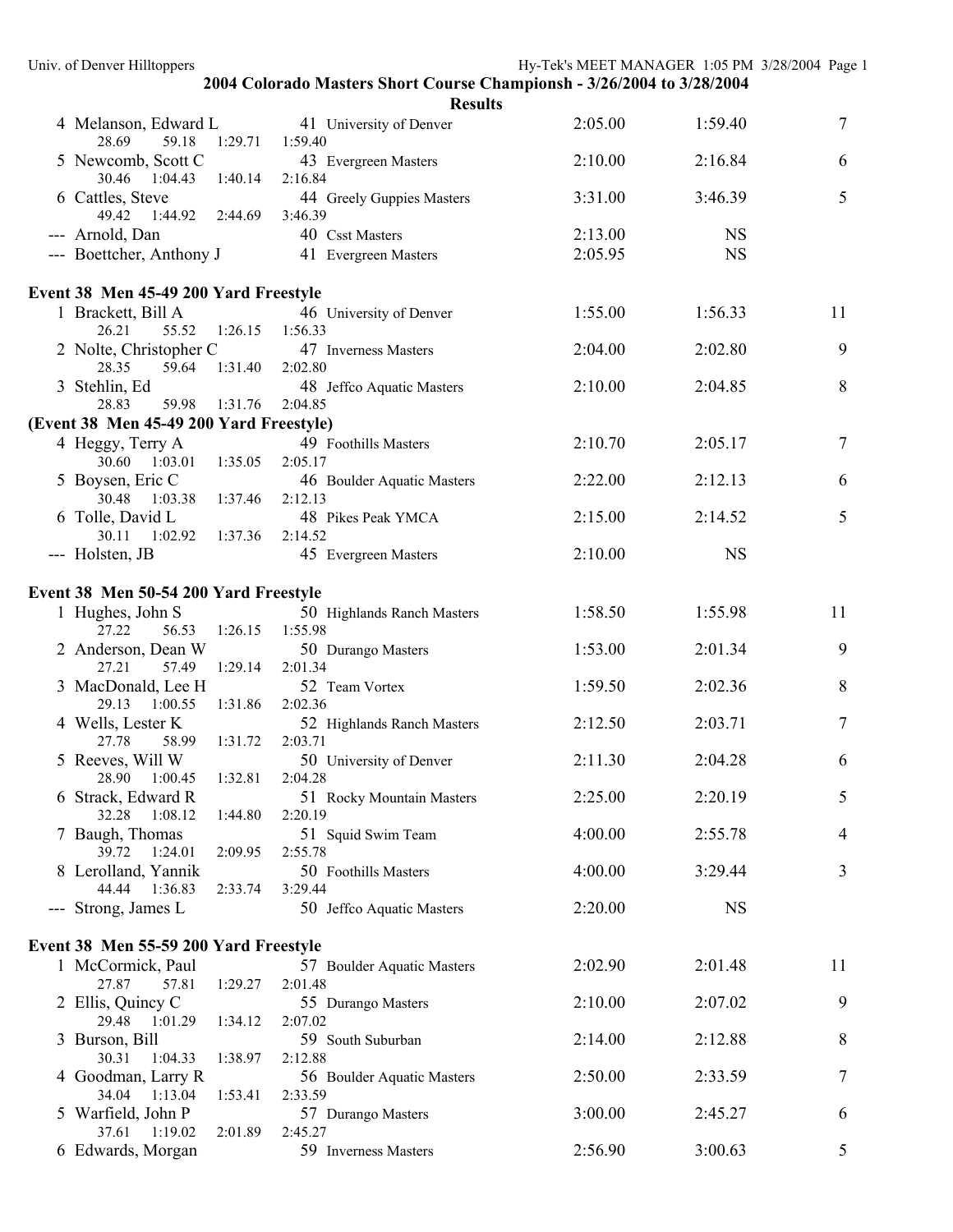| 2004 Colorado Masters Short Course Championsh - 3/26/2004 to 3/28/2004 |                                               |         |                            |         |           |                |
|------------------------------------------------------------------------|-----------------------------------------------|---------|----------------------------|---------|-----------|----------------|
|                                                                        |                                               |         | <b>Results</b>             |         |           |                |
|                                                                        | 38.55 1:21.66<br>2:11.79<br>--- Carney, Kent  | 3:00.63 | 56 Evergreen Masters       | 2:24.00 | <b>NS</b> |                |
|                                                                        | 2:24.77                                       |         |                            |         |           |                |
|                                                                        | Event 38 Men 60-64 200 Yard Freestyle         |         |                            |         |           |                |
|                                                                        | 1 Graham, James D                             |         | 62 Durango Masters         | 2:30.00 | 2:48.85   | 11             |
|                                                                        | 37.23 1:20.37<br>2:05.19                      | 2:48.85 |                            |         |           |                |
|                                                                        | 2 Reynolds, Bing                              |         | 63 Boulder Aquatic Masters | 3:37.00 | 3:31.83   | 9              |
|                                                                        | 46.56 1:40.38 2:39.31 3:31.83                 |         |                            |         |           |                |
|                                                                        | Event 38 Men 65-69 200 Yard Freestyle         |         |                            |         |           |                |
|                                                                        | 1 Plummer, Mark A                             |         | 67 Inverness Masters       | 2:55.15 | 3:03.85   | 11             |
|                                                                        | 39.86 1:25.10<br>2:13.57                      | 3:03.85 |                            |         |           |                |
|                                                                        | 2 Heller, Ken J                               |         | 65 Monnaco Masters         | 3:30.00 | 3:04.55   | 9              |
|                                                                        | 42.48 1:28.94 2:17.87                         | 3:04.55 |                            |         |           |                |
|                                                                        | (Event 38 Men 65-69 200 Yard Freestyle)       |         |                            |         |           |                |
|                                                                        | --- Malone, Mark                              |         | 65 Dawgs                   | 3:20.00 | <b>NS</b> |                |
|                                                                        | Event 38 Men 70-74 200 Yard Freestyle         |         |                            |         |           |                |
|                                                                        | 1 Dykes, James A                              |         | 70 Inverness Masters       | 3:00.00 | 2:45.90   | 11             |
|                                                                        | 36.75 1:18.68<br>2:03.89                      | 2:45.90 |                            |         |           |                |
|                                                                        | 2 Hadley, Stephen G                           |         | 72 Unattached              | 3:15.00 | 2:50.81   | 9              |
|                                                                        | 39.49 1:22.70 2:06.92                         | 2:50.81 |                            |         |           |                |
|                                                                        | 3 Myers, John D                               |         | 73 Boulder Aquatic Masters | 3:26.00 | 3:34.95   | 8              |
|                                                                        | 48.48<br>1:41.81<br>2:38.56<br>--- King, Bill | 3:34.95 | 70 Jeffco Aquatic Masters  | 2:47.00 | <b>NS</b> |                |
|                                                                        |                                               |         |                            |         |           |                |
|                                                                        | Event 38 Men 75-79 200 Yard Freestyle         |         |                            |         |           |                |
|                                                                        | --- Truby, Jack O                             |         | 79 University of Denver    | 4:05.00 | <b>NS</b> |                |
|                                                                        | Event 38 Men 80-84 200 Yard Freestyle         |         |                            |         |           |                |
|                                                                        | 1 Wrenn, John A                               |         | 83 Boulder Aquatic Masters | 3:50.30 | 4:00.42   | 11             |
|                                                                        | 53.85 1:55.89 2:59.97 4:00.42                 |         |                            |         |           |                |
|                                                                        | 2 Wood, Richard                               |         | 82 Aurora Masters          | 3:57.00 | 4:18.81   | 9              |
|                                                                        | 53.87 2:00.48<br>3:10.19                      | 4:18.81 |                            |         |           |                |
|                                                                        | Event 39 Women 19-24 50 Yard Breaststroke     |         |                            |         |           |                |
|                                                                        | 1 Jennings, Jenn L                            |         | 23 Loveland Masters        | 34.11   | 34.06     | 11             |
|                                                                        | 2 Connally, Jessica M                         |         | 24 Csst Masters            | 34.00   | 35.61     | 9              |
|                                                                        |                                               |         |                            |         |           |                |
|                                                                        | Event 39 Women 25-29 50 Yard Breaststroke     |         |                            |         |           |                |
|                                                                        | 1 Nigh, Whitney L                             |         | 26 Monnaco Masters         | 36.00   | 34.15     | 11             |
|                                                                        | 2 Burgers, Sonya L                            |         | 26 University of Denver    | 36.54   | 35.39     | 9              |
|                                                                        | --- Dickerson, Amy E                          |         | 28 Foothills Masters       | NT      | <b>NS</b> |                |
|                                                                        | Event 39 Women 30-34 50 Yard Breaststroke     |         |                            |         |           |                |
|                                                                        | 1 Deacon, Lori B                              |         | 33 University of Denver    | 35.20   | 33.79     | 11             |
|                                                                        | 2 Niemann, Catherine A                        |         | 33 Aurora Masters          | 36.00   | 34.14     | 9              |
|                                                                        | 3 Tall Bull, Brooke K                         |         | 33 South Suburban          | 42.00   | 42.44     | 8              |
|                                                                        | 4 Gray, Sarah H                               |         | 32 Unattached              | 51.00   | 46.12     | $\overline{7}$ |
|                                                                        |                                               |         |                            |         |           |                |
|                                                                        | Event 39 Women 35-39 50 Yard Breaststroke     |         |                            |         |           |                |
|                                                                        | 1 Seavall, Kelly J                            |         | 35 Inverness Masters       | 34.00   | 33.52     | 11             |
|                                                                        | 2 McIlnay, Teresa E                           |         | 35 Unattached              | 53.00   | 43.90     | 9              |

Univ. of Denver Hilltoppers Hy-Tek's MEET MANAGER 1:05 PM 3/28/2004 Page 1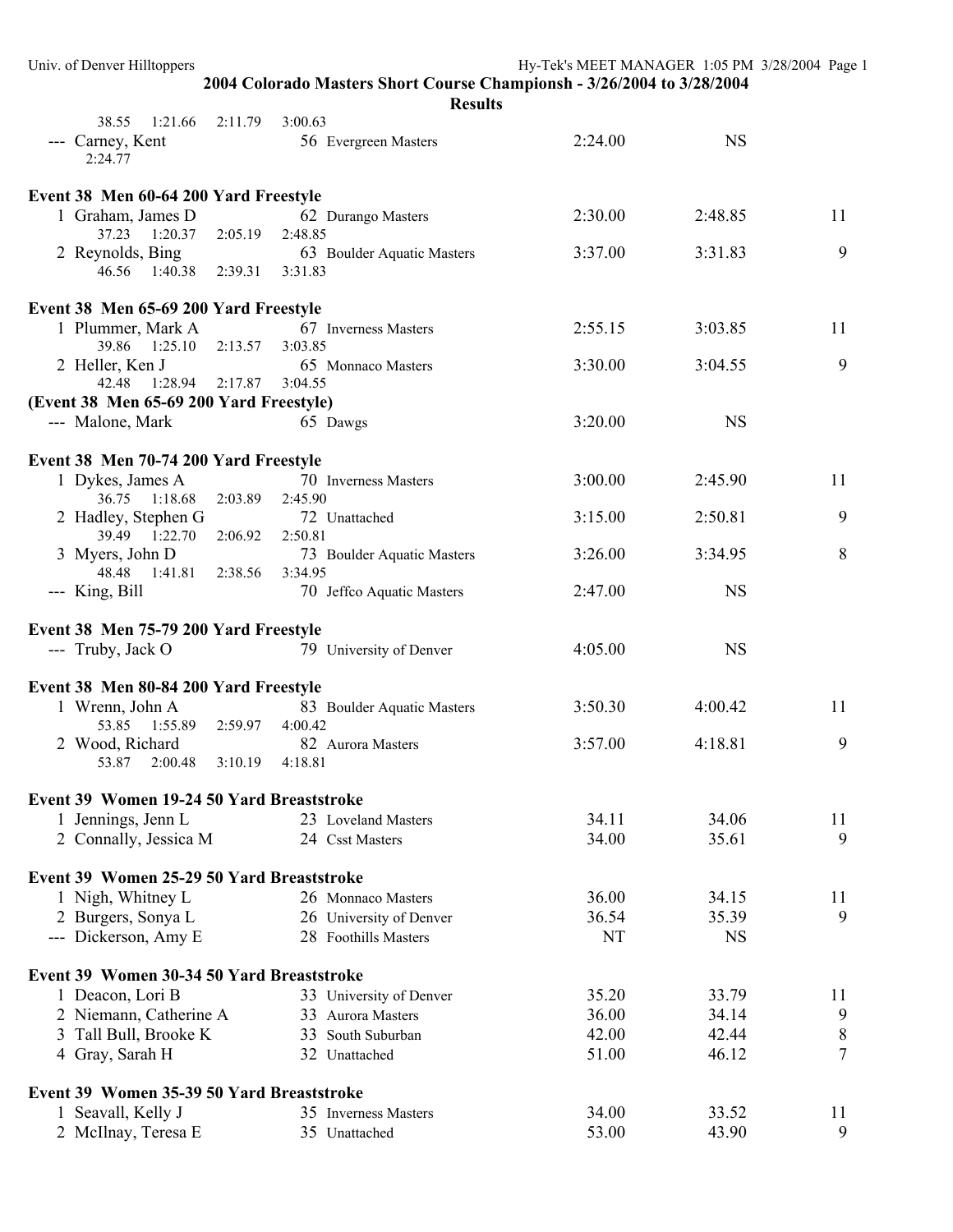**2004 Colorado Masters Short Course Championsh - 3/26/2004 to 3/28/2004 Results Event 39 Women 40-44 50 Yard Breaststroke**  1 Crouch, Kim H 42 Rally Rays 33.80 33.91 11 2 Garnier, Kathy L 43 Inverness Masters 38.50 38.10 9 3 Nolte, Susan D 43 Inverness Masters 41.00 41.04 8 --- Ritter, Tracy L 40 Inverness Masters 1:15.00 DQ --- O'Malley-Schott, Leeann 43 University of Denver 58.00 NS **Event 39 Women 45-49 50 Yard Breaststroke**  1 Drozda, Cathy M 45 Thornton Masters Fitness 34.50 34.56 11 2 Buttner, Martha A 48 Rally Rays 45.36 41.47 9 3 McGarity, Maureen F 48 Total Fitness Swim 44.50 45.26 8 4 True, Ann M 48 Thornton Masters Fitness 52.00 49.47 7 **Event 39 Women 50-54 50 Yard Breaststroke**  1 Rosener, Karen K 50 Fort Collins Club 37.90 37.67 11 2 Nelson, MaryAnne 53 Durango Masters 40.28 40.41 9 **(Event 39 Women 50-54 50 Yard Breaststroke)**  3 O'Brien, Trudy A 53 Durango Masters 41.54 41.58 8 4 Laney, Judy B 51 University of Denver 44.25 42.47 7 5 Slavec, Deborah A 50 South Suburban 43.00 43.79 6 **Event 39 Women 55-59 50 Yard Breaststroke**  1 Murphy-Sherman, Jane 59 Snow Mountain Masters 47.50 42.47 11 **Event 39 Women 70-74 50 Yard Breaststroke**  --- Hurtzberg, Ruth S 71 SummitCounty Swim Club 1:25.00 NS **Event 40 Men 19-24 50 Yard Breaststroke**  1 Cliff-Tuttle, Josh E 24 Aurora Masters 35.00 35.81 11 **Event 40 Men 25-29 50 Yard Breaststroke**  1 Eisenhuth, Matt S 29 University of Denver 27.90 27.55 11 2 Marsh, Philip S 27 Boulder Aquatic Masters 32.00 29.04 9 3 Mabry, Travis L 26 Rocky Mountain Masters 29.83 29.25 8<br>4 McCormick. Aaron R 29 Boulder Aquatic Masters 30.00 30.53 7 4 McCormick, Aaron R 29 Boulder Aquatic Masters 30.00 30.53 5 DeSanti, Daniel J 26 University of Denver 33.00 33.13 6 **Event 40 Men 30-34 50 Yard Breaststroke**  1 Holicky, Grant 30 Rally Rays 29.00 28.67 11 2 Seibold, Wolfgang 31 Boulder Aquatic Masters 36.33 32.32 9 **Event 40 Men 35-39 50 Yard Breaststroke**  1 Allison, Mark A 36 Aurora Masters 29.50 29.51 11 2 Miller, George F 38 Inverness Masters 31.00 30.27 9 3 Adams, Scott D 39 Squid Swim Team 34.34 30.91 8 4 Phelps, Brian R 39 Aurora Masters 34.00 32.96 7 5 Blum, Juri 37 South Suburban 34.00 33.50 6 6 Amos, Will 36 Rocky Mountain Masters 31.50 34.07 5 7 Chapman, Michael S 35 Durango Masters 34.76 34.15 4 **Event 40 Men 40-44 50 Yard Breaststroke**  1 Chaiyaroj, Patt 40 Squid Swim Team 31.80 30.54 11

2 Johnston, Mark 43 Inverness Masters 32.60 32.33 9 3 Barber, Jeffrey G 42 Inverness Masters 34.90 32.54 8

Univ. of Denver Hilltoppers extending the Hy-Tek's MEET MANAGER 1:05 PM 3/28/2004 Page 1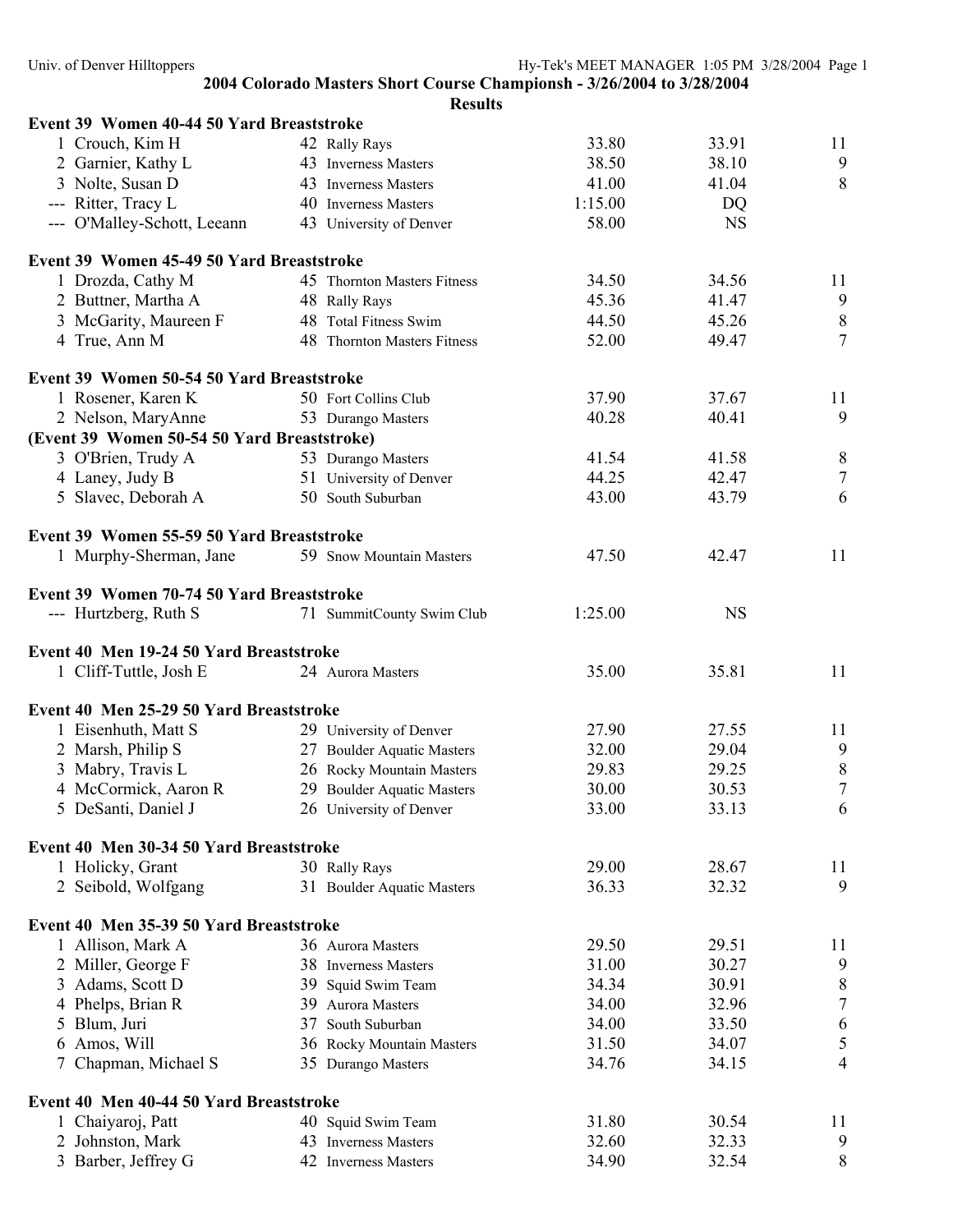|    |                                         |    | <b>Results</b>              |         |           |                |
|----|-----------------------------------------|----|-----------------------------|---------|-----------|----------------|
|    | 4 O'Brien, Michael                      |    | 42 Durango Masters          | 30.10   | 32.60     | $\tau$         |
|    | 5 Kruse, David L                        |    | 43 Dawgs                    | 33.84   | 33.82     | 6              |
|    | 6 Gratz, John F                         |    | 43 Boulder Aquatic Masters  | 36.00   | 35.30     | $\sqrt{5}$     |
|    | 7 Ramirez, Alfonso                      |    | 42 Broomfield Breakers      | 39.14   | 39.58     | $\overline{4}$ |
|    | 8 Laverty, David F                      |    | 41 Wheat Ridge Stingrays    | 42.30   | 42.79     | $\mathfrak{Z}$ |
| 9. | Palmer, Brad M                          | 43 | Squid Swim Team             | 46.30   | 43.53     | $\overline{2}$ |
|    | --- Long, Eric M                        |    | 43 Rocky Mountain Masters   | 35.00   | DQ        |                |
|    | --- Boettcher, Anthony J                |    | 41 Evergreen Masters        | 38.28   | <b>NS</b> |                |
|    | --- Bank, Holden J                      |    | 44 Boulder Aquatic Masters  | 30.00   | <b>NS</b> |                |
|    | --- Wesson, Jack D                      |    | 43 Unattached               | 31.50   | <b>NS</b> |                |
|    | Event 40 Men 45-49 50 Yard Breaststroke |    |                             |         |           |                |
|    | 1 Gray, David S                         |    | 45 Thornton Masters Fitness | 29.20   | 29.28     | 11             |
|    | 2 Louie, Jamie                          |    | 47 Csst Masters             | 34.60   | 31.97     | 9              |
|    | Heggy, Terry A                          |    | 49 Foothills Masters        | 35.00   | 34.82     | $8\phantom{1}$ |
|    | 4 Ellefsen, Karl J                      |    | 48 Dawgs                    | 42.00   | 42.63     | $\tau$         |
|    | --- Lee, Marshall M                     |    | 45 Rally Rays               | 33.10   | <b>NS</b> |                |
|    | Event 40 Men 50-54 50 Yard Breaststroke |    |                             |         |           |                |
|    | 1 Waterbury, Stuart S                   |    | 50 Boulder Y Masters        | 30.15   | 29.70     | 11             |
|    | 2 MacDonald, Lee H                      |    | 52 Team Vortex              | 31.00   | 30.86     | 9              |
| 3  | Parkinson, Bruce A                      |    | 53 Rocky Mountain Masters   | 36.00   | 35.30     | $\,8\,$        |
| 4  | Curry, Kevin M                          |    | 51 Durango Masters          | 37.00   | 35.61     | $\overline{7}$ |
| 5  | Blodgett, Bob H                         |    | 53 Inverness Masters        | 34.50   | 35.79     | 6              |
|    | 6 McElhinney, Tom B                     |    | 50 Greely Guppies Masters   | 34.00   | 36.20     | 5              |
| 7  | Magnuson, Tom O                         |    | 51 Aurora Masters           | 37.70   | 36.37     | $\overline{4}$ |
|    | 8 Maxted, George                        |    | 52 Durango Masters          | 35.00   | 39.78     | $\mathfrak{Z}$ |
|    | 9 Vogler, Kenneth J                     |    | 52 Rally Rays               | 41.00   | 42.73     | $\overline{2}$ |
|    | 10 Baugh, Thomas                        | 51 | Squid Swim Team             | 47.00   | 43.43     | $\mathbf{1}$   |
|    | 11 Lerolland, Yannik                    |    | 50 Foothills Masters        | 50.00   | 44.94     |                |
|    | 12 Korzeb, Stanley L                    |    | 50 Total Fitness Swim       | 1:00.00 | 47.84     |                |
|    | Event 40 Men 55-59 50 Yard Breaststroke |    |                             |         |           |                |
|    | 1 Abbott, William A                     |    | 57 Aurora Masters           | 31.90   | 32.50     | 11             |
|    | 2 Conland, Robert S                     |    | 59 Rocky Mountain Masters   | 36.75   | 36.33     | 9              |
|    | 3 Edwards, Morgan                       |    | 59 Inverness Masters        | 41.10   | 38.38     | 8              |
|    | --- Paxton, Norman J                    |    | 55 Boulder Aquatic Masters  | 32.50   | <b>NS</b> |                |
|    | --- Putnam, William H                   |    | 55 Highlands Ranch Masters  | 45.00   | <b>NS</b> |                |
|    | --- Ruley, Davis W                      |    | 56 Total Fitness Swim       | 37.00   | <b>NS</b> |                |
|    | Event 40 Men 60-64 50 Yard Breaststroke |    |                             |         |           |                |
|    | 1 Dyck, Mel                             |    | 62 Snow Mountain Masters    | 37.00   | 36.48     | 11             |
|    | 2 Graham, James D                       |    | 62 Durango Masters          | 37.00   | 37.25     | 9              |
|    |                                         |    |                             |         |           |                |
|    | Event 40 Men 65-69 50 Yard Breaststroke |    |                             |         |           |                |
|    | 1 O'Brien, Dennis A                     |    | 68 Durango Masters          | 36.50   | 36.54     | 11             |
|    | 2 Patten, Bob W                         |    | 69 Denver Athletic Club     | 35.00   | 37.22     | 9              |
|    | 3 Heller, Ken J                         |    | 65 Monnaco Masters          | 1:00.00 | 46.31     | 8              |
|    | --- Malone, Mark                        |    | 65 Dawgs                    | 44.00   | <b>NS</b> |                |
|    | Event 40 Men 70-74 50 Yard Breaststroke |    |                             |         |           |                |
|    | 1 Bishop, David R                       |    | 71 Durango Masters          | 44.00   | 43.16     | 11             |
|    | --- Strom, Bengt O                      |    | 71 South Suburban           | 45.00   | <b>NS</b> |                |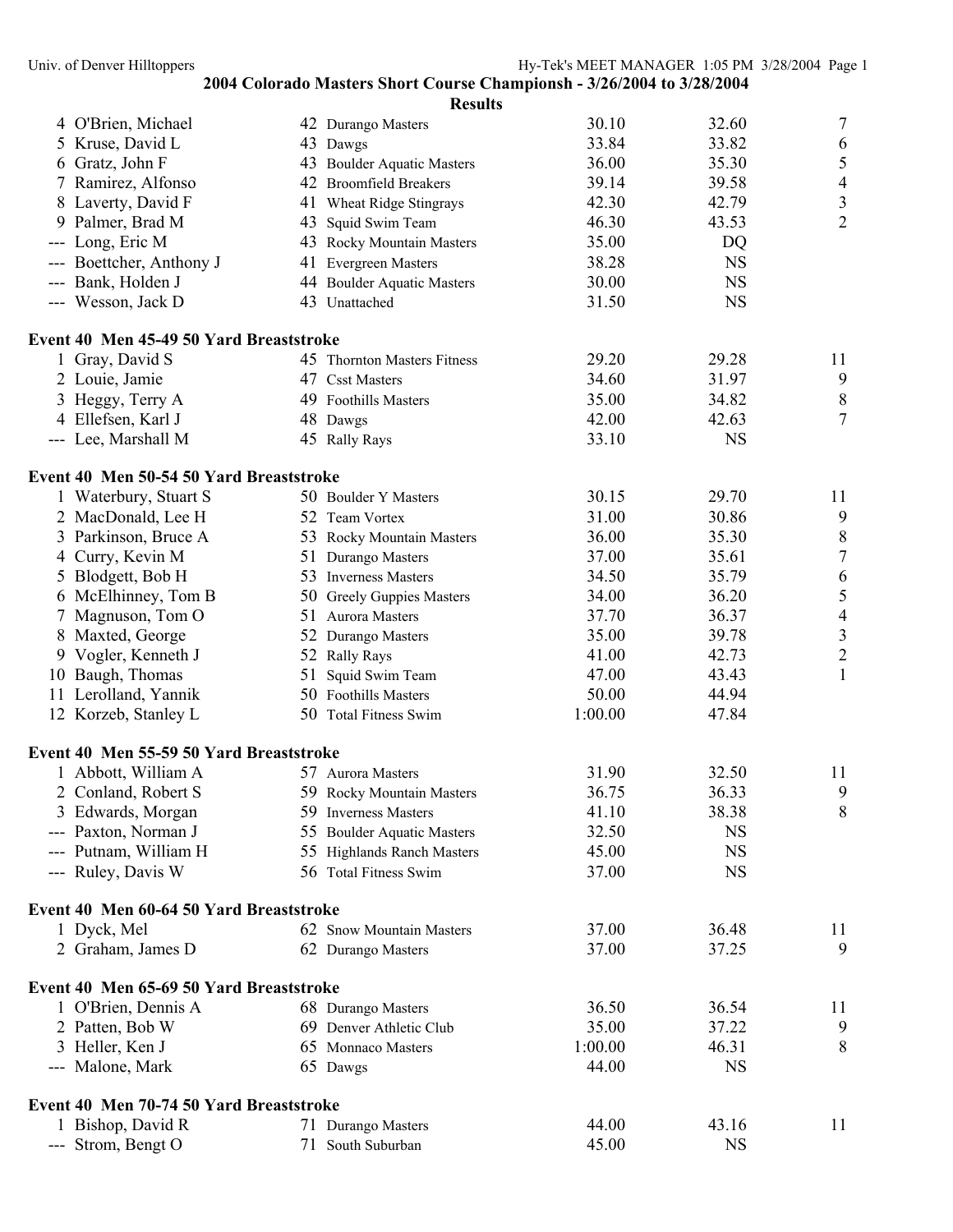| 2004 Colorado Masters Short Course Championsh - 3/26/2004 to 3/28/2004<br><b>Results</b><br>Event 40 Men 75-79 50 Yard Breaststroke<br>1 Hart, James W<br>44.30<br>11<br>75 Unattached<br>47.45<br>Event 41 Women 25+200 Yard Medley Relay<br>1 University of Denver<br>1:56.30<br>1:58.48<br>22<br>A<br>2) Gadd-Siegel, Cecilia E 32<br>1) Deacon, Lori B 33<br>3) Burgers, Sonya L 26<br>4) Hagadorn, Heather L 39<br>30.44 1:05.47 1:32.60 1:58.48<br>NT<br>2:07.96<br>18<br>2 Aurora Masters<br>A<br>2) Greenleaf, Kristen A 25<br>1) Niemann, Catherine A 33<br>3) Kuhn, Kristi 26<br>4) Herrick, Laura M 28<br>31.79 1:11.68<br>1:42.07<br>2:07.96<br>3 Inverness Masters<br>2:20.00<br>2:22.00<br>16<br>A<br>2) Nolte, Susan D 43<br>3) Shultz, Lisa J 41<br>4) Sheiman, Dana L 42<br>1) Percira, Ann P 27<br>36.80  1:16.60  1:52.20<br>2:22.00<br>4 South Suburban<br>2:12.00<br>2:28.34<br>14<br>$\mathbf{A}$<br>1) Slavec, Deborah A 50<br>2) Tall Bull, Brooke K 33<br>3) Pyle, Rebecca M 48<br>4) Dullea, Melanie J 42<br>45.91  1:28.14<br>2:01.16<br>2:28.34<br>Event 41 Women 35+200 Yard Medley Relay<br>2:04.00<br>22<br>1 Inverness Masters<br>2:05.78<br>$\mathsf{A}$<br>1) Vanderpoel, Nicole L 39<br>2) Seavall, Kelly J 35<br>3) Garnier, Kathy L 43<br>4) Riner, Betsy 37<br>35.14 1:07.66 1:38.27<br>2:05.78<br>2 Durango Masters<br>2:25.00<br>2:15.14<br>18<br>$\mathbf{A}$<br>1) Metz, Catherine L 48 2) Nelson, MaryAnne 53<br>3) Sallee, Cece 42<br>4) O'Brien, Trudy A 53<br>32.47 1:12.24 1:42.45<br>2:15.14<br>3 University of Denver<br>2:45.60<br>2:44.66<br>16<br>$\mathbf{A}$<br>1) Anziano, Marcia 59<br>2) Laney, Judy B 51<br>3) Zarou, Kate B 35<br>4) Lebsack, Linda M 57<br>50.76 1:32.54 2:07.35<br>2:44.66<br>Event 42 Men 19+200 Yard Medley Relay<br>1:45.00<br>1 Rally Rays<br>1:40.53<br>22<br>A<br>1) Young, John R 33 2) Holicky, Grant 30<br>3) Putnam, Rob 30<br>4) Dahl, Matt 35<br>54.77   1:18.14<br>26.40<br>1:40.53<br>2 University of Denver<br>1:54.70<br>1:53.86<br>18<br>$\mathbf{A}$<br>1) Ross, Dave 33<br>2) Siegel, Joel F 32<br>3) Johnson, Brett J 24<br>4) DeSanti, Daniel J 26<br>30.60 1:00.47<br>1:28.20<br>1:53.86<br>3 Aurora Masters<br>NT<br>2:14.53<br>16<br>${\bf C}$<br>1) Magnuson, Tom O 51<br>2) Cliff-Tuttle, Josh E 24<br>3) Reed, Brian 40<br>4) Johnston, Jim F 45<br>1:38.46<br>34.63 1:10.06<br>2:14.53<br>Event 42 Men 25+200 Yard Medley Relay<br>1 University of Denver<br>1:42.90<br>1:39.68<br>22<br>A<br>1) Ross, Dan C 29<br>2) Eisenhuth, Matt S 29<br>3) Silleck, Hayden H 25<br>4) Rosinski, Thomas J 34<br>26.15<br>53.36<br>1:18.72<br>1:39.68<br>2 Boulder Aquatic Masters<br>1:48.00<br>1:40.73<br>18<br>$\mathbf{A}$<br>1) Gonzales, Mike 37<br>2) McCormick, Aaron R 29<br>3) Smit, Karel-Gustaaf M 30<br>4) Smit, Robbert-Paul A 34<br>54.80<br>1:19.48<br>26.38<br>1:40.73<br>3 Squid Swim Team<br>1:44.00<br>16<br>1:43.39<br>A<br>3) Adams, Scott D 39<br>1) Chaiyaroj, Patt 40<br>2) Commings, Jeff P 30<br>4) Rheem, Allen 54<br>27.90<br>53.67<br>1:20.27<br>1:43.39<br>4 Team Vortex<br>1:55.00<br>1:46.99<br>14<br>A<br>1) Hoffman, Aaron L 30<br>2) MacDonald, Lee H 52<br>3) Stanback, John H 50<br>4) Glass, Tom A 32<br>28.97<br>59.05<br>1:23.91<br>1:46.99<br>1:48.00<br>5 Inverness Masters<br>1:49.71<br>12<br>A<br>1) Cooley, Austin 25<br>2) Miller, George F 38<br>3) Johnston, Mark 43<br>4) Nolte, Christopher C 47<br>28.23<br>58.38<br>1:25.06<br>1:49.71<br>NT<br>10<br>6 Aurora Masters<br>1:54.30<br>B<br>1) Valks, Victor P 29<br>2) Abbott, William A 57<br>3) Niemann, Andy 38<br>4) Pazmino, Jorge E 34<br>29.32 1:01.85 1:18.34<br>1:54.30 | Univ. of Denver Hilltoppers |  | Hy-Tek's MEET MANAGER 1:05 PM 3/28/2004 Page 1 |
|------------------------------------------------------------------------------------------------------------------------------------------------------------------------------------------------------------------------------------------------------------------------------------------------------------------------------------------------------------------------------------------------------------------------------------------------------------------------------------------------------------------------------------------------------------------------------------------------------------------------------------------------------------------------------------------------------------------------------------------------------------------------------------------------------------------------------------------------------------------------------------------------------------------------------------------------------------------------------------------------------------------------------------------------------------------------------------------------------------------------------------------------------------------------------------------------------------------------------------------------------------------------------------------------------------------------------------------------------------------------------------------------------------------------------------------------------------------------------------------------------------------------------------------------------------------------------------------------------------------------------------------------------------------------------------------------------------------------------------------------------------------------------------------------------------------------------------------------------------------------------------------------------------------------------------------------------------------------------------------------------------------------------------------------------------------------------------------------------------------------------------------------------------------------------------------------------------------------------------------------------------------------------------------------------------------------------------------------------------------------------------------------------------------------------------------------------------------------------------------------------------------------------------------------------------------------------------------------------------------------------------------------------------------------------------------------------------------------------------------------------------------------------------------------------------------------------------------------------------------------------------------------------------------------------------------------------------------------------------------------------------------------------------------------------------------------------------------------------------------------------------------------------------------------------------------------------------------------------------------------------------------------------------------------------------------------------------------------------------------------------------------------------------------------------------------------------------------------------------------------------------------------------------------------------------------------------------------------------------------------------------------------------------------------------------|-----------------------------|--|------------------------------------------------|
|                                                                                                                                                                                                                                                                                                                                                                                                                                                                                                                                                                                                                                                                                                                                                                                                                                                                                                                                                                                                                                                                                                                                                                                                                                                                                                                                                                                                                                                                                                                                                                                                                                                                                                                                                                                                                                                                                                                                                                                                                                                                                                                                                                                                                                                                                                                                                                                                                                                                                                                                                                                                                                                                                                                                                                                                                                                                                                                                                                                                                                                                                                                                                                                                                                                                                                                                                                                                                                                                                                                                                                                                                                                                                    |                             |  |                                                |
|                                                                                                                                                                                                                                                                                                                                                                                                                                                                                                                                                                                                                                                                                                                                                                                                                                                                                                                                                                                                                                                                                                                                                                                                                                                                                                                                                                                                                                                                                                                                                                                                                                                                                                                                                                                                                                                                                                                                                                                                                                                                                                                                                                                                                                                                                                                                                                                                                                                                                                                                                                                                                                                                                                                                                                                                                                                                                                                                                                                                                                                                                                                                                                                                                                                                                                                                                                                                                                                                                                                                                                                                                                                                                    |                             |  |                                                |
|                                                                                                                                                                                                                                                                                                                                                                                                                                                                                                                                                                                                                                                                                                                                                                                                                                                                                                                                                                                                                                                                                                                                                                                                                                                                                                                                                                                                                                                                                                                                                                                                                                                                                                                                                                                                                                                                                                                                                                                                                                                                                                                                                                                                                                                                                                                                                                                                                                                                                                                                                                                                                                                                                                                                                                                                                                                                                                                                                                                                                                                                                                                                                                                                                                                                                                                                                                                                                                                                                                                                                                                                                                                                                    |                             |  |                                                |
|                                                                                                                                                                                                                                                                                                                                                                                                                                                                                                                                                                                                                                                                                                                                                                                                                                                                                                                                                                                                                                                                                                                                                                                                                                                                                                                                                                                                                                                                                                                                                                                                                                                                                                                                                                                                                                                                                                                                                                                                                                                                                                                                                                                                                                                                                                                                                                                                                                                                                                                                                                                                                                                                                                                                                                                                                                                                                                                                                                                                                                                                                                                                                                                                                                                                                                                                                                                                                                                                                                                                                                                                                                                                                    |                             |  |                                                |
|                                                                                                                                                                                                                                                                                                                                                                                                                                                                                                                                                                                                                                                                                                                                                                                                                                                                                                                                                                                                                                                                                                                                                                                                                                                                                                                                                                                                                                                                                                                                                                                                                                                                                                                                                                                                                                                                                                                                                                                                                                                                                                                                                                                                                                                                                                                                                                                                                                                                                                                                                                                                                                                                                                                                                                                                                                                                                                                                                                                                                                                                                                                                                                                                                                                                                                                                                                                                                                                                                                                                                                                                                                                                                    |                             |  |                                                |
|                                                                                                                                                                                                                                                                                                                                                                                                                                                                                                                                                                                                                                                                                                                                                                                                                                                                                                                                                                                                                                                                                                                                                                                                                                                                                                                                                                                                                                                                                                                                                                                                                                                                                                                                                                                                                                                                                                                                                                                                                                                                                                                                                                                                                                                                                                                                                                                                                                                                                                                                                                                                                                                                                                                                                                                                                                                                                                                                                                                                                                                                                                                                                                                                                                                                                                                                                                                                                                                                                                                                                                                                                                                                                    |                             |  |                                                |
|                                                                                                                                                                                                                                                                                                                                                                                                                                                                                                                                                                                                                                                                                                                                                                                                                                                                                                                                                                                                                                                                                                                                                                                                                                                                                                                                                                                                                                                                                                                                                                                                                                                                                                                                                                                                                                                                                                                                                                                                                                                                                                                                                                                                                                                                                                                                                                                                                                                                                                                                                                                                                                                                                                                                                                                                                                                                                                                                                                                                                                                                                                                                                                                                                                                                                                                                                                                                                                                                                                                                                                                                                                                                                    |                             |  |                                                |
|                                                                                                                                                                                                                                                                                                                                                                                                                                                                                                                                                                                                                                                                                                                                                                                                                                                                                                                                                                                                                                                                                                                                                                                                                                                                                                                                                                                                                                                                                                                                                                                                                                                                                                                                                                                                                                                                                                                                                                                                                                                                                                                                                                                                                                                                                                                                                                                                                                                                                                                                                                                                                                                                                                                                                                                                                                                                                                                                                                                                                                                                                                                                                                                                                                                                                                                                                                                                                                                                                                                                                                                                                                                                                    |                             |  |                                                |
|                                                                                                                                                                                                                                                                                                                                                                                                                                                                                                                                                                                                                                                                                                                                                                                                                                                                                                                                                                                                                                                                                                                                                                                                                                                                                                                                                                                                                                                                                                                                                                                                                                                                                                                                                                                                                                                                                                                                                                                                                                                                                                                                                                                                                                                                                                                                                                                                                                                                                                                                                                                                                                                                                                                                                                                                                                                                                                                                                                                                                                                                                                                                                                                                                                                                                                                                                                                                                                                                                                                                                                                                                                                                                    |                             |  |                                                |
|                                                                                                                                                                                                                                                                                                                                                                                                                                                                                                                                                                                                                                                                                                                                                                                                                                                                                                                                                                                                                                                                                                                                                                                                                                                                                                                                                                                                                                                                                                                                                                                                                                                                                                                                                                                                                                                                                                                                                                                                                                                                                                                                                                                                                                                                                                                                                                                                                                                                                                                                                                                                                                                                                                                                                                                                                                                                                                                                                                                                                                                                                                                                                                                                                                                                                                                                                                                                                                                                                                                                                                                                                                                                                    |                             |  |                                                |
|                                                                                                                                                                                                                                                                                                                                                                                                                                                                                                                                                                                                                                                                                                                                                                                                                                                                                                                                                                                                                                                                                                                                                                                                                                                                                                                                                                                                                                                                                                                                                                                                                                                                                                                                                                                                                                                                                                                                                                                                                                                                                                                                                                                                                                                                                                                                                                                                                                                                                                                                                                                                                                                                                                                                                                                                                                                                                                                                                                                                                                                                                                                                                                                                                                                                                                                                                                                                                                                                                                                                                                                                                                                                                    |                             |  |                                                |
|                                                                                                                                                                                                                                                                                                                                                                                                                                                                                                                                                                                                                                                                                                                                                                                                                                                                                                                                                                                                                                                                                                                                                                                                                                                                                                                                                                                                                                                                                                                                                                                                                                                                                                                                                                                                                                                                                                                                                                                                                                                                                                                                                                                                                                                                                                                                                                                                                                                                                                                                                                                                                                                                                                                                                                                                                                                                                                                                                                                                                                                                                                                                                                                                                                                                                                                                                                                                                                                                                                                                                                                                                                                                                    |                             |  |                                                |
|                                                                                                                                                                                                                                                                                                                                                                                                                                                                                                                                                                                                                                                                                                                                                                                                                                                                                                                                                                                                                                                                                                                                                                                                                                                                                                                                                                                                                                                                                                                                                                                                                                                                                                                                                                                                                                                                                                                                                                                                                                                                                                                                                                                                                                                                                                                                                                                                                                                                                                                                                                                                                                                                                                                                                                                                                                                                                                                                                                                                                                                                                                                                                                                                                                                                                                                                                                                                                                                                                                                                                                                                                                                                                    |                             |  |                                                |
|                                                                                                                                                                                                                                                                                                                                                                                                                                                                                                                                                                                                                                                                                                                                                                                                                                                                                                                                                                                                                                                                                                                                                                                                                                                                                                                                                                                                                                                                                                                                                                                                                                                                                                                                                                                                                                                                                                                                                                                                                                                                                                                                                                                                                                                                                                                                                                                                                                                                                                                                                                                                                                                                                                                                                                                                                                                                                                                                                                                                                                                                                                                                                                                                                                                                                                                                                                                                                                                                                                                                                                                                                                                                                    |                             |  |                                                |
|                                                                                                                                                                                                                                                                                                                                                                                                                                                                                                                                                                                                                                                                                                                                                                                                                                                                                                                                                                                                                                                                                                                                                                                                                                                                                                                                                                                                                                                                                                                                                                                                                                                                                                                                                                                                                                                                                                                                                                                                                                                                                                                                                                                                                                                                                                                                                                                                                                                                                                                                                                                                                                                                                                                                                                                                                                                                                                                                                                                                                                                                                                                                                                                                                                                                                                                                                                                                                                                                                                                                                                                                                                                                                    |                             |  |                                                |
|                                                                                                                                                                                                                                                                                                                                                                                                                                                                                                                                                                                                                                                                                                                                                                                                                                                                                                                                                                                                                                                                                                                                                                                                                                                                                                                                                                                                                                                                                                                                                                                                                                                                                                                                                                                                                                                                                                                                                                                                                                                                                                                                                                                                                                                                                                                                                                                                                                                                                                                                                                                                                                                                                                                                                                                                                                                                                                                                                                                                                                                                                                                                                                                                                                                                                                                                                                                                                                                                                                                                                                                                                                                                                    |                             |  |                                                |
|                                                                                                                                                                                                                                                                                                                                                                                                                                                                                                                                                                                                                                                                                                                                                                                                                                                                                                                                                                                                                                                                                                                                                                                                                                                                                                                                                                                                                                                                                                                                                                                                                                                                                                                                                                                                                                                                                                                                                                                                                                                                                                                                                                                                                                                                                                                                                                                                                                                                                                                                                                                                                                                                                                                                                                                                                                                                                                                                                                                                                                                                                                                                                                                                                                                                                                                                                                                                                                                                                                                                                                                                                                                                                    |                             |  |                                                |
|                                                                                                                                                                                                                                                                                                                                                                                                                                                                                                                                                                                                                                                                                                                                                                                                                                                                                                                                                                                                                                                                                                                                                                                                                                                                                                                                                                                                                                                                                                                                                                                                                                                                                                                                                                                                                                                                                                                                                                                                                                                                                                                                                                                                                                                                                                                                                                                                                                                                                                                                                                                                                                                                                                                                                                                                                                                                                                                                                                                                                                                                                                                                                                                                                                                                                                                                                                                                                                                                                                                                                                                                                                                                                    |                             |  |                                                |
|                                                                                                                                                                                                                                                                                                                                                                                                                                                                                                                                                                                                                                                                                                                                                                                                                                                                                                                                                                                                                                                                                                                                                                                                                                                                                                                                                                                                                                                                                                                                                                                                                                                                                                                                                                                                                                                                                                                                                                                                                                                                                                                                                                                                                                                                                                                                                                                                                                                                                                                                                                                                                                                                                                                                                                                                                                                                                                                                                                                                                                                                                                                                                                                                                                                                                                                                                                                                                                                                                                                                                                                                                                                                                    |                             |  |                                                |
|                                                                                                                                                                                                                                                                                                                                                                                                                                                                                                                                                                                                                                                                                                                                                                                                                                                                                                                                                                                                                                                                                                                                                                                                                                                                                                                                                                                                                                                                                                                                                                                                                                                                                                                                                                                                                                                                                                                                                                                                                                                                                                                                                                                                                                                                                                                                                                                                                                                                                                                                                                                                                                                                                                                                                                                                                                                                                                                                                                                                                                                                                                                                                                                                                                                                                                                                                                                                                                                                                                                                                                                                                                                                                    |                             |  |                                                |
|                                                                                                                                                                                                                                                                                                                                                                                                                                                                                                                                                                                                                                                                                                                                                                                                                                                                                                                                                                                                                                                                                                                                                                                                                                                                                                                                                                                                                                                                                                                                                                                                                                                                                                                                                                                                                                                                                                                                                                                                                                                                                                                                                                                                                                                                                                                                                                                                                                                                                                                                                                                                                                                                                                                                                                                                                                                                                                                                                                                                                                                                                                                                                                                                                                                                                                                                                                                                                                                                                                                                                                                                                                                                                    |                             |  |                                                |
|                                                                                                                                                                                                                                                                                                                                                                                                                                                                                                                                                                                                                                                                                                                                                                                                                                                                                                                                                                                                                                                                                                                                                                                                                                                                                                                                                                                                                                                                                                                                                                                                                                                                                                                                                                                                                                                                                                                                                                                                                                                                                                                                                                                                                                                                                                                                                                                                                                                                                                                                                                                                                                                                                                                                                                                                                                                                                                                                                                                                                                                                                                                                                                                                                                                                                                                                                                                                                                                                                                                                                                                                                                                                                    |                             |  |                                                |
|                                                                                                                                                                                                                                                                                                                                                                                                                                                                                                                                                                                                                                                                                                                                                                                                                                                                                                                                                                                                                                                                                                                                                                                                                                                                                                                                                                                                                                                                                                                                                                                                                                                                                                                                                                                                                                                                                                                                                                                                                                                                                                                                                                                                                                                                                                                                                                                                                                                                                                                                                                                                                                                                                                                                                                                                                                                                                                                                                                                                                                                                                                                                                                                                                                                                                                                                                                                                                                                                                                                                                                                                                                                                                    |                             |  |                                                |
|                                                                                                                                                                                                                                                                                                                                                                                                                                                                                                                                                                                                                                                                                                                                                                                                                                                                                                                                                                                                                                                                                                                                                                                                                                                                                                                                                                                                                                                                                                                                                                                                                                                                                                                                                                                                                                                                                                                                                                                                                                                                                                                                                                                                                                                                                                                                                                                                                                                                                                                                                                                                                                                                                                                                                                                                                                                                                                                                                                                                                                                                                                                                                                                                                                                                                                                                                                                                                                                                                                                                                                                                                                                                                    |                             |  |                                                |
|                                                                                                                                                                                                                                                                                                                                                                                                                                                                                                                                                                                                                                                                                                                                                                                                                                                                                                                                                                                                                                                                                                                                                                                                                                                                                                                                                                                                                                                                                                                                                                                                                                                                                                                                                                                                                                                                                                                                                                                                                                                                                                                                                                                                                                                                                                                                                                                                                                                                                                                                                                                                                                                                                                                                                                                                                                                                                                                                                                                                                                                                                                                                                                                                                                                                                                                                                                                                                                                                                                                                                                                                                                                                                    |                             |  |                                                |
|                                                                                                                                                                                                                                                                                                                                                                                                                                                                                                                                                                                                                                                                                                                                                                                                                                                                                                                                                                                                                                                                                                                                                                                                                                                                                                                                                                                                                                                                                                                                                                                                                                                                                                                                                                                                                                                                                                                                                                                                                                                                                                                                                                                                                                                                                                                                                                                                                                                                                                                                                                                                                                                                                                                                                                                                                                                                                                                                                                                                                                                                                                                                                                                                                                                                                                                                                                                                                                                                                                                                                                                                                                                                                    |                             |  |                                                |
|                                                                                                                                                                                                                                                                                                                                                                                                                                                                                                                                                                                                                                                                                                                                                                                                                                                                                                                                                                                                                                                                                                                                                                                                                                                                                                                                                                                                                                                                                                                                                                                                                                                                                                                                                                                                                                                                                                                                                                                                                                                                                                                                                                                                                                                                                                                                                                                                                                                                                                                                                                                                                                                                                                                                                                                                                                                                                                                                                                                                                                                                                                                                                                                                                                                                                                                                                                                                                                                                                                                                                                                                                                                                                    |                             |  |                                                |
|                                                                                                                                                                                                                                                                                                                                                                                                                                                                                                                                                                                                                                                                                                                                                                                                                                                                                                                                                                                                                                                                                                                                                                                                                                                                                                                                                                                                                                                                                                                                                                                                                                                                                                                                                                                                                                                                                                                                                                                                                                                                                                                                                                                                                                                                                                                                                                                                                                                                                                                                                                                                                                                                                                                                                                                                                                                                                                                                                                                                                                                                                                                                                                                                                                                                                                                                                                                                                                                                                                                                                                                                                                                                                    |                             |  |                                                |
|                                                                                                                                                                                                                                                                                                                                                                                                                                                                                                                                                                                                                                                                                                                                                                                                                                                                                                                                                                                                                                                                                                                                                                                                                                                                                                                                                                                                                                                                                                                                                                                                                                                                                                                                                                                                                                                                                                                                                                                                                                                                                                                                                                                                                                                                                                                                                                                                                                                                                                                                                                                                                                                                                                                                                                                                                                                                                                                                                                                                                                                                                                                                                                                                                                                                                                                                                                                                                                                                                                                                                                                                                                                                                    |                             |  |                                                |
|                                                                                                                                                                                                                                                                                                                                                                                                                                                                                                                                                                                                                                                                                                                                                                                                                                                                                                                                                                                                                                                                                                                                                                                                                                                                                                                                                                                                                                                                                                                                                                                                                                                                                                                                                                                                                                                                                                                                                                                                                                                                                                                                                                                                                                                                                                                                                                                                                                                                                                                                                                                                                                                                                                                                                                                                                                                                                                                                                                                                                                                                                                                                                                                                                                                                                                                                                                                                                                                                                                                                                                                                                                                                                    |                             |  |                                                |
|                                                                                                                                                                                                                                                                                                                                                                                                                                                                                                                                                                                                                                                                                                                                                                                                                                                                                                                                                                                                                                                                                                                                                                                                                                                                                                                                                                                                                                                                                                                                                                                                                                                                                                                                                                                                                                                                                                                                                                                                                                                                                                                                                                                                                                                                                                                                                                                                                                                                                                                                                                                                                                                                                                                                                                                                                                                                                                                                                                                                                                                                                                                                                                                                                                                                                                                                                                                                                                                                                                                                                                                                                                                                                    |                             |  |                                                |
|                                                                                                                                                                                                                                                                                                                                                                                                                                                                                                                                                                                                                                                                                                                                                                                                                                                                                                                                                                                                                                                                                                                                                                                                                                                                                                                                                                                                                                                                                                                                                                                                                                                                                                                                                                                                                                                                                                                                                                                                                                                                                                                                                                                                                                                                                                                                                                                                                                                                                                                                                                                                                                                                                                                                                                                                                                                                                                                                                                                                                                                                                                                                                                                                                                                                                                                                                                                                                                                                                                                                                                                                                                                                                    |                             |  |                                                |
|                                                                                                                                                                                                                                                                                                                                                                                                                                                                                                                                                                                                                                                                                                                                                                                                                                                                                                                                                                                                                                                                                                                                                                                                                                                                                                                                                                                                                                                                                                                                                                                                                                                                                                                                                                                                                                                                                                                                                                                                                                                                                                                                                                                                                                                                                                                                                                                                                                                                                                                                                                                                                                                                                                                                                                                                                                                                                                                                                                                                                                                                                                                                                                                                                                                                                                                                                                                                                                                                                                                                                                                                                                                                                    |                             |  |                                                |
|                                                                                                                                                                                                                                                                                                                                                                                                                                                                                                                                                                                                                                                                                                                                                                                                                                                                                                                                                                                                                                                                                                                                                                                                                                                                                                                                                                                                                                                                                                                                                                                                                                                                                                                                                                                                                                                                                                                                                                                                                                                                                                                                                                                                                                                                                                                                                                                                                                                                                                                                                                                                                                                                                                                                                                                                                                                                                                                                                                                                                                                                                                                                                                                                                                                                                                                                                                                                                                                                                                                                                                                                                                                                                    |                             |  |                                                |
|                                                                                                                                                                                                                                                                                                                                                                                                                                                                                                                                                                                                                                                                                                                                                                                                                                                                                                                                                                                                                                                                                                                                                                                                                                                                                                                                                                                                                                                                                                                                                                                                                                                                                                                                                                                                                                                                                                                                                                                                                                                                                                                                                                                                                                                                                                                                                                                                                                                                                                                                                                                                                                                                                                                                                                                                                                                                                                                                                                                                                                                                                                                                                                                                                                                                                                                                                                                                                                                                                                                                                                                                                                                                                    |                             |  |                                                |
|                                                                                                                                                                                                                                                                                                                                                                                                                                                                                                                                                                                                                                                                                                                                                                                                                                                                                                                                                                                                                                                                                                                                                                                                                                                                                                                                                                                                                                                                                                                                                                                                                                                                                                                                                                                                                                                                                                                                                                                                                                                                                                                                                                                                                                                                                                                                                                                                                                                                                                                                                                                                                                                                                                                                                                                                                                                                                                                                                                                                                                                                                                                                                                                                                                                                                                                                                                                                                                                                                                                                                                                                                                                                                    |                             |  |                                                |
|                                                                                                                                                                                                                                                                                                                                                                                                                                                                                                                                                                                                                                                                                                                                                                                                                                                                                                                                                                                                                                                                                                                                                                                                                                                                                                                                                                                                                                                                                                                                                                                                                                                                                                                                                                                                                                                                                                                                                                                                                                                                                                                                                                                                                                                                                                                                                                                                                                                                                                                                                                                                                                                                                                                                                                                                                                                                                                                                                                                                                                                                                                                                                                                                                                                                                                                                                                                                                                                                                                                                                                                                                                                                                    |                             |  |                                                |
|                                                                                                                                                                                                                                                                                                                                                                                                                                                                                                                                                                                                                                                                                                                                                                                                                                                                                                                                                                                                                                                                                                                                                                                                                                                                                                                                                                                                                                                                                                                                                                                                                                                                                                                                                                                                                                                                                                                                                                                                                                                                                                                                                                                                                                                                                                                                                                                                                                                                                                                                                                                                                                                                                                                                                                                                                                                                                                                                                                                                                                                                                                                                                                                                                                                                                                                                                                                                                                                                                                                                                                                                                                                                                    |                             |  |                                                |
|                                                                                                                                                                                                                                                                                                                                                                                                                                                                                                                                                                                                                                                                                                                                                                                                                                                                                                                                                                                                                                                                                                                                                                                                                                                                                                                                                                                                                                                                                                                                                                                                                                                                                                                                                                                                                                                                                                                                                                                                                                                                                                                                                                                                                                                                                                                                                                                                                                                                                                                                                                                                                                                                                                                                                                                                                                                                                                                                                                                                                                                                                                                                                                                                                                                                                                                                                                                                                                                                                                                                                                                                                                                                                    |                             |  |                                                |
|                                                                                                                                                                                                                                                                                                                                                                                                                                                                                                                                                                                                                                                                                                                                                                                                                                                                                                                                                                                                                                                                                                                                                                                                                                                                                                                                                                                                                                                                                                                                                                                                                                                                                                                                                                                                                                                                                                                                                                                                                                                                                                                                                                                                                                                                                                                                                                                                                                                                                                                                                                                                                                                                                                                                                                                                                                                                                                                                                                                                                                                                                                                                                                                                                                                                                                                                                                                                                                                                                                                                                                                                                                                                                    |                             |  |                                                |
|                                                                                                                                                                                                                                                                                                                                                                                                                                                                                                                                                                                                                                                                                                                                                                                                                                                                                                                                                                                                                                                                                                                                                                                                                                                                                                                                                                                                                                                                                                                                                                                                                                                                                                                                                                                                                                                                                                                                                                                                                                                                                                                                                                                                                                                                                                                                                                                                                                                                                                                                                                                                                                                                                                                                                                                                                                                                                                                                                                                                                                                                                                                                                                                                                                                                                                                                                                                                                                                                                                                                                                                                                                                                                    |                             |  |                                                |
|                                                                                                                                                                                                                                                                                                                                                                                                                                                                                                                                                                                                                                                                                                                                                                                                                                                                                                                                                                                                                                                                                                                                                                                                                                                                                                                                                                                                                                                                                                                                                                                                                                                                                                                                                                                                                                                                                                                                                                                                                                                                                                                                                                                                                                                                                                                                                                                                                                                                                                                                                                                                                                                                                                                                                                                                                                                                                                                                                                                                                                                                                                                                                                                                                                                                                                                                                                                                                                                                                                                                                                                                                                                                                    |                             |  |                                                |
|                                                                                                                                                                                                                                                                                                                                                                                                                                                                                                                                                                                                                                                                                                                                                                                                                                                                                                                                                                                                                                                                                                                                                                                                                                                                                                                                                                                                                                                                                                                                                                                                                                                                                                                                                                                                                                                                                                                                                                                                                                                                                                                                                                                                                                                                                                                                                                                                                                                                                                                                                                                                                                                                                                                                                                                                                                                                                                                                                                                                                                                                                                                                                                                                                                                                                                                                                                                                                                                                                                                                                                                                                                                                                    |                             |  |                                                |
|                                                                                                                                                                                                                                                                                                                                                                                                                                                                                                                                                                                                                                                                                                                                                                                                                                                                                                                                                                                                                                                                                                                                                                                                                                                                                                                                                                                                                                                                                                                                                                                                                                                                                                                                                                                                                                                                                                                                                                                                                                                                                                                                                                                                                                                                                                                                                                                                                                                                                                                                                                                                                                                                                                                                                                                                                                                                                                                                                                                                                                                                                                                                                                                                                                                                                                                                                                                                                                                                                                                                                                                                                                                                                    |                             |  |                                                |
|                                                                                                                                                                                                                                                                                                                                                                                                                                                                                                                                                                                                                                                                                                                                                                                                                                                                                                                                                                                                                                                                                                                                                                                                                                                                                                                                                                                                                                                                                                                                                                                                                                                                                                                                                                                                                                                                                                                                                                                                                                                                                                                                                                                                                                                                                                                                                                                                                                                                                                                                                                                                                                                                                                                                                                                                                                                                                                                                                                                                                                                                                                                                                                                                                                                                                                                                                                                                                                                                                                                                                                                                                                                                                    |                             |  |                                                |
|                                                                                                                                                                                                                                                                                                                                                                                                                                                                                                                                                                                                                                                                                                                                                                                                                                                                                                                                                                                                                                                                                                                                                                                                                                                                                                                                                                                                                                                                                                                                                                                                                                                                                                                                                                                                                                                                                                                                                                                                                                                                                                                                                                                                                                                                                                                                                                                                                                                                                                                                                                                                                                                                                                                                                                                                                                                                                                                                                                                                                                                                                                                                                                                                                                                                                                                                                                                                                                                                                                                                                                                                                                                                                    |                             |  |                                                |
|                                                                                                                                                                                                                                                                                                                                                                                                                                                                                                                                                                                                                                                                                                                                                                                                                                                                                                                                                                                                                                                                                                                                                                                                                                                                                                                                                                                                                                                                                                                                                                                                                                                                                                                                                                                                                                                                                                                                                                                                                                                                                                                                                                                                                                                                                                                                                                                                                                                                                                                                                                                                                                                                                                                                                                                                                                                                                                                                                                                                                                                                                                                                                                                                                                                                                                                                                                                                                                                                                                                                                                                                                                                                                    |                             |  |                                                |
|                                                                                                                                                                                                                                                                                                                                                                                                                                                                                                                                                                                                                                                                                                                                                                                                                                                                                                                                                                                                                                                                                                                                                                                                                                                                                                                                                                                                                                                                                                                                                                                                                                                                                                                                                                                                                                                                                                                                                                                                                                                                                                                                                                                                                                                                                                                                                                                                                                                                                                                                                                                                                                                                                                                                                                                                                                                                                                                                                                                                                                                                                                                                                                                                                                                                                                                                                                                                                                                                                                                                                                                                                                                                                    |                             |  |                                                |
|                                                                                                                                                                                                                                                                                                                                                                                                                                                                                                                                                                                                                                                                                                                                                                                                                                                                                                                                                                                                                                                                                                                                                                                                                                                                                                                                                                                                                                                                                                                                                                                                                                                                                                                                                                                                                                                                                                                                                                                                                                                                                                                                                                                                                                                                                                                                                                                                                                                                                                                                                                                                                                                                                                                                                                                                                                                                                                                                                                                                                                                                                                                                                                                                                                                                                                                                                                                                                                                                                                                                                                                                                                                                                    |                             |  |                                                |
|                                                                                                                                                                                                                                                                                                                                                                                                                                                                                                                                                                                                                                                                                                                                                                                                                                                                                                                                                                                                                                                                                                                                                                                                                                                                                                                                                                                                                                                                                                                                                                                                                                                                                                                                                                                                                                                                                                                                                                                                                                                                                                                                                                                                                                                                                                                                                                                                                                                                                                                                                                                                                                                                                                                                                                                                                                                                                                                                                                                                                                                                                                                                                                                                                                                                                                                                                                                                                                                                                                                                                                                                                                                                                    |                             |  |                                                |
|                                                                                                                                                                                                                                                                                                                                                                                                                                                                                                                                                                                                                                                                                                                                                                                                                                                                                                                                                                                                                                                                                                                                                                                                                                                                                                                                                                                                                                                                                                                                                                                                                                                                                                                                                                                                                                                                                                                                                                                                                                                                                                                                                                                                                                                                                                                                                                                                                                                                                                                                                                                                                                                                                                                                                                                                                                                                                                                                                                                                                                                                                                                                                                                                                                                                                                                                                                                                                                                                                                                                                                                                                                                                                    |                             |  |                                                |
|                                                                                                                                                                                                                                                                                                                                                                                                                                                                                                                                                                                                                                                                                                                                                                                                                                                                                                                                                                                                                                                                                                                                                                                                                                                                                                                                                                                                                                                                                                                                                                                                                                                                                                                                                                                                                                                                                                                                                                                                                                                                                                                                                                                                                                                                                                                                                                                                                                                                                                                                                                                                                                                                                                                                                                                                                                                                                                                                                                                                                                                                                                                                                                                                                                                                                                                                                                                                                                                                                                                                                                                                                                                                                    |                             |  |                                                |
|                                                                                                                                                                                                                                                                                                                                                                                                                                                                                                                                                                                                                                                                                                                                                                                                                                                                                                                                                                                                                                                                                                                                                                                                                                                                                                                                                                                                                                                                                                                                                                                                                                                                                                                                                                                                                                                                                                                                                                                                                                                                                                                                                                                                                                                                                                                                                                                                                                                                                                                                                                                                                                                                                                                                                                                                                                                                                                                                                                                                                                                                                                                                                                                                                                                                                                                                                                                                                                                                                                                                                                                                                                                                                    |                             |  |                                                |